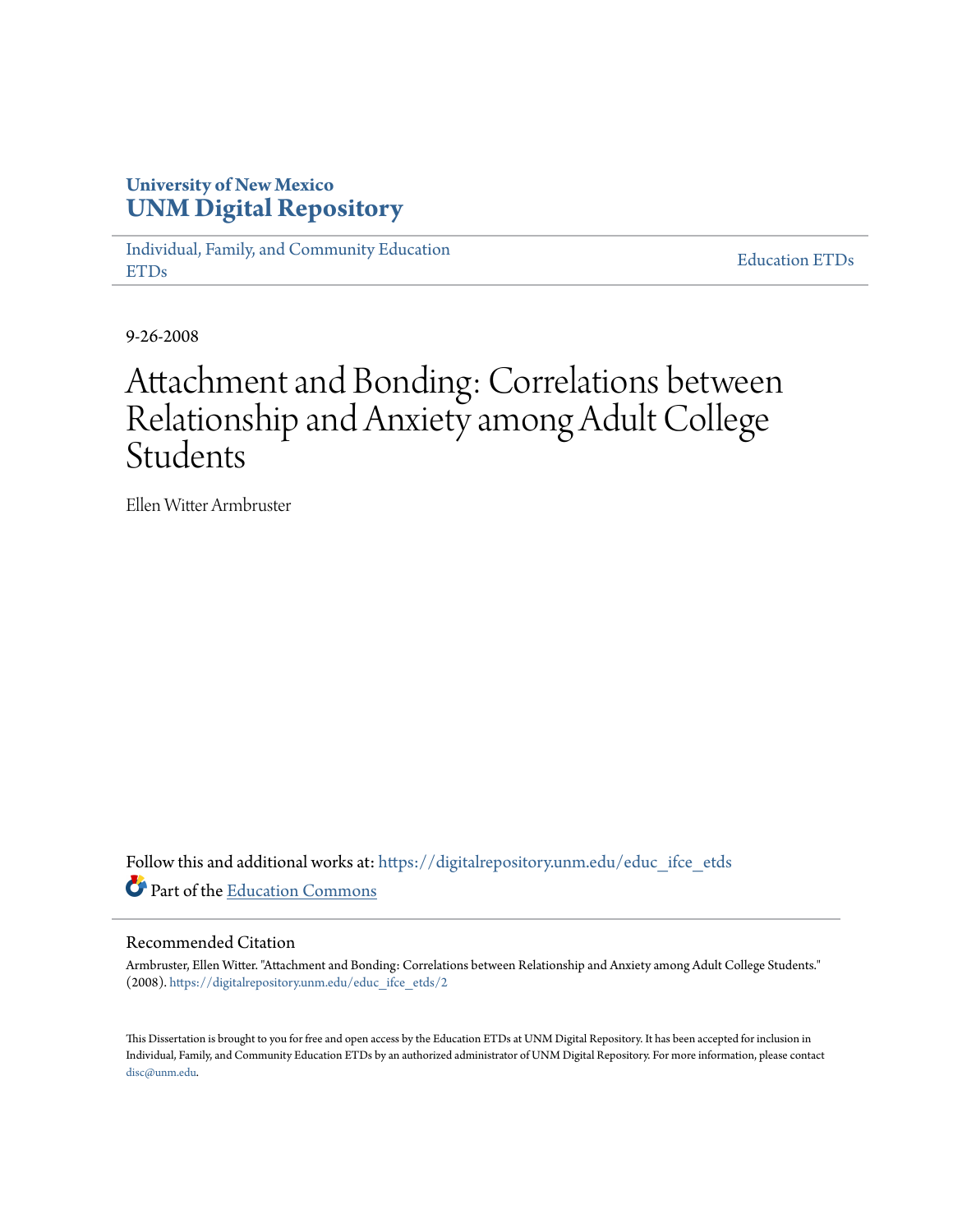# **ATTACHMENT AND BONDING:**

# **CORRELATIONS BETWEEN RELATIONSHIP AND**

# **ANXIETY AMONG ADULT COLLEGE STUDENTS**

**BY**

# **ELLEN WITTER ARMBRUSTER**

B.A., Biology and Spanish, University of Colorado, 1980 M.A., Spanish, University of New Mexico, 1988 M.A., Counseling, University of New Mexico, 1998

### DISSERTATION

Submitted in Partial Fulfillment of the Requirements for the Degree of

> **Doctor of Philosophy Counselor Education**

The University of New Mexico Albuquerque, New Mexico

**May, 2008**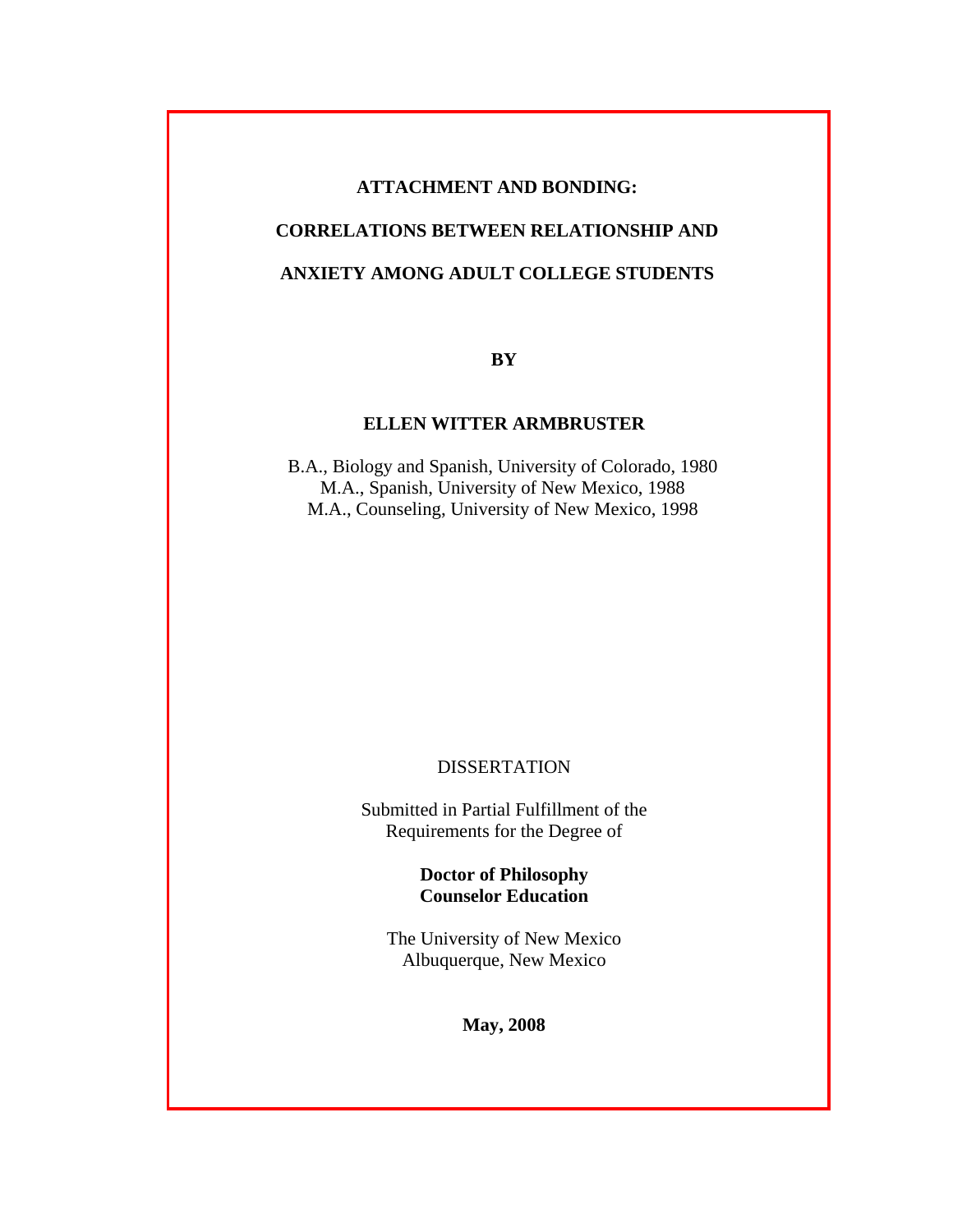©2008, Ellen Witter Armbruster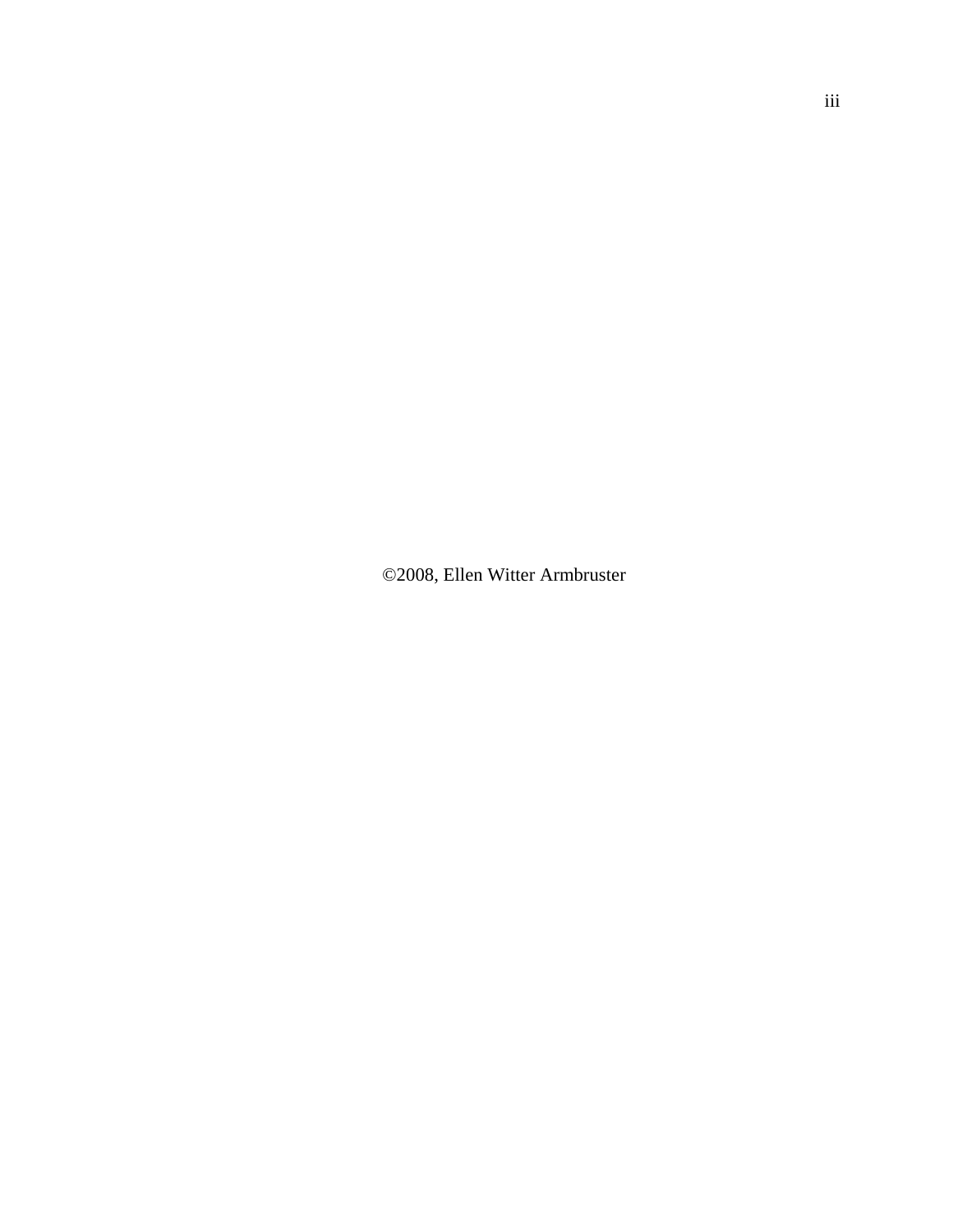#### **ACKNOWLEDGMENTS**

 I would like to acknowledge my dissertation co-chairs, Dr. David Olguin and Dr. David Witherington, for their support and encouragement throughout the process of design, implementation, and writing. Dr. Olguin's editing skill was invaluable and his enthusiasm for the work never failed to lift my spirits. Dr. Witherington's understanding of human development and his guidance in research practice helped the project flow smoothly and easily.

 I also would like to thank the other members of my committee: Dr. Jay Parkes for his statistical knowledge and patient explanations; Dr. Jeffrey Katzman for his expertise in the field of attachment; and Dr. Gene Coffield for her thoughtful editing, professional direction, and friendship. In addition, I wish to acknowledge Dr. David Scherer for his input and contributions during the planning and early writing phases.

 To the numerous friends and family members who cheered me on and provided support, advice, and humor all through the years of graduate school, I offer my deep appreciation. Cathy, Chuck, and Castilleja Olmsted, and Claudie Harris deserve special mention for their loyal and steadfast friendship. My parents, Nancy and Joseph Armbruster, merit acknowledgement, as well, for their ongoing encouragement; and finally, profound gratitude is due to my husband, Thomas Schoen, whose presence on this journey has been helpful beyond compare.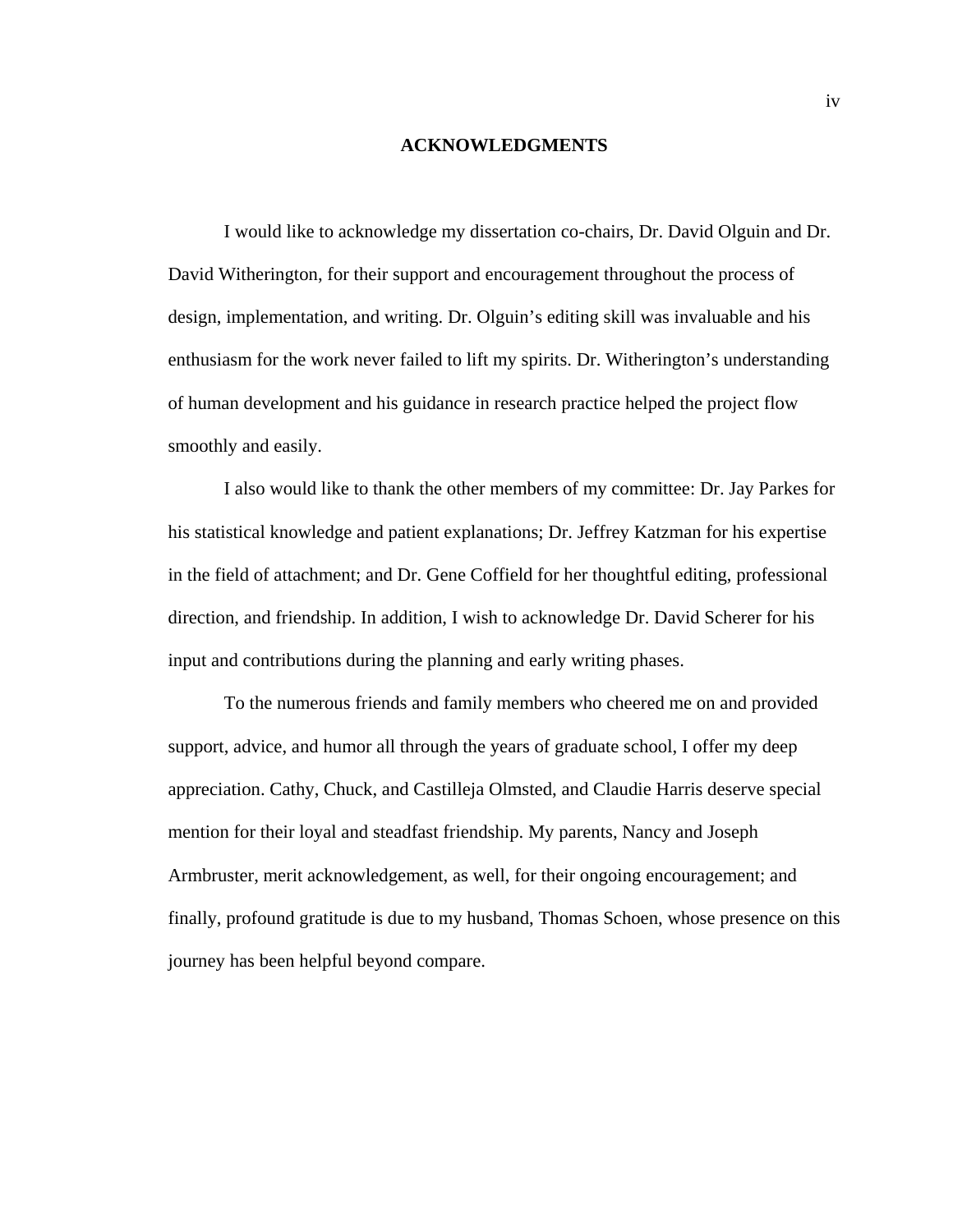# **ATTACHMENT AND BONDING: CORRELATIONS BETWEEN RELATIONSHIP AND ANXIETY AMONG ADULT COLLEGE STUDENTS**

**BY**

# **ELLEN WITTER ARMBRUSTER**

# ABSTRACT OF DISSERTATION

Submitted in Partial Fulfillment of the Requirements for the Degree of

# **Doctor of Philosophy Counselor Education**

The University of New Mexico Albuquerque, New Mexico

**May, 2008**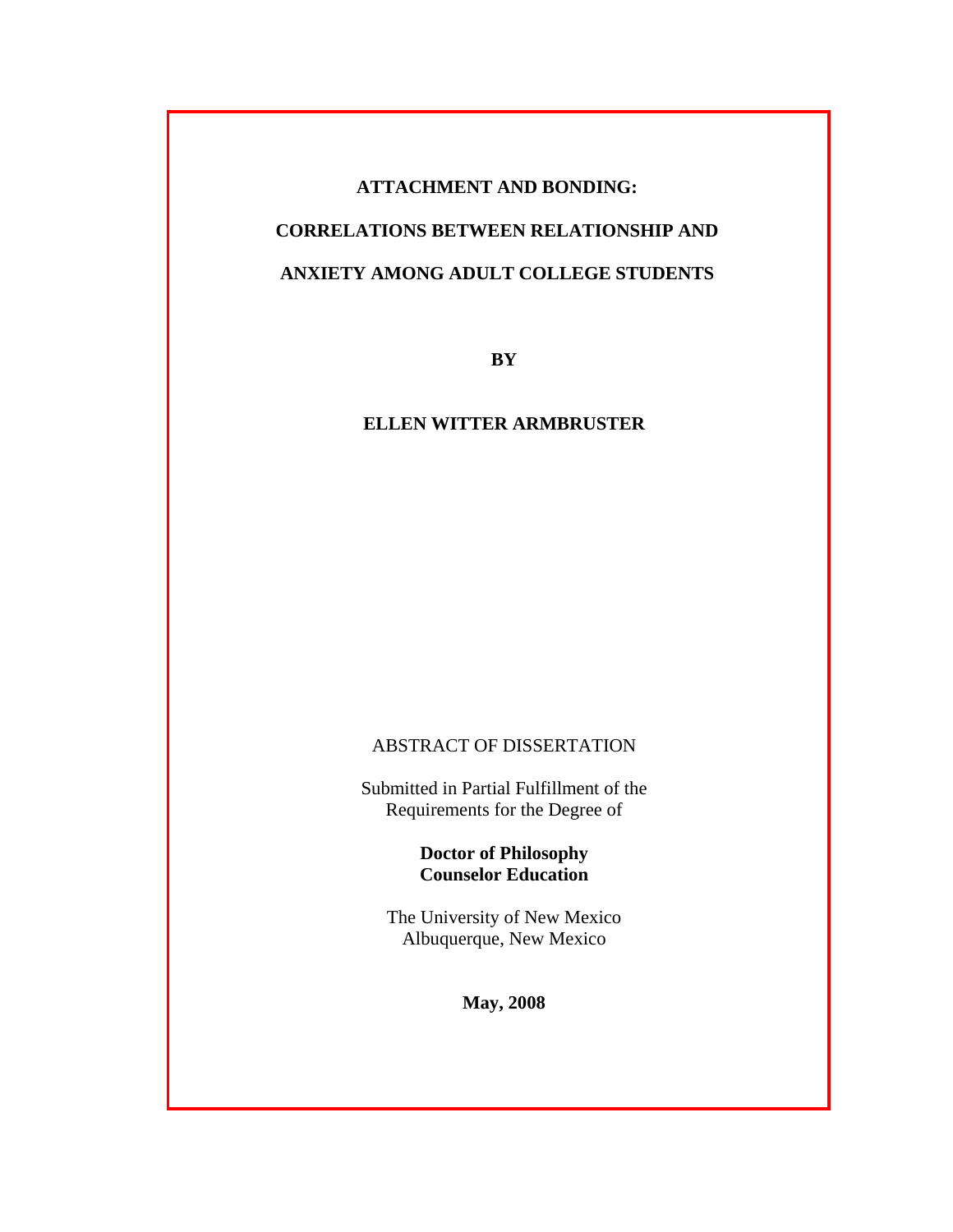#### **ATTACHMENT AND BONDING:**

# **CORRELATIONS BETWEEN RELATIONSHP AND ANXIETY**

# **AMONG ADULT COLLEGE STUDENTS**

**by** 

#### **Ellen Witter Armbruster**

B.A., Biology and Spanish, University of Colorado, 1980 M.A., Spanish, University of New Mexico, 1988 M.A., Counseling, University of New Mexico, 1998 Ph.D., Counselor Education, University of New Mexico, 2008

#### **ABSTRACT**

 This study investigated the relationships between adult attachment style, memories of early bonding experiences, and five different types of anxiety. The participants were 201 undergraduate psychology students, whose attachment styles, early bonding memories, and tendency toward the five anxiety types were measured through the use of self-report instruments. Analyses were performed to address the three research questions: 1) What is the relationship between attachment style and quality of early interactions with caregivers?; 2) What is the relationship between tendency toward specific types of anxiety and attachment style?; and 3) What is the relationship between tendency toward specific types of anxiety and quality of early interactions with caregivers?

 Significant correlations were found between early bonding memories and secure, preoccupied, and fearful attachment styles, but not between early bonding memories and dismissing attachment style. Secure attachment style was negatively correlated with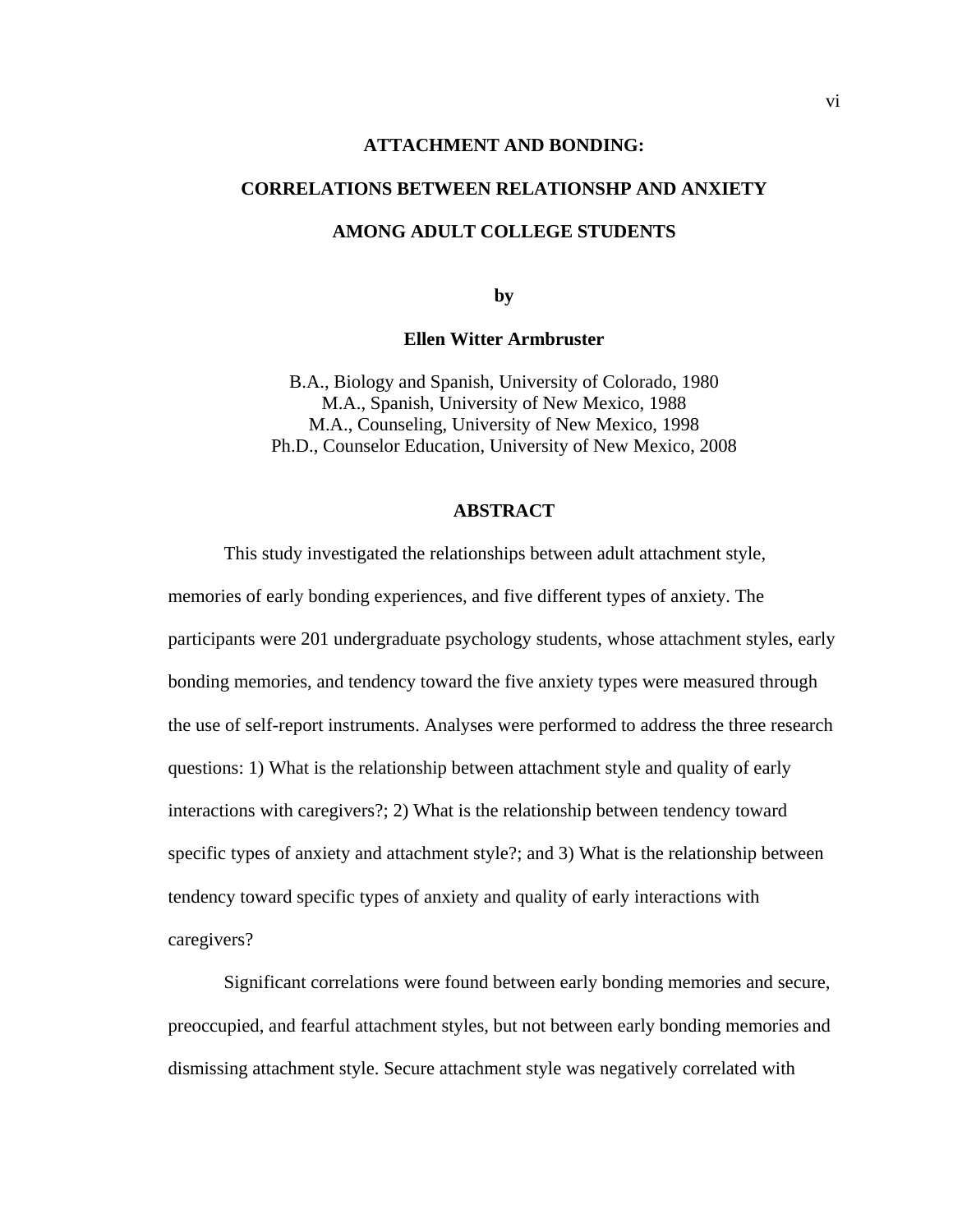every type of anxiety, whereas preoccupied and fearful attachment styles were positively correlated with every type of anxiety. Dismissing attachment style, however, was not correlated with any type of anxiety. Significant correlations also were evident between early bonding memories and two anxiety types (post-trauma and social).

 Several interpretations of the finding that dismissing attachment style is not correlated with early bonding memories or with any type of anxiety were considered. Individuals with a dismissing attachment style may have failed to report their unpleasant childhood memories and anxiety symptoms. The lack of correlation may indicate an avoidance of awareness, rather than an absence of symptoms and childhood memories. There also is the potential that a dismissing attachment style is genetically linked, and therefore shows no correlation with the early environment or with anxiety.

 Three treatment considerations were suggested based on the results of this study. First, it was advised that clinicians keep in mind the possible impact of both genetics and environment on the development and maintenance of anxiety. It also was recommended that knowledge of client attachment style be utilized to refine therapeutic techniques. Lastly, it was proposed that an understanding of early environment and attachment may allow for individualization of treatment through the use of combined modalities.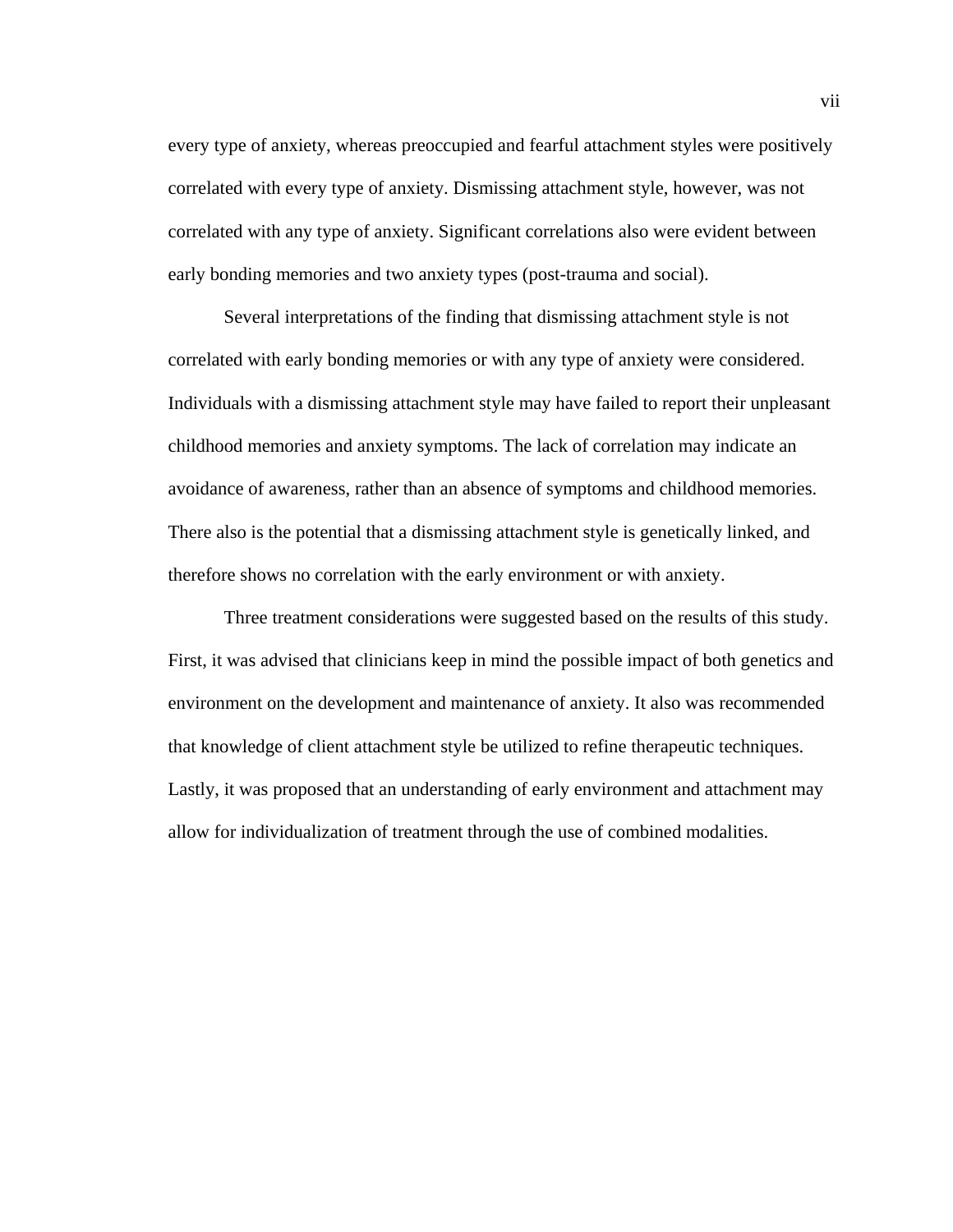# **TABLE OF CONTENTS**

| Relationship of Genetic Epidemiology to Anxiety Disorders   | 29 |
|-------------------------------------------------------------|----|
|                                                             |    |
| Relationship of Attachment to Unresolved Trauma and Loss 37 |    |
|                                                             |    |
|                                                             |    |
|                                                             |    |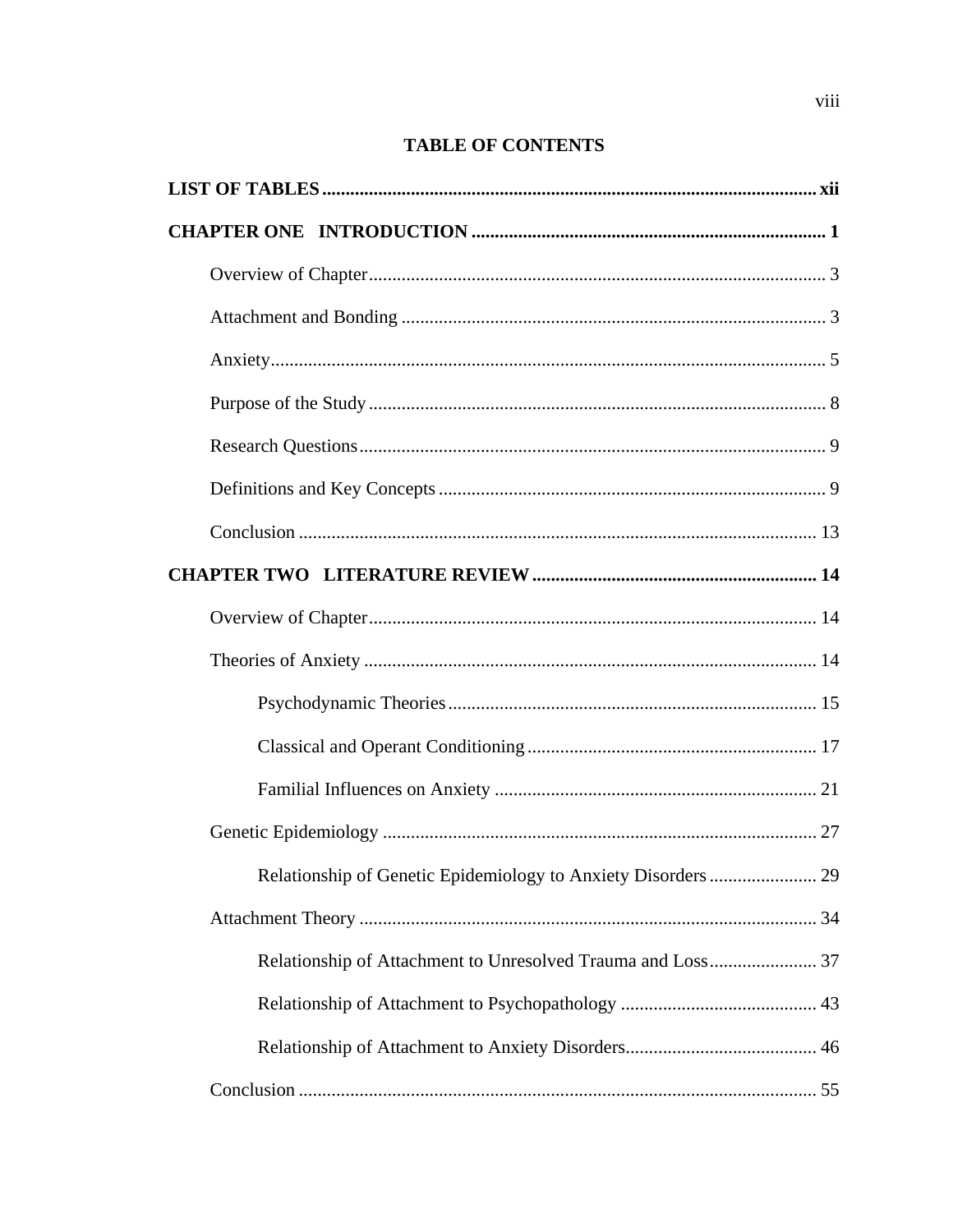$i\mathbf{x}$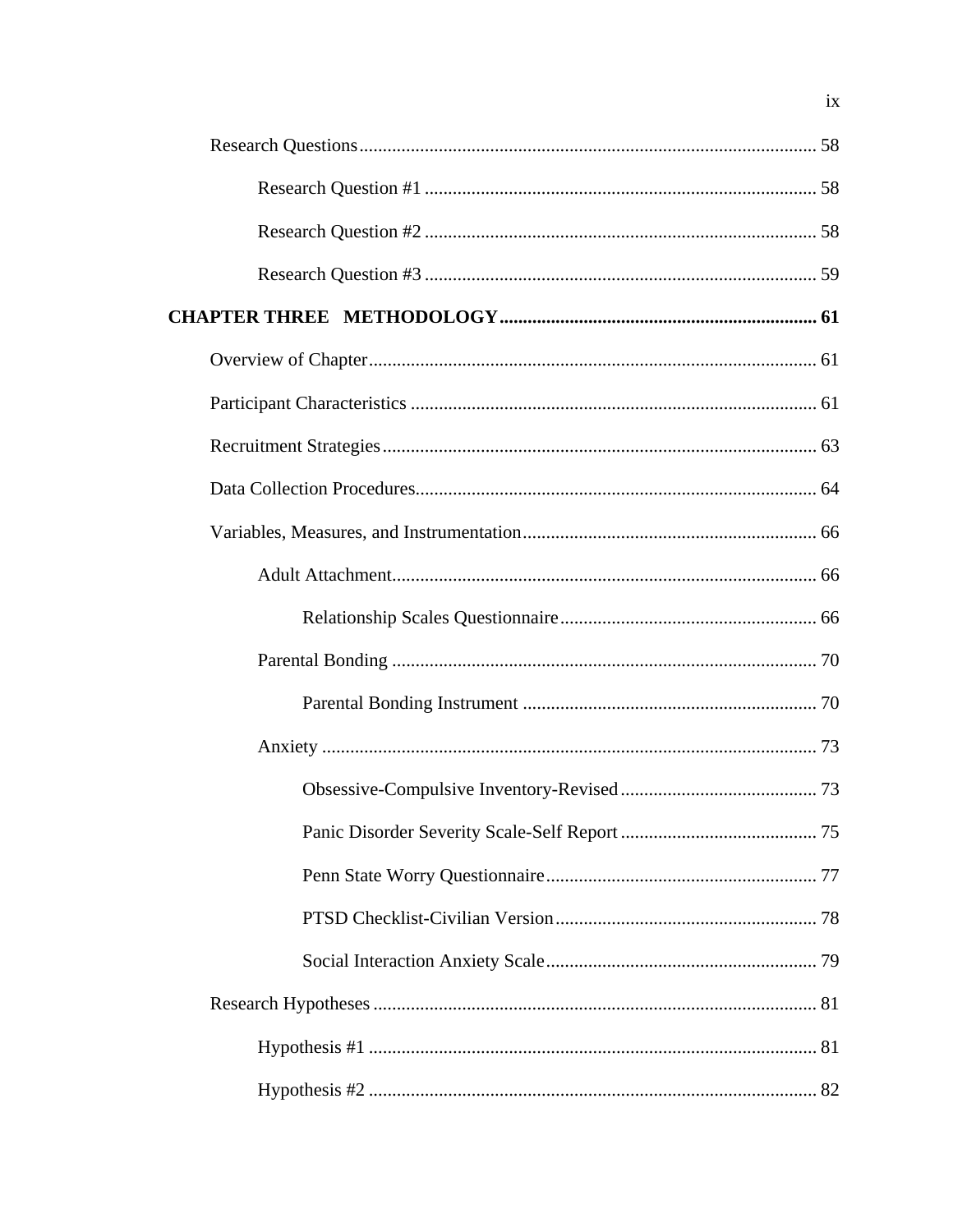| Treatment Consideration #1: Environment, Genetics, and Medication  108 |  |
|------------------------------------------------------------------------|--|

 $\mathbf X$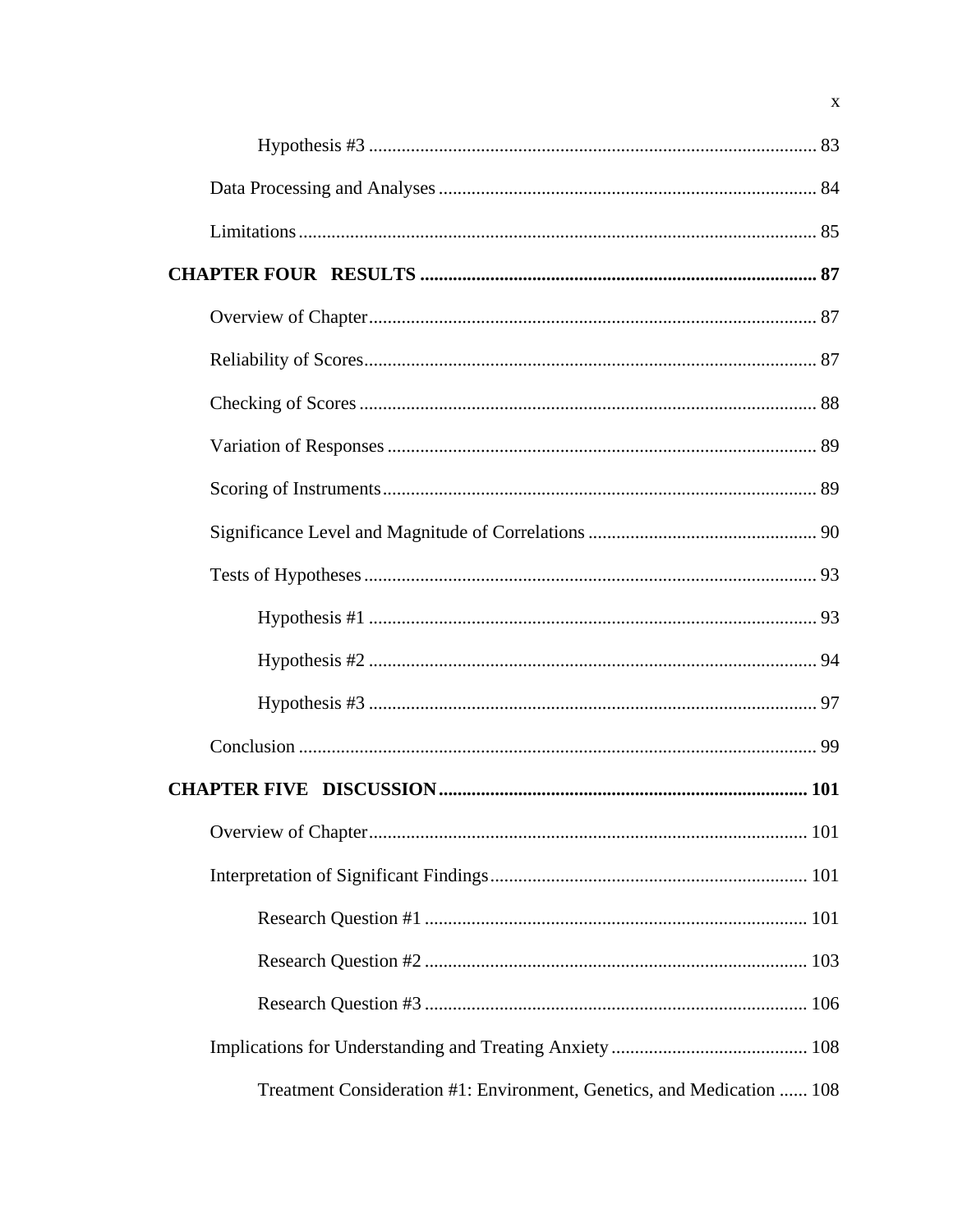| Dismissing Attachment: Client Self-Awareness 111                |
|-----------------------------------------------------------------|
| Secure Attachment: Acute versus Chronic Symptoms  112           |
| Treatment Consideration #3: Individualization of Treatment  113 |
|                                                                 |
|                                                                 |
|                                                                 |
|                                                                 |
|                                                                 |
| APPENDIX A CONSENT TO PARTICIPATE IN RESEARCH  131              |
| APPENDIX B PARENTAL CONSENT TO PARTICIPATE IN RESEARCH. 135     |
|                                                                 |
| APPENDIX D DEMOGRAPHIC INFORMATION QUESTIONNAIRE  143           |
| APPENDIX E RELATIONSHIP SCALES QUESTIONNAIRE 144                |
|                                                                 |
| APPENDIX G OBSESSIVE COMPULSIVE INVENTORY-REVISED  148          |
| APPENDIX H PANIC DISORDER SEVERITY SCALE-SELF REPORT 149        |
| APPENDIX I PENN STATE WORRY QUESTIONNAIRE  153                  |
| APPENDIX J PTSD CHECKLIST-CIVILIAN VERSION  154                 |
| APPENDIX K SOCIAL INTERACTION ANXIETY SCALE  155                |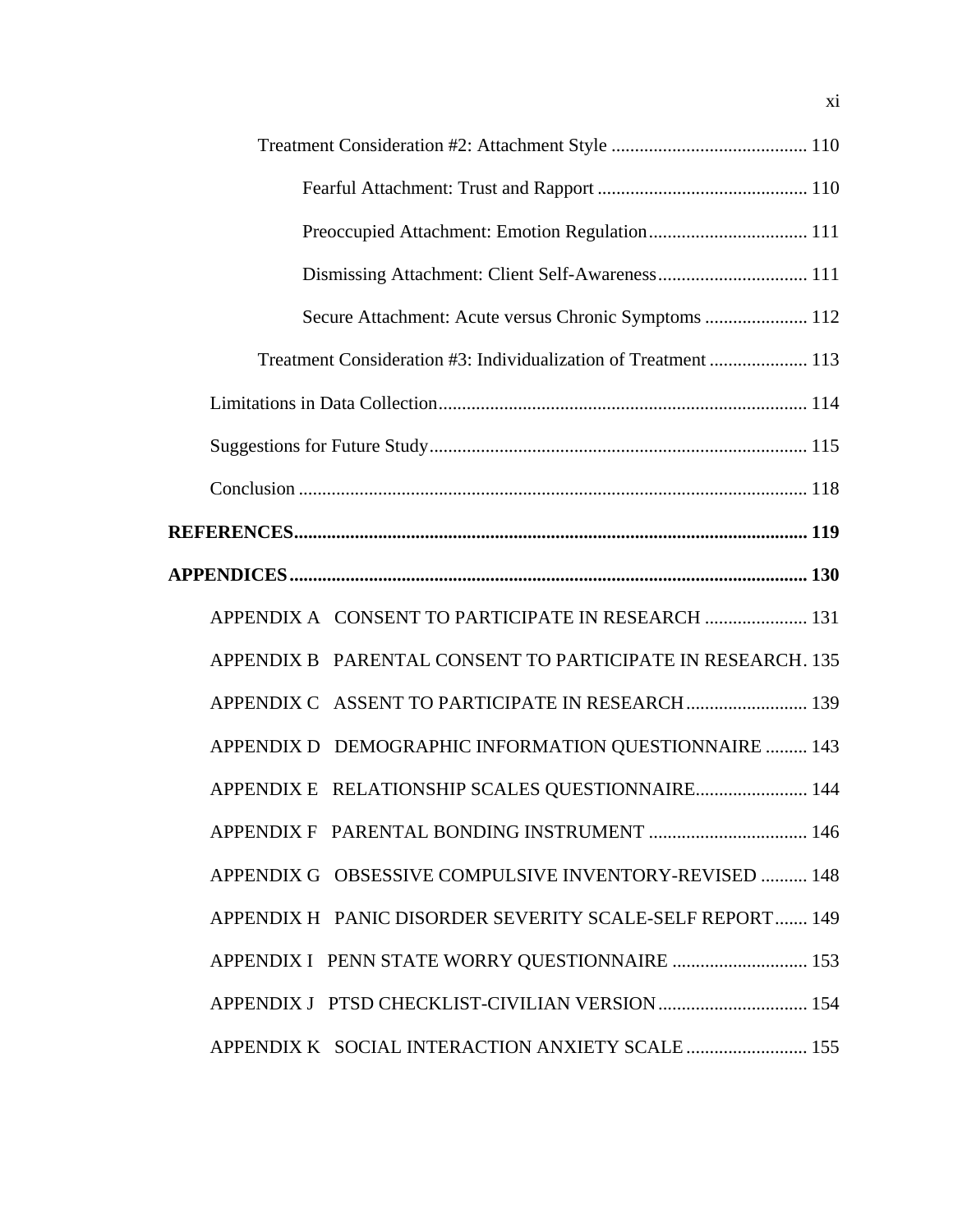# **LIST OF TABLES**

|  | Table 2 Means, Standard Deviations, Reliability and Correlation Coefficients         |
|--|--------------------------------------------------------------------------------------|
|  |                                                                                      |
|  | Table 3 Obsessive-Compulsive Subtypes: Means, Standard Deviations, Reliability and   |
|  | Correlation Coefficients (Disattenuated Correlation Coefficients in Parentheses). 92 |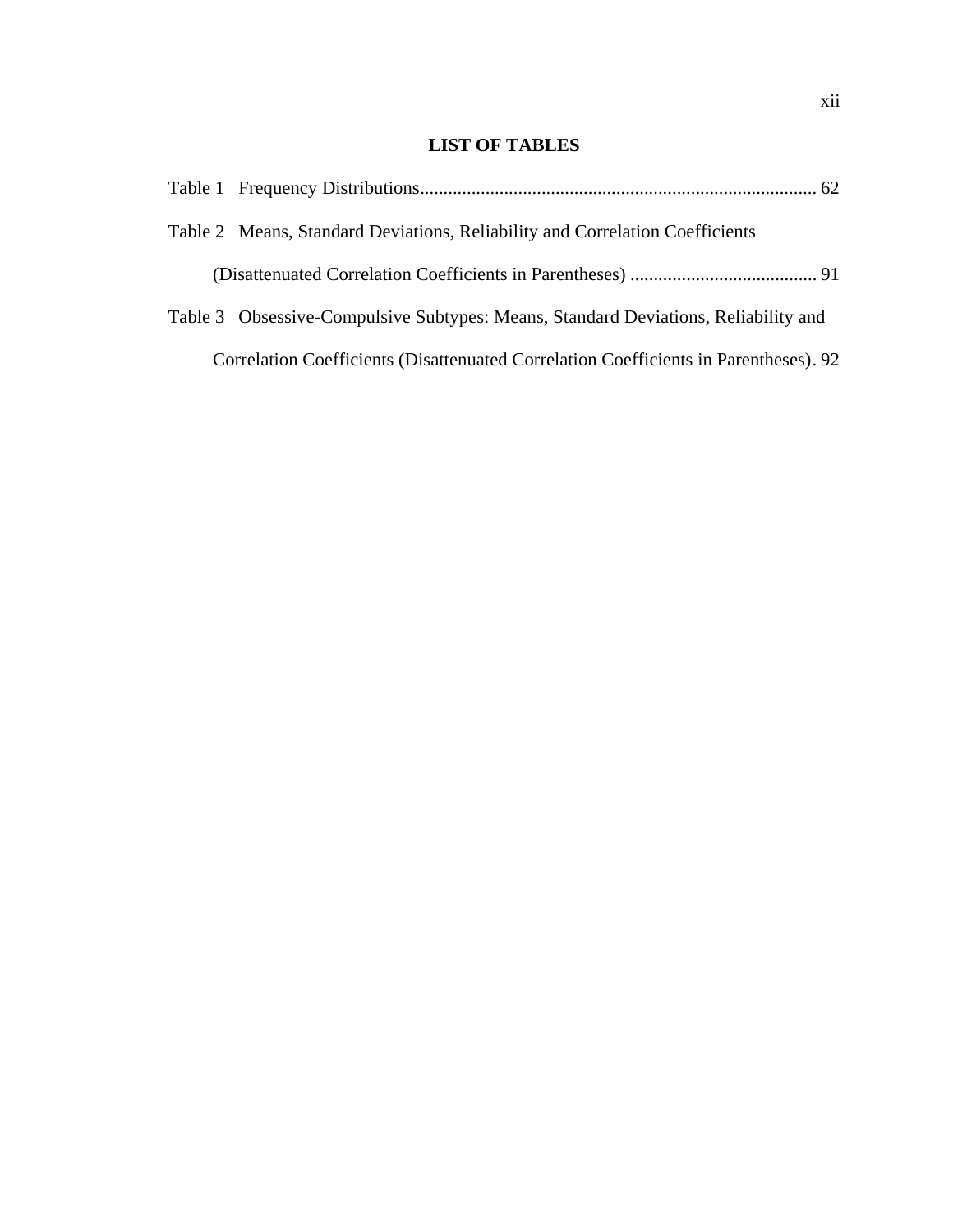## **CHAPTER ONE**

## **INTRODUCTION**

Attachment theory affords anxiety researchers an opportunity to consider the significance of early infant-caregiver relationships in the etiology of anxiety disorders. The ideas of John Bowlby (1988), which integrate ethology, evolution, and biology into his conceptualization of psychodynamic theory, also offer the chance to look at the impact that interpersonal mechanisms may have on developing neurophysiology in children. While the desire for scientific frugality may lean investigators away from striving to comprehend the interconnectedness of environmental and inherited tendencies in anxiety development, a fuller appreciation of the intricacy of their relatedness is likely to lead to more efficacious treatments as well as improved understanding of anxiety disorders.

 The simplicity of Bowlby's (1988) thinking is striking in that the primacy of the early parent-child bond is so widely accepted as critical to the survival and healthy development of human beings. Bowlby was able to integrate this time-honored notion into his knowledge of scientific facts and meaning with a remarkable degree of sensitivity and ease. Flowing, as his theory did, from psychoanalysis and object relations, perhaps the time was right for an interpersonal means of understanding healthy as well as pathological development. Nevertheless, despite the compactness of his philosophy, Bowlby's thoughts revolutionized the analytic world by removing dysfunction from the center of the individual and placing it in the space between interacting humans.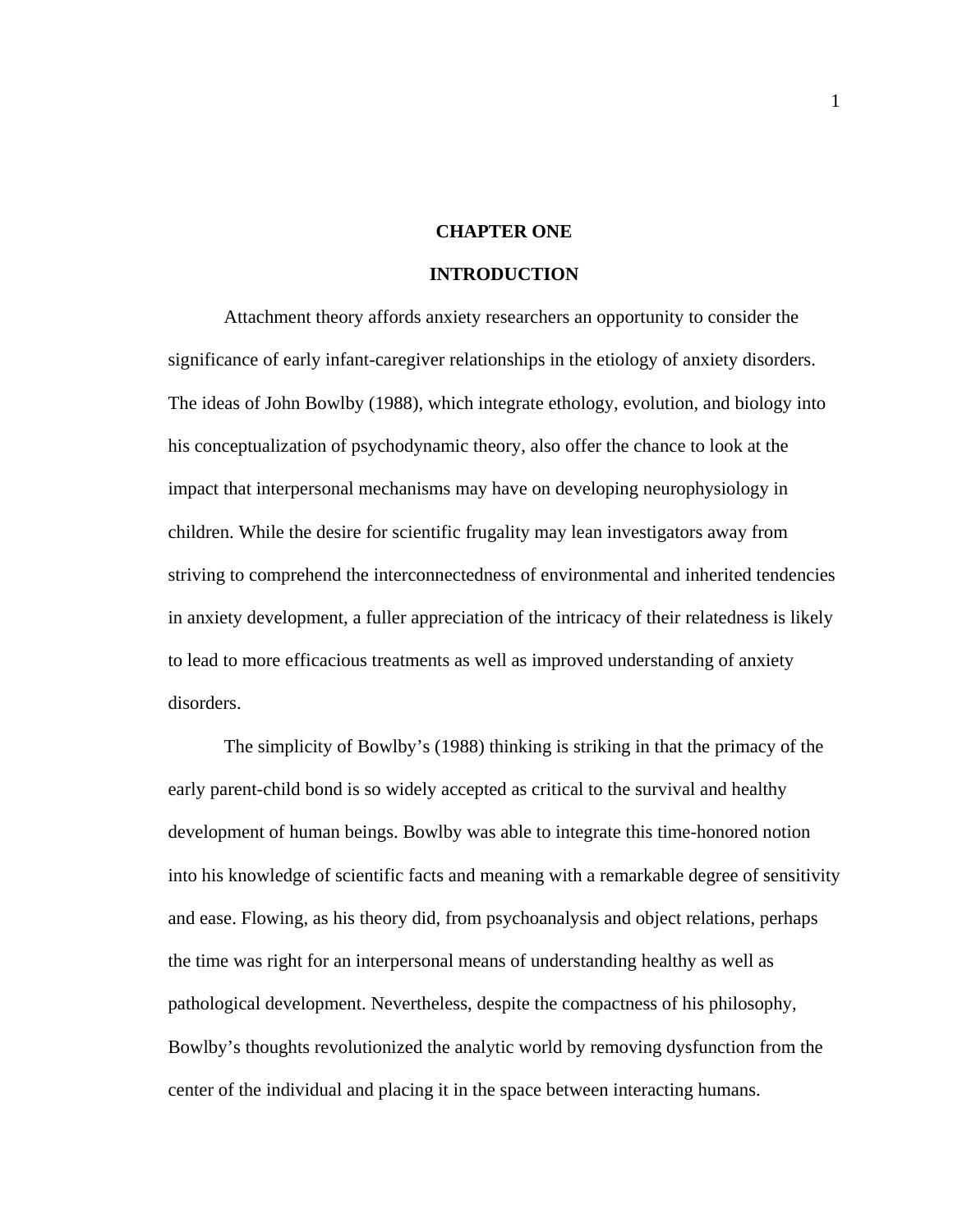Bowlby's (1988) work gives us the opportunity to view specific diagnoses as relational disorders rather than as unique to the individual to whom the label was given. Anxiety disorders are a particularly fitting place to focus investigation of this genre since understanding the meaning and function of anxiety is at the center of attachment theory. The study of conditions considered to be largely genetically determined, such as panic disorder and obsessive-compulsive disorder, may hold special appeal in the quest to understand the connections between inherited predisposition and environmental influence. As genetic research uncovers specific factors which incline certain individuals toward the development of particular anxiety disorders, questions as to why some people develop the disorders and others do not will arise and need to be answered.

Understanding may well come through investigation into the family, including early child-caregiver relationships. While attachment studies with animals cannot be presumed to forecast exact human responses, they may be predictive of similarities, and should be considered significant enough to warrant carefully constructed research into the development and etiology of anxiety disorders in humans. Ethical constraints mandate that investigation with human participants be scrupulously designed to avoid harming those involved. As science provides increased knowledge about neurobiological changes that occur as a result of disrupted early attachment, it may be considered unethical to disregard the impact of the family on the development of an anxiety disorder.

The principle of parsimony is ingrained in the scientific method, and the consideration of environmental influence in anxiety disorders previously thought of as solely inherited maladies may seem to undermine this standard and add undue complexity. It is easier to correct a brain structure problem with medication than it is to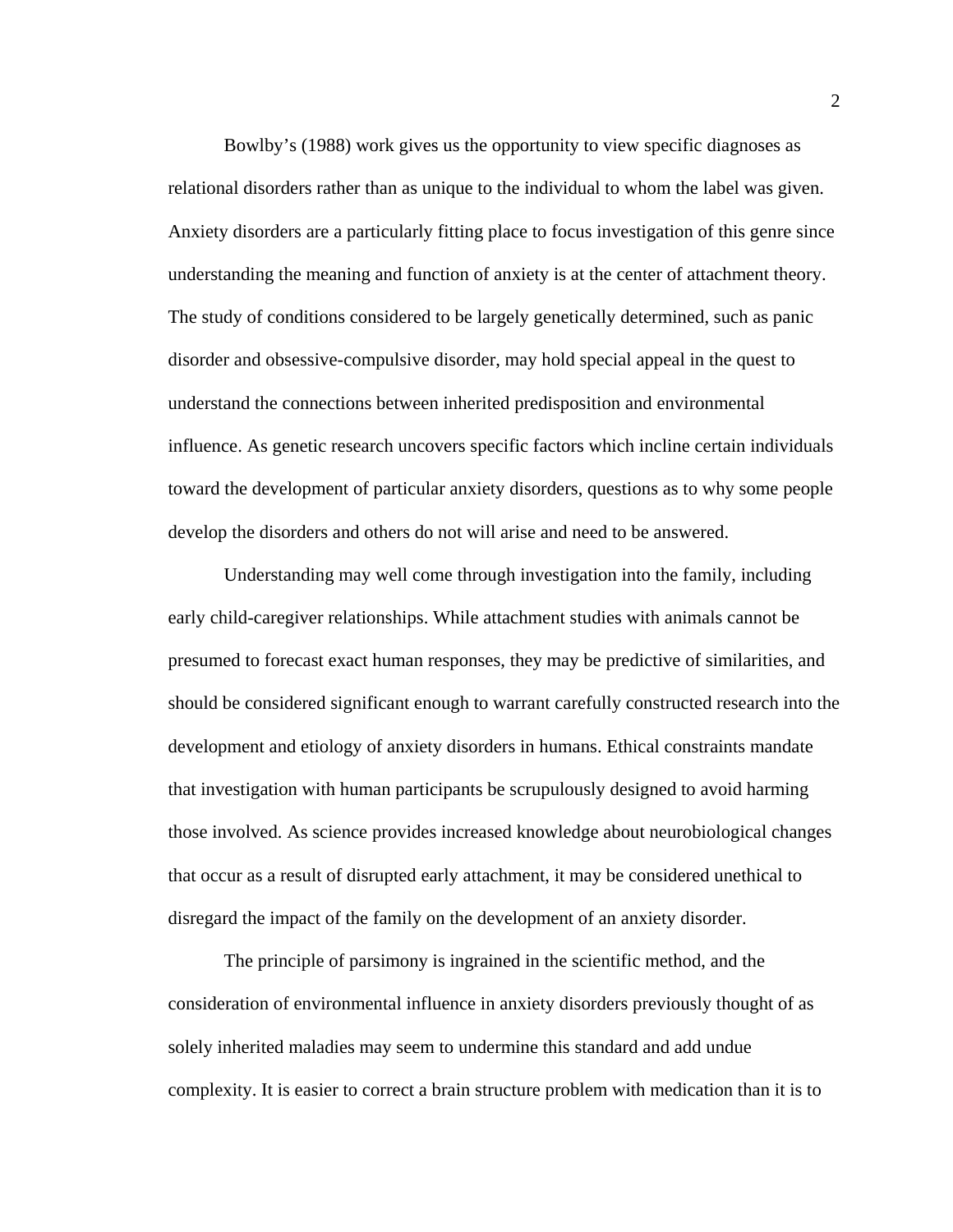unearth the messy complications of systemic family dysfunction. However, if researchers and therapists neglect to address that which is interpersonal in the development of anxiety, along with that which is physiological, we hinder progress in understanding the connections between nature and nurture. We also provide a disservice to the population of individuals diagnosed with an anxiety disorder by failing to recognize and communicate information that potentially is critical for successful treatment.

#### **Overview of Chapter**

 The chapter begins with a review of the basic elements of attachment and bonding. Subsequent to this description, several theories of anxiety development are mentioned briefly, and the purpose of the study is stated. Finally, the research questions are discussed conceptually, and definitions and key concepts are clarified.

#### **Attachment and Bonding**

 Early bonding experiences between a child and caregiver are generally believed to be significant to healthy growth and movement toward emotional maturity. When these experiences are less than optimal, the development of anxiety may impair the relational capacity of the individual. Attachment theory is a useful lens from which to view anxiety and anxiety disorders, and also provides a means of bridging the gap between physiological and environmental antecedents. John Bowlby (1988), British psychoanalyst and founder of attachment theory, believed that the attachment system, with its focus on the interpersonal aspect of the early infant-caregiver relationship, was an evolutionary adaptation intended to ensure survival for the child. Noting that an infant's well-being depends upon the caregiver's ability to provide nurturance, protection, and empathy, Bowlby postulated that the crying, clinging, and reaching behaviors seen in children from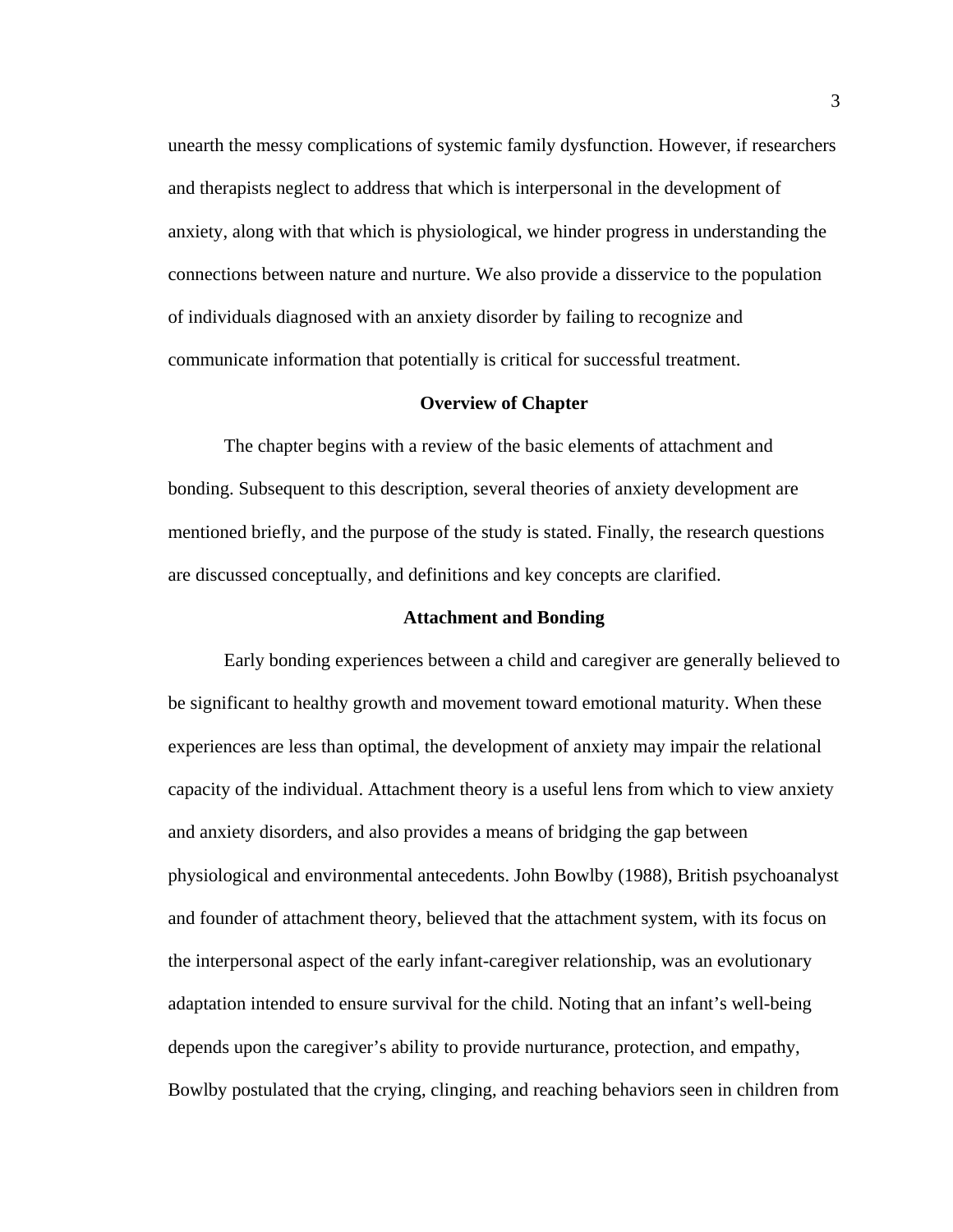the beginning are a means of achieving proximity to a trusted attachment figure. When a child's needs are sufficiently and consistently fulfilled by the attachment figure, the caregiver becomes a secure base for the child who then turns to that person for care when he or she feels anxious. Children whose parents respond consistently and with attunement develop an internal working model of relationships in which needs are met. Conversely, children whose parents are inconsistent in their responses develop an internal working model in which others cannot be relied upon for help in times of anxiety (Bowlby).

 Ainsworth, Blechar, Waters, and Wall (1978) extended Bowlby's work in their studies with the Strange Situation. This unique experimental protocol requires that a mother and her infant be left alone in an unfamiliar room with toys for a short period, after which the mother must leave and a stranger enters the room. This scenario is repeated several times while researchers observe the infant's behavior and responses to the separations and reunions with the mother. As a result of the Strange Situation experiments, Ainsworth et al. classified infant behavior in three ways: 1) secure infants cried when their mothers left, but were quickly consolable when their mothers returned; 2) insecure ambivalent infants cried loudly and desperately when their mothers left, and were inconsolable when their mothers returned; and 3) insecure avoidant infants were only slightly interested when their mothers left the room, and when their mothers returned did not raise their arms to be picked up.

 Whereas most infants can be classified as secure, ambivalent, or avoidant during the Strange Situation, there is a subgroup whose behaviors are too conflicted and inconsistent to allow placement in any of these categories. Main (1996) noted that infants who have been mistreated sometimes exhibit behavior such as crawling toward their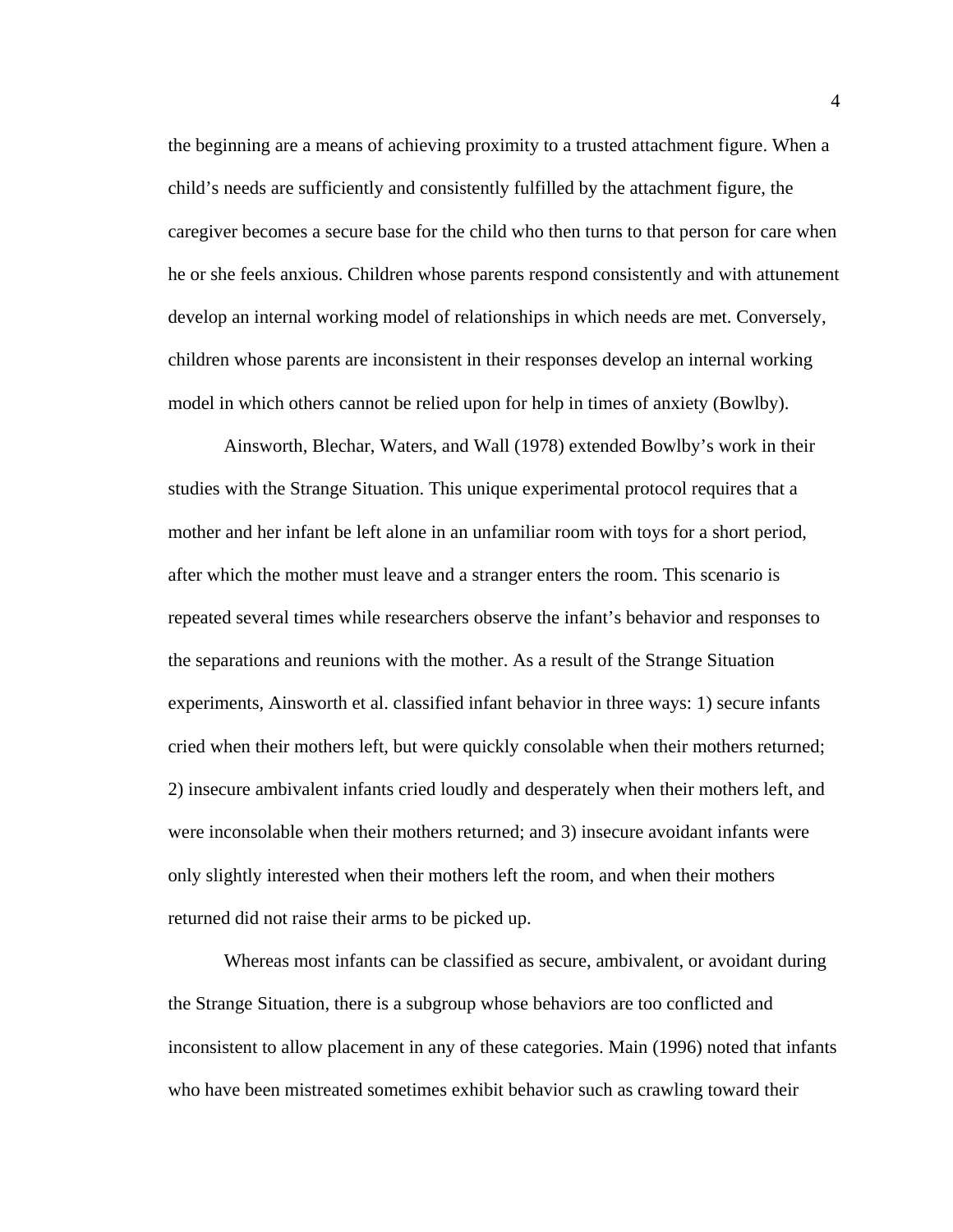mothers when their mothers enter the room, then turning and moving away from their mothers before reaching them. Main referred to this new category of infant attachment as insecure-disorganized-disoriented, and explained that these children may have been frightened by the behaviors of their primary caregiver. Children who are frightened by their attachment figure experience a behavioral paradox in that they simultaneously desire to flee from the person who is frightening them and run to that individual for comfort and soothing. Since both actions cannot be accomplished at the same time, these children develop a disorganized system of behavior adaptation (Main).

#### **Anxiety**

 Anxiety has been conceptualized in a variety of ways. In Freud's original view, anxiety hysteria was believed to encompass conversion symptoms and phobias, whereas anxiety neurosis was considered to be comprised of severe anxiety states and panic attacks (Glick, 1995). Freud (1894, 1895) believed that the former diagnosis resulted from unpleasant emotions that were linked to unacceptable sexual memories, and that the latter disorder occurred when the sexual drive was unfulfilled. Freud (1926) eventually reformulated his anxiety theory to incorporate his ideas of the id, ego, and superego, as well as concepts such as the unconscious, the defense mechanisms, and the Oedipus complex. He saw anxiety as a signal of danger, and paid particular attention to castration anxiety, which he believed initiates the formation of the superego (1926).

 Object relations theorists moved the understanding of anxiety toward a more relational focus (Glick, 1995). Klein (1964), for example, believed that anxiety resulted when there was danger in one's relationship with the internal maternal object and that it signaled the destruction of parts of one's internal world. For other object relations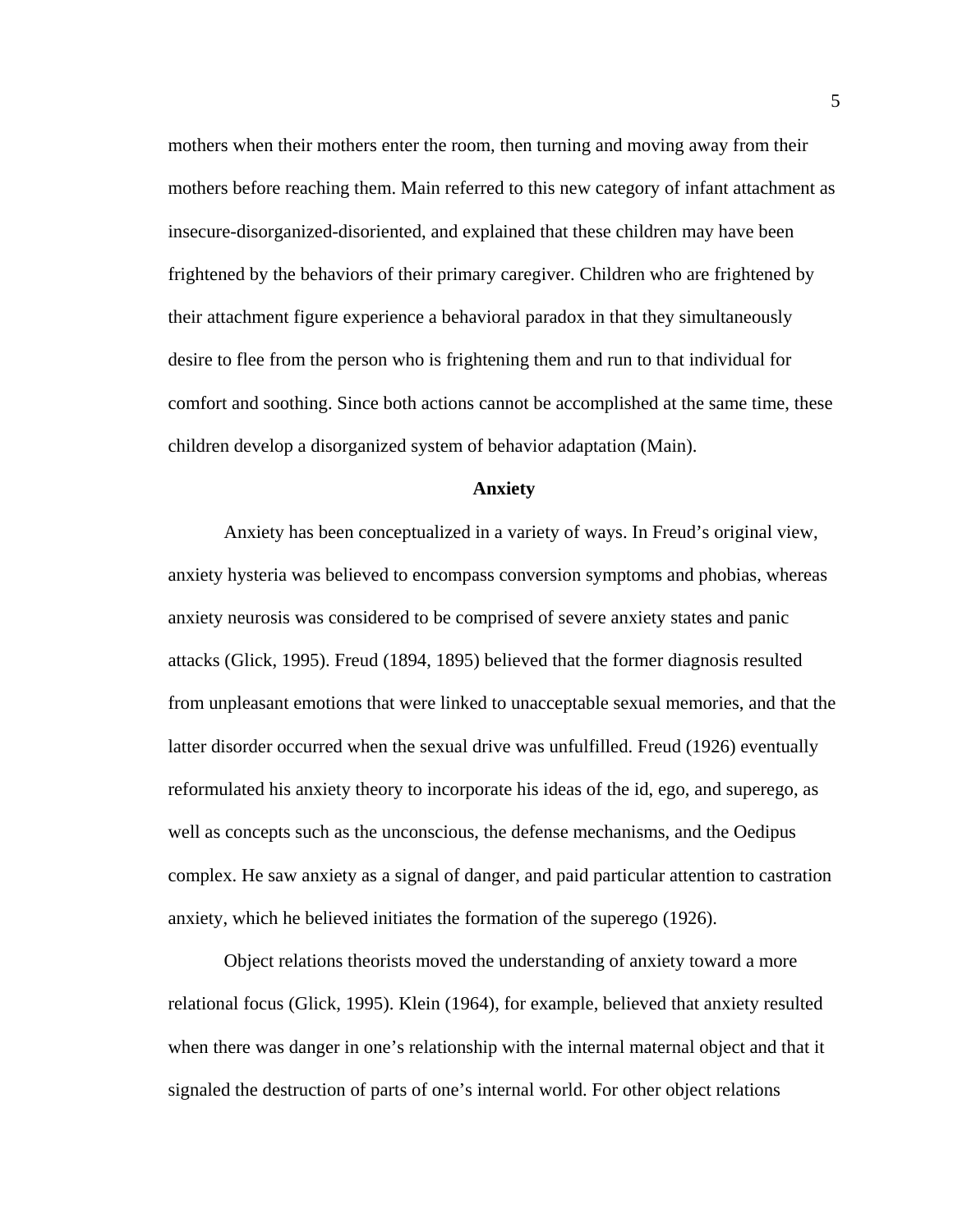theorists, such as Fairbairn, Winnicott, and Guntrip, the concept of self became more significant as they distanced themselves from Freud's structured view of the psyche (Glick). The degree of anxiety experienced by an individual was believed to reflect how well the self was functioning, and the meaning of danger in a child's life depended upon his or her perception of the maternal object as gratifying or as depriving (Glick). Selfpsychologists such as Kohut (1971) believed that healthy narcissism resulted when the relationship with one's early caregivers was successfully internalized and that anxiety occurred as a consequence of the real failures of these 'self objects'. Kernberg (1976) focused on the relationship between the primitive self, object representations, and aggression. He felt that anxiety resulted from the interaction between constitutional features manifested by the individual and accidental environmental influences.

Contemporary classical conditioning may also be useful in understanding anxiety, and involves external learning rather than intrapersonal experience (Dadds, Davey, & Field, 2001). In contrast to classical conditioning, it acknowledges that the strength of the association between conditioned and unconditioned stimuli may be influenced by factors other than contiguous pairings of both types of stimuli. For example, an individual's evaluation of the unconditioned stimulus may impact his or her conditioned response. Families provide an important context for learning about threat, and may thus, through specific mechanisms such as social learning and attachment processes, be instrumental in the development of anxiety (Dadds et al.). The degree of anxiety experienced by an individual reflects the degree of anxiety within the family, and an individual's anxiety is not independent of the anxiety of other family members (Dadds et al.).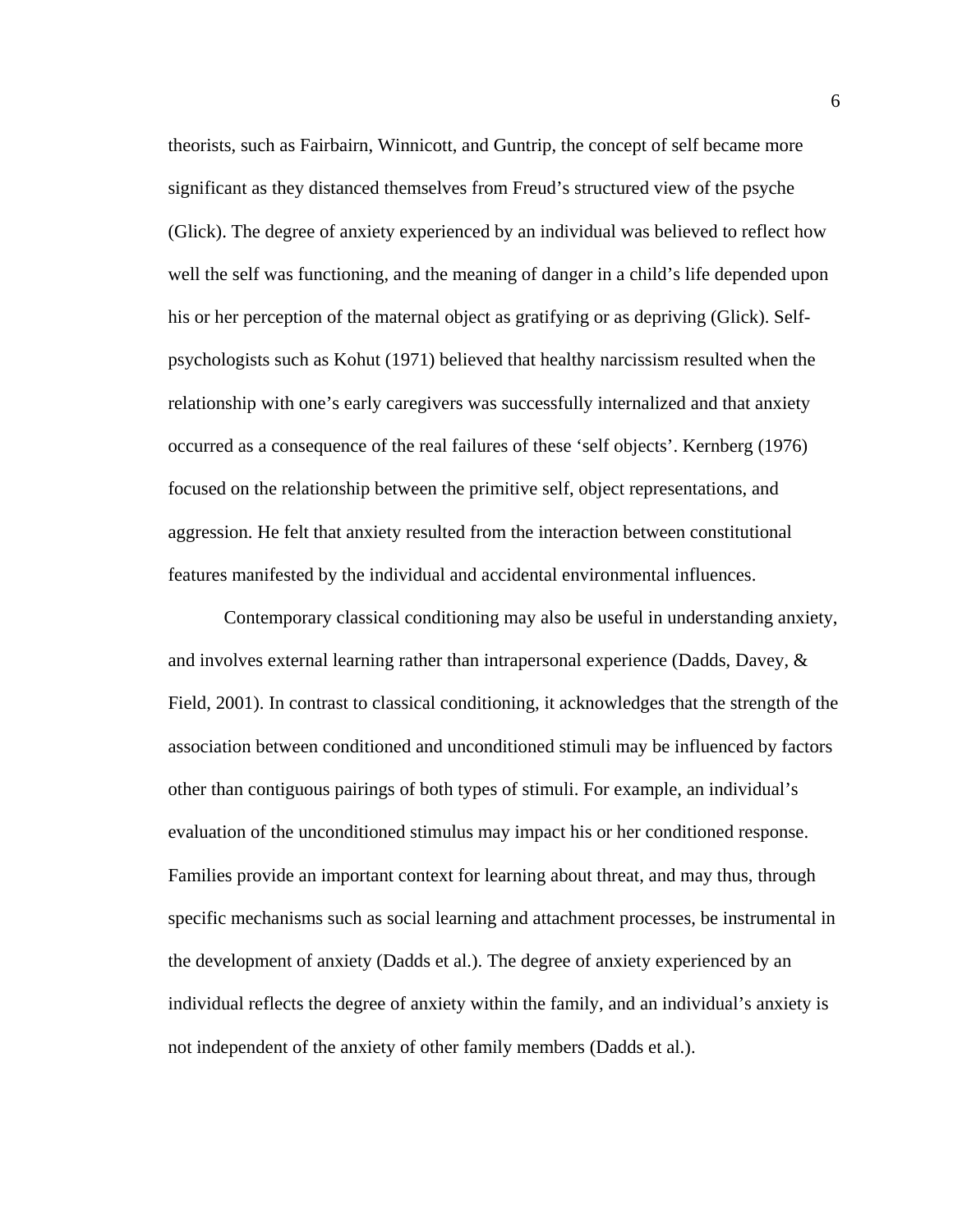Operant conditioning also may be viewed as a major mechanism involved in the development and maintenance of childhood anxiety disorders (Ollendick, Vasey, & King, 2001). Operant behaviors are those which occur spontaneously and operate on the environment to create a consequence, and operant factors may lead to the onset of anxiety disorders (Ollendick et al.). For example, fearful verbalizations by significant others may reinforce aspects of anxiety that are operants (Ollendick et al.). Non-anxious parents may increase their children's anxiety by limiting exposure to challenging situations that would allow the development of mastery over fear (Ollendick et al.).

The development of anxiety in children may be significantly influenced by family processes (Dadds & Roth, 2001). Since anxiety disorders run in families, the impact of both environmental and genetic factors must be explored to achieve a more thorough understanding. The concept of behavioral inhibition, a temperamental trait which has been linked to the development of anxiety, and can be measured through physiological correlates, is helpful in this regard (Dadds & Roth). According to Dadds and Roth (2001), research has shown that behavioral inhibition in toddlers was predicted by the interaction between mother-child attachment and behavioral measures. Children who had insecureanxious attachments and were physiologically distressed by novel stimuli were most likely to show high levels of behavioral inhibition.

Research has pointed to a correlation between maternal control and anxiety (Rapee, 1997). Overprotection may lead a child to believe that the level of danger in the environment is higher than it really is and keep the child from learning how to cope effectively (Rapee). Control in the early environment also is important and individuals who have early experience with events that are outside of their control may later perceive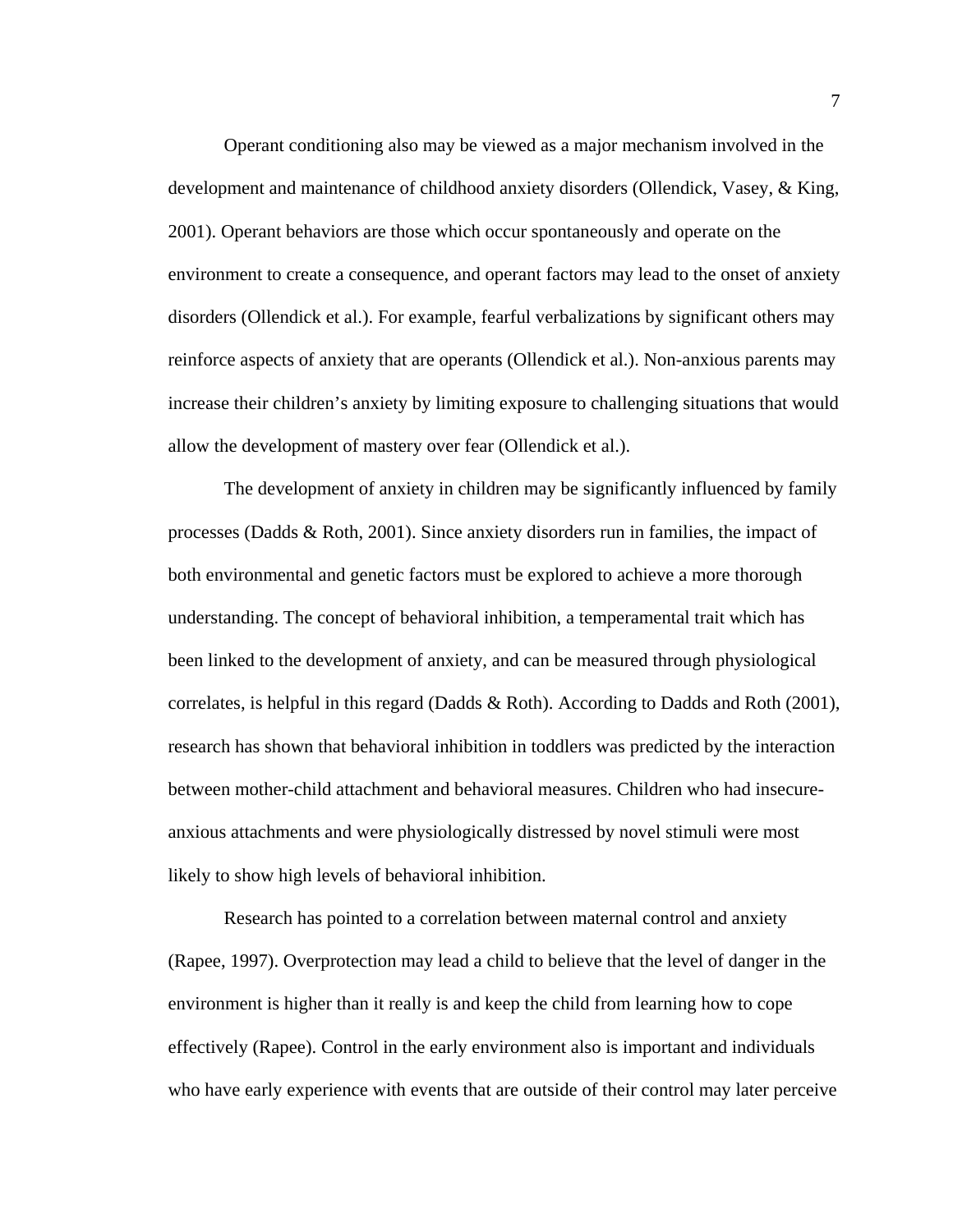even controllable events as uncontrollable (Chorpita, 2001). According to Parker (1983), parental overprotection, in combination with low parental care, may be significant in the later development of anxiety for individuals who experience both of these conditions in their families.

Genetic epidemiology unites the study of genetics with the study of the distribution and determinants of diseases (Merikangas, 2000). As a new field, genetic epidemiology promises to shed light on the interplay between environmental and inherited factors in the etiology of anxiety disorders (Merikangas). This may be particularly important since research indicates that the expression of genetic vulnerabilities possibly is mediated by aspects of the environment. Individuals who have genetic vulnerabilities are most sensitive to a difficult home situation, but caregiver-child relationships may be even more important than generic family settings in impacting psychiatric diagnoses (Kendler, 1995).

#### **Purpose of the Study**

 The study is designed to assist in unraveling the interconnections that may exist between early attachment experiences and the later development of anxiety and anxiety disorders. It is intended to be a contribution to the larger work of understanding anxiety development within a context of environmental and genetic influences. Enlarging the picture of how anxiety is initiated and maintained by considering both nature and nurture will encourage a more complete view of the process by which anxiety disorders come into being. Since anxiety disorders often run in families, it is especially relevant to conduct investigations into the role that family environment plays in anxiety development. In this way, we may begin to discern the distinct contributions of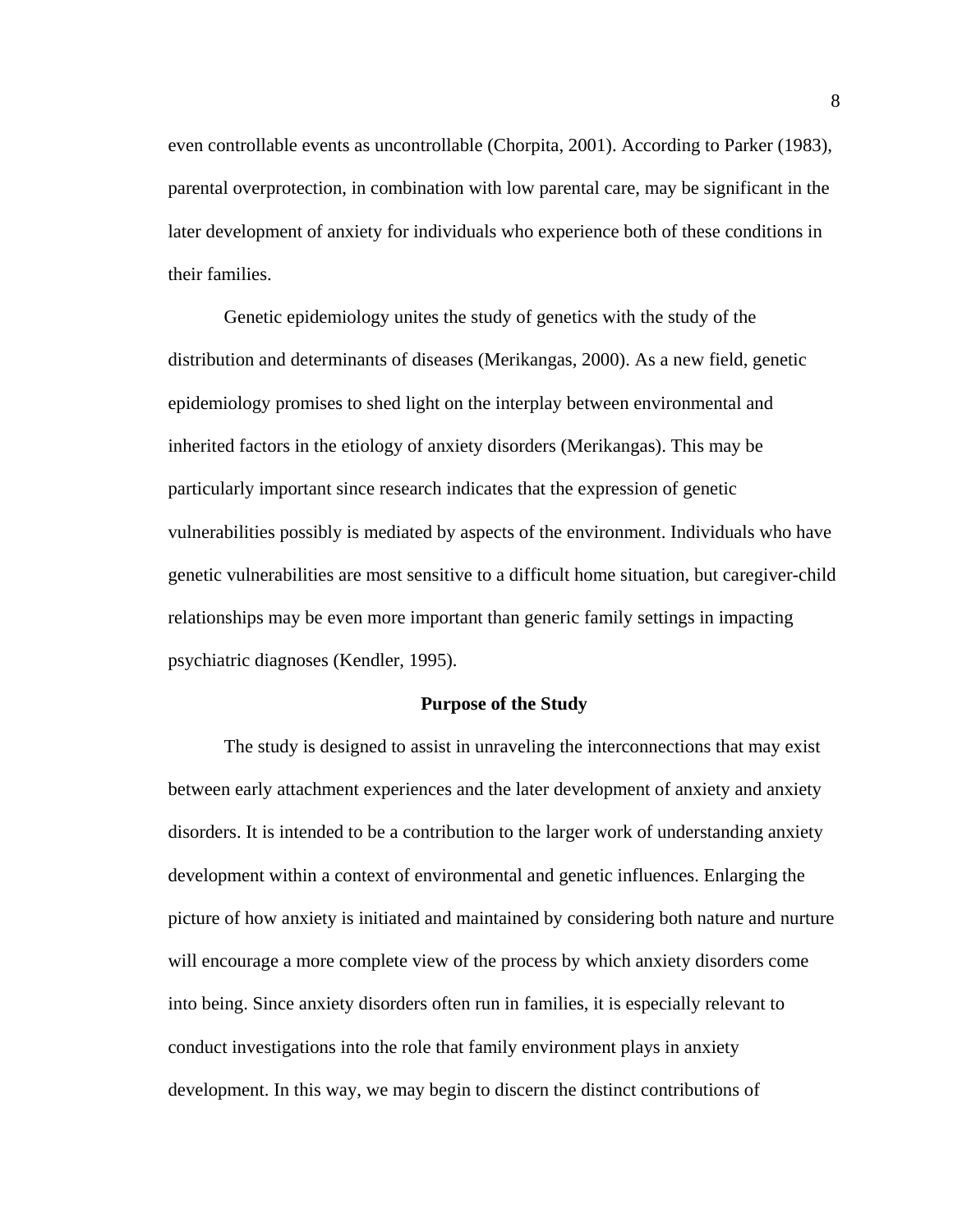inheritance and milieu, which in turn will allow for enhanced, and possibly even individualized, treatment of anxiety disorders.

#### **Research Questions**

 The study described here will utilize several different self-report measures to examine the relationships between adult attachment style, memories of early bonding experiences, and five types of anxiety presented in the text revision of the  $4<sup>th</sup>$  edition of the Diagnostic and Statistical Manual of the American Psychiatric Association (*DSM-IV-TR*; American Psychiatric Association, 2000). Tendency toward each type of anxiety will be considered first in light of reported attachment style, and second with regard to reported memories of early bonding experiences. Correlations between reported attachment style and reported bonding experiences will be examined, as well.

#### **Definitions and Key Concepts**

*Anxiety* 

The concept of anxiety differs from one theoretical tradition to another. While psychodynamic theories understand anxiety to occur as a result of a threat to the self or to others, classical conditioning views anxiety as a conditioned response to unconditioned stimuli. Familial processes are also significant in the development of anxiety, and concerns such as high parental control and insecure attachment may interact with temperament to influence anxiety level.

#### *Attachment System*

 The attachment system is genetically motivated, and serves as a survival mechanism for a child. Specific behaviors such as crying and reaching increase proximity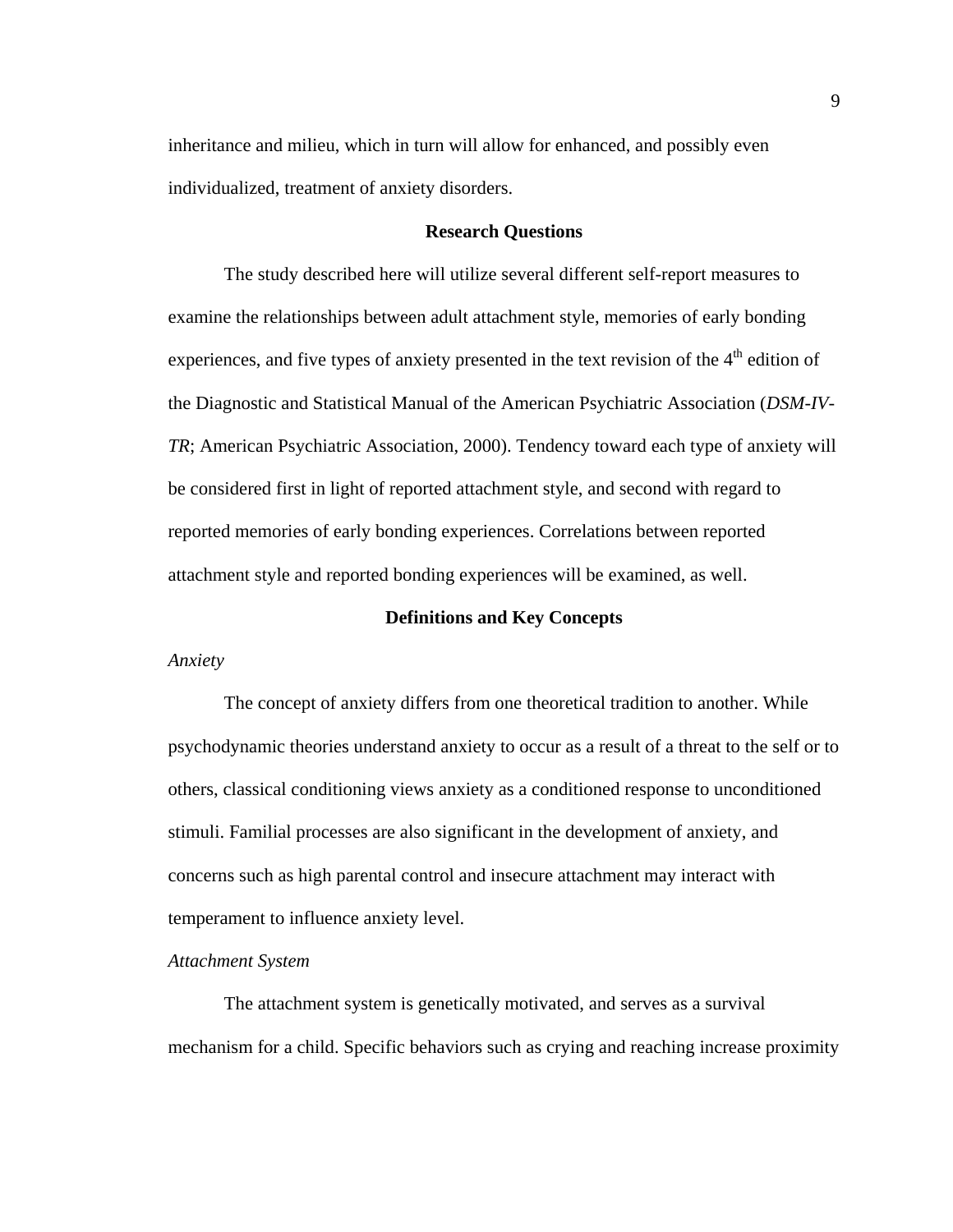to caregivers, thereby enhancing the likelihood of survival. The attachment system is triggered in relation to an attachment figure.

#### *Attachment Theory*

 Attachment theory explains the presence of attachment behavior in children and in all humans, as well as the specific attachments that individuals make to others. *Caregiver Attunement* 

 Caregiver attunement is important to the fulfillment of children's needs. Children whose parents respond accurately to requests for care and comfort learn that the world is safe and others will be there for them when they are in need.

#### *Exploratory System*

The exploratory system is interdependent with the attachment system. Children need to explore their environment, and may do so without distress when a caregiver is functioning as a secure base to which they can return for comfort and care.

#### *Generalized Anxiety Disorder*

 Generalized anxiety disorder (GAD) includes anxiety and worry that are excessive and difficult to control (*DSM-IV-TR*, 2000). Symptoms may include restlessness, being easily fatigued, difficulty concentrating, irritability, muscle tension, and sleep disturbance. The symptoms associated with generalized anxiety disorder, as in the case of all *DSM-IV-TR* diagnoses, result in clinically significant distress and impair social, occupational, or academic functioning.

#### *Genetic Epidemiology*

 Genetic epidemiology is a field of study that strives to combine epidemiology, which examines the distribution of diseases, with genetics. Genetic epidemiology bridges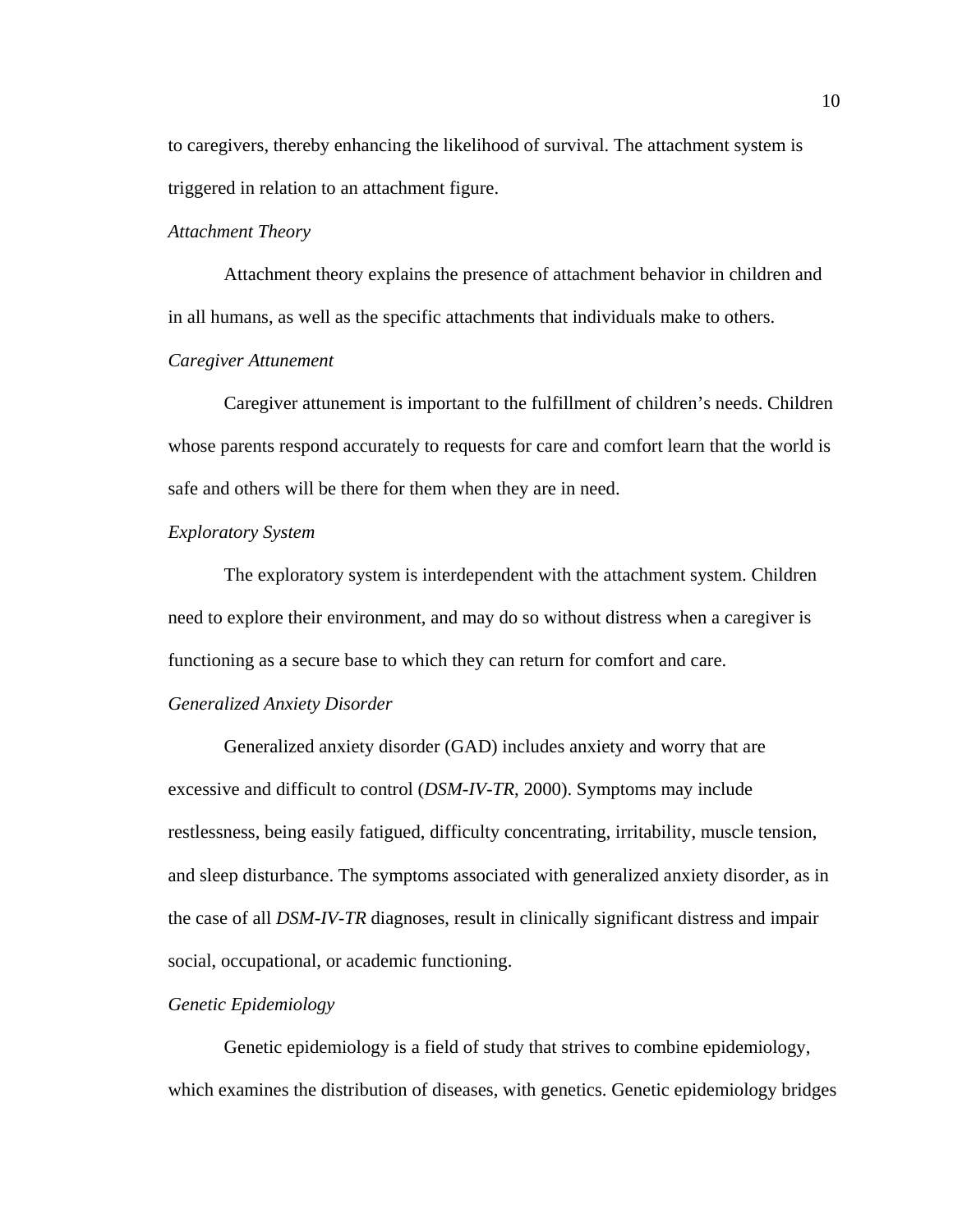the gap between the two areas, and focuses on risk factors and etiology of familial diseases.

#### *Internal Working Model*

 Children whose caregivers respond accurately to their requests for care and nurture develop an internal working model of relationships in which needs are met. Those who have parents not attuned to their needs develop an internal working model of relationships in which others cannot be relied upon.

#### *Obsessive Compulsive Disorder*

 Obsessive compulsive disorder (OCD) includes obsessions, compulsions, or both (*DSM-IV-TR*, 2000). Obsessions include recurrent and persistent thoughts, impulses, or images that are experienced as intrusive and are not just excessive worries about real problems. An individual with OCD attempts to ignore, suppress, or neutralize the thoughts, impulses, or images, while understanding that the obsessions are a product of his or her own mind. Compulsions include repetitive behaviors or mental acts that the person with OCD feels he or she must perform in response to an obsession, and which are aimed at preventing or reducing the distress associated with the obsession. A person with OCD recognizes that the obsessions or compulsions are excessive or unreasonable, but spends more than one hour per day performing them.

## *Panic Disorder*

 Panic disorder (PD) may occur with or without agoraphobia and consists of recurrent and unexpected panic attacks (*DSM-IV-TR*, 2000). A panic attack includes a period of severe fear and discomfort and may comprise symptoms such as palpitations, sweating, trembling, shortness of breath, feeling of choking, chest pain, nausea, dizziness,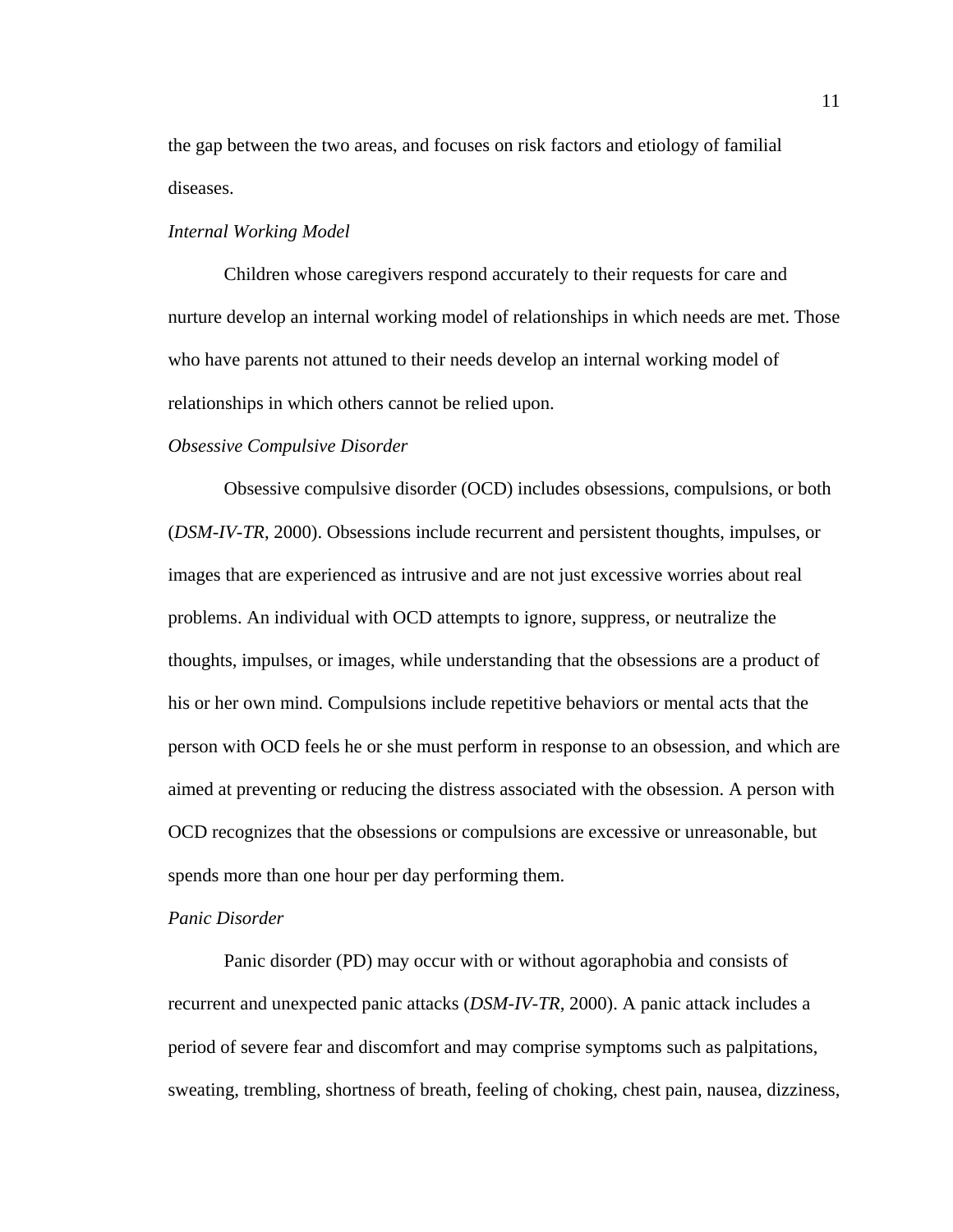de-realization or de-personalization, fear of losing control, fear of dying, numbness, chills, or hot flushes. Agoraphobia involves anxiety about being in settings where escape might be difficult, or where a panic attack might occur unexpectedly.

# *Posttraumatic Stress Disorder*

Posttraumatic stress disorder (PTSD) occurs when an individual experiences a life-threatening event and responds with intense fear, helplessness, or horror (*DSM-IV-TR*, 2000). The traumatizing incident may be re-experienced in several ways, including recurrent recollections of images, thoughts, or perceptions, recurrent dreams, feeling and acting as though the episode were being relived, distress when exposed to cues that are reminders of the incident, or physiological reactivity. Avoidance of situations that recall the traumatic event is common, as are symptoms such as difficulty remembering parts of what happened, feelings of detachment, and sleep disruption.

#### *Proximity Seeking Behavior*

 Children, when they experience anxiety, seek closeness to an attachment figure, hoping to find safety, protection, and security.

#### *Secure Base*

 Caregivers may function as a secure base for children, providing physical and emotional nourishment as well as comfort and reassurance during times of distress. *Social Anxiety Disorder* 

 Social anxiety disorder (SAD) involves fear of social or performance situations and possible accompanying scrutiny (*DSM-IV-TR*, 2000). An individual with SAD feels afraid that he or she will behave in ways that may cause humiliation or embarrassment. The anxiety provoked by social interaction or performance may result in a panic attack.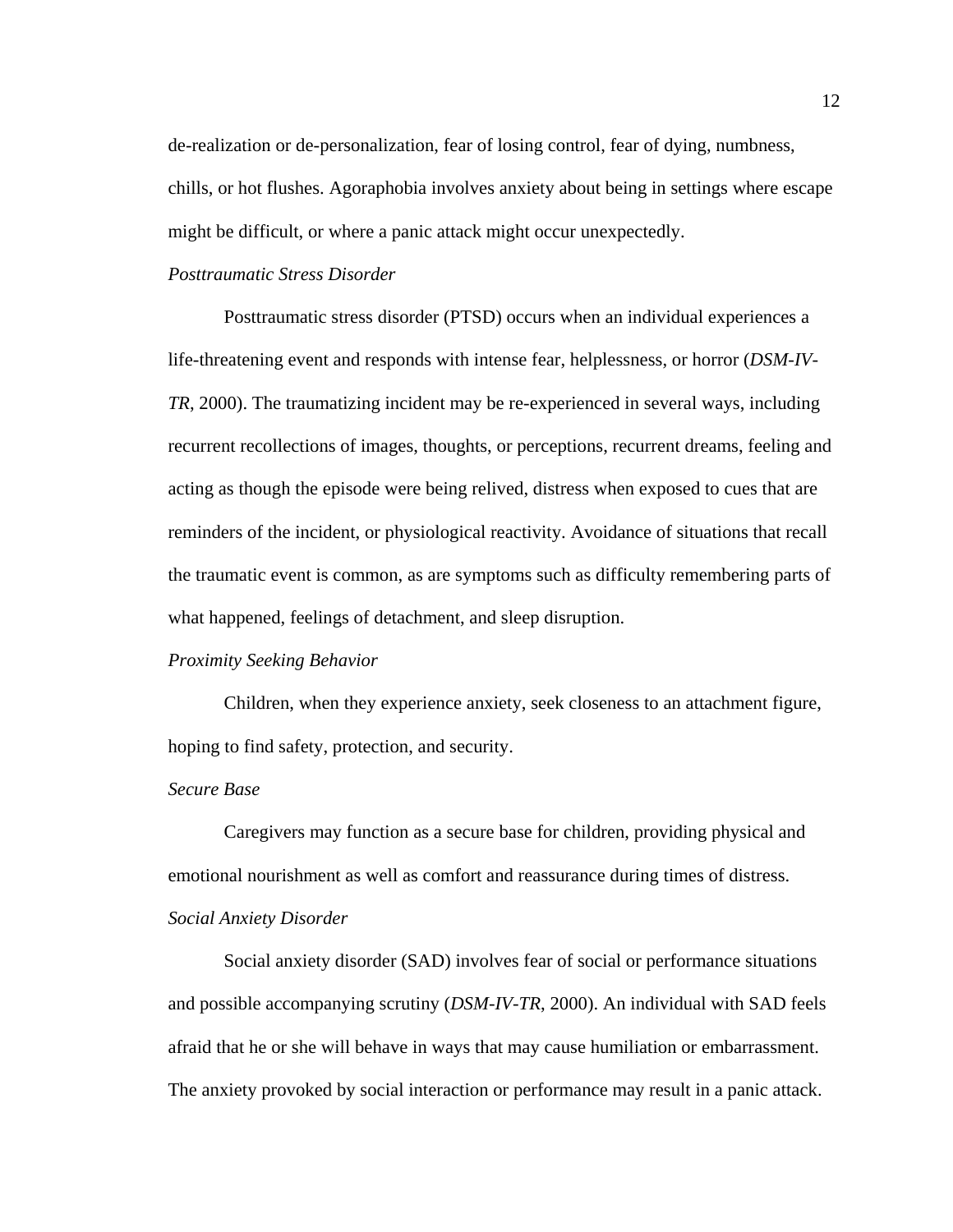SAD sufferers realize their fear is excessive, but often avoid circumstances that might bring on discomfort.

## *Unsolvable Fear*

 Unsolvable fear refers to a situation in which a child is frightened regularly by a caregiver. When children are frightened by an attachment figure, they desire simultaneously to run to that person for comfort and to run away from the frightening behavior. Unsolvable fear may increase the risk for later psychopathology.

## **Conclusion**

The approach to understanding anxiety has experienced an enormous transformation since the era in which Freud conceptualized this construct as a repression of unacceptable sexual memories or as the result of an unfulfilled sexual drive. In more recent years, developmental research has looked at family interactions and especially at caregiver-child relationships as influencing the development of anxiety, essentially shifting the focus of environmental aspects of etiology from an intrapersonal to an interpersonal mechanism. The new field of genetic epidemiology promises to illuminate the question of anxiety's etiology by addressing both genetic and environmental influences. Much research remains to be done to resolve the quandary, but presently it seems certain that deeper understanding will lie in the integration of many factors and their complex interactions, as well as in the study of the commonality and uniqueness of individual developmental pathways. The current study is a step toward this goal.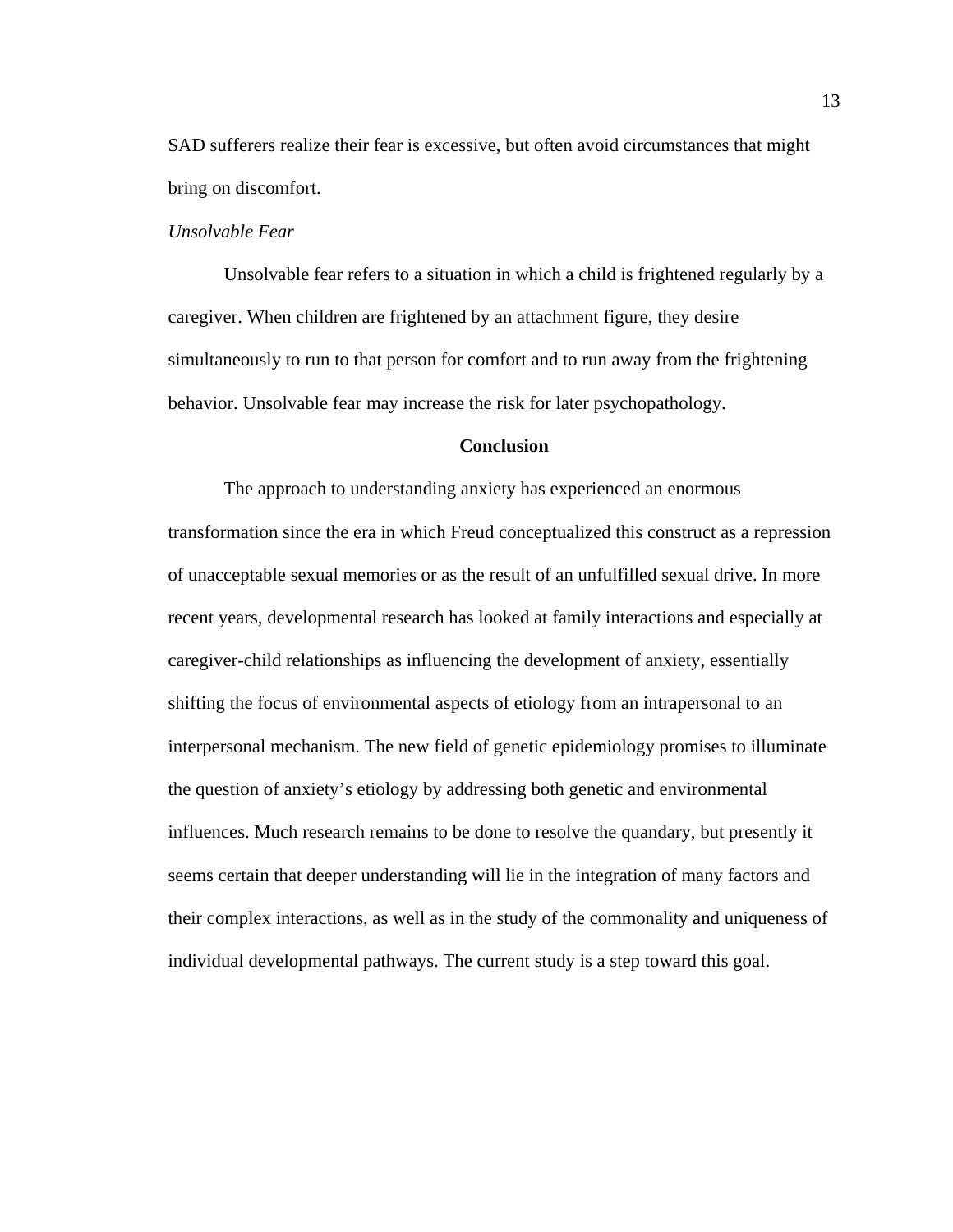### **CHAPTER TWO**

# **LITERATURE REVIEW**

#### **Overview of Chapter**

The chapter begins with a discussion of several theories of anxiety, including psychodynamic theories, classical and operant conditioning, and the importance of the family environment, especially the caregiver-child relationship. This is followed by a description of the new field of genetic epidemiology and of current research that promises to increase our understanding of anxiety by integrating the roles of both genes and environment. In the final section of the chapter, an explanation of attachment theory and a review of the literature that links insecure attachment to psychopathology [in general] and anxiety will be presented. This study is designed to illuminate these associations by enhancing our knowledge of the relationship between anxiety and attachment, and to encourage alleviation of suffering through the development of more comprehensive treatment of anxiety disorders.

#### **Theories of Anxiety**

The conceptualization of anxiety differs according to theoretical tradition. Psychodynamic theory postulates that the essential problem presented by the anxiety construct is threat to self or others. Those who study anxiety, or work with individuals who experience unbearable levels of this primal and significant feeling, must remain aware of the nature and actual or figurative location of the perceived danger in order to enhance understanding of deeper causes and meaning (Glick, 1995).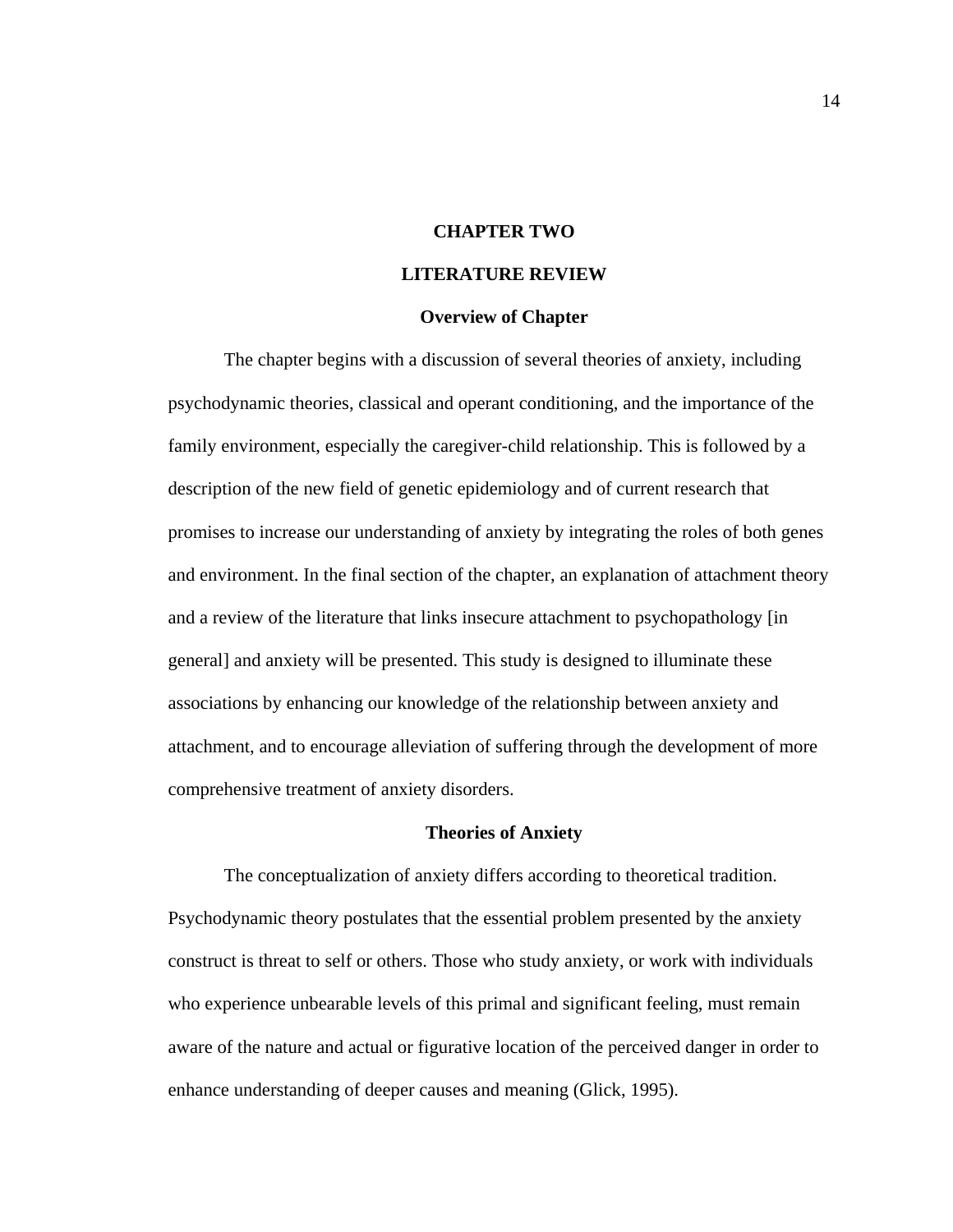Anxiety has been found to run in families, and knowledge of family processes may be essential to understanding its etiology. Research that considers temperament, behavioral inhibition, conditioning, and the role of family interaction helps to highlight the degree to which the development of anxiety is influenced by the surroundings in which an individual is raised. However, as the body of information regarding the development of anxiety grows, it is becoming clear that anxiety development is influenced by more than one factor. Research in genetic epidemiology is helping to fill in gaps in knowledge about the origins and development of anxiety by factoring in genetic as well as environmental influences.

### *Psychodynamic Theories*

 According to Freud's (1894, 1895) original conceptualization, anxiety hysteria consisted of conversion symptoms and phobias. Freud believed that this syndrome had a psychological etiology and was a response to repressed feelings about unacceptable sexual memories. The syndrome of anxiety neurosis, on the other hand, comprised severe anxiety states and panic attacks (Freud). Freud believed that, in this case, the etiology was somatic and the sexual drive was unfulfilled.

 In Freud's (1894, 1895) reformulation of his anxiety theory, he defined the id, ego, and superego, the unconscious nature of neurosis, defense mechanisms, and the meaning of the Oedipus complex. He also broadened his perception of anxiety to include its roles as a danger signal and as the initiator of the defensive response. Freud believed that anxiety begins as a defensive response, while its role as a signal is the ego's most important tool for monitoring the inner and outer worlds for danger. Castration anxiety, one form of signal anxiety, was pivotal in Freud's (1926) conceptualization, and was seen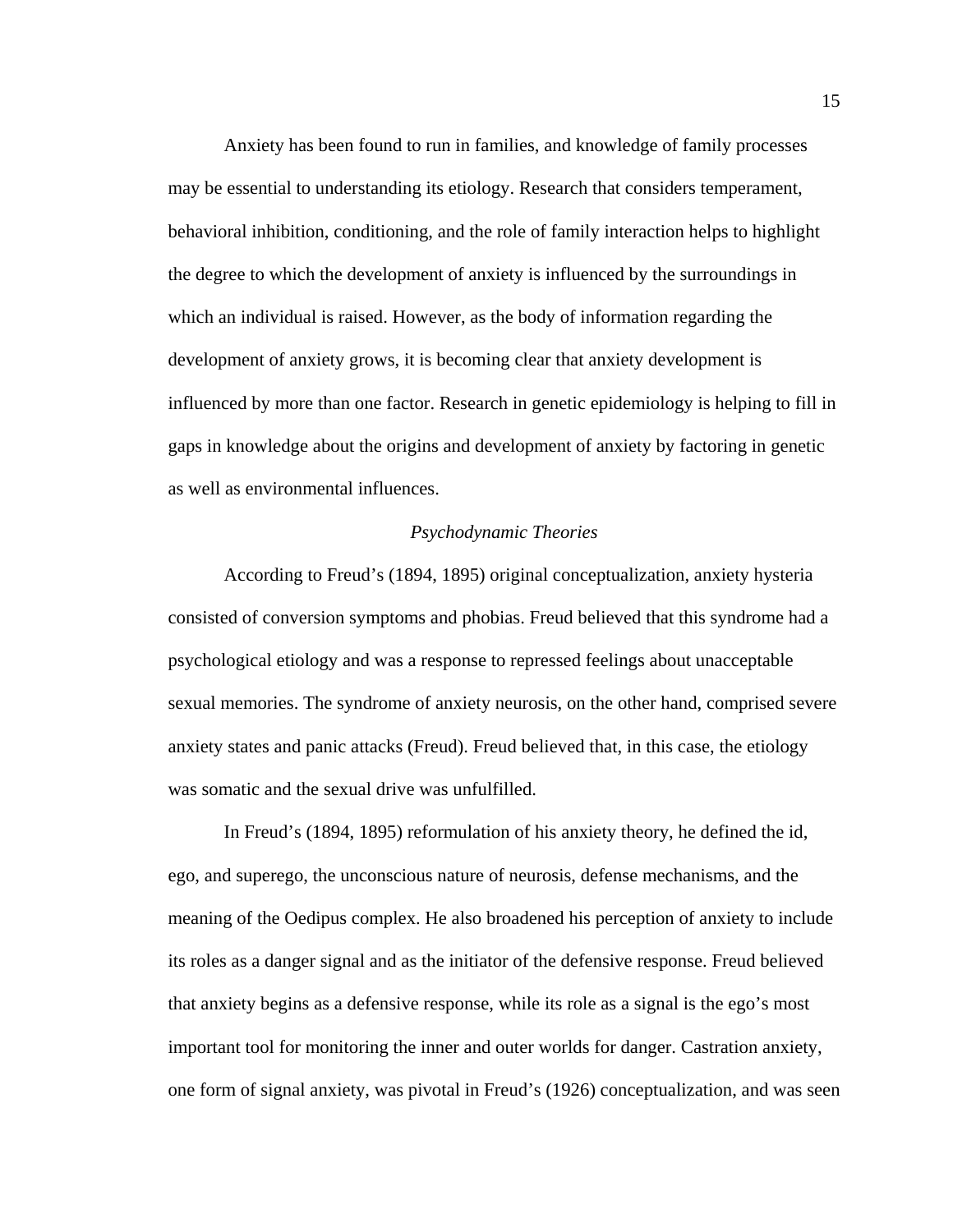as initiating the formation of the superego, as well as bringing into play the constructs of guilt, conscience, morality, civilization, and neurosis. Exploring childhood oedipal feelings, and indeed, excavating all signal anxiety, were presumed to lead the way to freedom from neurosis (Freud).

 Freud was not particularly interested in pre-oedipal experience or the significance of the mother-child relationship (Glick, 1995). However, Rank's (1929) theory that neurotic anxiety resulted from birth trauma and original physical separation from the mother initiated movement toward an increasingly relational focus for understanding the etiology of anxiety. Klein defined anxiety as a result of "danger generated in the relationship with the internal maternal object" (Glick, p. 6). Like Freud (1926) in his second theory of anxiety, Klein (1964) believed that anxiety is an organizer and was linked to inherent drive (although she believed the drive is more aggressive than libidinal). However, unlike Freud, Klein was uninterested in conflicts between the id, ego, and superego, focusing instead on anxiety as a signal of possible damage to one's inner world.

 Other object relations theorists, including Fairbairn, Winnicott, and Guntrip, followed Klein's lead in the departure from Freud's mechanistic and structured way of viewing the psyche (Glick, 1995). Anxiety was viewed by these theorists as a reflection of how well the self was functioning, and the development of the self was seen as inextricably linked to the relationship between an infant and the maternal object caring for him or her (Glick). They believed that the meaning danger took on in the life of a developing child was predicated upon his or her perceptions of the maternal object as gratifying or as depriving (Glick). While Klein (1964) felt that these perceptions were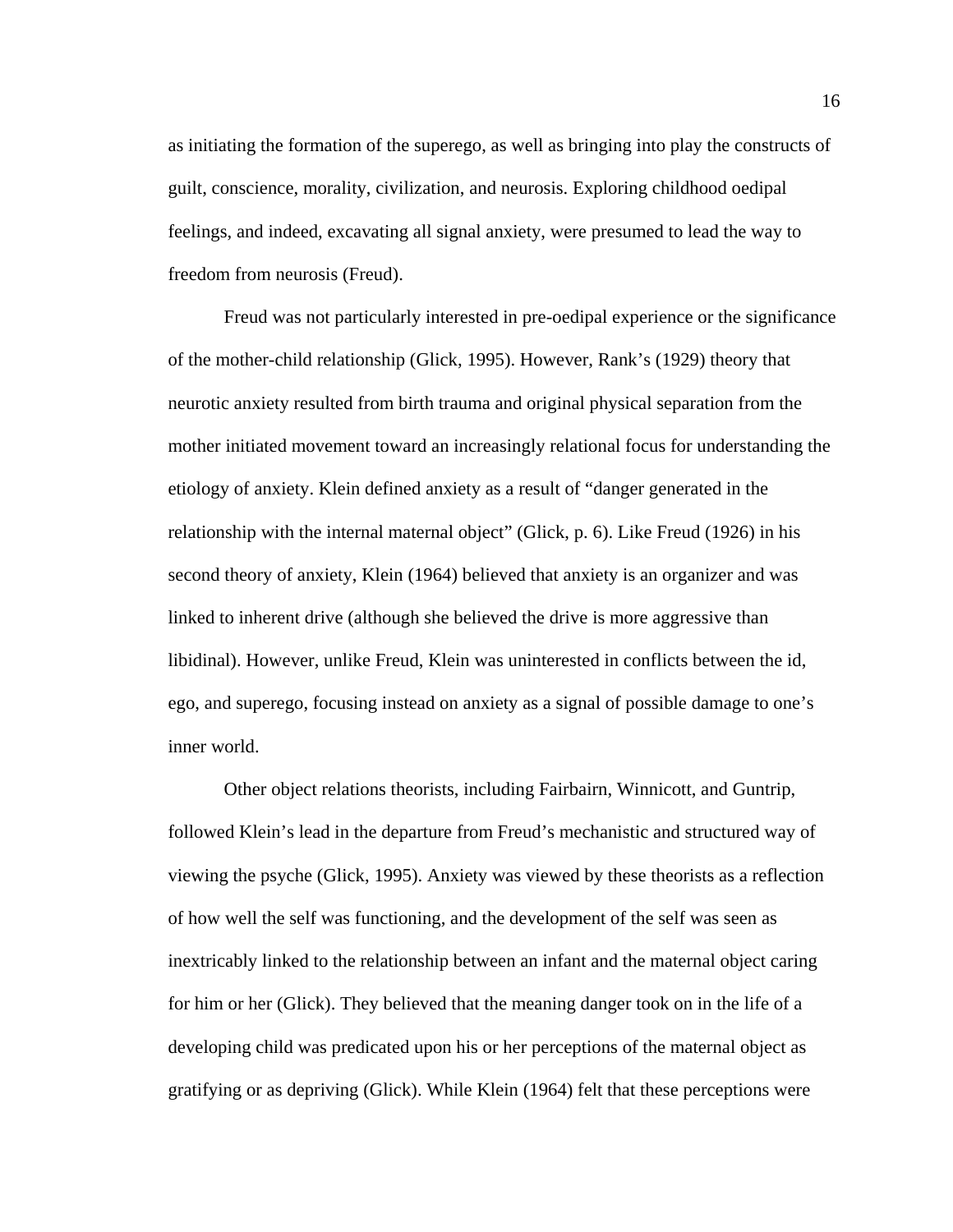based upon instinctual fantasies, Fairbairn, Winnicott, and others thought that incidents of maternal deprivation and lack of nurture and protection had actually occurred in the lives of anxious individuals (Glick).

 Self-psychologists such as Kohut (1971) continued to focus on the self as vulnerable to experiences of disorganization and fragmentation and viewed anxiety as a signal of danger to the self. Kohut believed that successfully internalizing the relationship with one's early caregivers resulted in a healthy narcissism of the self; on the other hand, he thought that seriously troubled internalized relationships increase an individual's risk of falling apart. In his view, pathological narcissism and anxiety resulted from the real failures of self objects, and were subsequently expressed in sexual and aggressive ways. Kernberg's (1976) system of understanding development and anxiety incorporated object relations theory with Freudian ego psychology. He emphasized the relationship between the primitive self, object representations, and aggression. Kernberg believed that anxiety, in addition to being a signal that guided treatment, was a result of the interplay between an individual's constitutional features and significant accidental influences.

#### *Classical and Operant Conditioning*

Classical conditioning was understood by early behaviorists as a process that involves external learning rather than intrapersonal experience (Dadds, Davey, & Field, 2001). An individual's prior learning experience was believed to be the explanation for the effects of a stimulus on that individual. In other words, the strength of conditioning was thought to be based on the number of contiguous pairings of the conditioned stimulus and the unconditioned stimulus (Dadds et al.). Dadds et al. noted that classical conditioning has not usually been understood within a developmental framework, and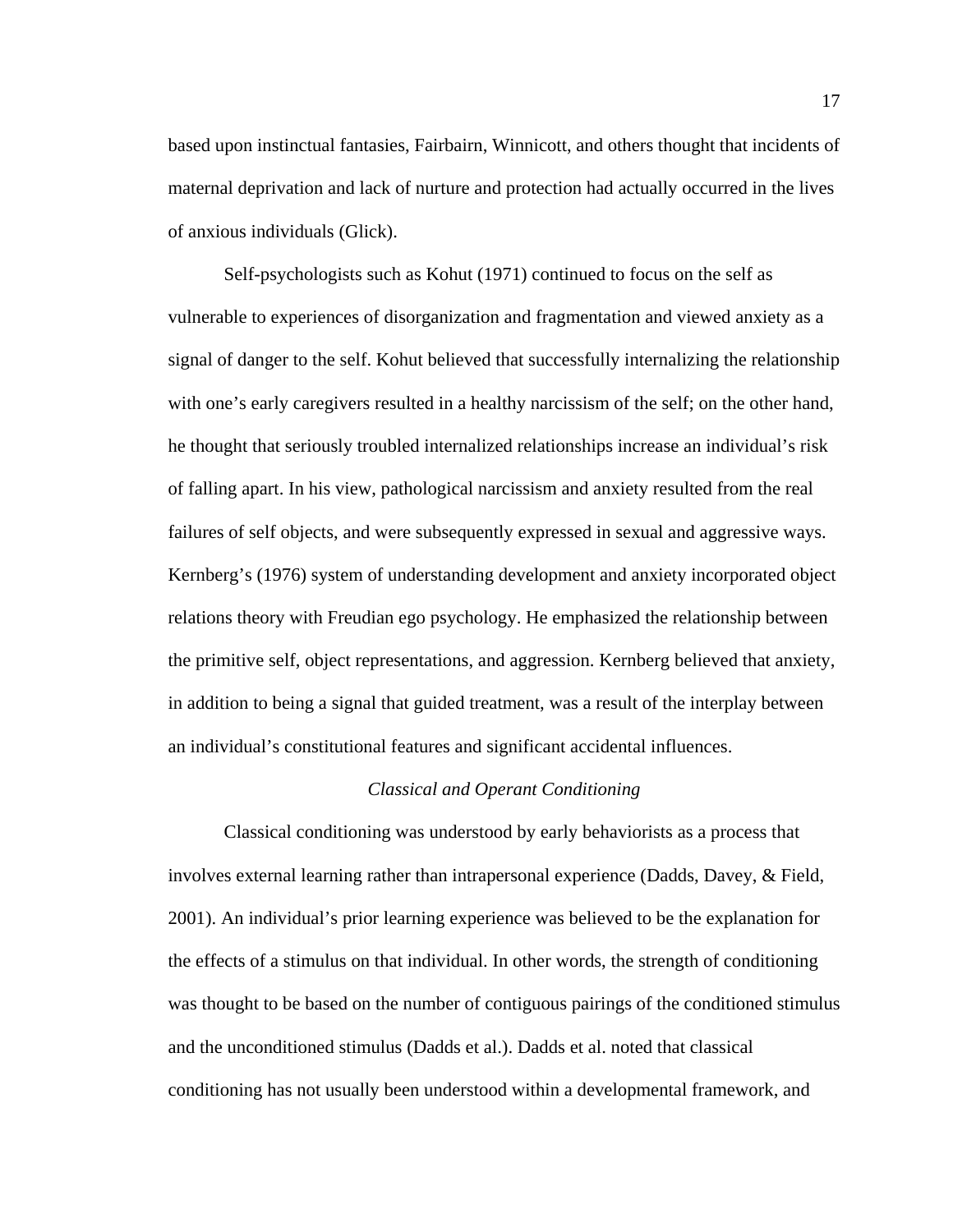suggested a focus on contemporary models of classical conditioning, which emphasize human (rather than animal) learning and cognition within an interpersonal context.

 Contemporary classical conditioning acknowledges that factors other than contiguous pairings of the conditioned and unconditioned stimuli (including verbally and culturally communicated information) may impact the strength of their association (Dadds et al., 2001). In addition, contemporary classical conditioning posits that an individual's conditioned response may be influenced by his or her evaluation of the unconditioned stimulus, and that several processes come into play in this evaluation (Dadds et al.). Specifically, factors that may impact an individual's evaluation and increase the strength of the association between a conditioned stimulus and an unconditioned stimulus include being told about the relationship between the stimuli, holding pre-existing beliefs about the association between the stimuli, and having prior fear or anxiety of a conditioned stimulus.

 There are four consistent characteristics of anxiety that have been observed throughout development: 1) different forms of anxiety come and go at different points in development with predictable regularity (for example, specific fears usually appear at an early age, whereas generalized anxiety tends to occur during late childhood or early adolescence); 2) the nature of anxiety and the phase of life during which it appears to impact the mechanisms associated with the development of that anxiety (for example, late childhood fears like animal phobia may result from modeling, whereas adulthood fears like claustrophobia may be associated with direct conditioning experiences); 3) individuals experience differences in their vulnerability to anxiety, and those differences change across the lifespan and across situations (for example, all ages show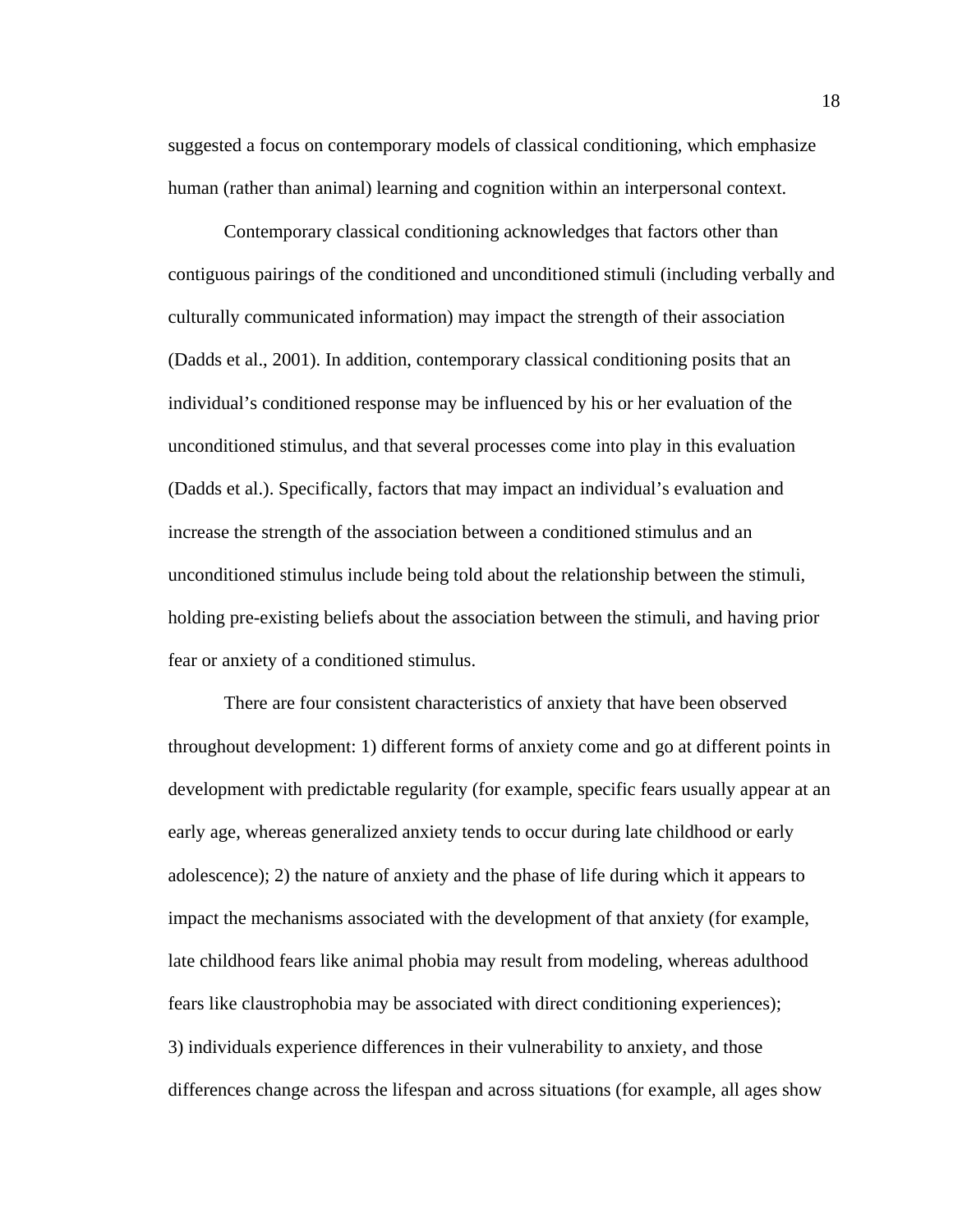gender differences in specific phobias, whereas gender differences for generalized anxiety appear after adolescence); and 4) problematic anxiety develops in an interpersonal context (for example, individuals learn about threat as they are exposed to the behavior of other people) (Dadds et al., 2001).

 Families provide a particularly important context in which interpersonal learning about threat and safety may occur, and the specific mechanisms most cited to explain this phenomenon are: 1) social learning, in which children learn about fear and courage by imitating, gathering information, and having certain behaviors reinforced; and 2) attachment processes in which confidence for exploration is undermined by insecure attachments to caregivers (Dadds et al., 2001). Dadds et al. pointed out that contemporary classical conditioning provides additional explanations about the development of anxiety. First, contemporary classical conditioning focuses on unconditioned stimulus evaluation, and emphasizes the impact of threat and safety in the environment. For example, the degree of fear and anxiety experienced by an individual reflects the degree of fear and anxiety that exists within the family. Second, the anxiety reported by an individual is not independent of the anxiety of other family members; there is a reciprocal information exchange between family members about emotions like anxiety. Dadds et al. also noted that more interpersonal learning takes place when the relationship between the individuals involved is considered close. Therefore, learning about anxiety stimuli will differ across the years depending upon the types and strengths of intimate relationships (Dadds et al.).

 According to Ollendick, Vasey, and King (2001), operant conditioning is the major mechanism through which childhood anxiety disorders are developed and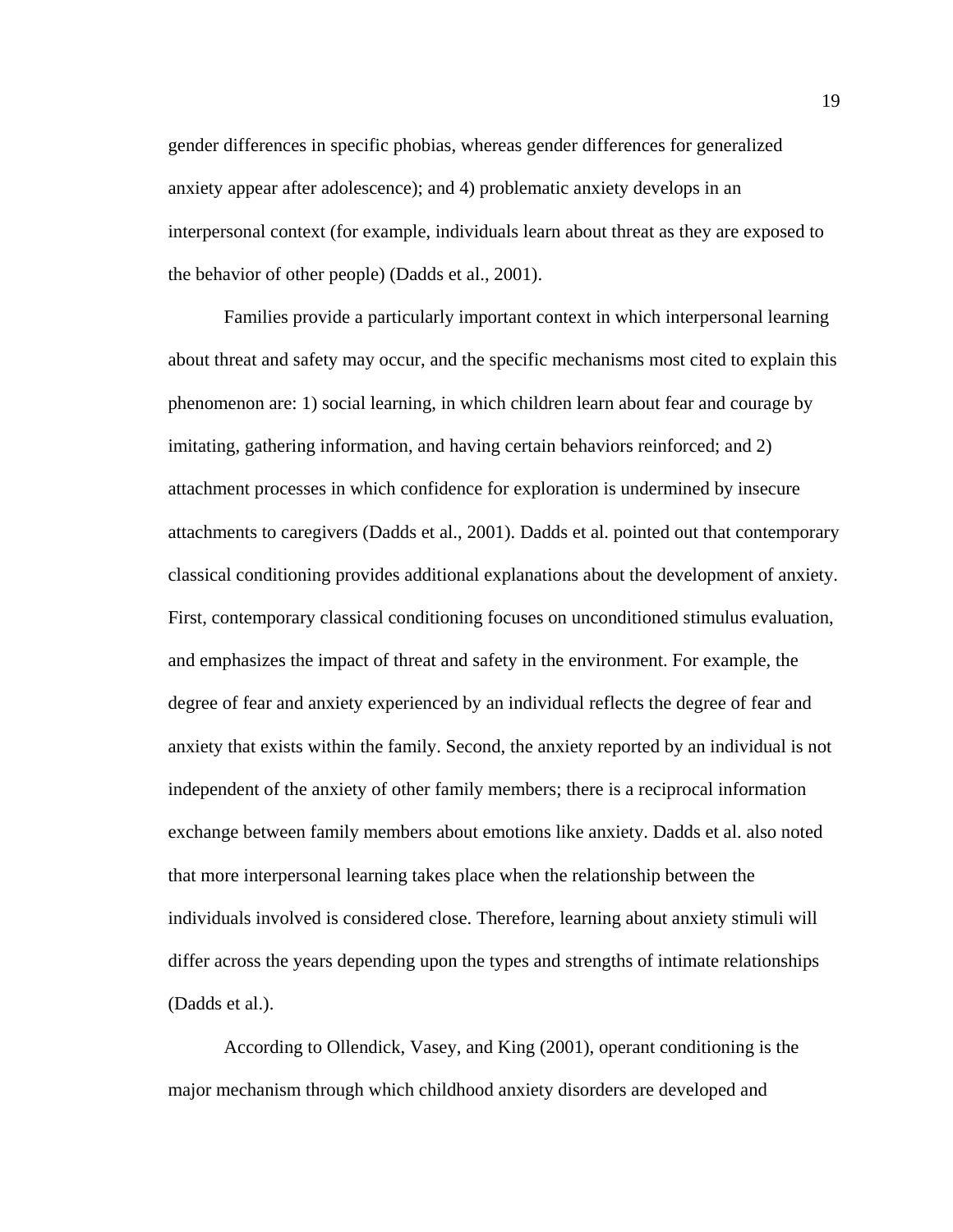maintained. They explained that "the operant conditioning model emphasizes the active role the organism plays in obtaining rewards or avoiding punishments for itself" (p. 232). Although respondent behaviors are elicited by specific stimuli and the organism plays a passive role (for example, salivation in response to food in the mouth), operant behaviors are emitted spontaneously by the organism, the organism plays an active role, and the behavior operates on the environment to create a consequence (for example, pressing a lever to obtain food).

An operant behavior may be either contingency-governed or rule-governed (Ollendick et al., 2001). There are two kinds of contingency stimuli that influence change in operant responses. One is the reinforcer, which increases the probability of the response occurring in the future, and the second is the punisher, which decreases the likelihood of the response occurring in the future (Ollendick et al.). Punishers can be divided into two categories: punishment, in which an aversive stimulus is presented, and response cost, or penalty, in which the positive stimulus is removed.

The onset of anxiety disorders may occur through several pathways: direct aversive conditioning as explained by classical conditioning; modeling or imitating fearful or phobic behavior on the part of parents, siblings, or friends; transmission of information as in conveyance of distress through conversation; and operant factors (Ollendick et al., 2001). Aspects of anxiety that are operants may be reinforced by verbalizations by significant others about fear, the inability to cope, and the belief that the situation is uncontrollable (Ollendick et al.). Children whose parents reinforce their anxiety in this way may not develop adaptive responses to aversive stimuli. Operant conditioning posits that fearful experiences provide an opportunity to learn emotion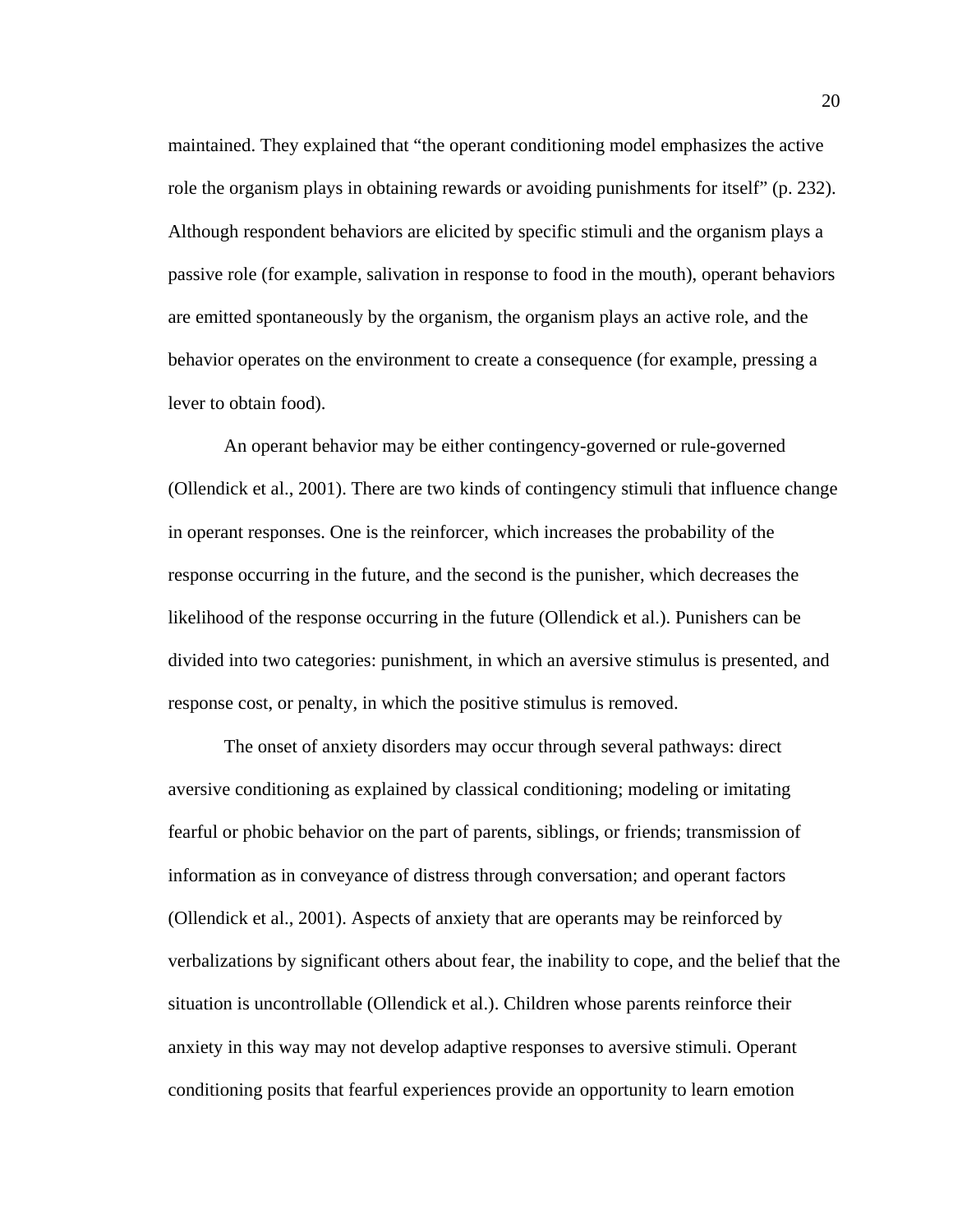regulation strategies and coping responses, and contribute to mastery of fear and anxiety. Although parental anxiety is not a necessary precursor to children's anxiety, even nonanxious parents may increase their children's anxiety by limiting their exposure to situations in which the anxious children might gain mastery over their fear. These processes of operant conditioning allow parental responses to shape and be shaped by their children's anxiety.

Operant conditioning also fosters the maintenance and intensification of anxiety (Ollendick et al., 2001). One way in which this may occur is through the removal of the aversive stimulus. For example, individuals who engage in avoidance behavior when an aversive situation is encountered prevent extinction of the anxiety. Another means by which anxiety may be maintained and intensified through operant conditioning is the lack of opportunity, incurred as a consequence of avoidant behavior, to participate in important developmental contexts. Children for whom anxiety interferes with the development of social skills and academic performance have an increased risk of failure when threatened. Ollendick et al. noted that parental behaviors are significant in the maintenance and intensification of children's anxiety. They described the reciprocal influence between anxious children and their parents as a "complex dance of shifting contingencies and consequences with each shaping the other in ways that may increase or decrease the child's anxiety in the future" (p. 239).

## *Familial Influences on Anxiety*

 Family processes may have an impact on the development of anxiety in children; threat and avoidance, high parental control, and lack of secure attachment interact with temperament to influence the degree of risk (Dadds & Roth, 2001). As Dadds and Roth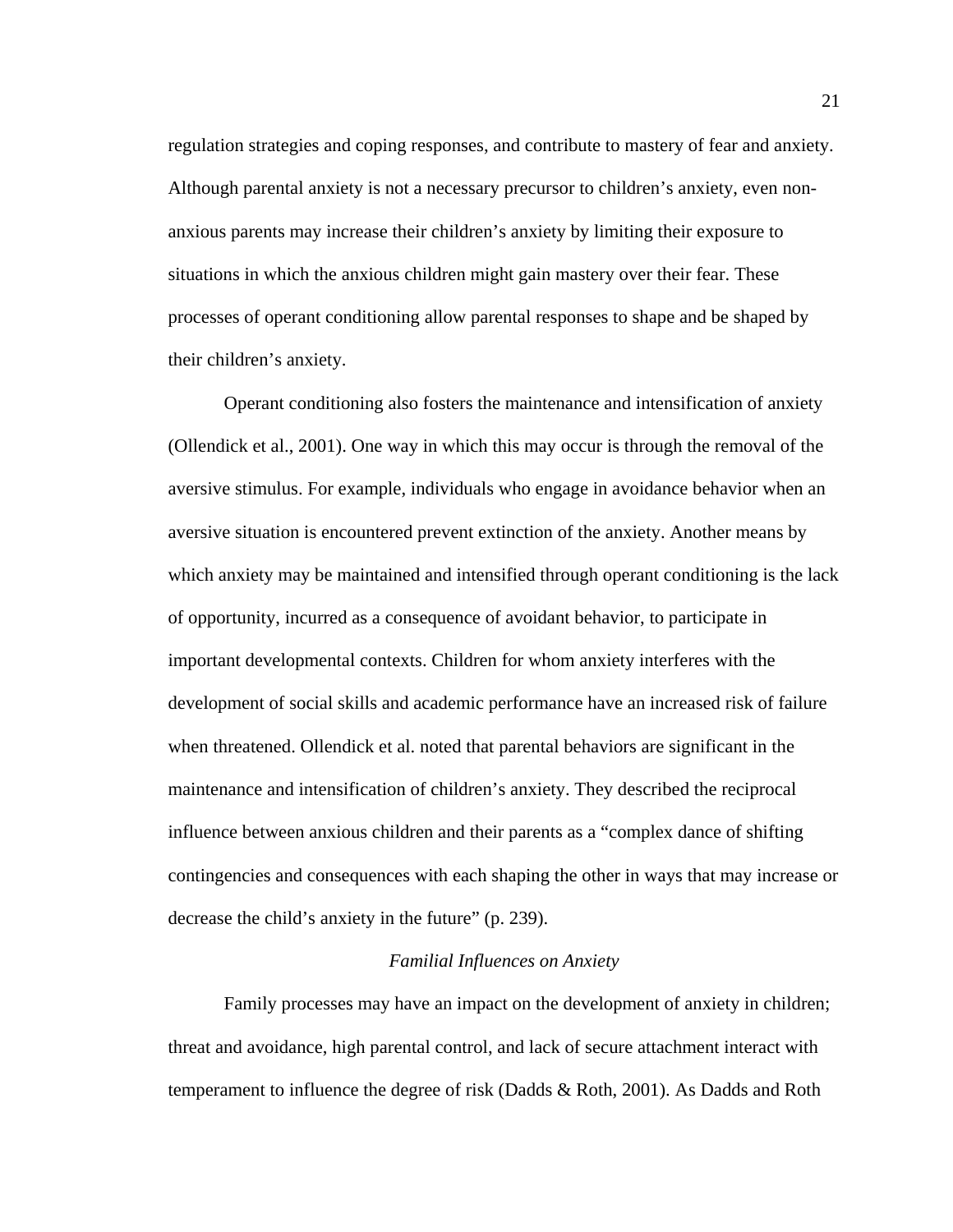noted, anxiety disorders have been observed to run in families. However, since many different factors come into play in the development of anxiety problems, the impact of environmental and genetic factors are sometimes considered together. This interactive approach has led to two concepts critical to understanding familial influence in the development of anxiety: multifinality and equifinality. Multifinality refers to the arrival at different endpoints from the same starting point. For example, although depression in mothers may predict psychopathology in children, not all children of depressed mothers develop psychopathology. Equifinality refers to the arrival at the same endpoint through different pathways. For example, one individual may develop a phobia as a result of a traumatic experience and another may develop the same phobia as a result of modeling a family member.

 Behavioral inhibition in toddlers, which refers to the degree of approach and interaction versus avoidance and distress in response to novel stimuli, can be measured through physiological correlates. It is one temperamental trait that was shown by Biederman, et al. (1993) to be linked to later development of debilitating anxiety. However, in a 1993 study assessing attachment styles and behavioral and physiological responses to stimuli, Fox and Calkins discovered that temperament alone does not account for the development of behavioral inhibition. Instead, they found that the interaction between mother-child attachments and behavioral measures predicted behavioral inhibition in toddlers. Children who were most behaviorally and physiologically distressed by novel stimuli, and who also had insecure-anxious attachments, were most vulnerable to high levels of behavioral inhibition (Fox & Calkins).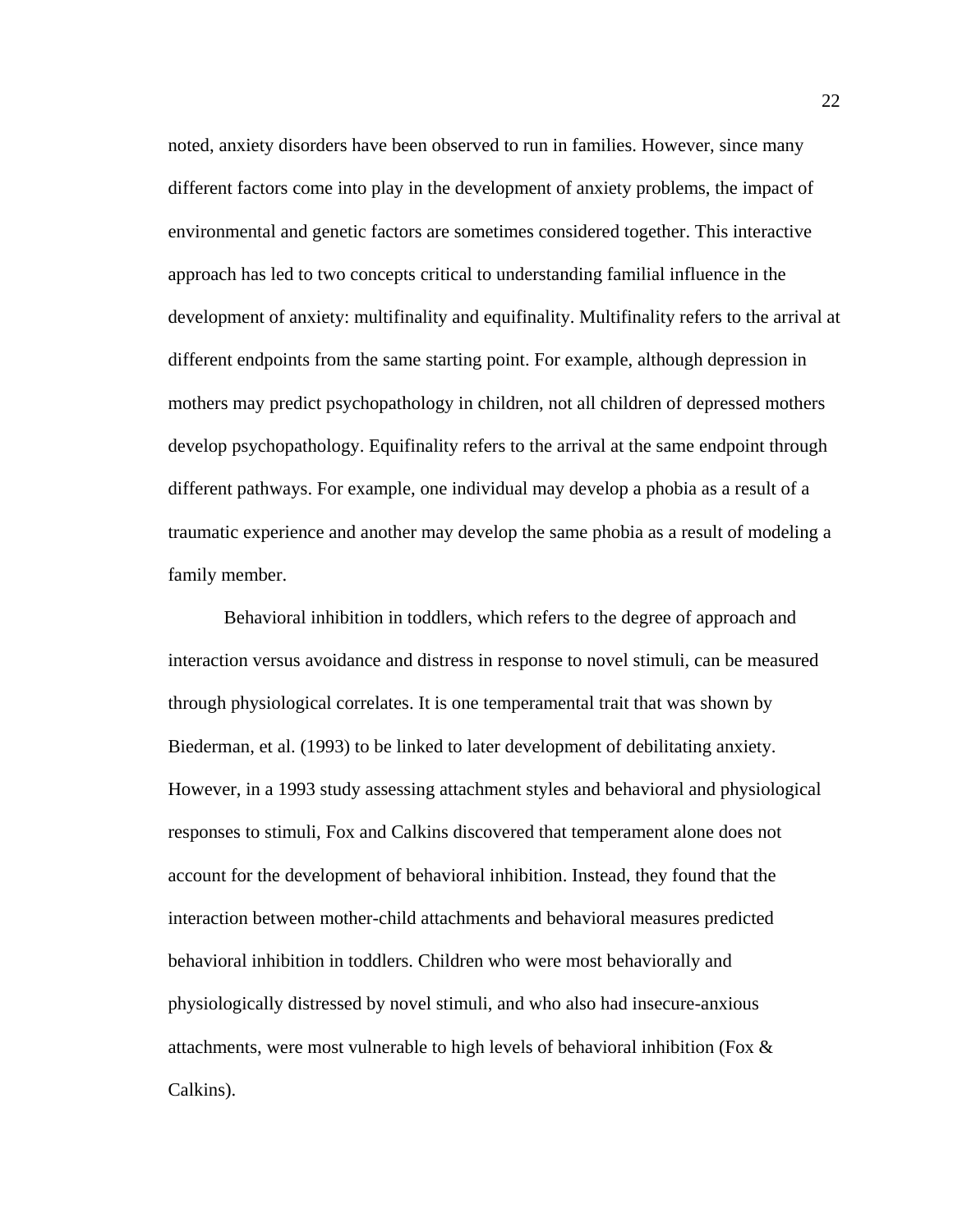Early studies of maternal expressed emotion (EE), a measure of criticism and or over-involvement, indicated a possible connection between maternal criticism and behavioral inhibition in children (Dadds & Roth, 2001). In a 1997 study by Hirschfeld, Biederman, Brody, Faraone, and Rosenbaum, maternal criticism was predicted by the interaction between maternal anxiety disorder and behavioral inhibition in children. However, no relationship was found between maternal criticism and behavioral inhibition in children when mothers did not have anxiety disorders. These results suggest reciprocity between maternal anxiety and child behavioral inhibition, since anxious parents may react more angrily to their child. They may also underestimate their own and their child's coping ability.

 Behavioral inhibition appears to be genetically influenced and has physiological components which overlap those commonly associated with anxiety (Fyer, 1995). Fyer suggested the possible existence of "genetically determined variations in the threshold for excitability of neural pathways in the amygdala and the sympathetic nervous system" (p. 7) between behaviorally inhibited and behaviorally uninhibited children. She also reported that research findings support a link between behavioral inhibition and clinical anxiety disorders. For example, in 1991, Biederman, et al. showed that lifetime diagnosis of phobias or multiple anxiety disorders was more common in behaviorally inhibited than in behaviorally uninhibited children.

 Findings from a study by Rapee (1997) indicated a correlation between maternal control and anxiety, suggesting that overprotection by the mother may lead the child to believe that the risk of danger is higher than, in actuality, it is. A mother may also keep the child from discovering effective means of coping and from looking at the world in a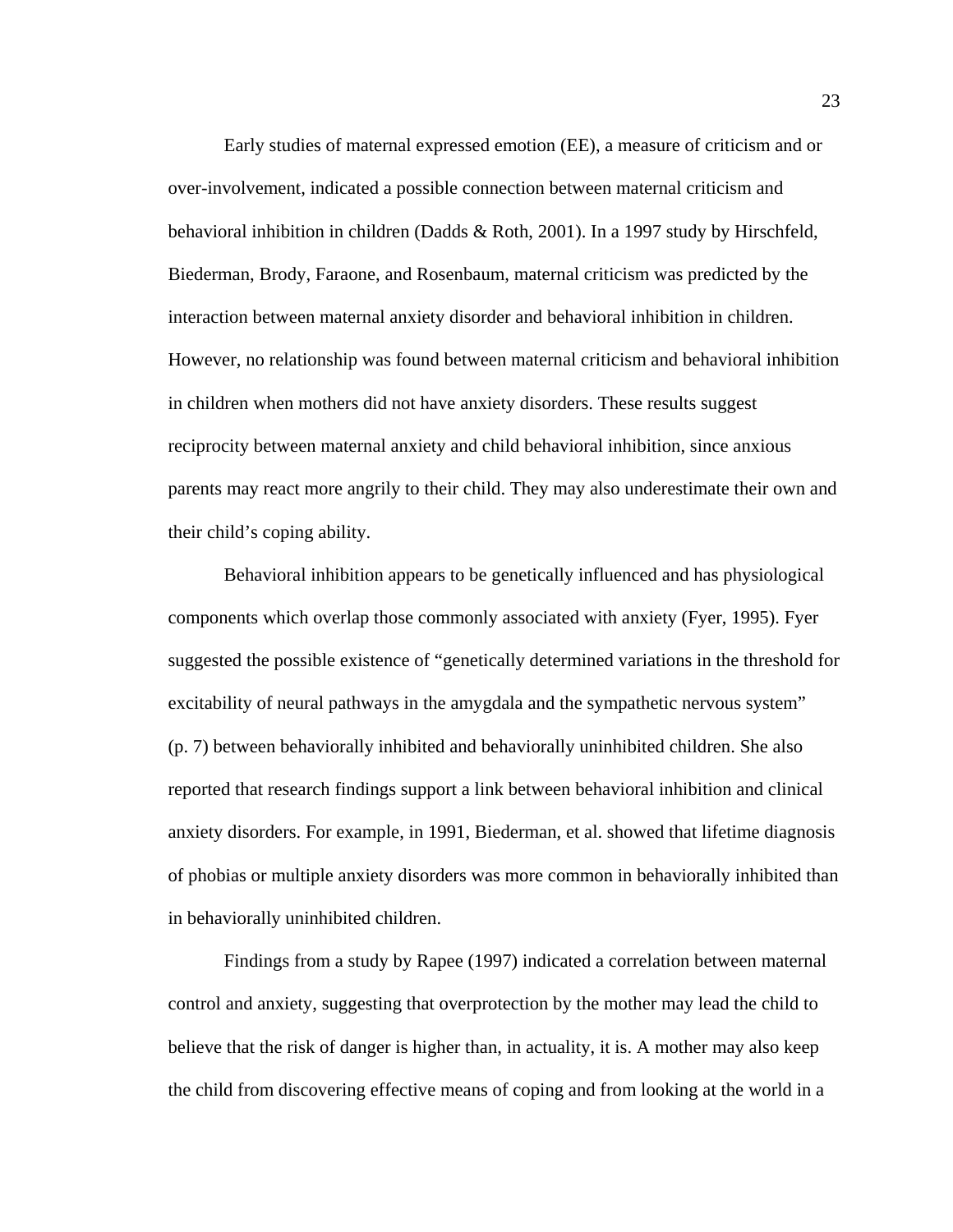realistic way (Dadds & Roth, 2001). Over-controlling behavior in parents has been shown to be associated with anxiety in children in several studies: 1) Solyom, Silberfeld, and Solyom (1976) found that mothers of individuals with agoraphobia had higher scores on measures of maternal control than did mothers of individuals without agoraphobia; 2) Krohne and Hock (1991) showed that mothers of anxious girls were more restrictive than mothers of non-anxious girls during mutual participation in a problem-solving task; and 3) Dumas, LaFreniere, and Serketich (1995) found that parent-child interactions in anxious dyads had high levels of parental control and averseness.

 Diminished control has been shown to impact negative emotion (Chorpita, 2001). Several studies have indicated that when individuals have early experiences with uncontrollable events, they may later develop a tendency to perceive controllable situations as uncontrollable, thus increasing negative emotion (Chorpita). An individual who experiences diminished control during early development may subsequently be more likely to predict punishing or frustrating outcomes, possibly encouraging selfperpetuating negative emotions. Although later experience has the potential to modify early experience with diminished control, Chorpita stated that early experiences may be most influential in the formation of maladaptive perceptions.

 Parental overprotection has been defined as "the degree to which parents limit and constrain the behavior of the child, particularly in threatening or novel environments" (Chorpita, 2001, p. 126). Parental overprotection may result in the failure of the child to develop successful ways of coping with and resolving threatening or novel events (Chorpita). A study by Ehiobuche (1988) indicated that this type of parenting style may be related to later anxiety. However, Parker (1983) postulated that anxious outcomes may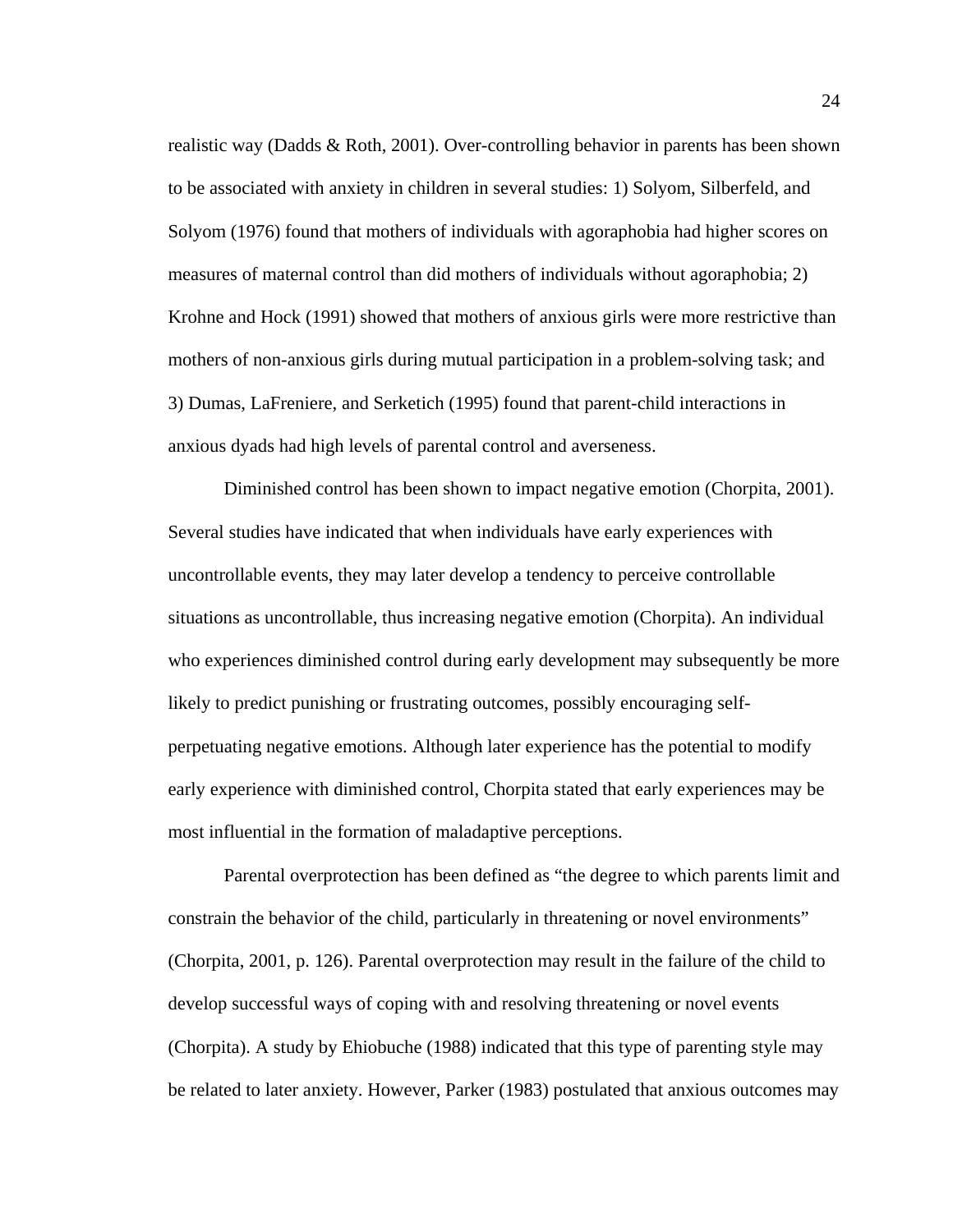be dependent on more than parental overprotection. He suggested that overprotection, in combination with low parental care, may have the most significant influence on later development of anxiety.

The Parental Bonding Instrument (PBI), a self-report measure developed in 1979 by Parker, Tupling, and Brown, assesses degree of parental care and overprotection. Investigations with individuals with anxiety disorders indicated that anxious participants as compared to control groups recollect their parents as being significantly overprotective and low in care (Chorpita, 2001). Turgeon, O'Connor, Marchand, and Freeston (2002) compared recollections of parental care and overprotection through the use of the PBI and the EMBU (Own Memories of Parental Rearing Experiences in Childhood). Participants in their study were out-patients with obsessive-compulsive disorder (OCD), out-patients with panic disorder with agoraphobia (PDA) and non-anxious controls. They found that anxious participants recollected a higher degree of overprotection in their parents, and concluded that overprotection may be a risk factor for the development of anxiety disorders.

 Although anxiety seems to run in families, the specific means by which transmission occurs are unclear. Since both genetic and environmental influences are likely to be important, addressing factors such as parenting behavior, which may respond to treatment, is critical (Ginsburg & Schlossberg, 2002). Ginsburg and Schlossberg acknowledged the significance of the reciprocal nature of the child-parent relationship in the development of anxiety. They suggested that parents whose parenting behavior is 'anxiety-enhancing' may, either as a result of their own anxiety or of their children's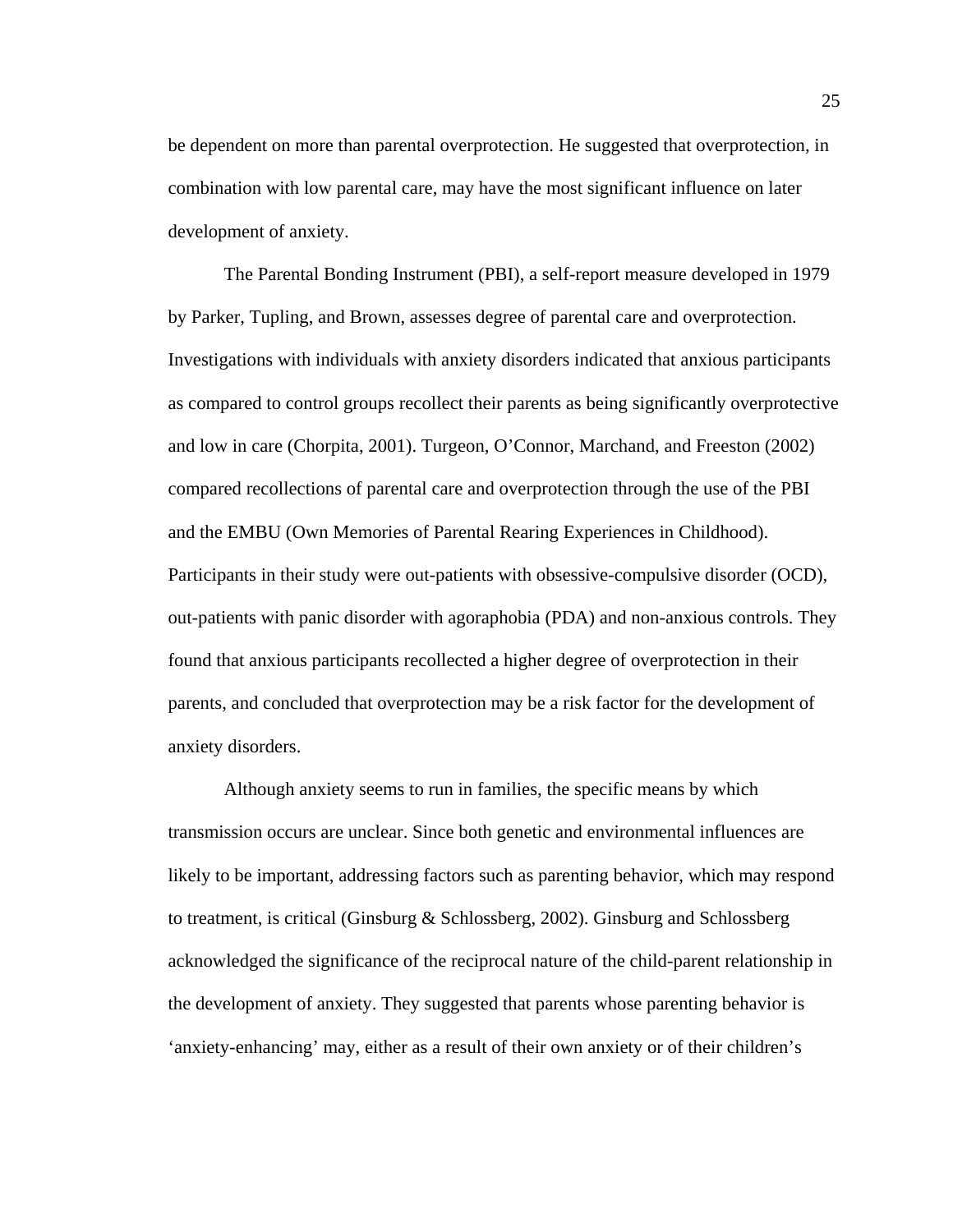temperament, fail to help in their children's cognitive, social, and emotional development.

In their 2002 meta-analysis, Ginsburg and Schlossberg examined 20 studies in which parenting or family relationships had been measured. Some of the children in the study had been diagnosed with an anxiety disorder, and families were grouped into nine different categories. The categories were: over-control, overprotection, modeling anxious and avoidant behavior, negative beliefs and expectations about child, emotional warmth and positivity, rejection and criticism, conflict, family environment, and parenting styles. Results were as follows: two studies found higher parental control associated with higher levels of anxiety in children, and one found support for psychological control, but not for behavioral control; two studies found higher levels of overprotection to be correlated with higher child anxiety; four studies found that the modeling of anxious or avoidant behavior by parents was associated with increased anxiety disorders in their children; one study suggested that mothers of children with anxiety may expect their children to be less able to cope, and, as a result, help maintain the children's anxiety and avoidance; two of five studies found parental warmth to be associated with less anxiety in children; four studies found increased rejection and criticism by parents to be correlated with more anxiety in children; two of five studies found that family conflict was associated with increased anxiety in children; five of ten studies found a correlation between the family environment (for example, overall functioning, enmeshment, cohesion, adaptability, religious and moral values, problem solving, family sociability, locus of control, family structure) and child anxiety; and two studies suggested that an authoritative and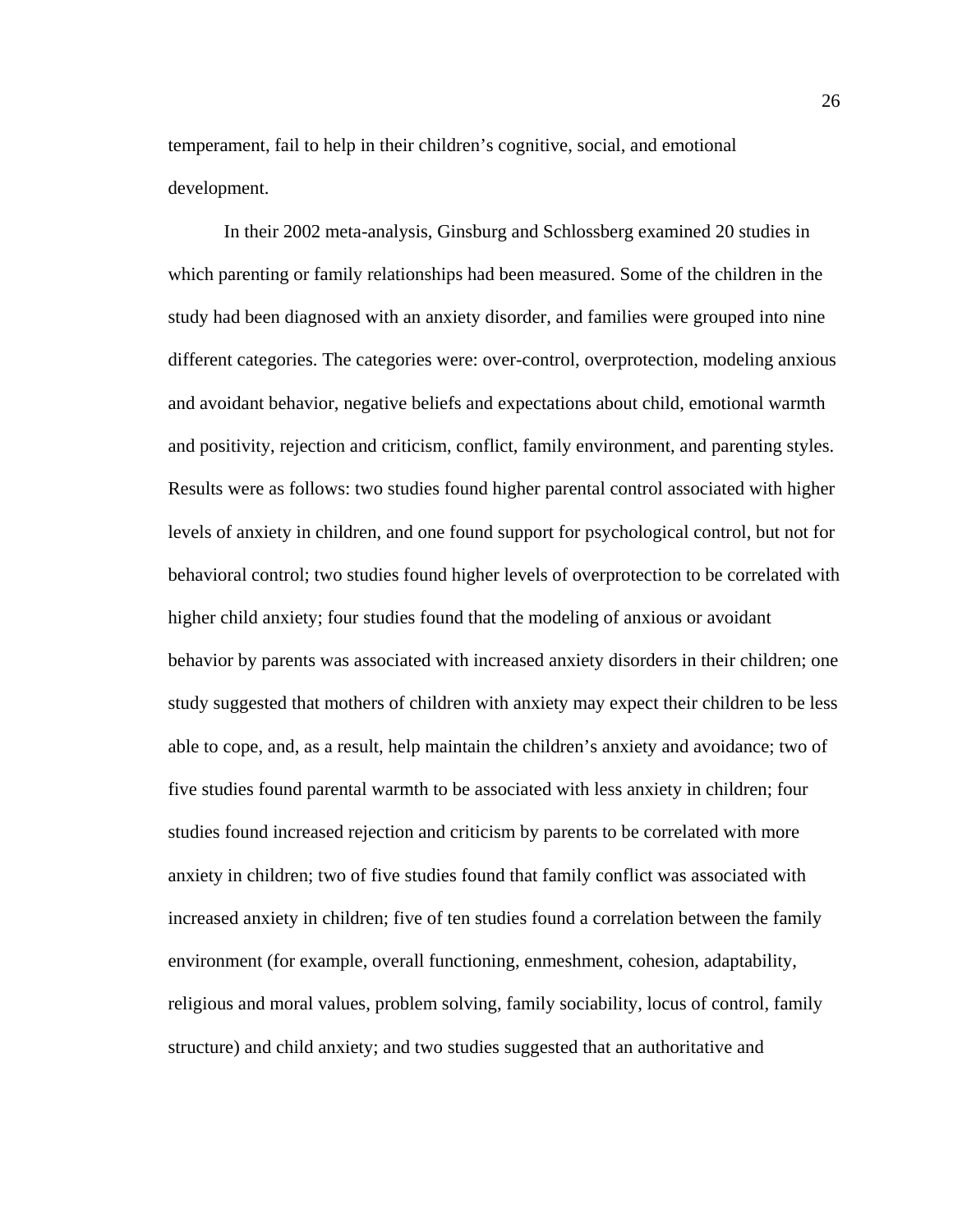democratic parenting style was correlated with less anxiety in children (Ginsburg & Schlossberg).

## **Genetic Epidemiology**

 Epidemiology is "the study of the distribution and determinants of diseases in human populations" (Merikangas, 2000, p. 282); studies in this field focus on illnesses in groups of people and on the distribution of those illnesses. Epidemiology and genetics have in the past shared few common interests (epidemiologists often have neglected participant characteristics other than demographics and geneticists have disregarded environmental factors). The two disciplines have two mutual aspirations in that both hope to unravel the etiology of complicated human disorders and to predict the prevalence rates in families (Merikangas). Genetic epidemiology (the study of risk factors and etiology of familial diseases) bridges the gap between the two areas and offers promise that complex diseases, including psychiatric disorders, may some day be understood and kept in check. The union of epidemiology and genetics is especially important when one considers research data suggesting that environmental factors may either increase or decrease the chance that genetic and or physiological vulnerabilities will be expressed (Merikangas).

 The identification of gene-environment interactions may be considered as the specific intention of research design in genetic epidemiology (Merikangas, 2002). Merikangas distinguished this new field from both genetics and epidemiology in three ways: "1) it focuses on population-based research; 2) it has a goal of detecting the joint effects of genes and environment; and 3) it incorporates the underlying biology of disease into conceptual models" (p. 7). Thus, to understand the dual impact of genetic and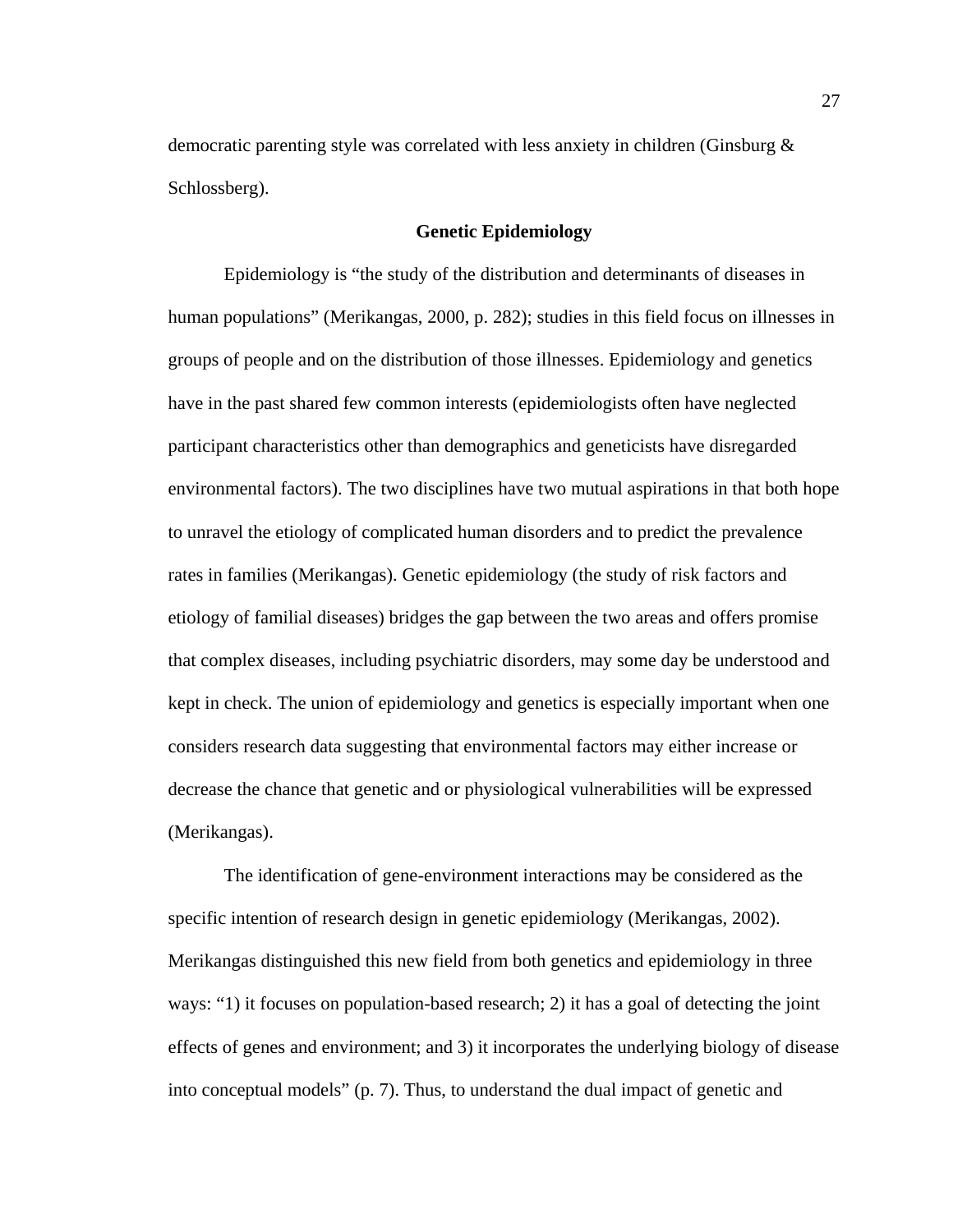environmental influences requires research to look at all possible connections between genotype and phenotype.

From a developmental perspective, two questions are of particular value for research in genetic epidemiology: 1) Does the relative importance of genetic vs. environmental risk factors change across the lifespan? and 2) Do the same genetic and environmental risk factors have an impact on risk throughout life? (Kendler, 1995). Individuals who are genetically predisposed to psychiatric disorders may be more sensitive to the troubling impact of a difficult home environment than are those whose genetic risk is low (Kendler). However, Kendler stated that studies indicate the importance of families for mental health does not lie in their generic format; rather, the significance of family impact on psychiatric diagnosis can be found within individual parent-child relationships.

 There are three major types of studies used in researching the significance of genetic factors in the etiology of disease: family studies, twin studies, and adoption studies (Merikangas, 2000). Family studies identify people with a particular psychiatric disorder (the proband) and then look at how frequently that disorder is present in the relatives of those individuals. Examining diseases within families is advantageous because it is assumed that the factors causing the disease are homogeneous, which would not be true when different families are compared. Twin studies look at similarities between monozygotic twins, who share the same genotype, and dizygotic twins, who share about fifty percent of their genes. If a disease has a genetic etiology, then both members of a monozygotic twin pair will be more likely to have the disease than will dizygotic twins. The concordance of disease expression in monozygotic and dizygotic co-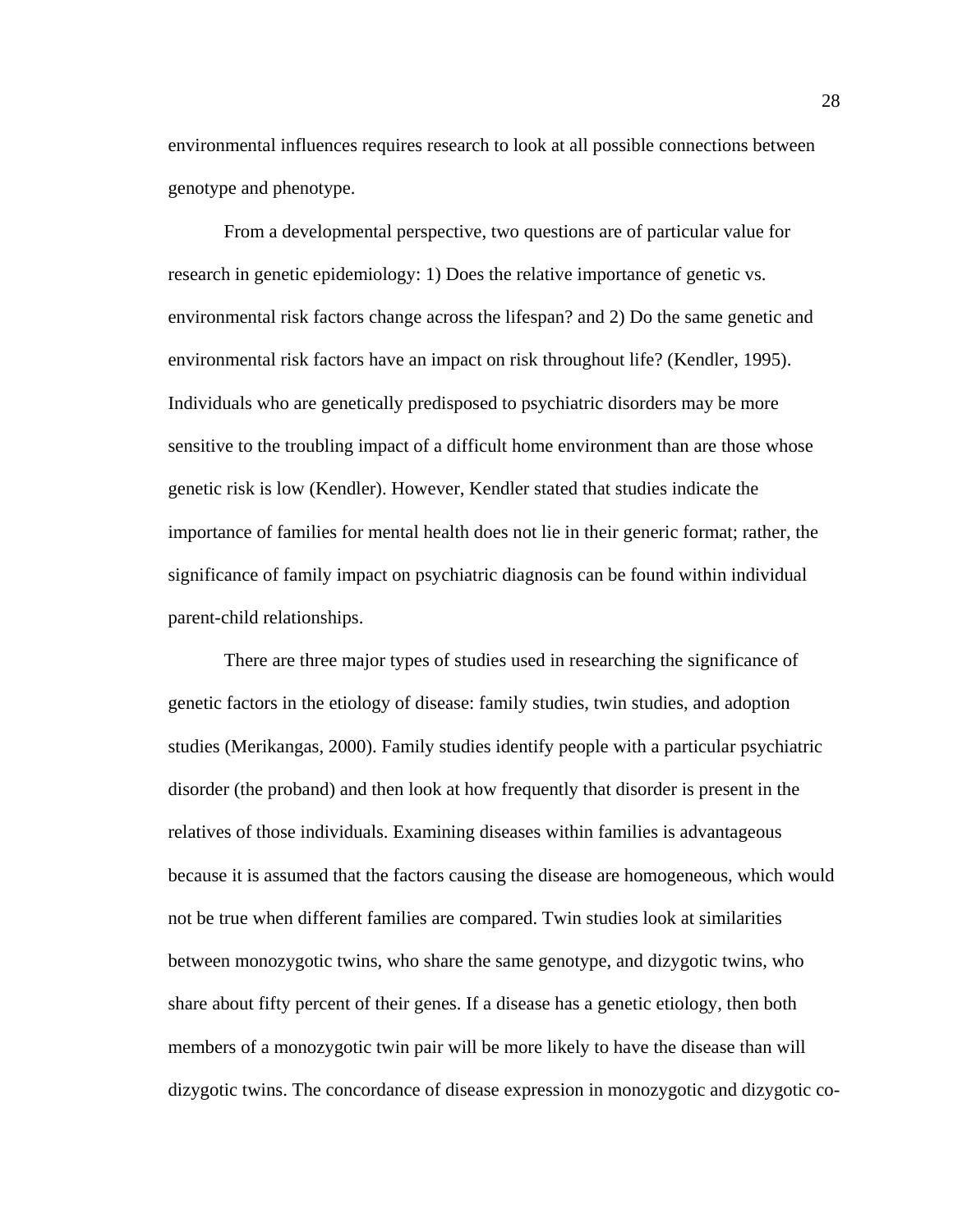twins may provide information about the degree to which a disease is impacted by genetics or by the environment. However, as Merikangas noted, it is important to keep in mind there may be confounds between genes and shared environment. While family and twin studies examine disease across different levels of genetics in an environment that is presumed to be relatively constant, adoption studies look at genetic similarities within different environments. Adoption studies are viewed as particularly useful in identifying genetic factors because the amount of familial aggregation that is explained by shared environments can be reduced.

Merikangas (2002) concluded that as more family, twin, and adoption studies are done, it is becoming evident that whether an individual expresses a particular disease phenotype depends upon the presence of susceptibility genes which result in disease only when particular environmental or physiological factors are present. It may be that the majority of psychiatric illness is a consequence of complex genetic and environmental interaction. According to Merikangas, not only does the environment modify how genes are expressed, but particular environmental factors may actually change the genotype. Family, twin, and adoption studies are attempting to illuminate the process by which this occurs.

### *Relationship of Genetic Epidemiology to Anxiety Disorders*

To consider the importance of genes and environment in the etiology of panic disorder (PD), generalized anxiety disorder (GAD), phobias, and obsessive-compulsive disorder (OCD), Hettema, Neale, and Kendler (2001) conducted a meta-analysis utilizing data from family and twin studies. They performed MEDLINE searches to identify studies that met their inclusion criteria. Results of the meta-analysis indicated that all of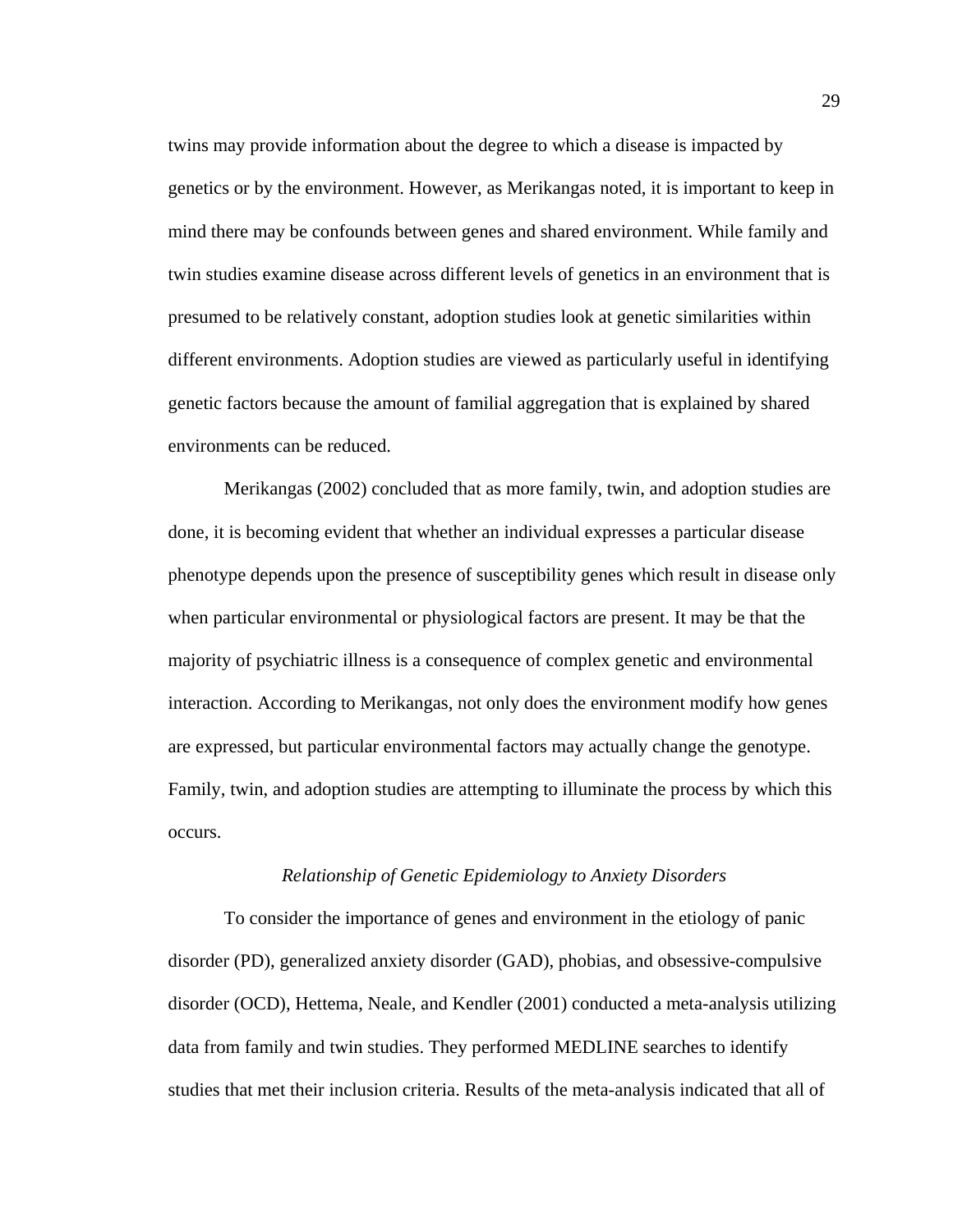these anxiety disorders had significant familial aggregation, and that non-shared environmental experience was significant as well. The authors concluded that discovering which environmental factors increase the risk of anxiety disorder in susceptible individuals is highly important.

All five family studies of panic disorder identified by Hettema et al. (2001) were found to support familial aggregation of this anxiety disorder: a significant correlation was found between PD in the participants and PD in their first-degree relatives. Three twin studies found that common family environment was not significant in the etiology of panic disorder among participants. Two family studies that investigated GAD were found to support familial aggregation of this diagnosis. Two twin studies indicated that 31.6 % of the variance in risk for the disorder could be attributed to genetic factors in both males and females, and that the same genes increased the risk of generalized anxiety disorder in both genders. Common family environment was found to play an uncertain role in the development of GAD.

Hettema et al. (2001) identified four family studies that investigated phobias, all of which supported familial aggregation and familial risk for phobic disorders. One twin study suggested that genetics largely account for this familial aggregation. Four family studies of OCD, when examined together, showed significant association between OCD in participants and OCD in their first-degree relatives. No twin studies of OCD met the inclusion criteria for their research. Overall, the authors of the meta-analysis concluded that most of the familial risk in the disorders studied is genetic and that heritability of anxiety disorder is approximately 30% to 40%, leaving most of the variance to be explained by individual environmental factors.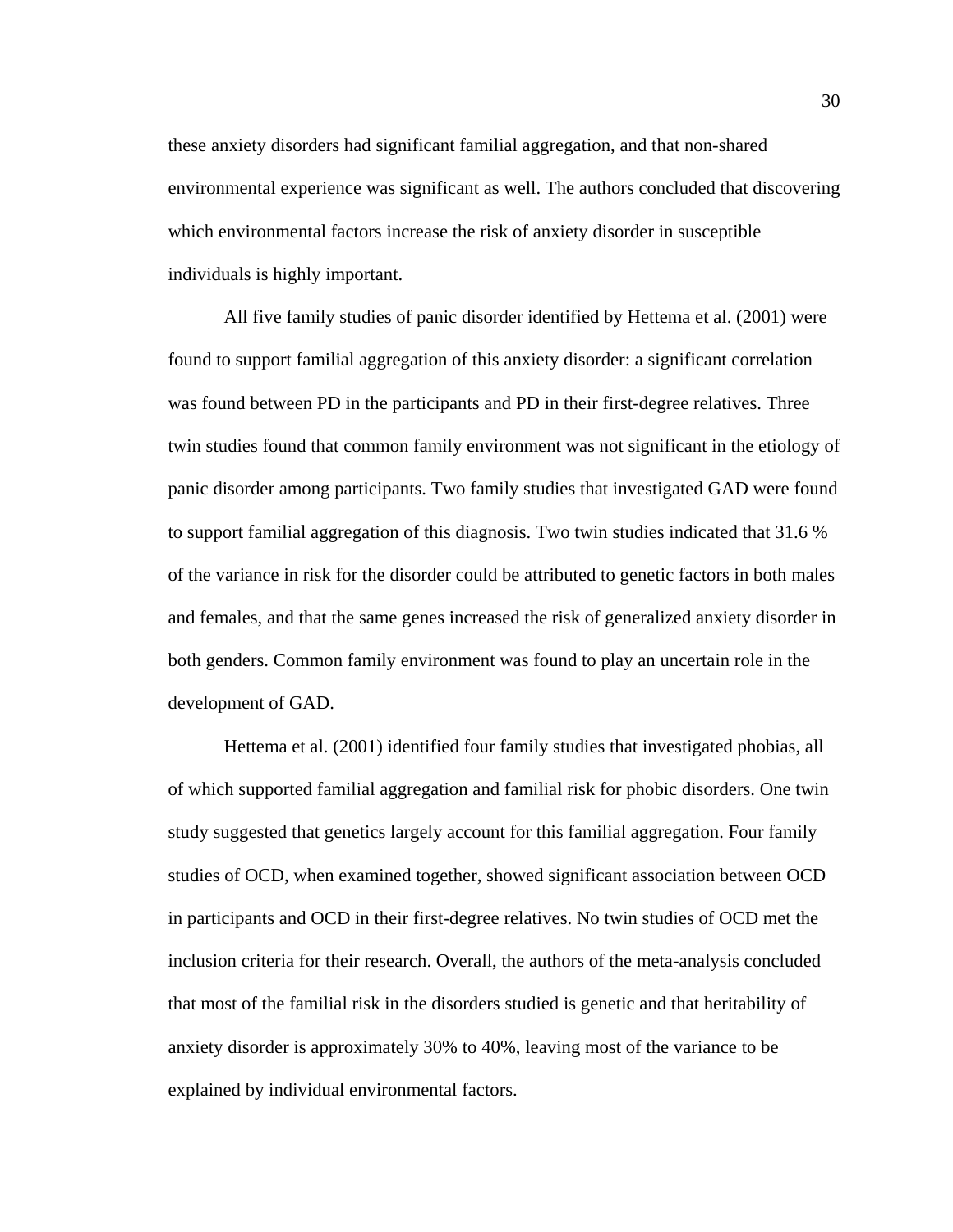Stein, Jang, and Livesley (1999) conducted a twin study (*N* = 337) to investigate the heritability of anxiety sensitivity. They defined anxiety sensitivity as a fear of the sensations that accompany anxiety and the belief that these sensations may be harmful. They explained that some people are at increased risk of responding to anxiety symptoms as though they are dangerous in themselves. The participants in the study were from an urban population. There were 179 monozygotic twin pairs, 45 of whom were brothers, and 134 of whom were sisters, and 158 dizygotic twin pairs, 28 of whom were brothers, 94 of whom were sisters, and 36 of whom were brother-sister pairs. The twins completed the Anxiety Sensitivity Index, a 16-item self-report questionnaire that asks participants to assess on a 5-point scale their beliefs about the consequences of their anxiety symptoms. Results indicated that genetic and non-shared environmental effects provided the best fit to the total Anxiety Sensitivity Index score (a score of 25 or higher is usually associated with a clinical condition). The authors concluded that anxiety sensitivity is strongly heritable, and that it accounts for almost half of the variance in total anxiety sensitivity scores. They also concluded that high scores on the Anxiety Sensitivity Index and subclinical scores reflect common genetic origins.

 In a study with men and women whose symptoms met the criteria for GAD, Hettema, Prescott, and Kendler (2001) assessed whether genetic or environmental effects have similar significance in the etiology of the disorder. They also investigated whether genetic or shared environmental risk factors are the same for men and women. The participants were also volunteers in two other interrelated studies and had been contacted through the Virginia Twin Registry. The researchers interviewed 3100 same sex and male-female pairs of twins by telephone to determine the lifetime history of GAD. They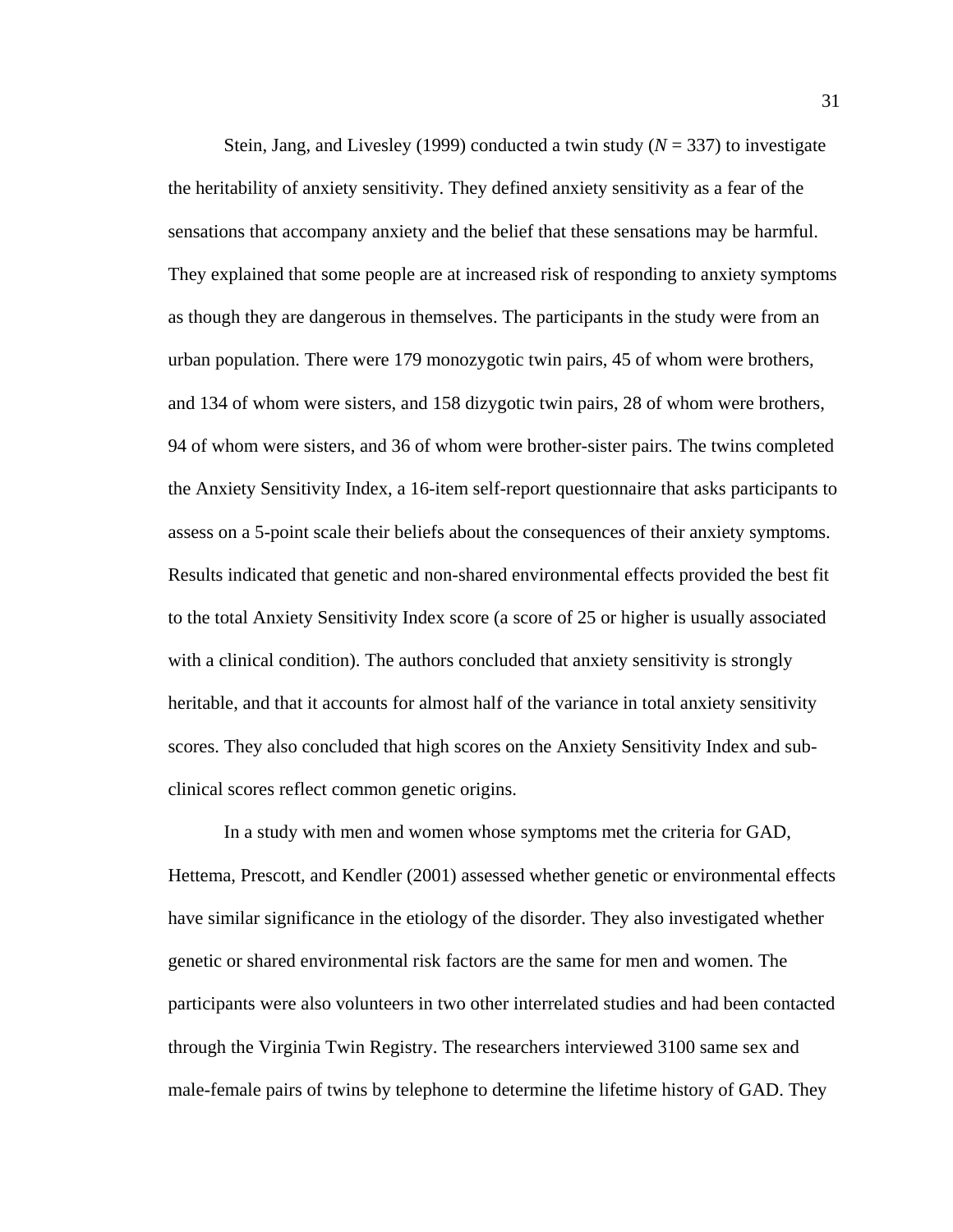then used biometrical twin modeling in their analyses to determine the degree of genetic and environmental contribution to the risk for GAD. The results indicated that family aggregation for GAD was modest, with a heritability of about 15% to 20%; no genderspecific effects were found. The authors concluded that genetic factors accounted for the similarity between relatives, and that male and female participants shared 100% of the genes for GAD.

 Kendler, Myers, Prescott, and Neale (2001) examined a population of male twins to study individual differences in the risk of developing a phobia. The participants were 1198 male-male twin pairs, 707 of whom were monozygotic and 491 of whom were dizygotic. Personal interviews were used to examine lifetime history of agoraphobia and social, animal, situational, and blood-injury phobias. The results indicated aggregation within the twin pairs for each type of phobia, with analysis showing a heritability of 25% to 37%. The analysis suggested the presence of a common genetic factor, genetic factors which pertain to each type of phobia, and a common environmental factor. The authors concluded that genetic factors have a moderate impact in the etiology of phobias, and that agoraphobia and social phobia are probably impacted by family environment.

 In a 2000 study, Skre, Onstad, Torgersen, Lygren, and Kringlen investigated genetic and environmental influences in risk for common phobic fear. The participants were 61 same-sex twin pairs; 23 were monozygotic and 38 were dizygotic. One twin had received treatment for an anxiety, mood, or substance use disorder at some previous time. Every twin was assessed for a history of a mental disorder. Of the 61 twins who had previously received treatment for an anxiety, mood, or substance use disorder, 66% had a history of anxiety disorder, 79% had a history of mood disorder, and 54% had a history of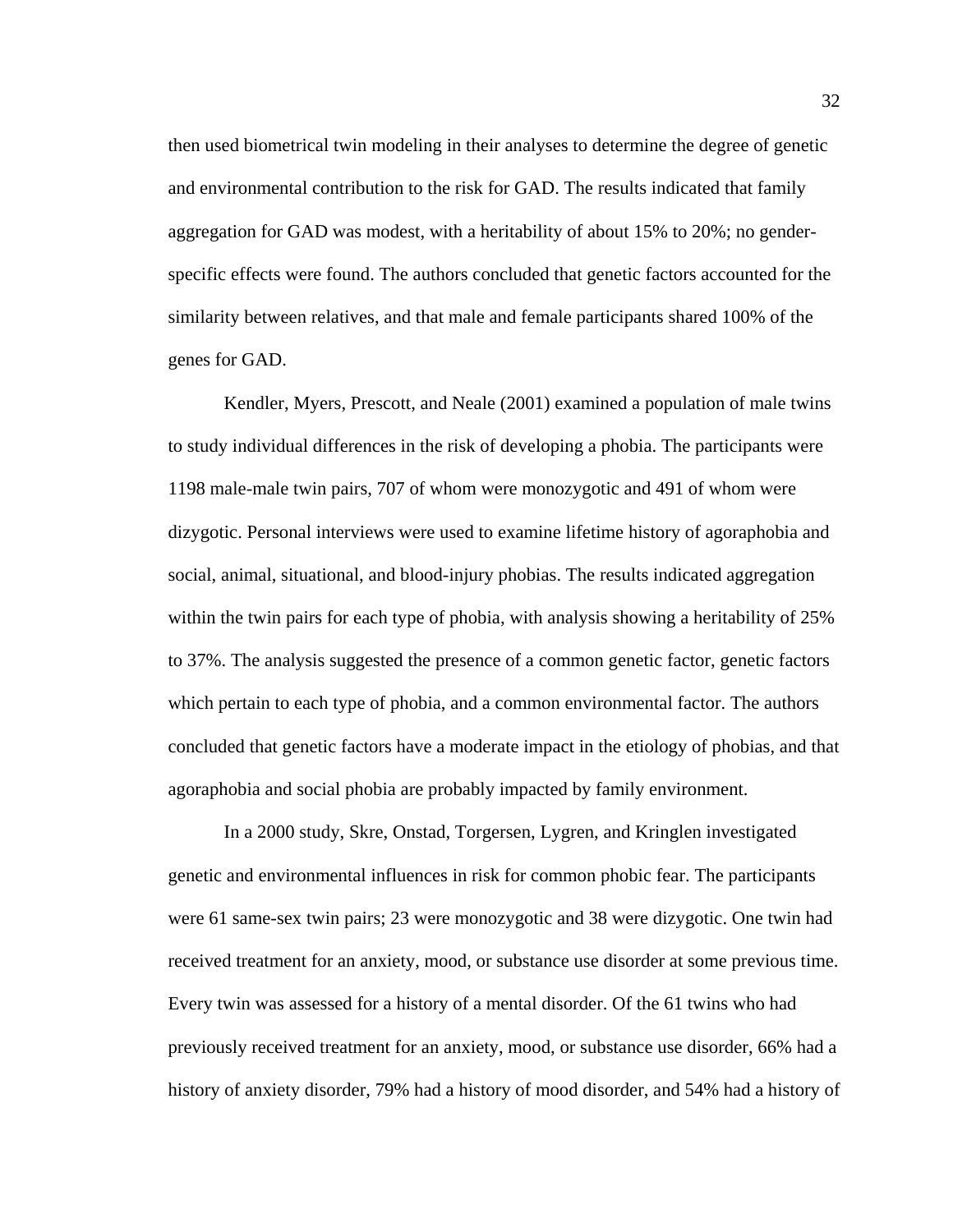psychoactive substance use disorder. Of the co-twins, 75% had a lifetime history of mental disorder; 52% had a history of anxiety disorder, 54% had a history of mood disorder, and 11% had a history of psychoactive substance use disorder. Common phobic fear was assessed by means of a self-report questionnaire which was filled out by all twins. Results indicated a heritability of 47% for common small animal phobia and social fear, a heritability of 30% for agoraphobia, and a heritability of 0% for fear of nature phenomena and situational fear. The authors concluded that there may be different etiologies for different types of common phobic fears, and that the lack of heritability for fear of nature and situational fear support classical learning theories of how fear develops. In addition, they suggested that their results support an integrated 3-factor model of fear acquisition: heritable, situational conditioning, and cognitive.

 Kendler, Karkowski, and Prescott (1999) examined reliability and heritability of fears and phobias, hoping to discover whether the findings from prior twin studies, based on a single lifetime assessment, were reliable. They utilized telephone interviews on two separate occasions, eight years apart, to assess 1708 individual female twins for a lifetime history of five fears and phobias. Agoraphobia, social phobia, situational phobia, animal phobia, and blood-injury phobia were examined, and the test-retest reliability of scores for 192 twins obtained one month apart was assessed. The researchers then used a measurement model to estimate the degree of influence of genetic and environmental risk for phobia. They found that the short-term reliability of the phobia findings examined was modest at 46%, and participant recall of fears and researcher assessment of those fears as phobias were not statistically reliable. Results also indicated heritability indices of 43% for any phobia, 67% for agoraphobia, 47% for animal phobia, 59% for blood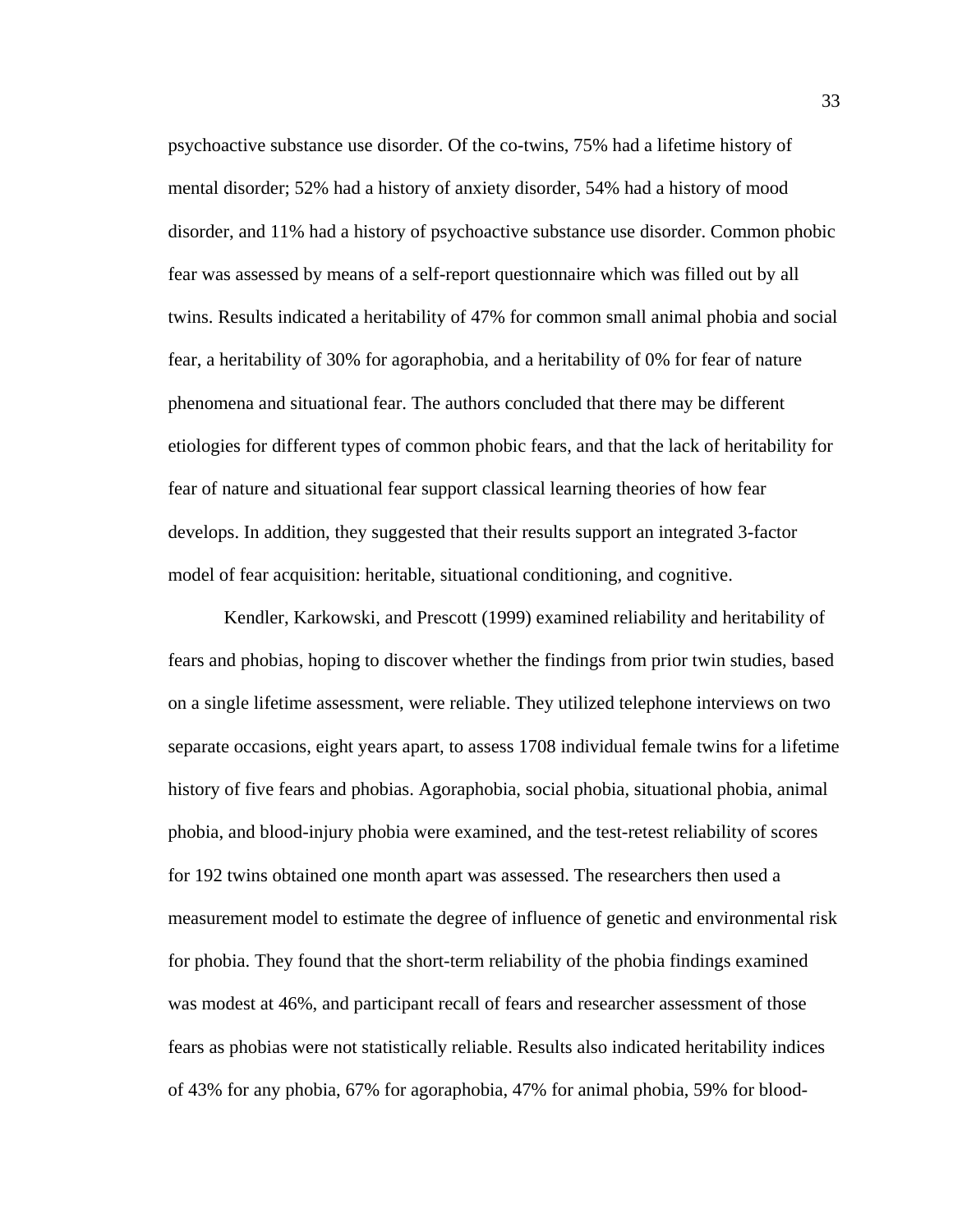injury phobia, 46% for situational phobia, and 51% for social phobia. The authors concluded that there was a considerable lack of reliability in assessment of lifetime fears and phobias by personal interview. They also concluded that fears and phobias are moderately heritable, that experiences specific to the individual are important in the development of phobias, and that family environment is not significant. Kendler et al. noted that their results were inconsistent with social learning theory and classical conditioning.

#### **Attachment Theory**

Attachment theory provides a novel lens for the conceptualization of the development of anxiety and anxiety disorders in that it is, at the same time, deceptively simple and exquisitely complex. Unlike other ways of understanding developmental psychopatholgy, attachment theory, with roots in psychoanalysis, biology, and evolution, allows for the possibility of unifying diverse thinking about the etiology of specific psychiatric diagnoses. For example, the view of conditions such as panic disorder and obsessive-compulsive disorder, which are considered to be highly heritable, may be potentially expanded through the addition of the attachment perspective, possibly leading to enhanced clinical intervention and treatment for individuals diagnosed in this way.

 The preeminence of the parent-child bond in all of mammalian life underscores the significance of attachment theory in understanding both healthy and problematic development. John Bowlby (1988), with an interest in ethology and evolution, veered from the object relations tradition to place stronger emphasis on the interpersonal aspect of the early infant-caregiver relationship, rather than focusing primarily on intra-psychic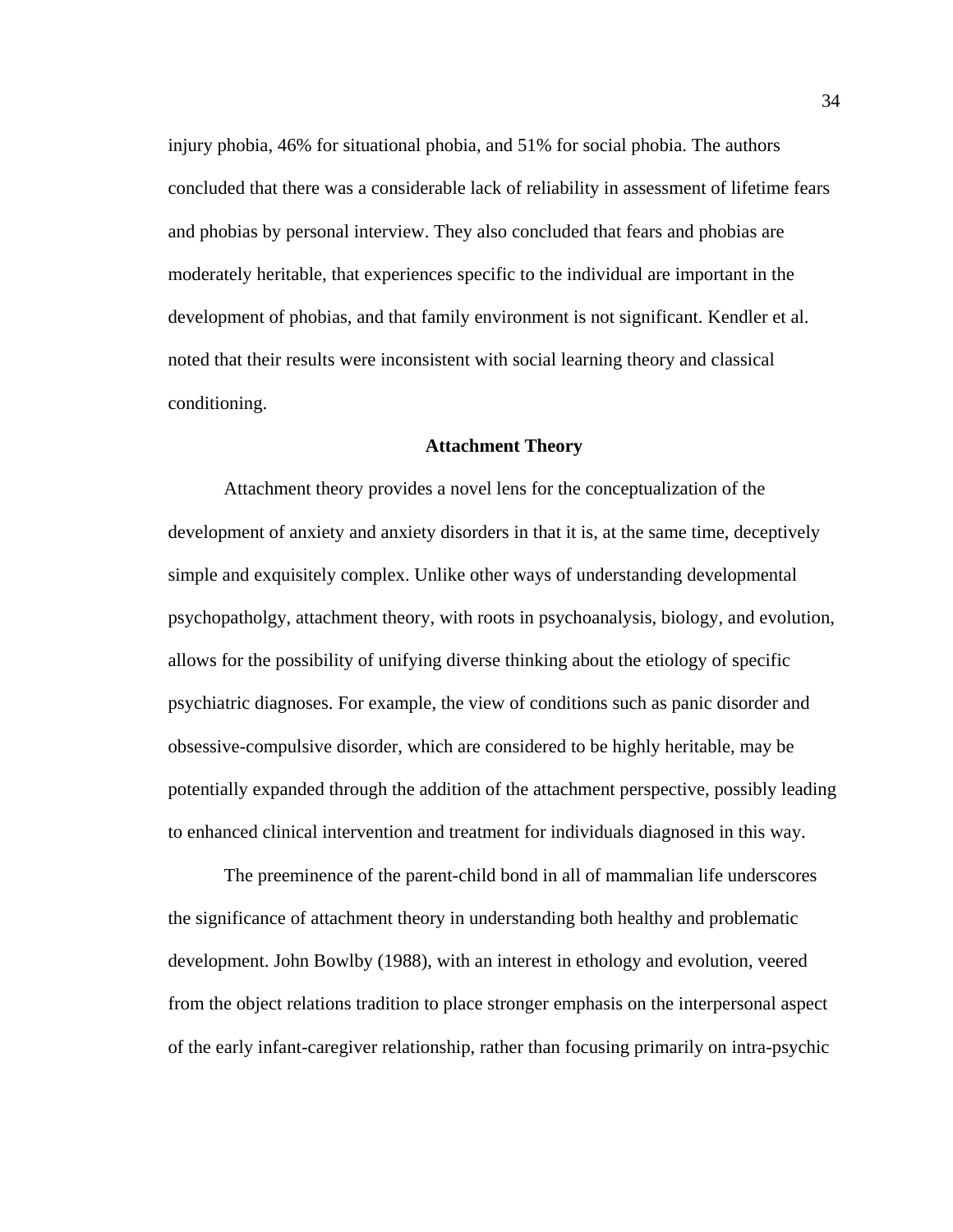development. Bowlby believed that the attachment system, as he called it, was an evolutionary adaptation to insure the child's survival.

 An infant's well-being depends upon the presence of a caregiver who is able to provide sufficient emotional and physical nurturing, protection, and empathy. According to Bowlby (1988), a child responds from the beginning in a way that elicits these caregiving behaviors from his or her parents. Crying, clinging, reaching, following, etc. are seen as means of achieving proximity to a trusted attachment figure who will soothe emotional pain or care for physical need or injury. In healthy circumstances, the caregiver becomes a secure base to which the child can always turn when anxiety becomes too great to handle alone.

 As an infant becomes a toddler, locomotion allows for greater distance from parents, and the child's natural desire to explore the world is activated (Bowlby, 1988). When the distance becomes too great, or when the child is hungry or injured, he or she will return to the secure base of the caregiver to be calmed, reassured, and nurtured. Having been sufficiently soothed and nourished, the child will then return to exploration, aware always of the distance between him or herself and the primary caregiver. As the child grows and seeks increased space between himself or herself and the secure base, negotiation with the caregiver about appropriate distances becomes part of the attachment-exploration process.

 Bowlby (1988) stressed the importance of caregiver attunement to the needs of the child. Children whose parents respond consistently in reasonably accurate ways to their requests for care and nurture learn that the world is a safe place and others will be there for them when help is needed. That is to say, they develop an internal working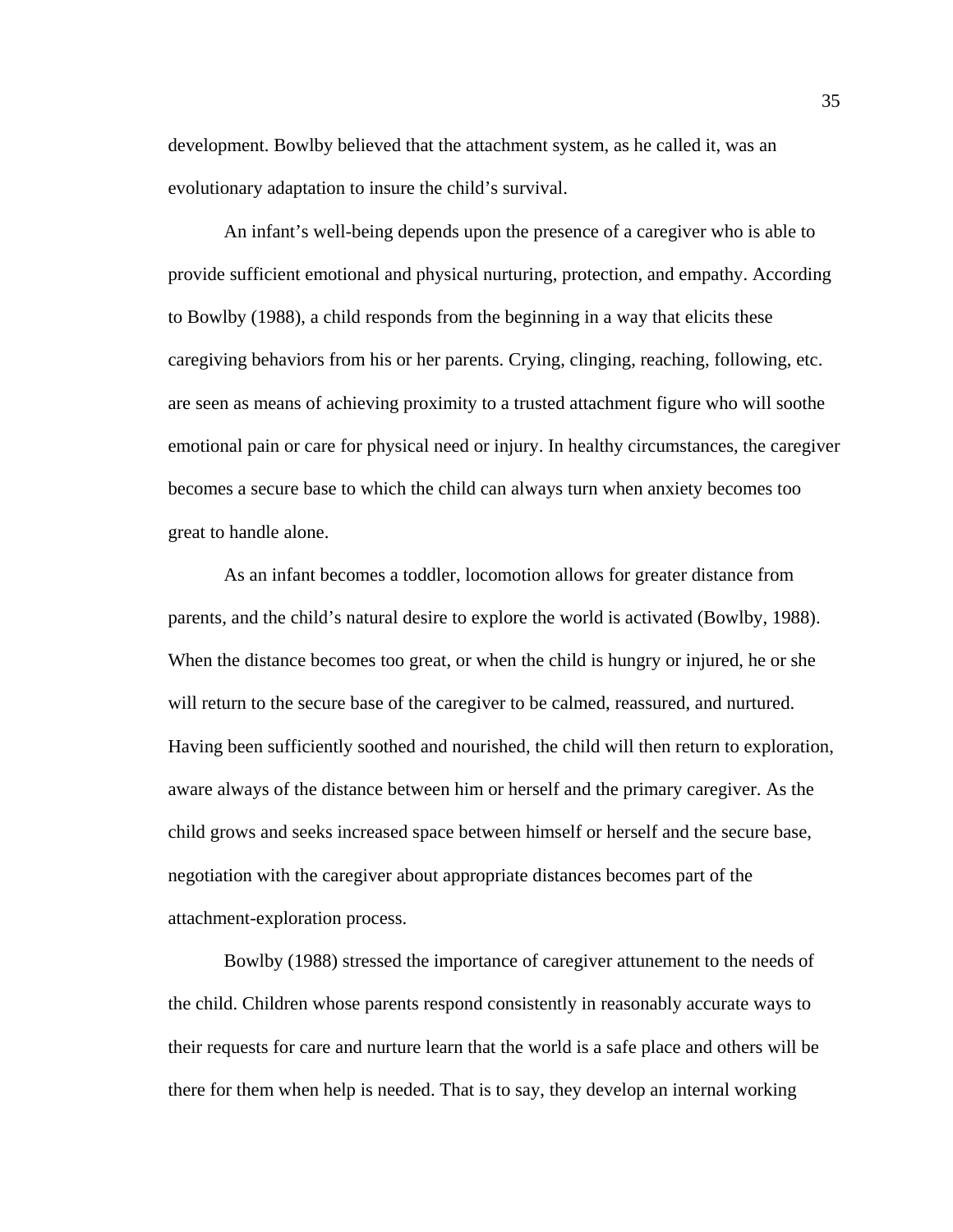model of relationships in which needs are met and fears are soothed. On the other hand, children whose parents are not attuned to their needs, nor responsive to their attachment behaviors, develop an internal working model of relationships in which others cannot be relied on for help. When this is the case, anxiety must be tackled in alternate ways.

In a unique study called the Strange Situation, Ainsworth et al. (1978) extended Bowlby's conceptualization of attachment theory to provide empirical support for secure and insecure attachment in children. In the Strange Situation, reproduced many times and across cultures, an infant and his or her mother are left alone in an unfamiliar room with toys. After a short period of play, the mother is asked to leave and a stranger enters the room and stays for a few minutes. Combinations of this scenario are repeated as researchers watch and code the infant's behaviors during the separations and reunions with the mother.

 Observations during the Strange Situation led Ainsworth et al. (1978) to classify infant attachment in three ways. Secure infants were those whose attachment system was activated when their mothers left the room: the children followed their mothers, called after their mothers, and cried. When their mothers returned and picked up their infants, calming and reassuring them, the children were quickly soothed and were able to return to play. Other infants were classified as insecure in one of two ways, ambivalent or avoidant. Ambivalent infants were those whose attachment systems were intensely activated when their mothers left the room. The infants were observed to run after their mothers and to cry loudly and desperately when their mothers left. Upon their mothers' return, the infants were hard to console and found it difficult to return to play. Sometimes they reacted angrily to their mothers, kicking or hitting them as they attempted to provide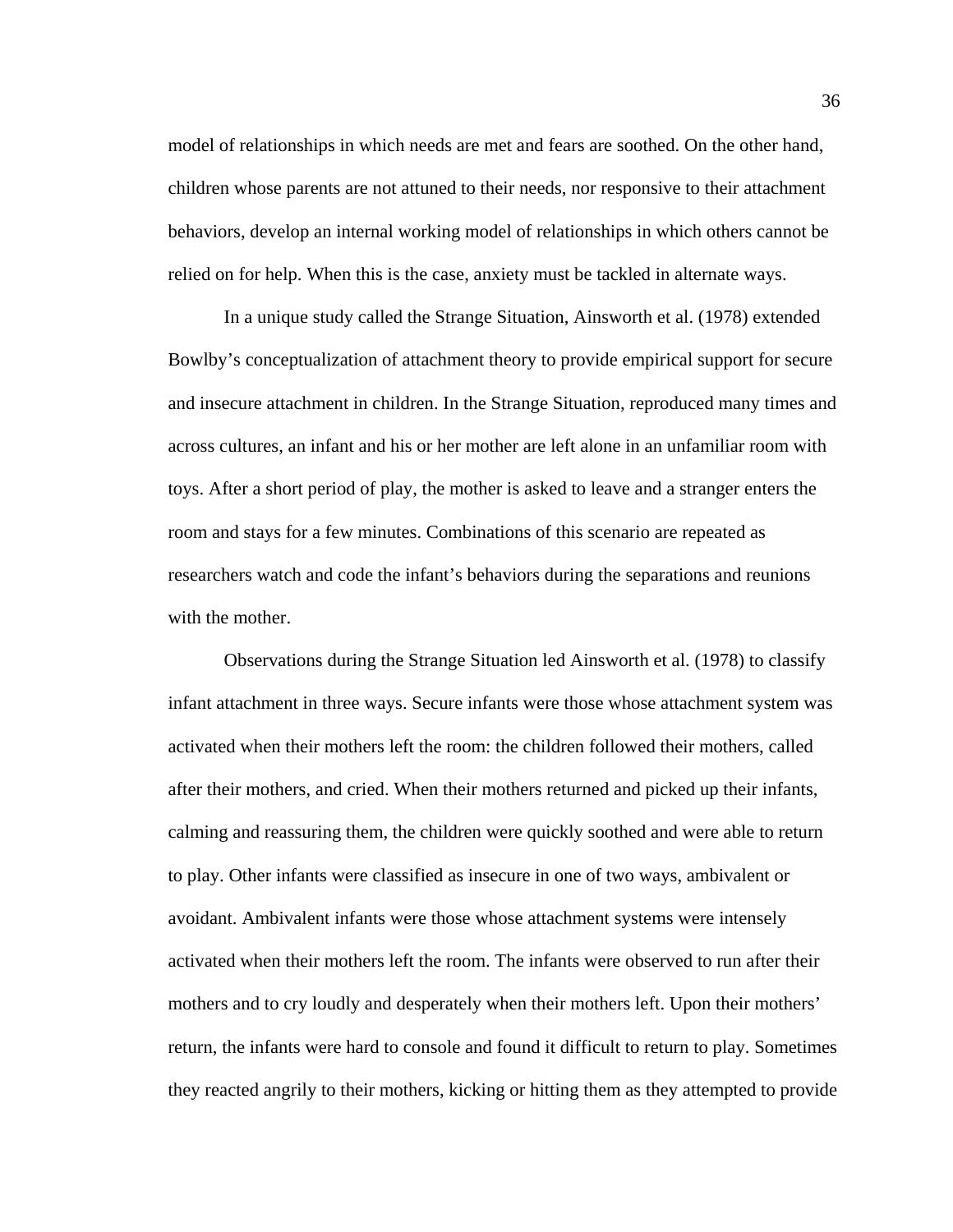reassurance. On the other hand, infants that were classified as avoidant were only slightly interested when their mothers left the room. They sometimes followed with their eyes as their mothers moved toward the door, but did not cry or run after them. When their mothers returned, the avoidant infants did not raise their arms to be picked up. They sometimes avoided eye contact and ignored their mothers for a few minutes before reengaging in play with them.

 Ainsworth et al. (1978) also observed mothers [from the Strange Situation study] in their homes as they interacted with their infants. They found the mothers of infants classified as secure to be sensitive and consistent in their responses to their children's needs and attachment behavior. These children felt safe knowing their mothers would care for them, protect them, and be there for reassurance when needed. The mothers of ambivalent infants were, conversely, inconsistent in attending to their children's requests for attention. These mothers were at times warm and nurturing and at other times dismissing or unaware of the children's needs. The children of these mothers learned to intensify attachment behaviors during anxiety-provoking situations as a means of assuring their mothers' eventual attuned responsiveness. The mothers of avoidant infants also dismissed the attachment behaviors of their children, but unlike the mothers of the ambivalent children, they were consistent in their dismissive attitudes. The children of these mothers diminished attachment behavior as a result of their unrecognized and unaddressed needs.

## *Relationship of Attachment to Unresolved Trauma and Loss*

 Although most children can be classified as secure, ambivalent, or avoidant, there is a subgroup whose behaviors are sufficiently conflicted and inconsistent as to disallow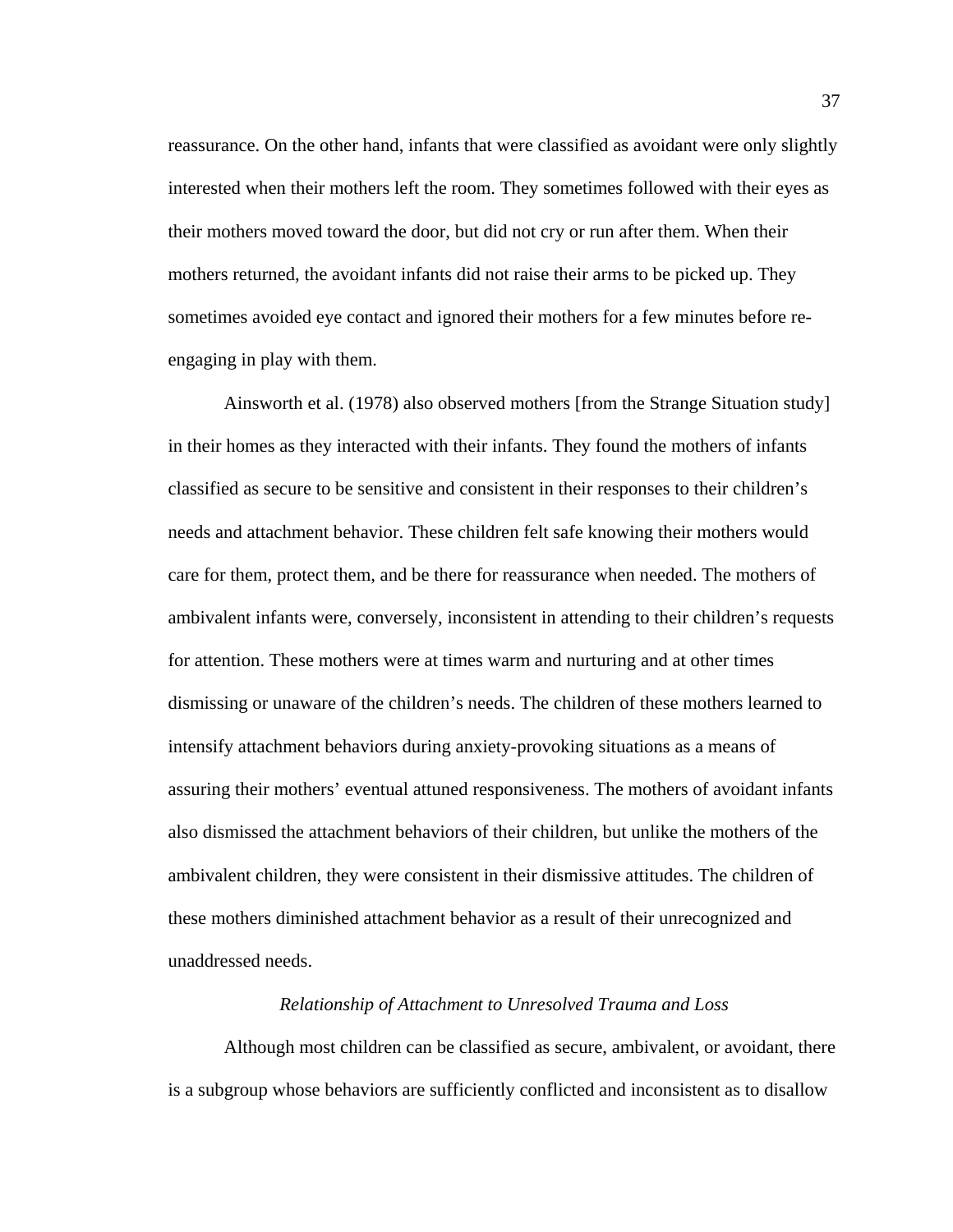placement in any of these categories. These infants, who have often been mistreated, may be seen to crawl toward the mother when she re-enters the room, but then turn and move in the other direction before reaching her; they may fall to their hands and knees and rock back and forth or they may reach their arms in the air and freeze in that position (Main, 1996). Eventually a fourth category of infant attachment was added to the prior classification system to accommodate an expanded understanding of the early infantcaregiver relationship. Mary Main, in her *Overview of the field of attachment* (1996), refers to this new category as insecure-disorganized-disoriented.

 According to Main (1996), whereas secure infants are able to respond flexibly in their relationships with caregivers, ambivalent and avoidant infants have developed ways of interacting that are somewhat rigid, but nevertheless organized. Disorganized infants, on the other hand, are not fluid or consistent in their behavioral strategies. While ambivalent and avoidant infants may have parents who are insensitive to their needs, these caregivers are not directly frightening to their children. When children are frightened by the behaviors of their primary attachment figure, they are thrown into a behavioral paradox in that the attachment system and the desire to flee from what is causing the fear are triggered at the same time (Main). Since a child cannot simultaneously go to the attachment figure for comfort and run away, an organized system of behavior adaptation is not developed, and infant attachment behavior becomes disorganized.

 Main and Hesse (1990) pointed out the association between losing a parent through death, and infant disorganization. In a study they conducted, only 8% of the parents of infants who were secure, ambivalent, or avoidant had experienced a loss such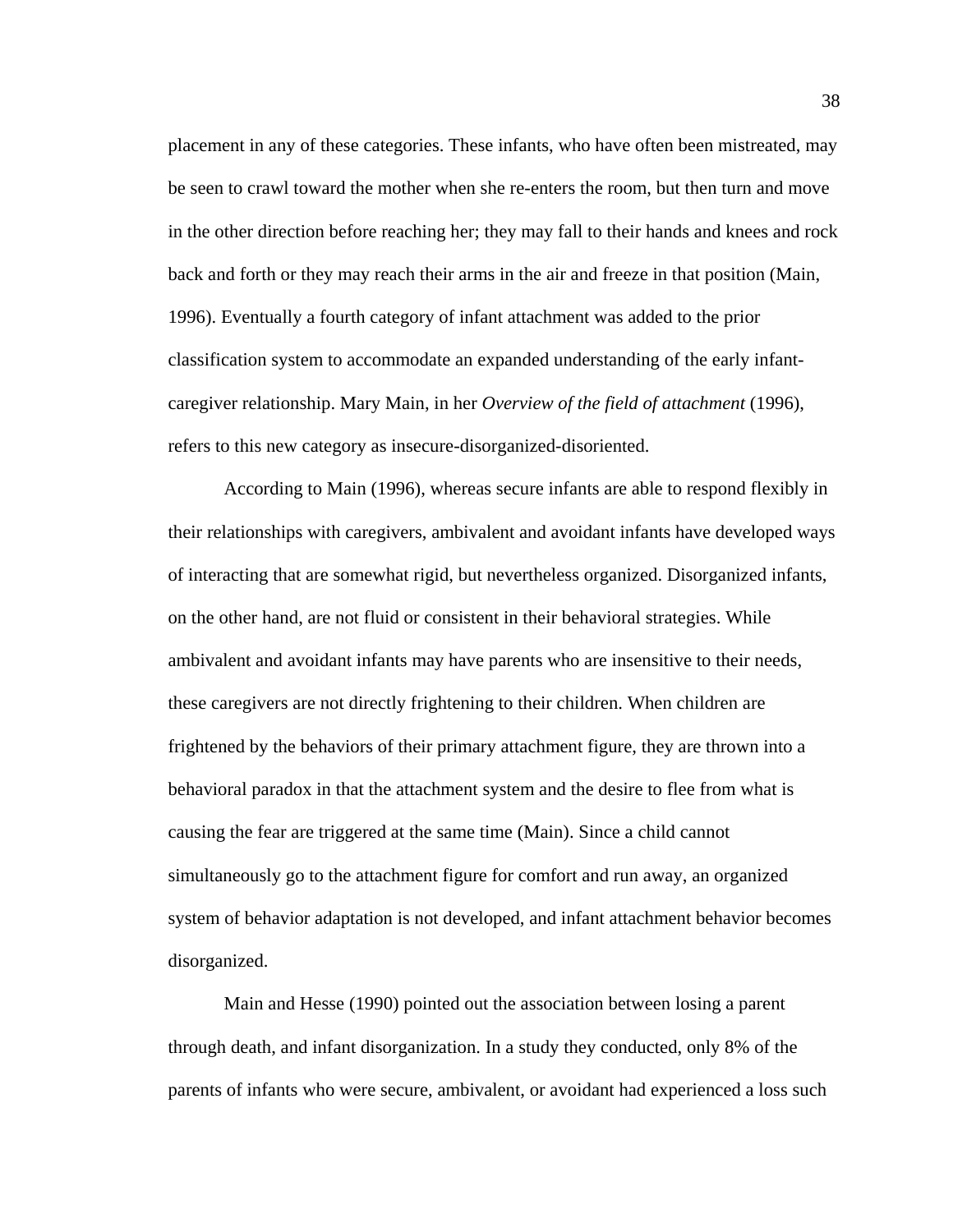as the early death of a parent, whereas 39% of the parents of disorganized infants had experienced a loss of this nature. Ainsworth  $&$  Eichberg (1991), however, noted that it is the lack of resolution of a loss, rather than the loss itself, that seems to result in infant disorganization in the children of parents who have experienced the early loss of a caregiver through death.

 The term unsolvable fear describes the situation in which a child is regularly and significantly frightened by a caregiver (Cassidy & Mohr, 2001). Cassidy and Mohr suggested that disorganized infant attachment is a result of specific types of interactions with caregivers and that children raised in frightening and traumatic environments are likely to develop a less coherent attachment style. Although physical, sexual, and emotional trauma in families may contribute to the development of a disorganized attachment style, there are other means by which caregivers may elicit fear. For example, parents who are frightened themselves may frighten their children through particular facial expressions or other unusual behaviors.

Main and Hesse (1990) suggested that parents who have unresolved issues of loss or trauma from the past may respond to memories of those events by displaying frightened behavior or by acting in ways that are frightening to their children. Cassidy and Mohr (2001) also noted that frightened caregiver behavior may be explained by unresolved trauma. Parents with histories of unresolved trauma may unknowingly exhibit behavior that results in infant fear. Examples of these kinds of caregiver behaviors include freezing, sudden invasions of the infant's personal space, panic when there is no threat, fear of the infant, submission to the infant, sexually suggestive behavior, and stiff movements. Awareness of attachment dynamics specific to unresolved caregiver trauma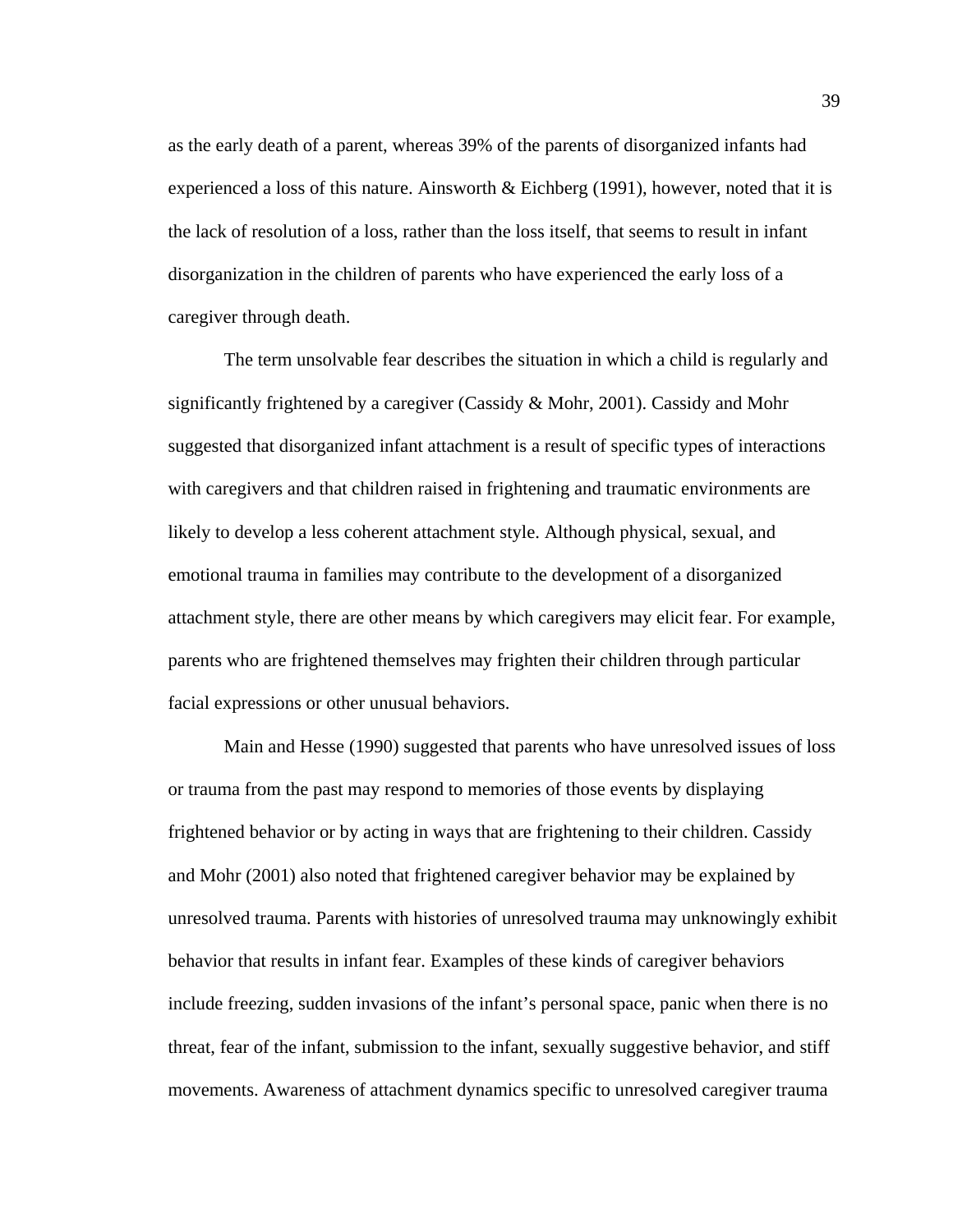enhances understanding of a possible mechanism for intergenerational trauma transmission. This concept seems particularly important when one considers the possibility that a disorganized attachment status in infants may result either through the direct experience of trauma, or through vicarious experience as observed in frightened caregiver behaviors.

The Adult Attachment Interview (AAI; George, Kaplan, & Main, 1996)) provides some evidence for a connection between unresolved caregiver trauma and infant disorganized attachment (Cassidy & Mohr, 2001). The AAI involves an extensive interview in which participants answer detailed questions about their attachment histories (George, Kaplan, & Main). The topics addressed in the interview include memories of feeling nurtured, of being sick or upset, of separations and losses, and of participants' relationships with their primary caregivers (George, Kaplan, & Main). Hesse (1999) noted the particular importance of the AAI section which examines loss through death of significant others. Respondents to the AAI who describe such an incident of loss are asked about their reactions to what happened, how their feelings have changed over time, and how the incident may have impacted their personalities as adults. Evaluation of the AAI interviews, rather than looking at the specific relationships and events that are discussed, examines the way in which participants tell the story of their past and relational upbringing (George, Kaplan, & Main).

Adult respondents to the AAI are classified in one of four ways depending upon the linguistic and syntactical nature of their answers (Cassidy & Mohr, 2001). An individual who is secure-autonomous values his or her relationships with attachment figures and is able to reflect upon them with objectivity. Memories of attachment-related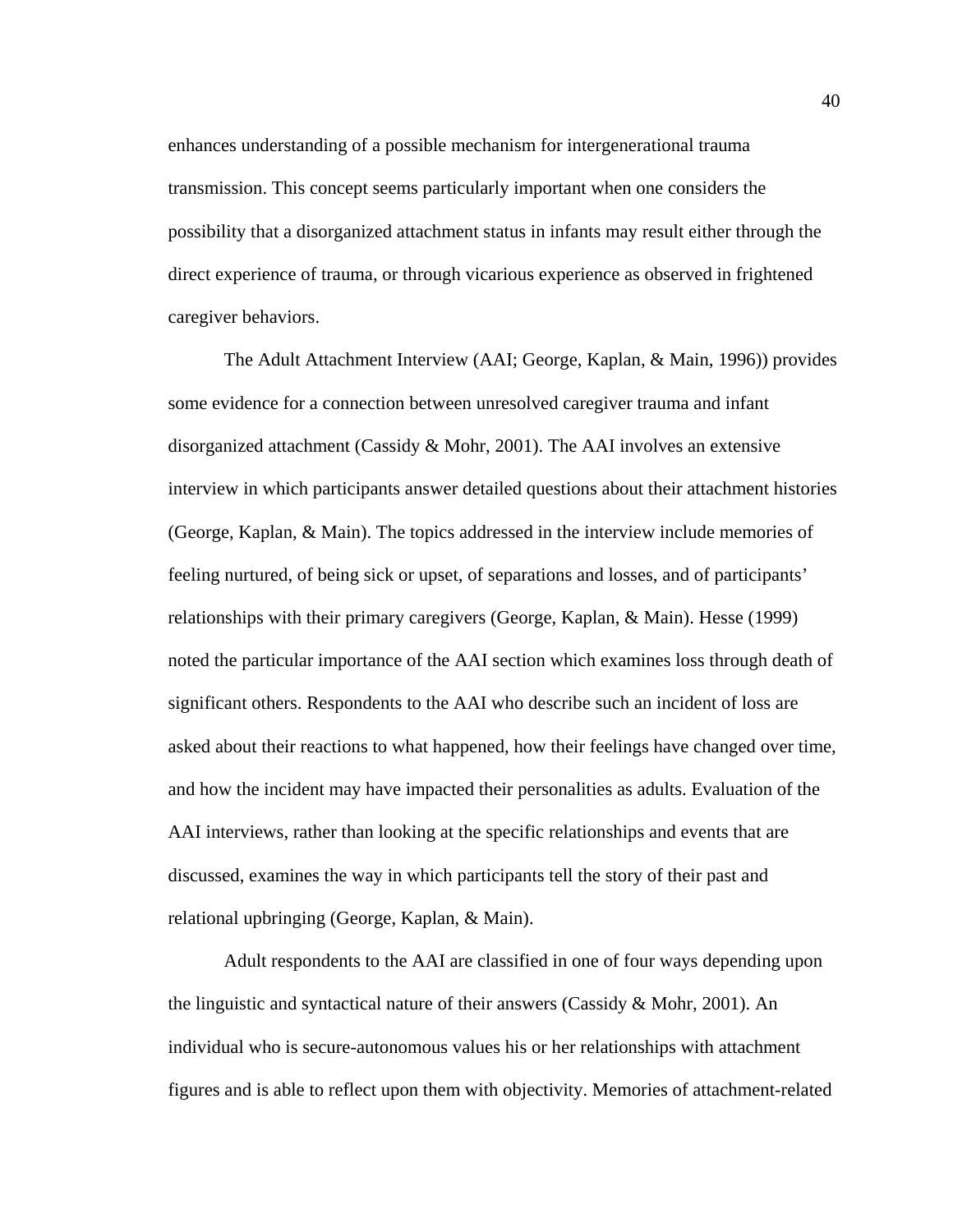events are easily accessible, and can be relayed with coherency and congruency. A child of a secure-autonomous parent is usually found to be secure with that parent. An adult who is classified as preoccupied constantly worries about the attachment relationships in his or her life and is usually unable to discuss these relationships in a coherent or objective manner. A child of a preoccupied parent is usually classified as ambivalent with that particular caregiver. Unlike a preoccupied adult, an adult who is classified as dismissing via the AAI tends to minimize the importance of his or her attachment relationships. He or she is unable to give coherent accounts of attachment-related childhood events because memories are often vague or absent, and when he or she can produce specific details, his or her perspective of attachment relationships is inconsistent with those details. A child of a dismissing parent tends to be classified as avoidant with that parent.

Adults who are classified as unresolved on the AAI are likely to have experienced childhood trauma from which they have not fully recovered (Cassidy & Mohr, 2001). Cassidy and Mohr noted that these individuals may be given an underlying classification of secure, preoccupied, or dismissing, if a reliance on a particular attachment style is observed in addition to the unresolved status. Unresolved parents often have children classified as disorganized, and the AAI narratives of these adults reflect responses similar to those seen in disorganized infants during the Strange Situation. For example, dissociation and incoherence are often present in both cases (Cassidy & Mohr). Adults who respond articulately when asked about non-trauma related events may be unable to maintain their coherence when the subjects of loss and abuse are discussed. For example,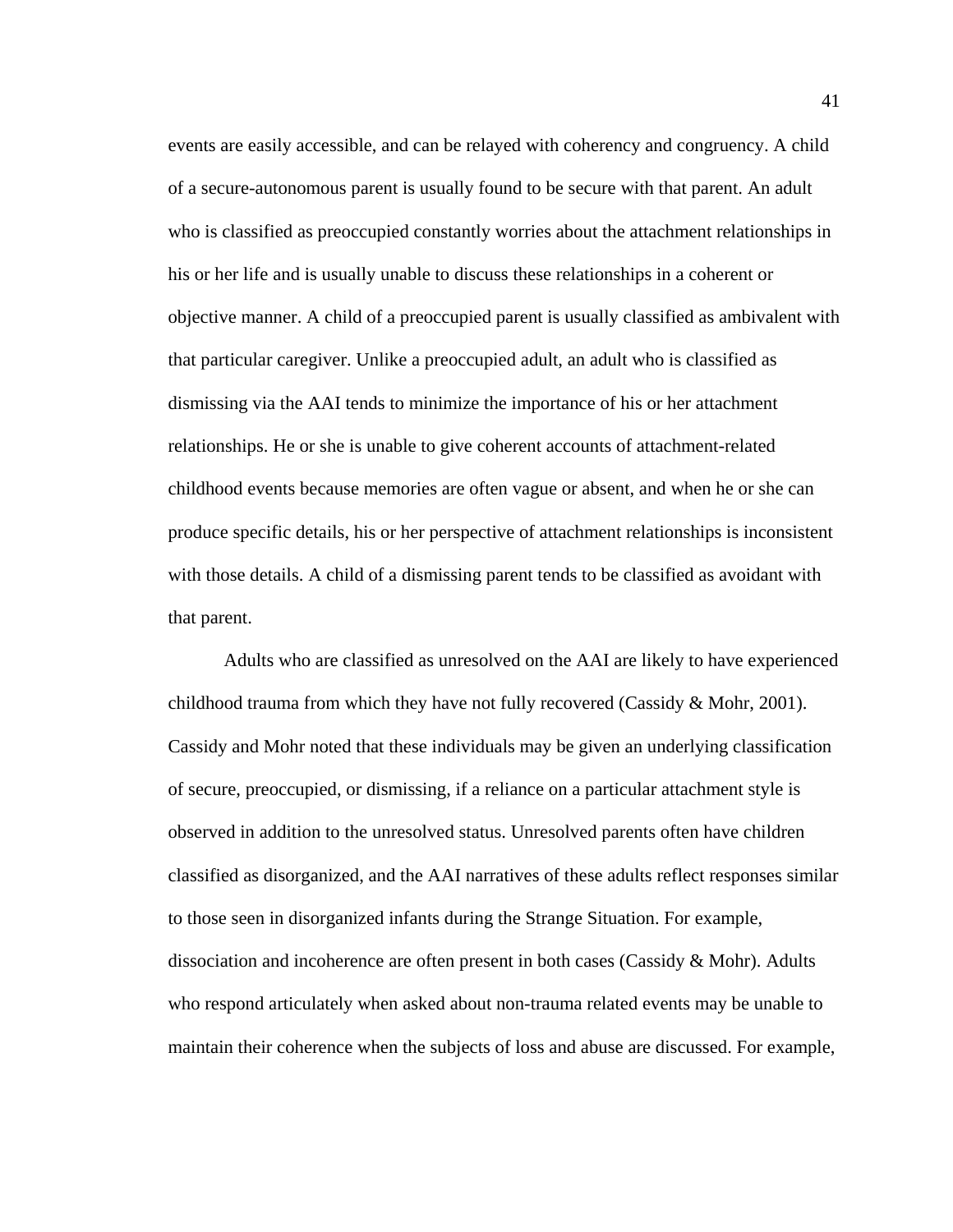there may be lapses in the monitoring of reason (lack of reality testing) or lapses in the monitoring of discourse (irregularities in the narrative style) (Cassidy  $\&$  Mohr).

According to Cassidy and Mohr (2001), lapses in the monitoring of reasoning "may indicate intrusions of incompatible belief systems", whereas lapses in the monitoring of discourse "suggest a shift into a state involving considerable absorption and diminished awareness of the interview situation" (p. 281). Lapses in the monitoring of reasoning may take several different forms, including the belief that someone who has died is still alive. The AAI participant may think he or she is responsible for the person's death even when there are no indications that this is true, or the participant may believe he or she and the deceased are the same individual. There also may be psychological confusion, belief that the person who is dead is manipulating the AAI participant, or disorientation with regard to time or space. Cassidy and Mohr also stated that lapses in the monitoring of discourse may take several forms that include attention to detail, a shift in the style or rhythm of discourse, unfinished sentences, or prolonged silences.

These lapses in the monitoring of reason or discourse may help to explain the connection between unresolved status of parents on the AAI and disorganized behavior in their children (Cassidy & Mohr, 2001). Parents who have histories of unresolved trauma as indicated by these lapses may respond to triggers which they unconsciously associate with a traumatic experience, and, as previously discussed, then act in frightened or frightening ways toward their children (Cassidy  $& Mohr$ ). It is important to note that the child may be the trigger for these dissociated or frightening parental behaviors. According to Cassidy and Mohr, research indicates that the relationship between parents categorized as unresolved and children categorized as disorganized is strongest when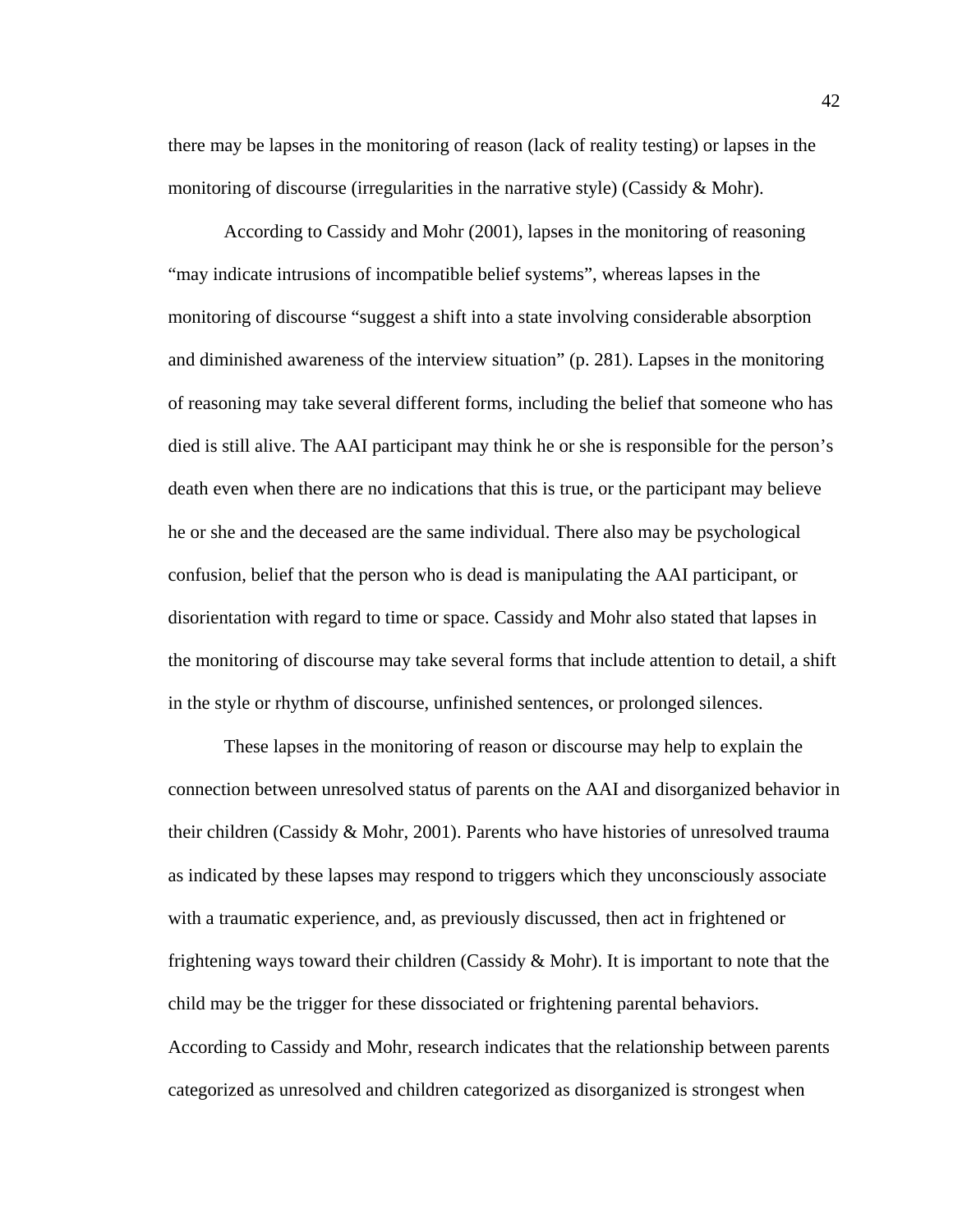parents have an underlying insecure classification. Parents who are unresolved with respect to trauma, but have a secure underlying classification, are less likely to behave in frightened or frightening ways than are those with an insecure underlying classification.

Infant disorganization may be influenced by factors other than parental attachment trauma (Cassidy & Mohr, 2001). Cassidy and Mohr noted that frightened or frightening behavior on the part of the caregiver may be only one aspect of a broader pattern of responding inappropriately to children. For example, parents of disorganized children are more likely to shift between periods of withdrawal and hostile intrusiveness. Cassidy and Mohr further suggested that another possible precursor of child disorganization is trauma to the parent's caregiving system, as when a child has a serious medical condition and parents must cope with the resulting grief and loss. Finally, factors other than parental caregiving, including genetics and aspects of the prenatal environment, are considered as potential causes of disorganization in children. Children who are inherently physiologically more sensitive to frightened or frightening caregiver behavior may be more at risk for disorganized attachment in the presence of parents with unresolved trauma (Cassidy & Mohr).

## *Relationship of Attachment to Psychopathology*

 Attachment theory sheds light on psychopathology as well as on healthy development (Sroufe, Carlson, Levy, & Egeland, 2003). As Sroufe et al. (2003) pointed out, although early experience may not be not directly responsible for later psychopathology, it is related in a systemic way, and many factors may come together to influence outcome. Later experience is impacted by early experience, but the ramifications of early experiences are also transformed by what happens over time.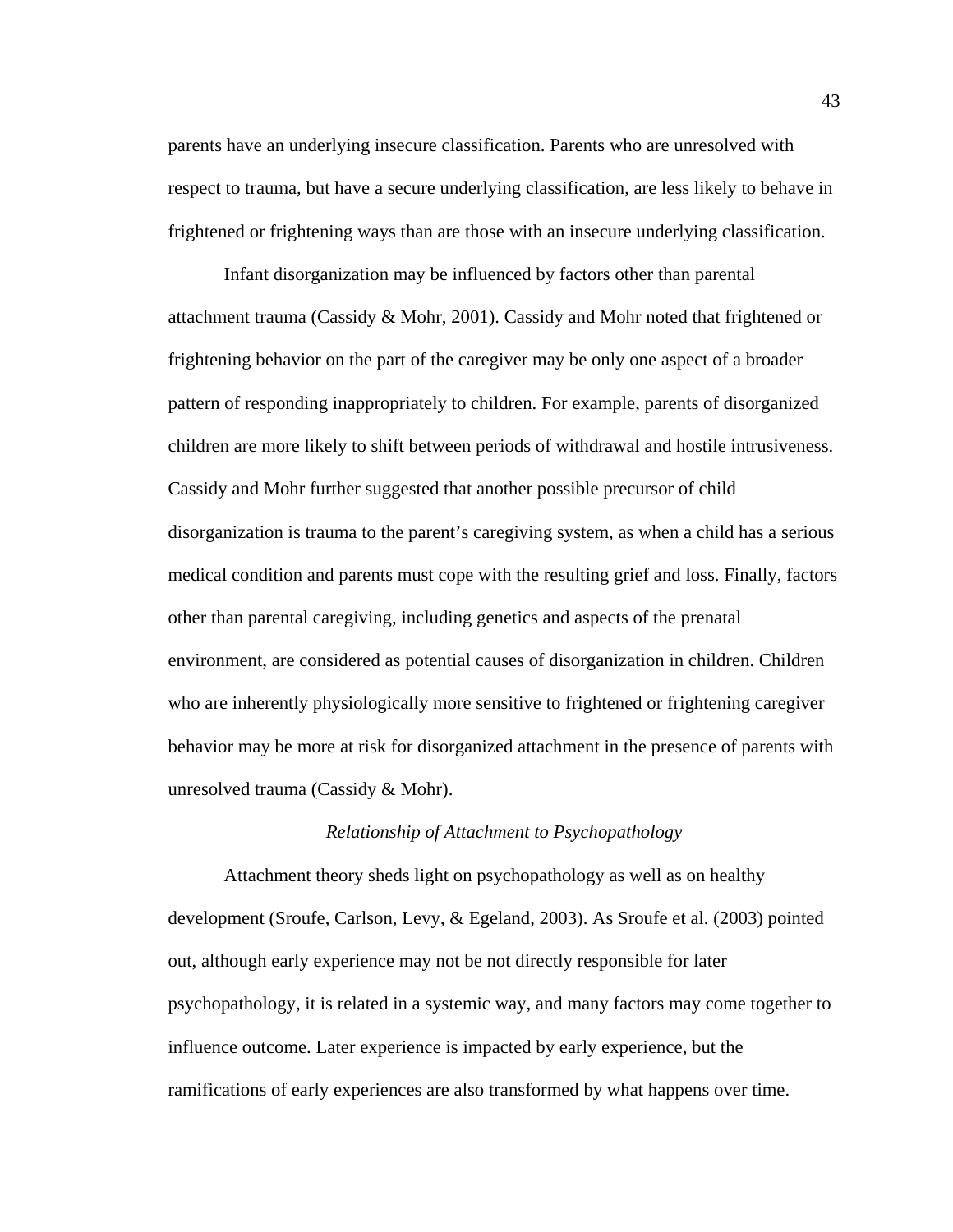Context is crucial, and an individual's particular circumstances may provide the comfort and support necessary for increasing growth and maturity, or move one toward the development of psychopathology. Psychopathology may be seen as resulting from "a successive series of adaptations" (Sroufe et al., p. 45) that are set in motion by early insecure attachment and maintained by later deviation from life conditions that support positive functioning.

 Thus attachment theory may be helpful in understanding how an individual's particular physiology and environment interact to lead to the development of psychopathology. As previously discussed, infants with a heightened inborn sensitivity may be at increased risk for disorganized attachment if their parents exhibit frightened or frightening behaviors toward them. Although the behaviors of children with disorganized attachment seem more problematic than the behaviors of children with organized styles of attachment, disorganized behavior in itself cannot be considered psychopathological; research, however, does suggest that disorganized attachment is a risk factor for psychopathology (Cassidy & Mohr, 2001).

Adults who have experienced unsolvable fear (attachment to a caregiver who frightened or harmed them) are also at risk for psychopathology, and may have difficulty handling troubling situations later in life (Cassidy & Mohr, 2001). Recent research indicates that human beings need to have experiences in which their fear is solvable so that the brain may develop in a way that leads to the ability to regulate anxiety and create organized reactions during frightening and uncomfortable circumstances (Cassidy  $\&$ Mohr). Adults with histories of unresolved trauma may feel ineffective at dealing with life's challenges. They may have difficulty soothing themselves when they are anxious,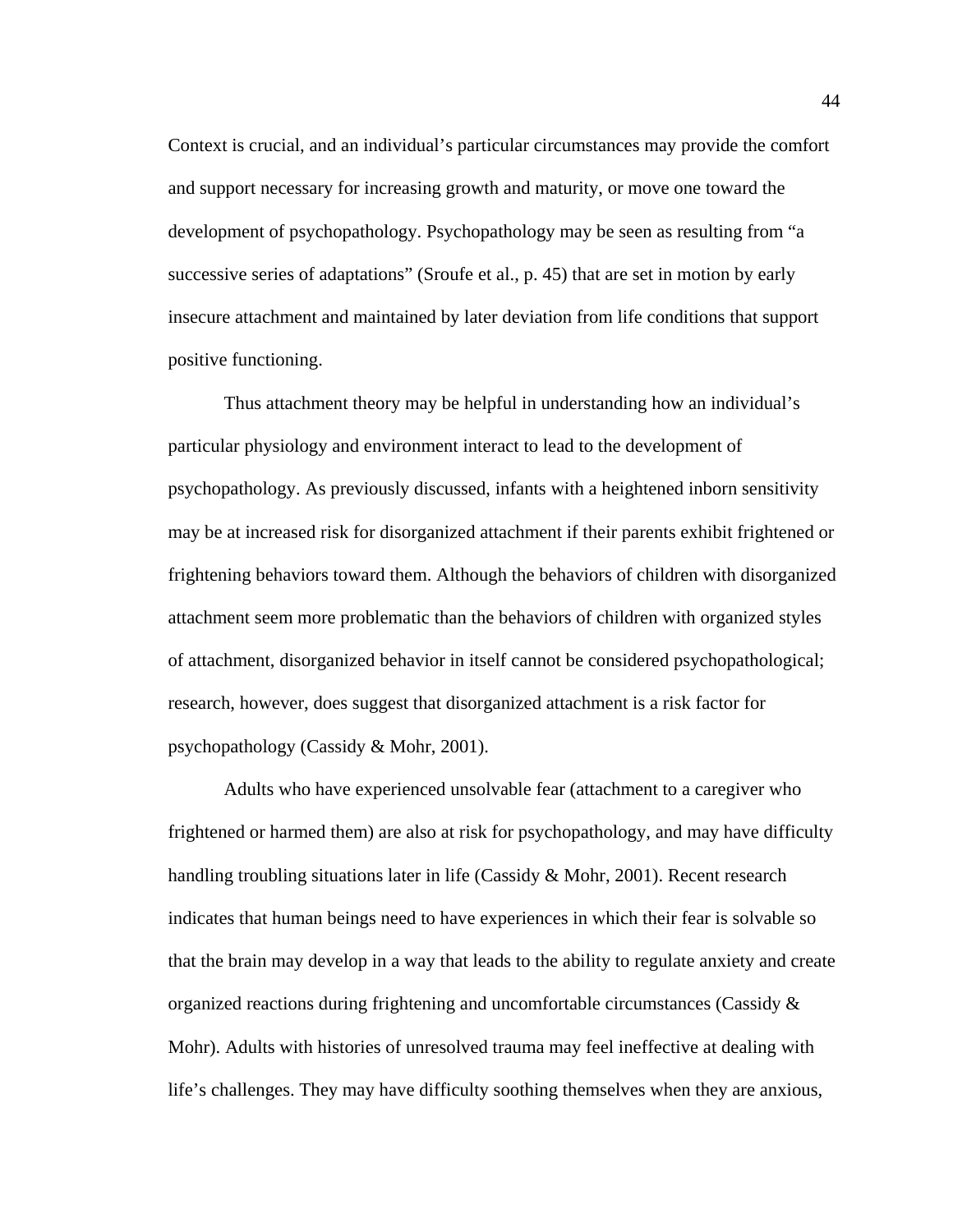and as a result of the competing approach/avoidance impulses experienced when a caregiver's behavior is frightening, they may have less capacity than others to learn from experience and to develop more mature ways of coping with adversity as they grow older (Cassidy & Mohr).

Dozier, Stovall, and Albus (1999) discussed the predictive value of loss in the development of several different kinds of psychopathology, including depression, anxiety, and antisocial personality disorder. Losing one's mother early in life is most likely to be linked to depression, while the threat of loss (rather than permanent loss) is more often associated with anxiety. Loss which results when parents are separated from their children, or desert them, or when divorce occurs, is most associated with antisocial personality disorder. With regard to depression and anxiety disorders, the degree of vulnerability or resilience a child exhibits in response to loss seems to be linked to prior and subsequent experiences with caregivers (Brown & Harris, 1993). While nurturing relationships with caregivers appear to protect a child from the effects of loss, neglectful caregiving after a loss may result in later development of depression and anxiety (Harris, Brown, & Bifulco 1986).

Cassidy and Mohr (2001) noted that attachment research indicates a risk for increased psychopathology when trauma remains unresolved. They discussed one study in which 19% of non-clinical adolescent and adult participants were classified as having an unresolved attachment status, whereas 40% of clinical adolescent and adult participants were classified in this way. They also reported that other research shows unresolved attachment to be disproportionately represented among people who have been diagnosed with psychiatric disorders. This connection may be more significant for some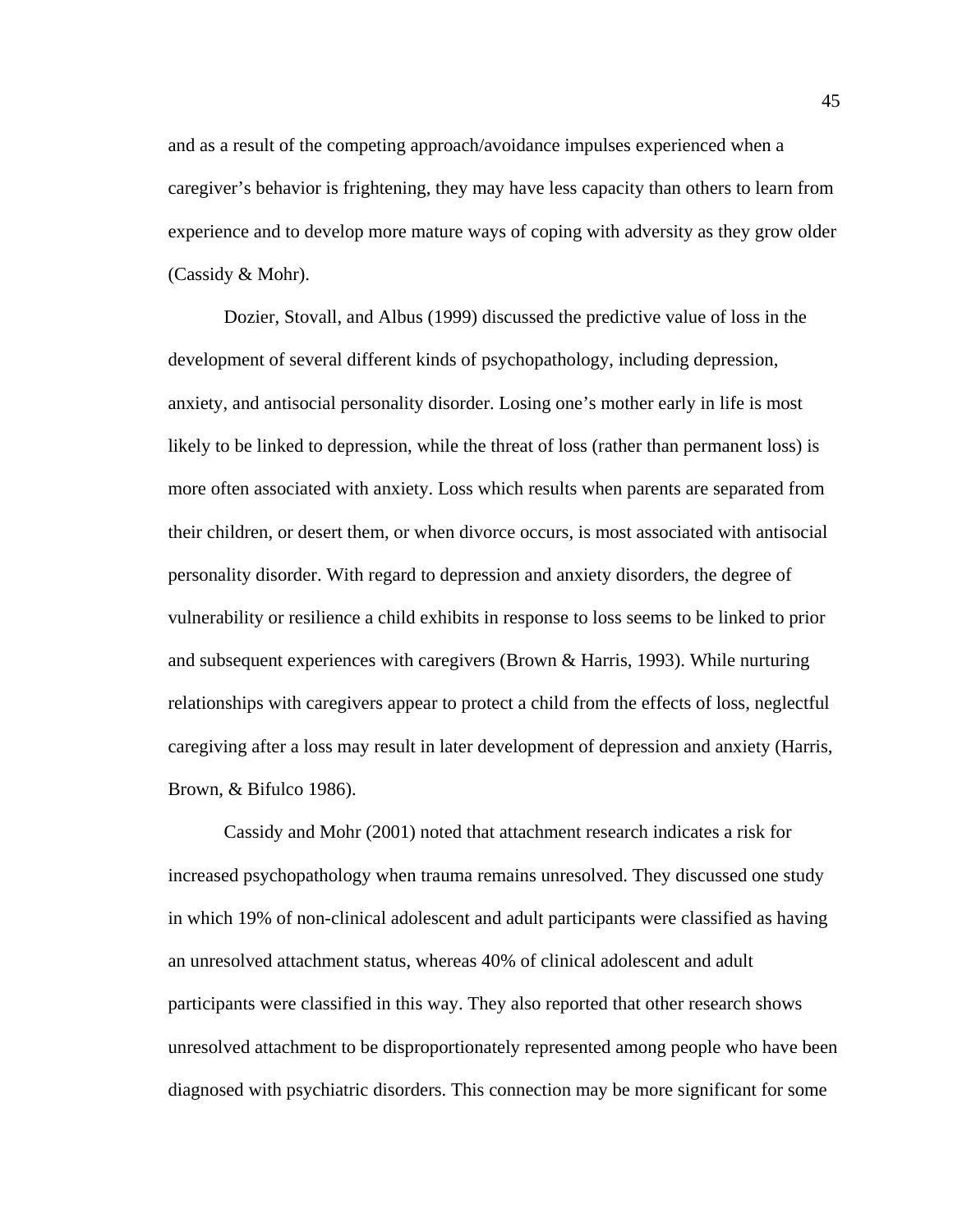disorders than for others. For example, these authors noted that in psychotic disorders, thought disorganization, rather than a lack of trauma resolution, may underlie an unresolved AAI classification for some individuals who are not actually unresolved.

Research also indicates a relationship between unresolved attachment and anxiety disorders. According to Cassidy and Mohr (2001), when a child is severely mistreated, the likelihood of later development of particular types of psychopathology depends upon whether there has been an attachment figure to foster the child's ability to self-reflect. Children who have this type of relationship in their lives are able to 'mentalize', that is, they have the capacity to think about the traumatic events they have experienced in regard to the resulting personal impact. Although these children may later develop depression or anxiety disorders, they will not encounter the interpersonal disorganization and lack of self-reflection seen in some personality disorders (Cassidy & Mohr).

### *Relationship of Attachment to Anxiety Disorders*

 Chorpita and Barlow (1998) discussed the role of control in an individual's early environment as an influencing factor in the development of anxiety. They pointed out that when one does not feel influential in the events and outcomes of life, this lack of a sense of control is associated with increased anxiety expression. However, the development of psychological vulnerability to anxiety may be impacted by whether one has control over positive as well as aversive events. This is significant because of these authors' suggestion that most or nearly all aspects of raising a child influence the individual's particular vulnerability, and hence the possible development of anxiety. Thus individual vulnerability may include the interplay of both psychological and biological factors, and ultimately, be characterized by the chronic perception of events as being outside of one's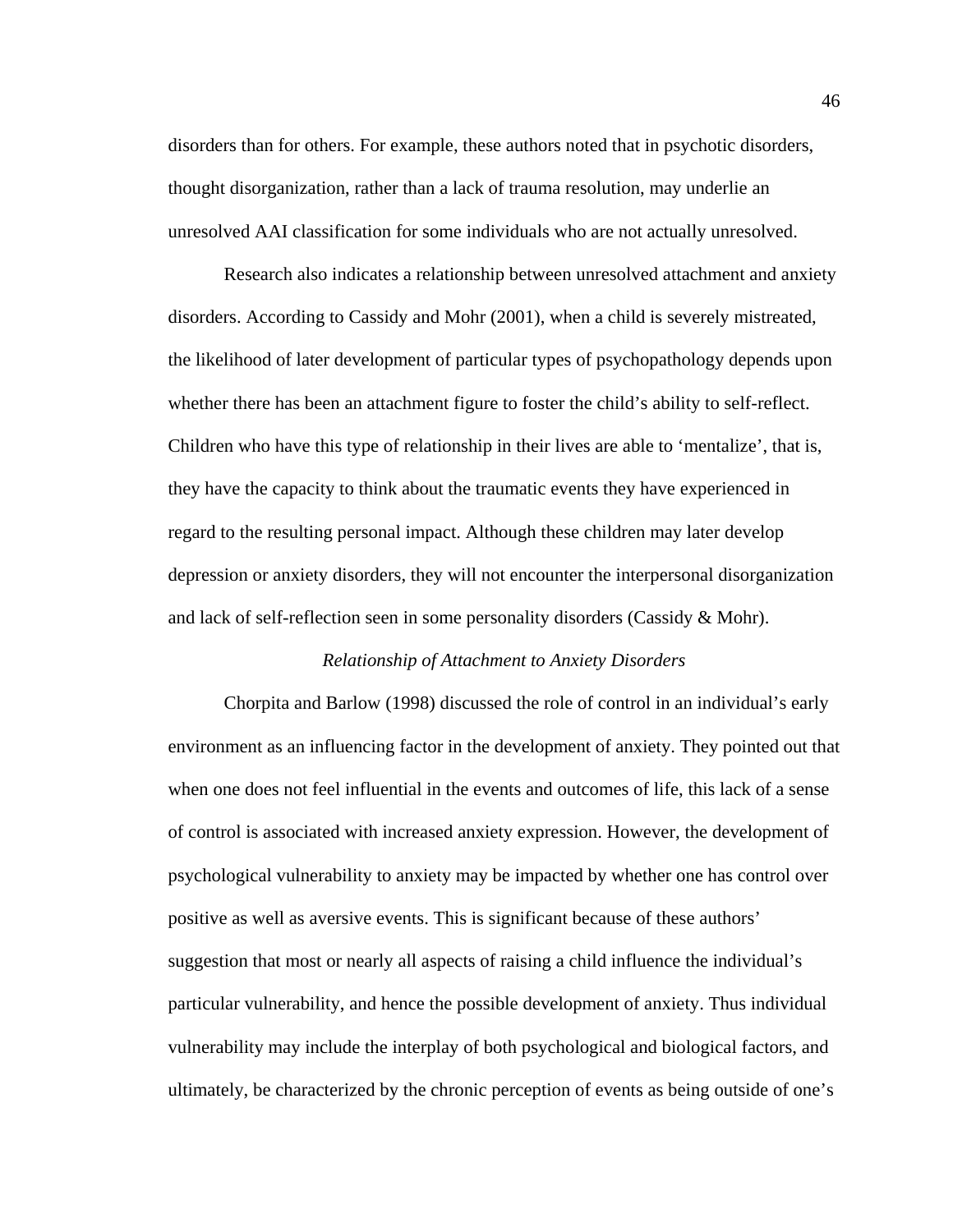control. According to Chorpita and Barlow, the perception of how much control a person has may be more significant than how much threat is actually present in a situation. In other words, psychological factors may either mediate or exacerbate stress-related physiological changes.

 An understanding of attachment processes may serve as a theoretical bridge between the lack of a sense of control in childhood and the subsequent development of anxiety (Chorpita & Barlow, 1998). Since the characteristics of a family influence a child's sense of control, and a secure attachment includes a feeling of prediction and control of one's surroundings, it seems natural to integrate study on the role of control in the early environment with an understanding of parent-child bonds. The significance of attachment theory is underscored by research that shows increased cortisol production, commonly found when anxiety is elevated, in children with avoidant or ambivalent attachment styles (Chorpita & Barlow). This provides evidence that the nature of the family and the relationships therein may serve either as inhibitors or as escalators of anxiety development in children.

 Anxiety disorders, including agoraphobia and post-traumatic stress disorder (PTSD), have been conceptualized as cases of insecure attachment (Sable, 1994, 1995). PTSD may involve intensified anxiety and a feeling of numbness, as well as a sense of re-experiencing the trauma through intrusive memories or dreams, and, according to Sable (1995), is an exaggeration of the natural human tendency to ensure protection and preserve survival. She noted the emotional numbing that accompanies PTSD is an attempt to avoid overwhelming feelings. Intrusive memories and dreams are actually intensified attachment behaviors which are evoked in response to separation or loss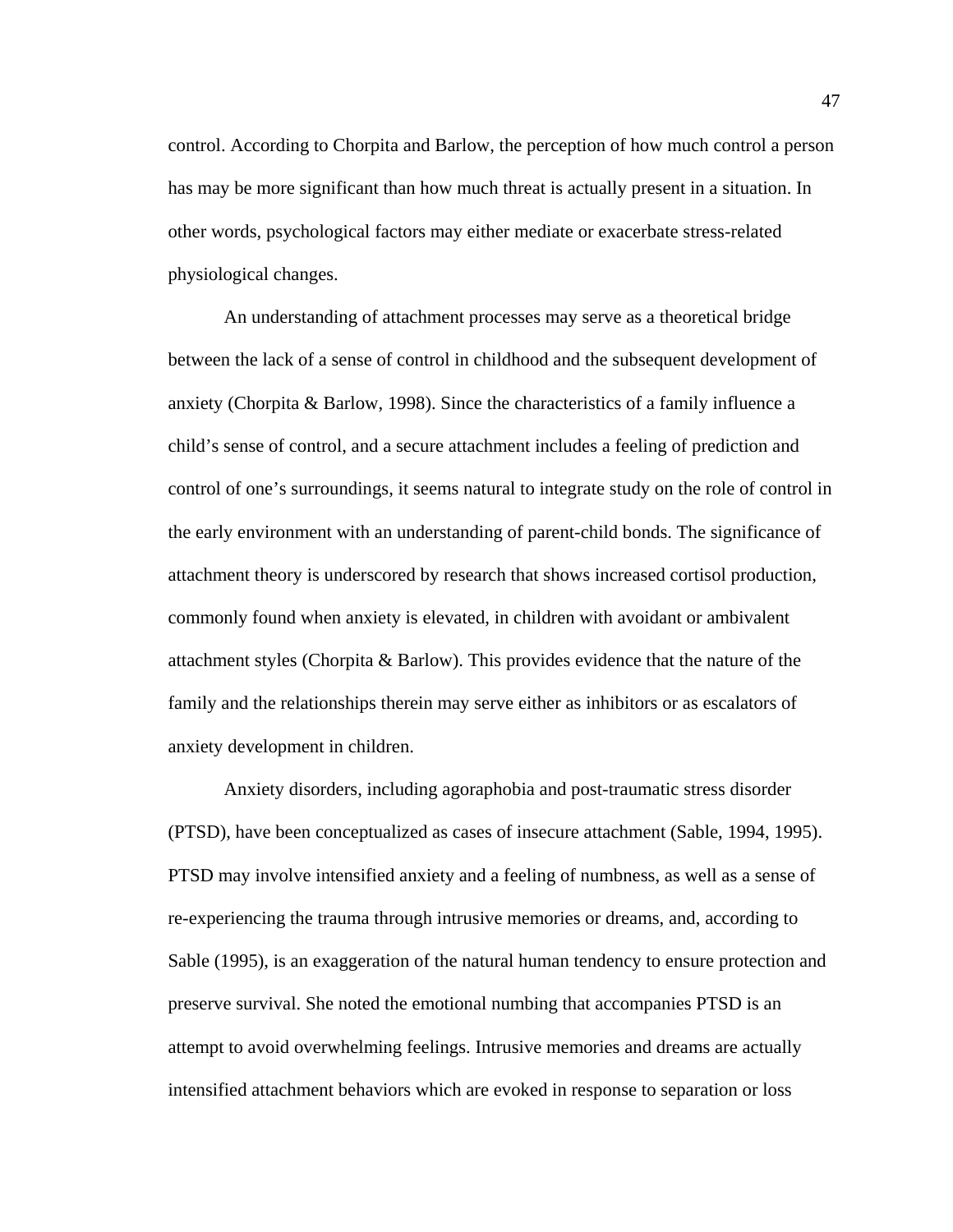(Sable). Individuals exposed to disruptive situations may develop trauma symptoms that endure for many years, but it is as yet uncertain why one person develops PTSD and another exposed to the same trauma does not. Therefore, attachment theory may provide a framework for understanding the means by which early relationships either predispose or fortify an individual against traumatic experiences.

 Sable (1994) also viewed agoraphobia as a case of anxious attachment. A condition that occurs most frequently in women, agoraphobia is characterized by fears of traveling alone to places that are unfamiliar or far away. Individuals with this diagnosis often experience separation anxiety and clinging behavior due to fear that an attachment figure will not be available when needed. Separation anxiety is a natural and adaptive response to being apart from trusted attachment figures, but as Sable noted, painful experiences within the family (for example, separation, loss, rejection, threat of abandonment, abuse, or neglect) may cause an intensified reaction. According to her, people with agoraphobia have had real life experiences that have eroded their sense of trust that attachment figures will be available when needed. As a result, they have difficulty tolerating ordinary separation from the people upon whom they rely. In addition, those with agoraphobia have often dissociated the memories of painful family history, and therefore are unaware of the connection between their intense anxiety and their experience of separation or loss. For example, individuals with agoraphobia frequently have histories of parentification in which the roles between themselves and a parent, usually the mother, were reversed. Often the world was portrayed by the caregiver as a dangerous place that was best avoided (Sable).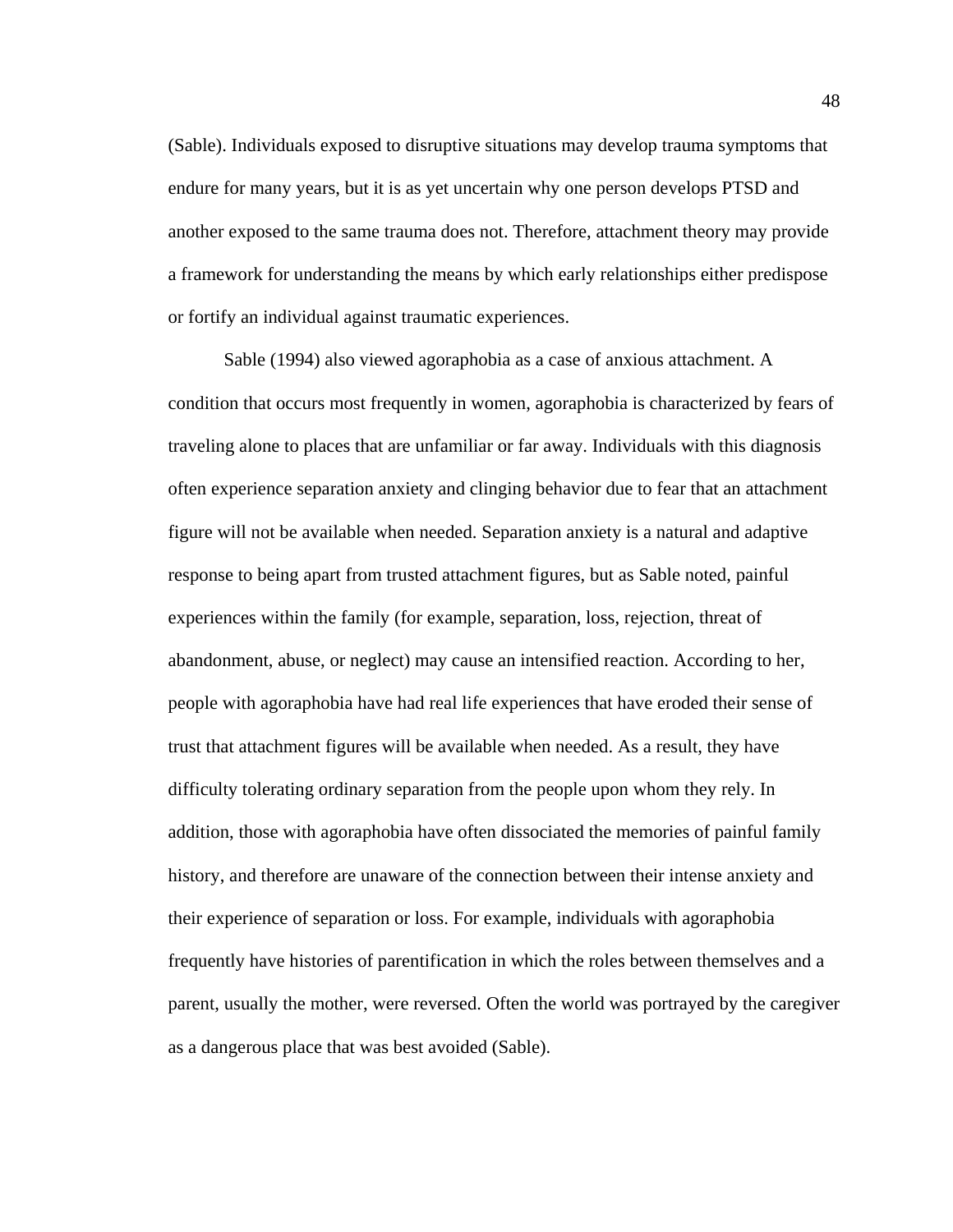Panic disorder (PD), often an antecedent to agoraphobia, has been perceived as a biochemical abnormality of the nervous system. Shear (1996), while not denying the possibility of genetic determinants, pointed out the significance of the context in which this disorder is developed, and noted that twin studies of women show only a modest heritability factor. She suggested that attachment theory might offer a complementary way of understanding the manner in which interpersonal aspects of an individual's environment contribute to the development of PD. It does not seem implausible that the regulation of biological function through attachment objects observed in animals also may be applicable to human attachment processes. This possibility has the potential to enhance an etiological understanding of PD and to broaden neurobiological perspectives as well (Shear).

 Shear (1996) pointed out Bowlby's belief that dysfunctional family interaction patterns are the precursor for anxious attachment that leads to agoraphobia. Rather than perceiving fear to be abnormal when it results from situations that are not immediately likely to cause harm or damage, Bowlby thought that normal fear may exist not just in the presence of danger, but in the absence of safety as well. He felt that fear is instinctual and that instincts are inherently responsive to the environment of the individual (Shear). When fear is triggered, instinct dictates a move to increased distance from the object of fear and to decreased distance from a safe object, or attachment figure (Shear). According to Shear, susceptibility to fear can be genetically or environmentally determined, and factors such as physical disabilities or exposure to frightening situations may increase a sense of threat.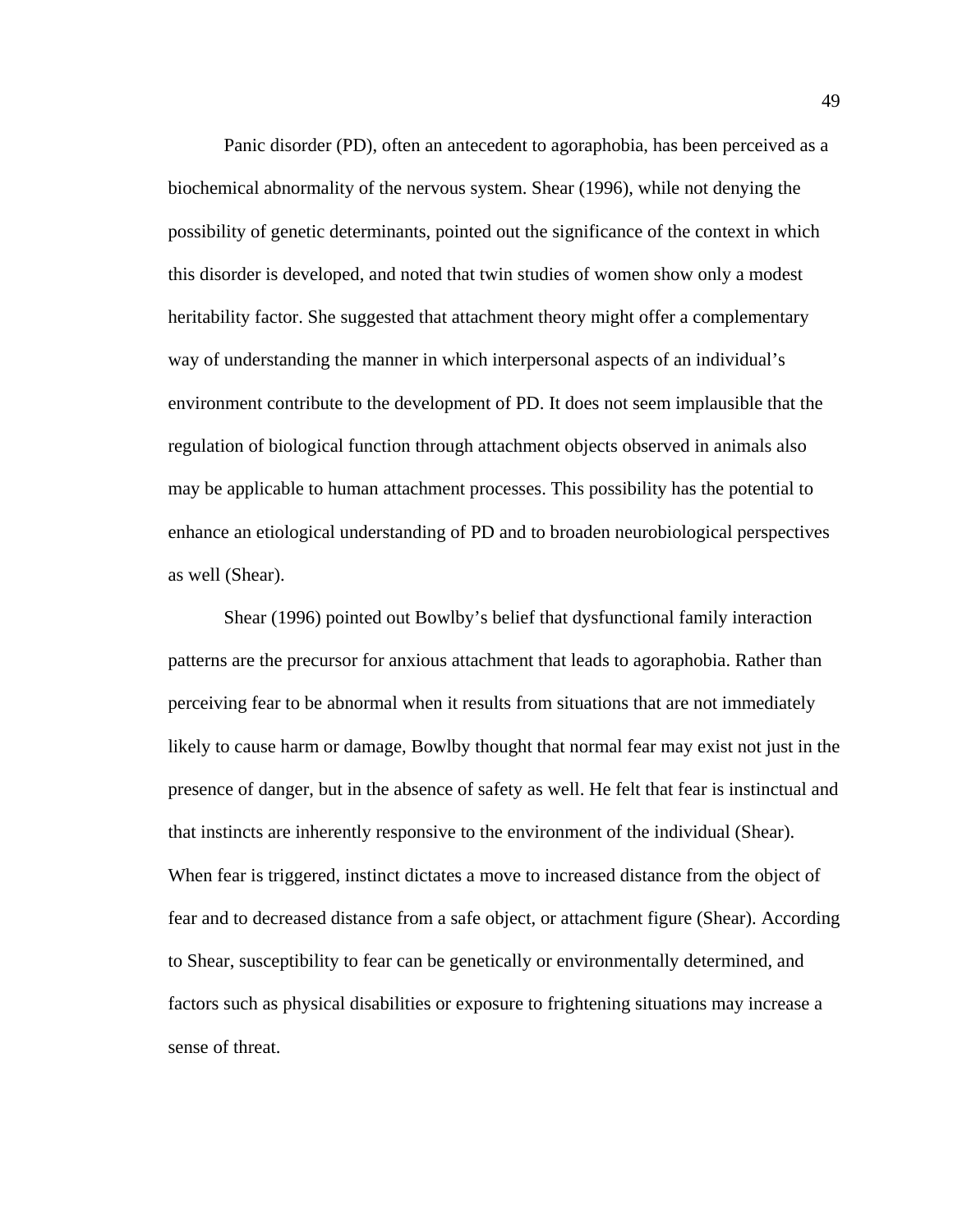Since individuals with agoraphobia experience heightened fear and anxiety when away from familiar people and places and this fear is reduced when a trusted attachment figure is nearby, anxious attachment may be seen as the underlying basis of agoraphobia (Shear, 1996). As previously stated, Bowlby believed that a close examination of the families of origin of people with agoraphobia would reveal problematic interactions, and named four possible dysfunctional patterns: 1) a controlling parent who keeps his or her child close and may also have agoraphobia; 2) violent or quarrelsome parental behavior which results in a child who is afraid to leave home because something bad might happen to the parent; 3) the child is told he or she will be thrown out of the family due to bad behavior and fears something terrible might happen while away; and 4) an overprotective parent keeps the child at home for fear something bad might happen if the child leaves (Shear).

 The importance of family history in understanding anxiety in people with agoraphobia is frequently obscured by these individuals and their families (Shear, 1996). There are several possible explanations for this: 1) fear of being alone is often experienced as shameful, so it is easier to attribute anxiety to something other than separation from an attachment figure; 2) family members who have threatened to abandon the person with agoraphobia may feel guilty and fear criticism by others; 3) sometimes there are family pacts against telling the truth; and or 4) if the individual with agoraphobia has experienced unsolvable fear as previously described in this chapter, he or she may have coped with this difficulty by denying the negative memories and accepting a positive version of events (Shear). Consequently, it is easy for clinicians or researchers to miss the intricate family interaction patterns that contribute to the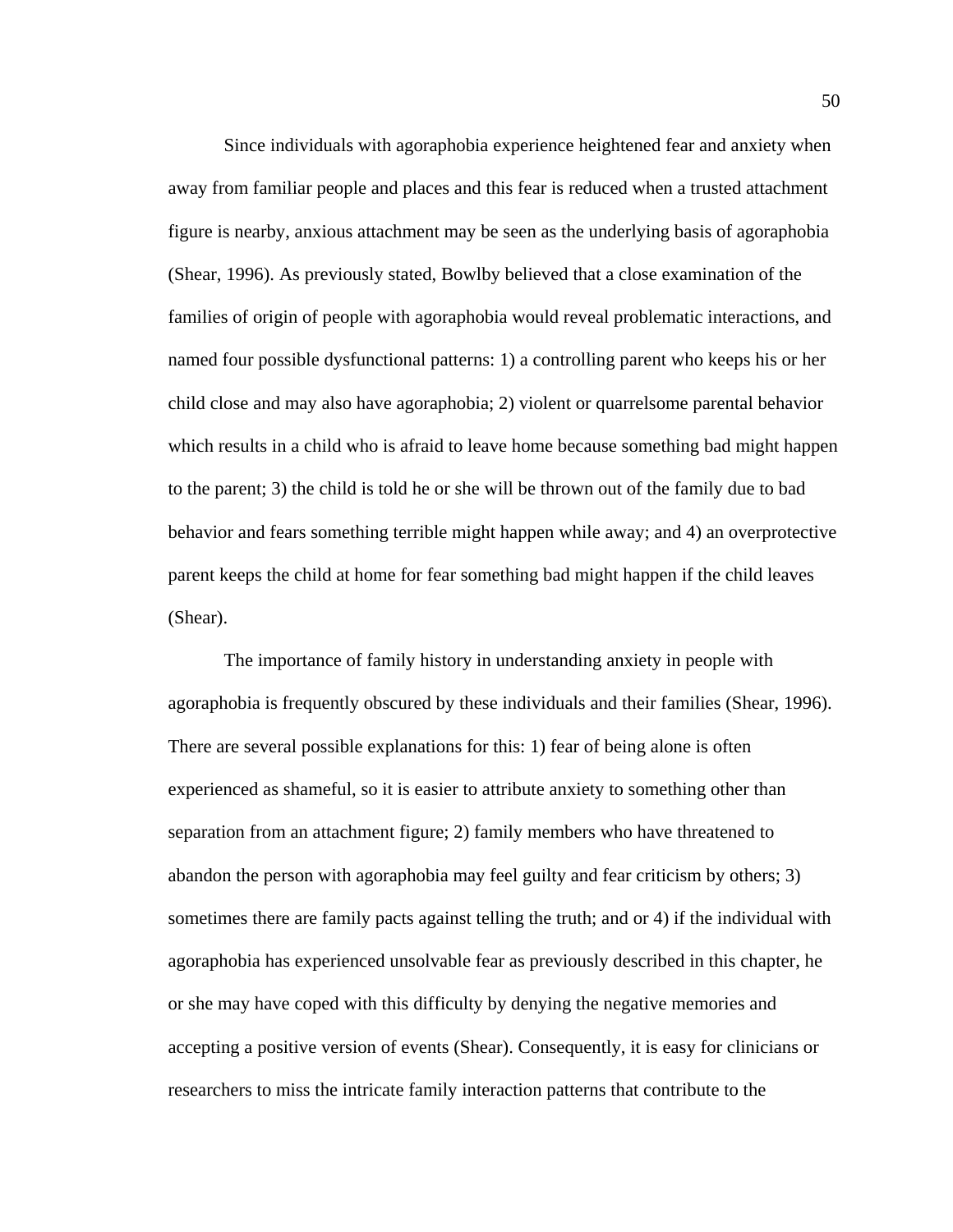development of panic and agoraphobia, and instead, unwittingly add to a perhaps already hazy understanding of specific intra-familial dysfunction (Shear).

 Shear (1996) noted other research indicating that changes in neurotransmitters, which impact the development and expression of anxiety, may result from disturbance in early attachment relationships. For example, she reported that non-human primates raised by peers have lower levels of neurotransmitters and more exaggerated attachment behaviors than animals raised by their mothers. They also are more likely to respond to separation with despair. Other primate research with Bonnet macaques raised in a variable foraging demand paradigm indicated neuroendocrine and neurotransmitter abnormalities suggesting that attachment disturbance may be processed as a lifethreatening experience and thus influence developing infant neurology (Shear).

 People who have been diagnosed with panic disorder report a higher degree of childhood adversity and more problematic interactions with parents than do non-anxious controls (Shear, 1996). The Parental Bonding Instrument (PBI), as described by Chorpita and Barlow (1998), was developed as a means of assessing the relationship between the behavior of parents and the development of anxiety in their children. It is used to rate the degree of maternal and paternal care and protection in families. Parents are viewed as overprotective when they control their children's environment in order to keep them from difficult experiences, thus limiting the children's range of behavior and ability to cope. Parental care is defined by the degree of attunement to a child's needs, and parents who are low on this scale in the PBI may have taught their children that their actions do not impact the environment.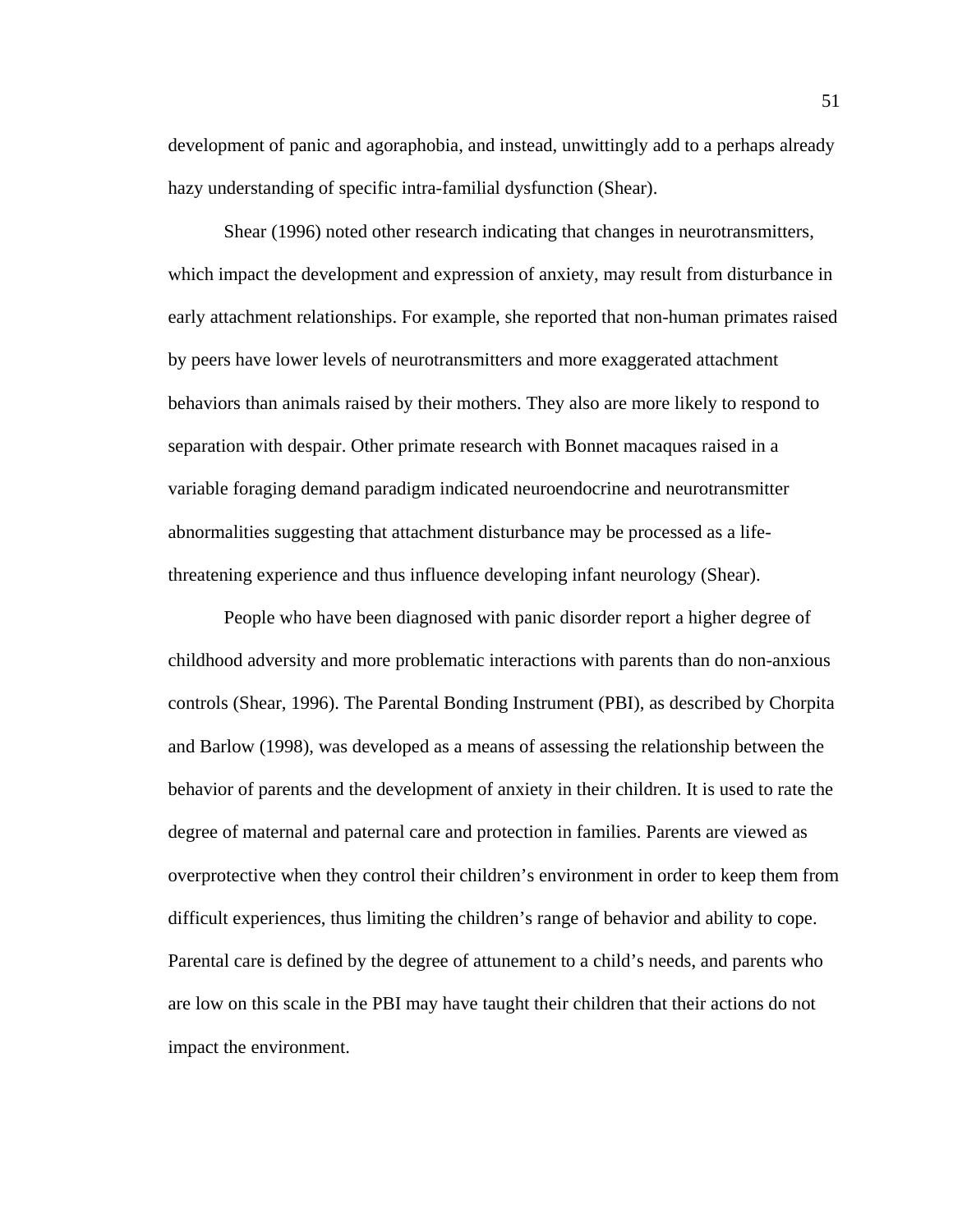According to Chorpita and Barlow (1998), individuals may be at increased risk of developing anxiety when they have experienced a lack of control in both of the areas assessed by the PBI: 1) the ability to encounter and learn from adversity; and 2) the knowledge that their needs will be noticed and met. In other words, when the parental style is one of affectionless control (overprotective and lacking in attunement), the ways in which a child may impact his or her environment are blocked, and the child may be more likely to eventually develop symptoms of anxiety. When individuals with panic disorder or generalized anxiety disorder and matched controls were administered the PBI, results indicated an association between the condition of affectionless control by parents during childhood and clinical anxiety (Chorpita & Barlow). Research reported by Shear (1996) examined the PBI scores of people with either panic disorder or obsessivecompulsive disorder and found that affectionless control was the most common perception of their parents' style of caregiving. In addition, individuals whose mothers had the highest overprotection scores experienced the earliest onset of anxiety disorders.

 Other studies have utilized the PBI to investigate the relationship between early bonding memories and anxiety disorders. Parker (1979) sent the PBI to 50 people with agoraphobia and 73 with social phobia. Sixty-six percent of these individuals completed and returned the questionnaire, including 40 with agoraphobia and 41 with social phobia. A control group was drawn from two general medical practices, and 132 of the questionnaires that were sent out were answered and returned. When the entire group of phobic individuals was compared with the control group, mothers were rated as less caring  $(t = 4.39, p < .001)$  and more overprotective  $(t = 2.06, p < .05)$ . Fathers also were rated as less caring  $(t = 3.38, p < .001)$  and more overprotective  $(t = 1.98, p < .05)$ .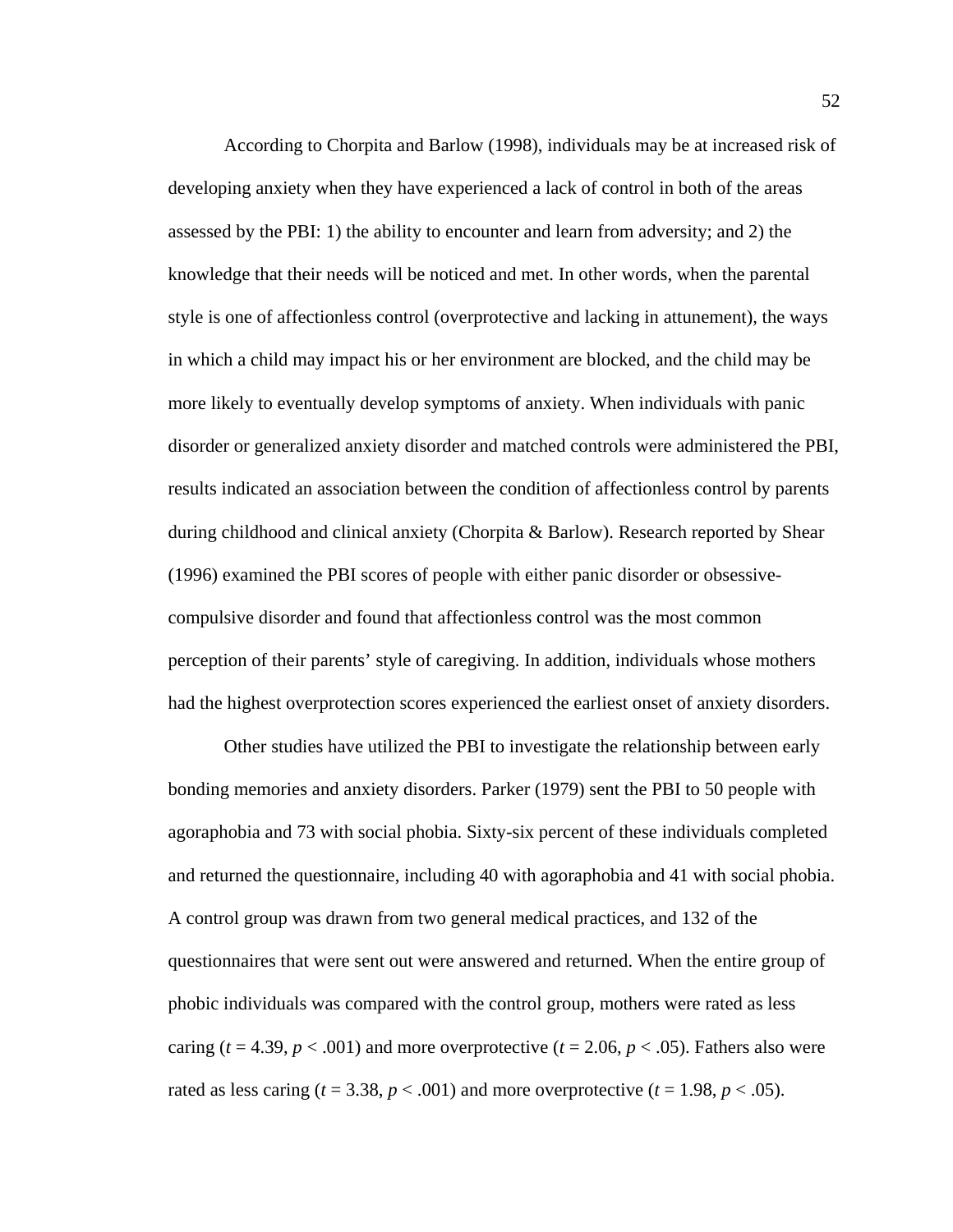However, when the agoraphobia and social phobia groups were considered separately, people with agoraphobia were distinct from the control group only in that they reported their mothers to be less caring. People with social phobia reported both their mothers and their fathers to be less caring and more overprotective than did individuals in the control group.

 Silove, Parker, Hadzi-Pavlovic, Manicavasagar, and Blaszczynski (1991) used the PBI to study the parental representations of people with panic disorder and people with generalized anxiety disorder. Participants in the study were 80 outpatients in an anxiety management program for individuals with generalized anxiety disorder or panic disorder, and a control group that was matched for age and sex. When the whole group of individuals with anxiety disorders was compared to the control group, the people with an anxiety disorder reported lower parental care and greater parental overprotection than did the controls. When individuals with panic disorder were compared to the control group they reported only higher maternal overprotection. The individuals with generalized anxiety disorder reported their mothers and their fathers to be lower on the care scale and higher on the protection scale than did the control group. When people with panic disorder were compared to people with generalized anxiety disorder, there were no significant differences. The researchers concluded that, while the development of generalized anxiety disorder may be related to unfavorable parental behavior, maternal overprotection may be a response to early signs of anxiety in participants with panic disorder.

 Cavedo and Parker (1994) studied the relationship between scores on the PBI and obsessionality. Participants in the study were 344 students in introductory psychology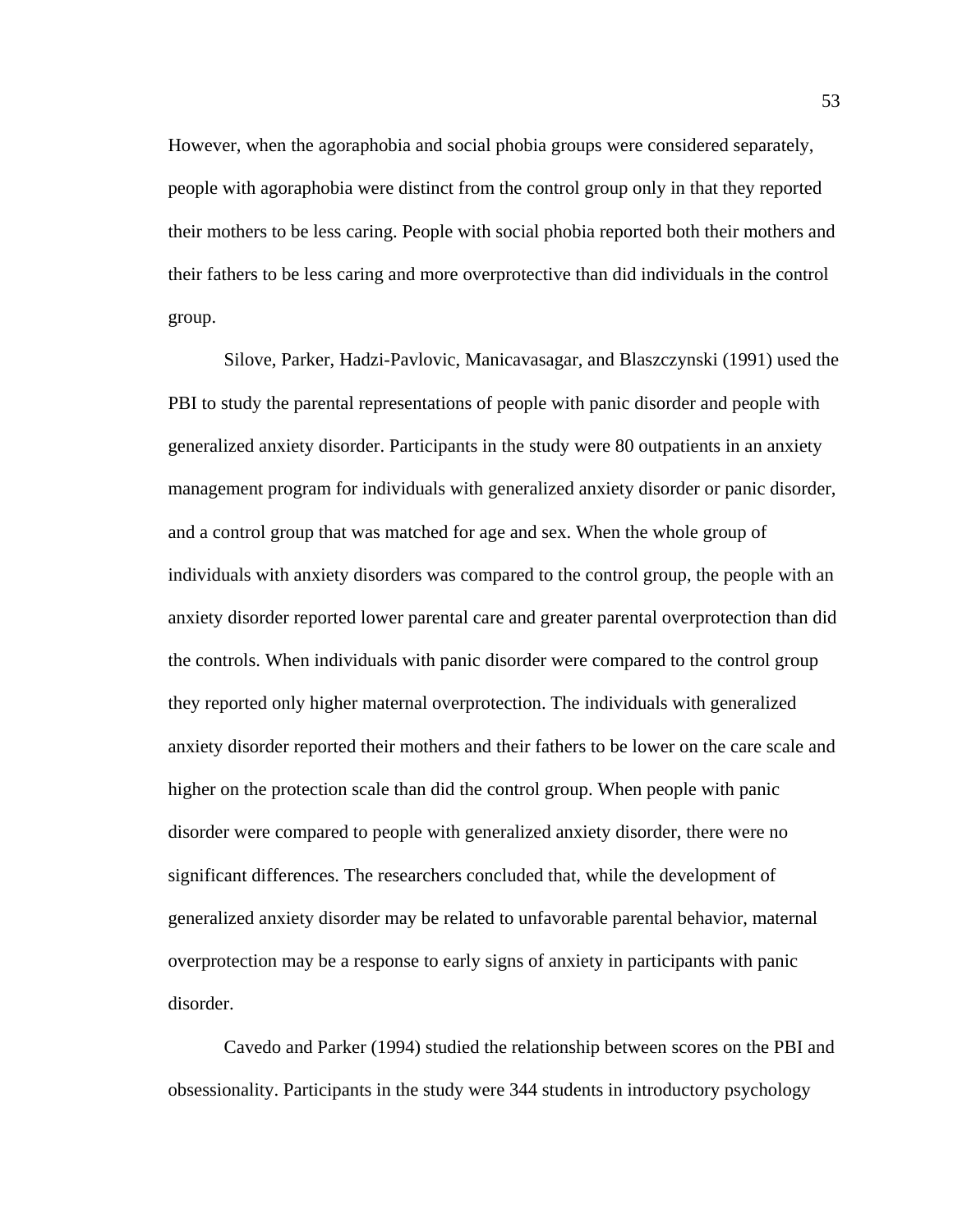classes who completed two measures of obsessionality and the PBI. Anxiety, depression, and neuroticism were controlled for through the use of three different measures. Participants who scored higher on obsessionality on both measures also scored their parents higher on the PBI protection scale. Female respondents reported higher protection scores for both parents, whereas male respondents reported higher protection scores only for their fathers. After controlling for depression, higher obsessionality in female participants was related to higher maternal care, and higher obsessionality in male participants was related to lower paternal care.

 Mancini, D'Olimpio, Prunetti, Didonna and Del Genio (2000) also utilized the PBI to investigate the link between early bonding memories and obsessive-compulsive behaviors in a non-clinical population. The participants, who were 170 individuals recruited from three different geographic locations in Italy, completed the PBI and measures of obsessive-compulsive symptoms, anxiety, and depression. High scores on the anxiety and depression inventories were correlated with low care and high protection. However, the researchers did not find a significant correlation between obsessivecompulsive behaviors and parental care and protection. They concluded that, whereas low parental care may represent a risk for emotional suffering in adulthood, it does not predict a specific psychiatric disorder.

 Myhr, Sookman, and Pinard (2004) studied attachment and early bonding memories in 36 individuals with OCD, in 16 with depression, and in 26 controls. All the participants completed the PBI and a measure of attachment. When compared to the control group, the participants with OCD or depression reported greater attachment insecurity. Individuals with depression reported lower maternal care than individuals with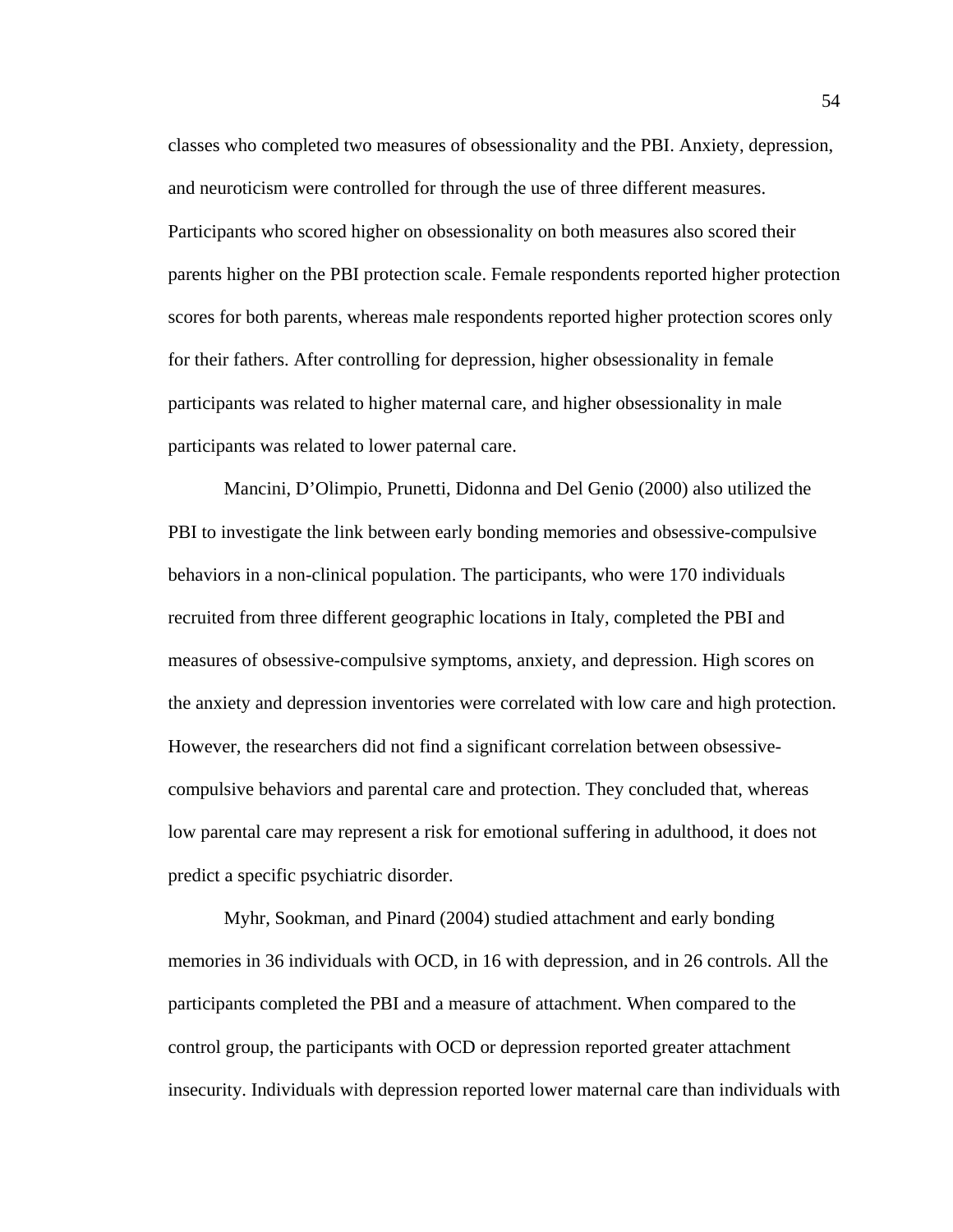OCD. PBI results for people with OCD did not differ significantly from PBI results for the control group. The researchers noted that, while the clinical groups had higher levels of attachment insecurity than the control group, there was not a clear correlation between attachment and early bonding memories. They suggested two potential reasons for this finding: 1) the PBI may not measure relational elements necessary for adult attachment security; or 2) the responses may reflect a bias based on attachment security or specific diagnosis.

#### **Conclusion**

 Anxiety has been conceptualized in a variety of ways throughout the history of psychotherapy. Freud believed anxiety originates as a defensive response and functions as a signal which helps the ego to monitor danger in one's inner and outer worlds. Klein agreed with Freud that anxiety is tied to innate drive, but diverged from the id, ego, and superego concept to include in her theory a description of anxiety as a fear that important parts of one's inner world may be destroyed. The work of other object relations theorists, such as Fairbairn, Winnicott, and Guntrip, aimed increasing focus toward the concept of self, and postulated that anxiety often occurs as a result of maternal deprivation and a lack of nurture. Kohut also directed attention to the self, and believed anxiety results from the real failures of self objects. Kernberg thought anxiety activates when an individual's constitutional features are combined in particular ways with significant accidental influences.

 Contemporary classical conditioning has been utilized to understand anxiety, particularly within a family context. The degree of anxiety experienced by a family member is seen as a reflection of the overall anxiety present within the family, and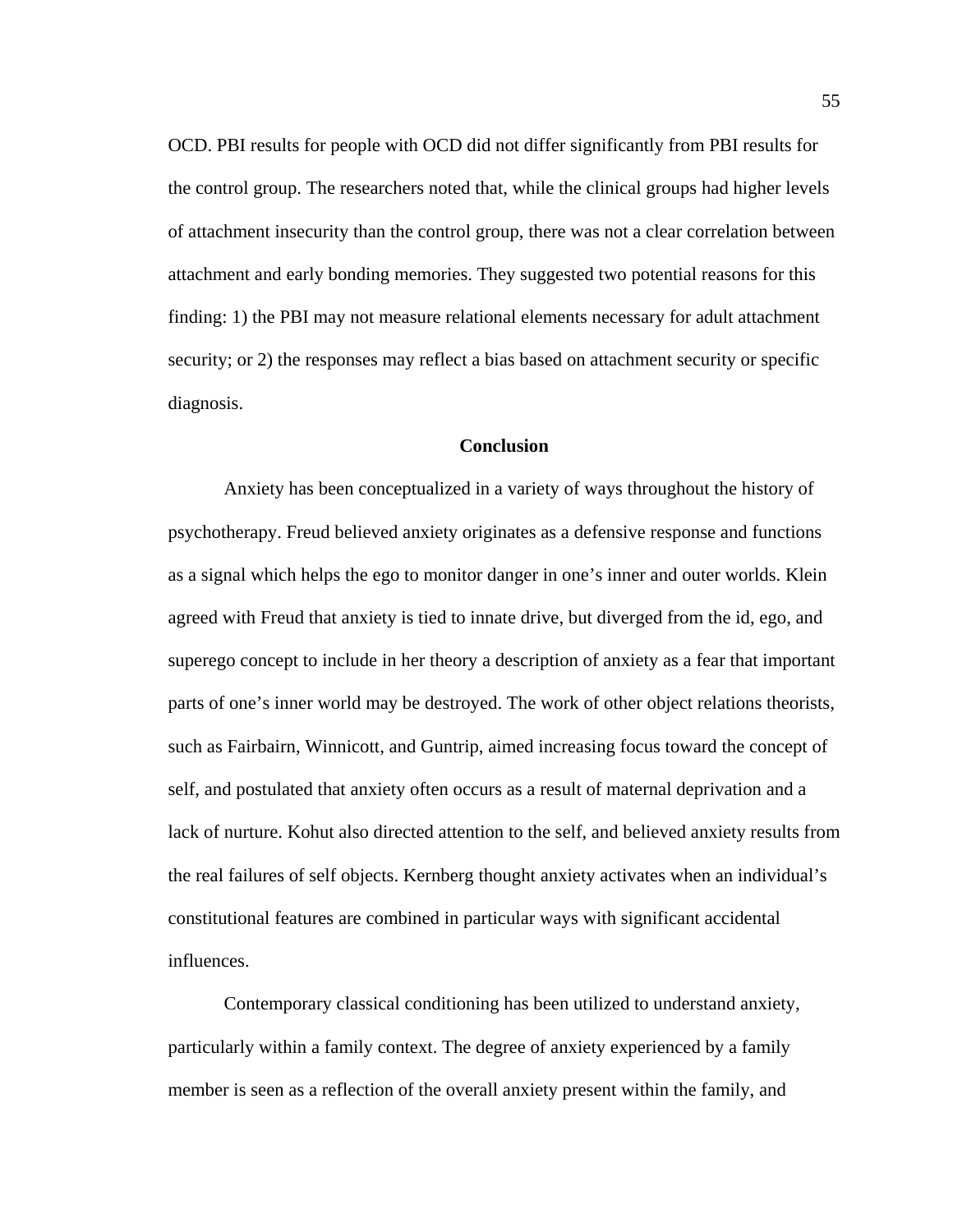reciprocal information exchanges about anxiety that occur between family members are viewed as significant. Interpersonal learning about anxiety stimuli is believed to vary across time as interpersonal relationships within the family change. Operant conditioning also may be seen as a major mechanism through which anxiety is developed and maintained, and as a model stresses the role of the individual in obtaining rewards or avoiding punishments. Anxiety is believed to occur as a result of aversive conditioning, modeling, transmission of distress, and operant factors.

 Family processes are an important consideration in the development of anxiety, and anxiety disorders often run in families. Therefore, looking at both environmental and genetic aspects may enhance the understanding of how anxiety is created and maintained. Behavioral inhibition, for example, is a temperamental trait related to the subsequent development of anxiety, and is also impacted by caregiver-child interactions. It seems especially important to acknowledge the influence of parenting behavior on anxiety development, since changes in the way a caregiver interrelates with a child may be possible through treatment interventions.

 Genetic epidemiology offers a means of understanding the complexities of anxiety disorders, which may lead to enhanced methods of treatment. This new field attempts to unravel the interactions between genes and environment, and focuses on the connections between genotype and phenotype. Family studies, twin studies, and adoption studies are augmenting current knowledge about the intertwining of biology and upbringing, and promise to increase knowledge of how these complicated phenomena influence the development of anxiety.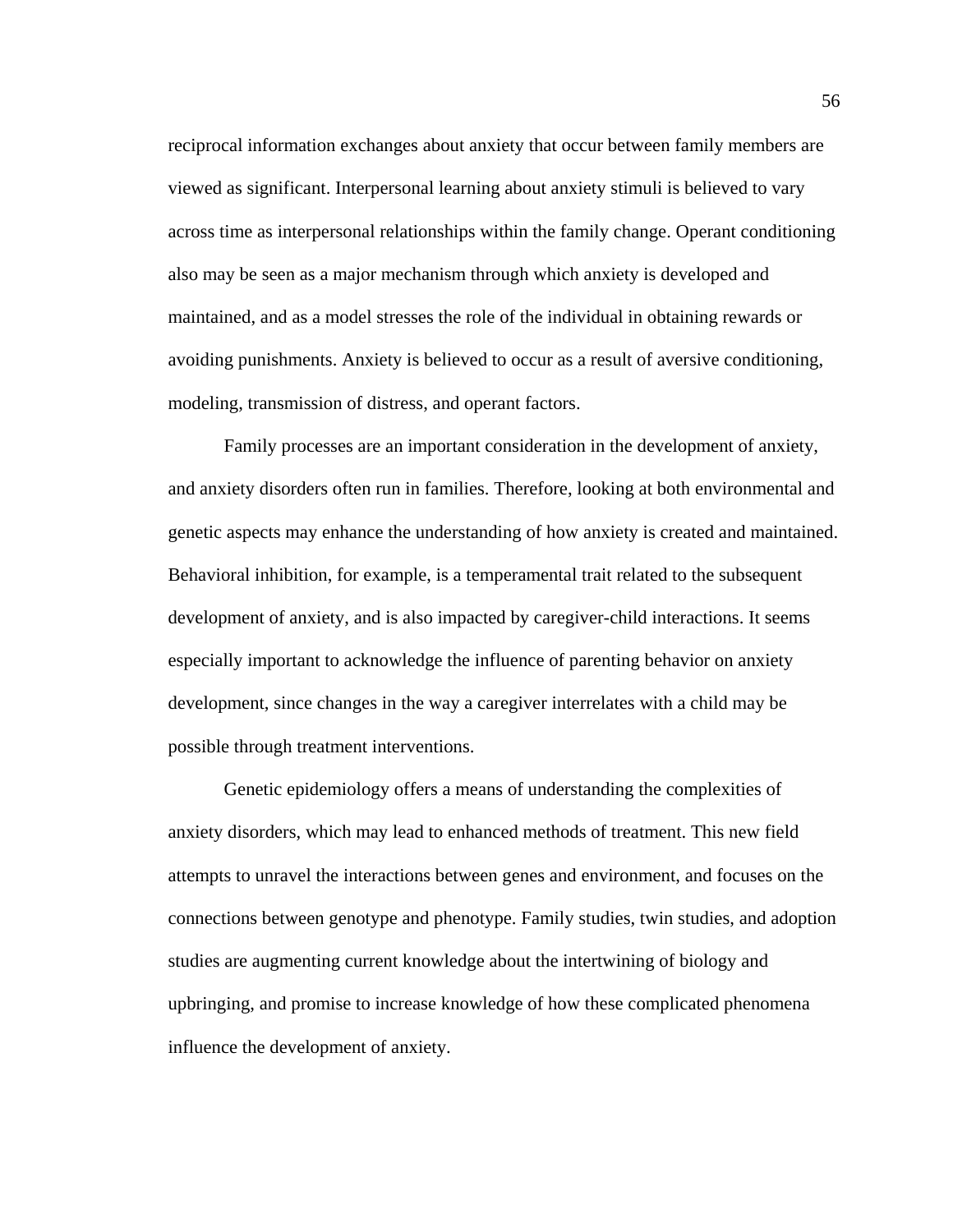Attachment theory provides a useful lens for conceptualizing the environmental aspect of anxiety development, and helps clarify the understanding of some anxiety conditions considered to be largely inherited. For example, anxiety disorders have been viewed as states of insecure attachment. The symptoms of post-traumatic stress disorder are exaggerated attempts to attain protection and ensure survival. The separation anxiety and clinging behavior often associated with agoraphobia is a result of experiences with periodically unavailable attachment figures.

 Since the foundations of anxiety certainly have roots in both genetic and environmental factors, it is important to keep in mind this broad spectrum of influence when planning research that strives to enlighten our comprehension of anxiety development. Attachment theory, with its biological as well as psychoanalytical underpinnings, is an ideal means of bridging these diverse ways of looking at a universal human emotion, which at times expands to become overwhelming and disruptive to daily functioning.

 This study was designed to enhance our knowledge of anxiety development by examining the tendency of undergraduate psychology students toward each of the five major types of anxiety in the context of past bonding experiences and current attachment style. The research questions were intended to explore the relationships between different types of anxiety and attachment and between different types of anxiety and remembered bonding experiences. The relationship between attachment and remembered bonding experiences was examined as well. The knowledge gained augments our understanding of the etiology of anxiety from an environmental perspective and may prove useful for enhancing treatment in clinical settings.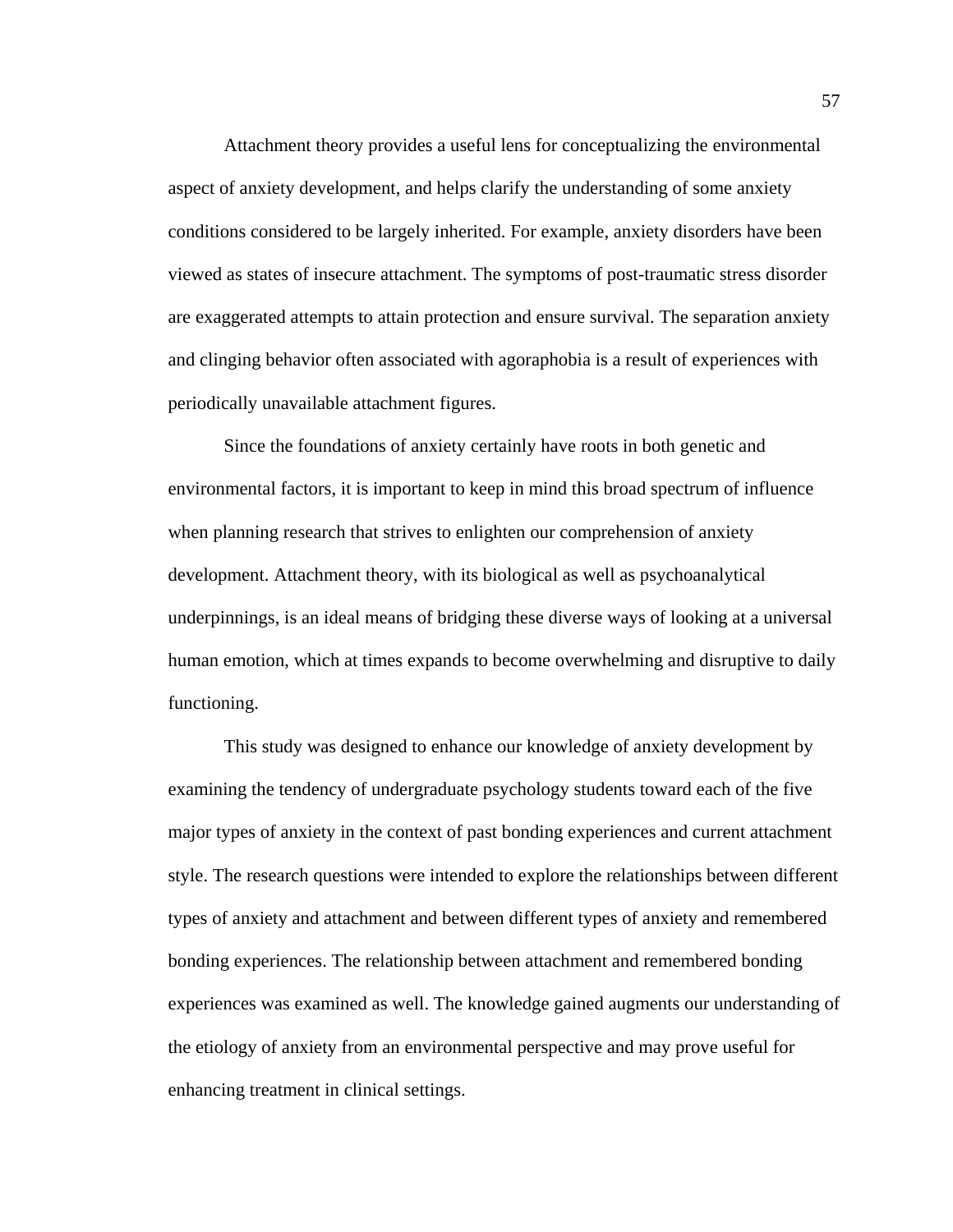#### **Research Questions**

 The study utilized several different self-report measures to examine the relationships between adult attachment style, memories of early bonding experiences, and five types of anxiety presented in the *DSM-IV-TR* (2000). Tendency toward each type of anxiety was considered first in light of reported attachment style, and second with regard to reported memories of early bonding experiences. Correlations between reported attachment style and reported bonding experiences were examined, as well.

The specific research questions are as follows:

### *Research Question #1*

What is the relationship between attachment style and quality of early interactions with caregivers?

*Research Question #1.A* 

 What is the relationship between secure attachment style and quality of early interactions with caregivers?

#### *Research Question #1.B*

 What is the relationship between insecure attachment style (dismissing, fearful, preoccupied) and quality of early interactions with caregivers?

## *Research Question #2*

What is the relationship between tendency toward specific types of anxiety and attachment style?

## *Research Question #2.A*

What is the relationship between tendency toward obsessive-compulsive symptoms and attachment style?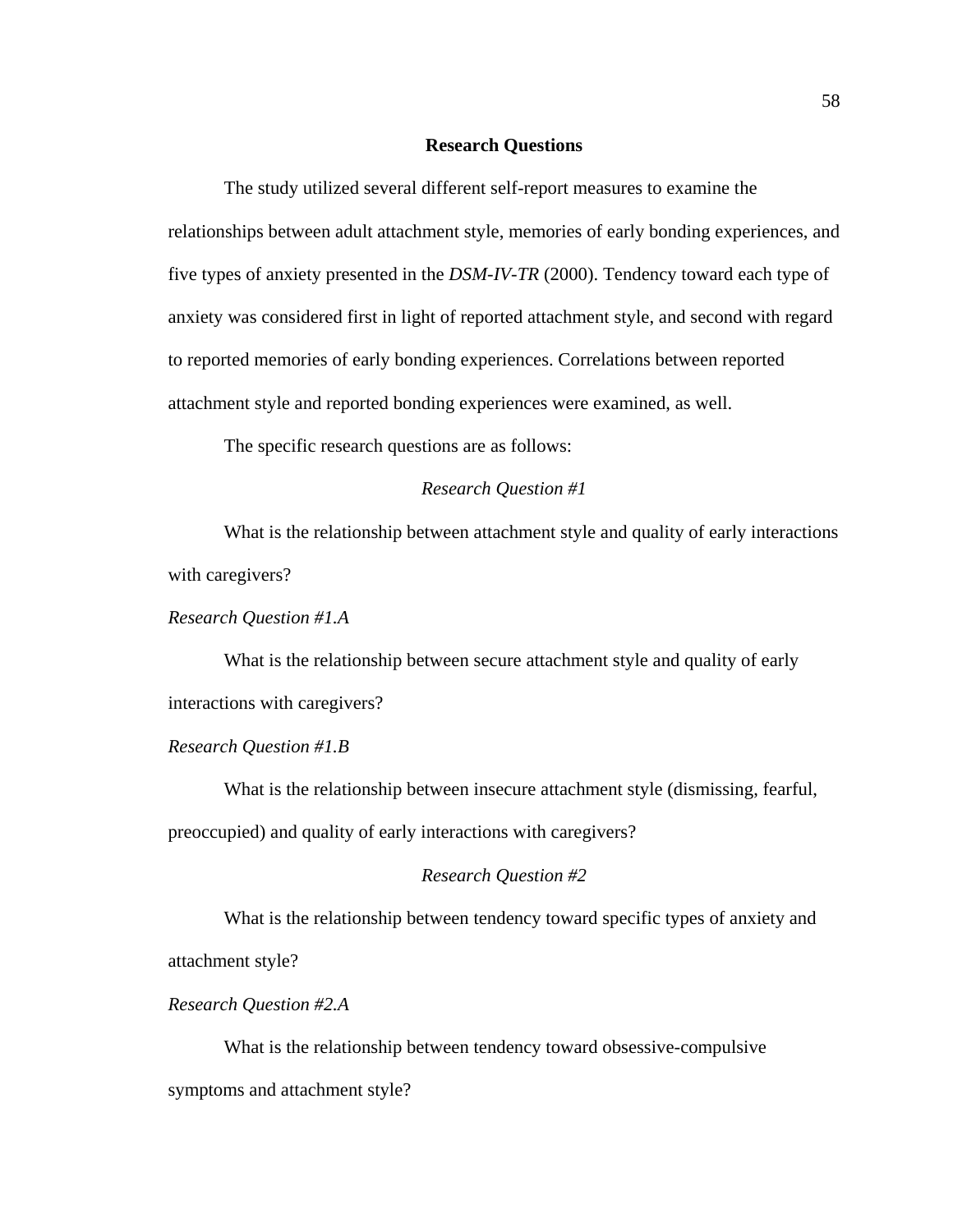*Research Question #2.B* 

 What is the relationship between tendency toward panic symptoms and attachment style?

*Research Question #2.C* 

 What is the relationship between tendency toward generalized anxiety symptoms and attachment style?

*Research Question #2.D* 

 What is the relationship between tendency toward post-trauma symptoms and attachment style?

*Research Question #2.E* 

 What is the relationship between tendency toward social anxiety symptoms and attachment style?

## *Research Question #3*

What is the relationship between tendency toward specific types of anxiety and quality of early interactions with caregivers?

*Research Question #3.A* 

What is the relationship between tendency toward obsessive-compulsive

symptoms and quality of early interactions with caregivers?

*Research Question #3.B* 

What is the relationship between tendency toward panic symptoms and quality of early interactions with caregivers?

*Research Question #3.C* 

What is the relationship between tendency toward generalized anxiety symptoms and quality of early interactions with caregivers?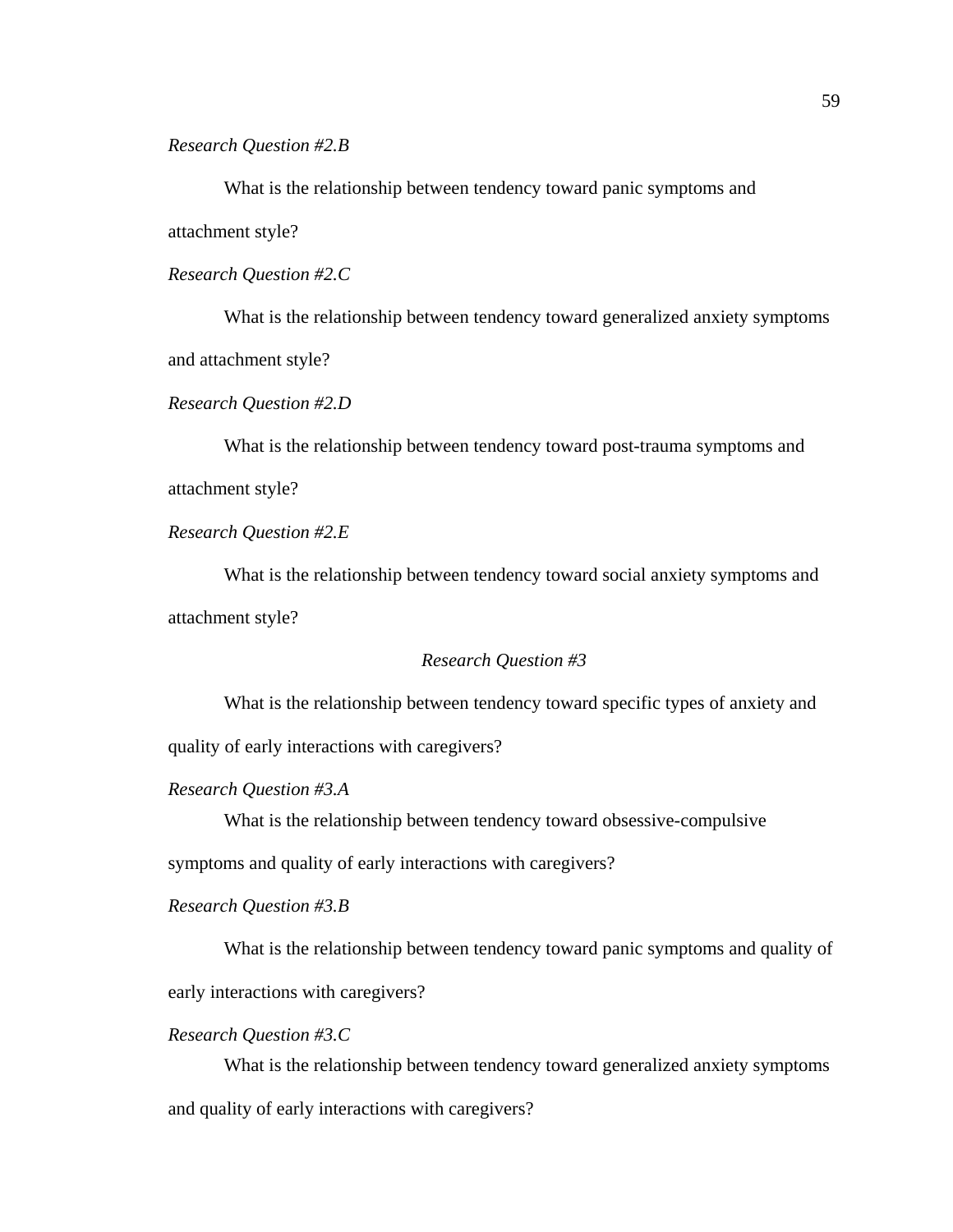## *Research Question #3.D*

 What is the relationship between tendency toward post-trauma symptoms and quality of early interactions with caregivers?

# *Research Question #3.E*

 What is the relationship between tendency toward social anxiety symptoms and quality of early interactions with caregivers?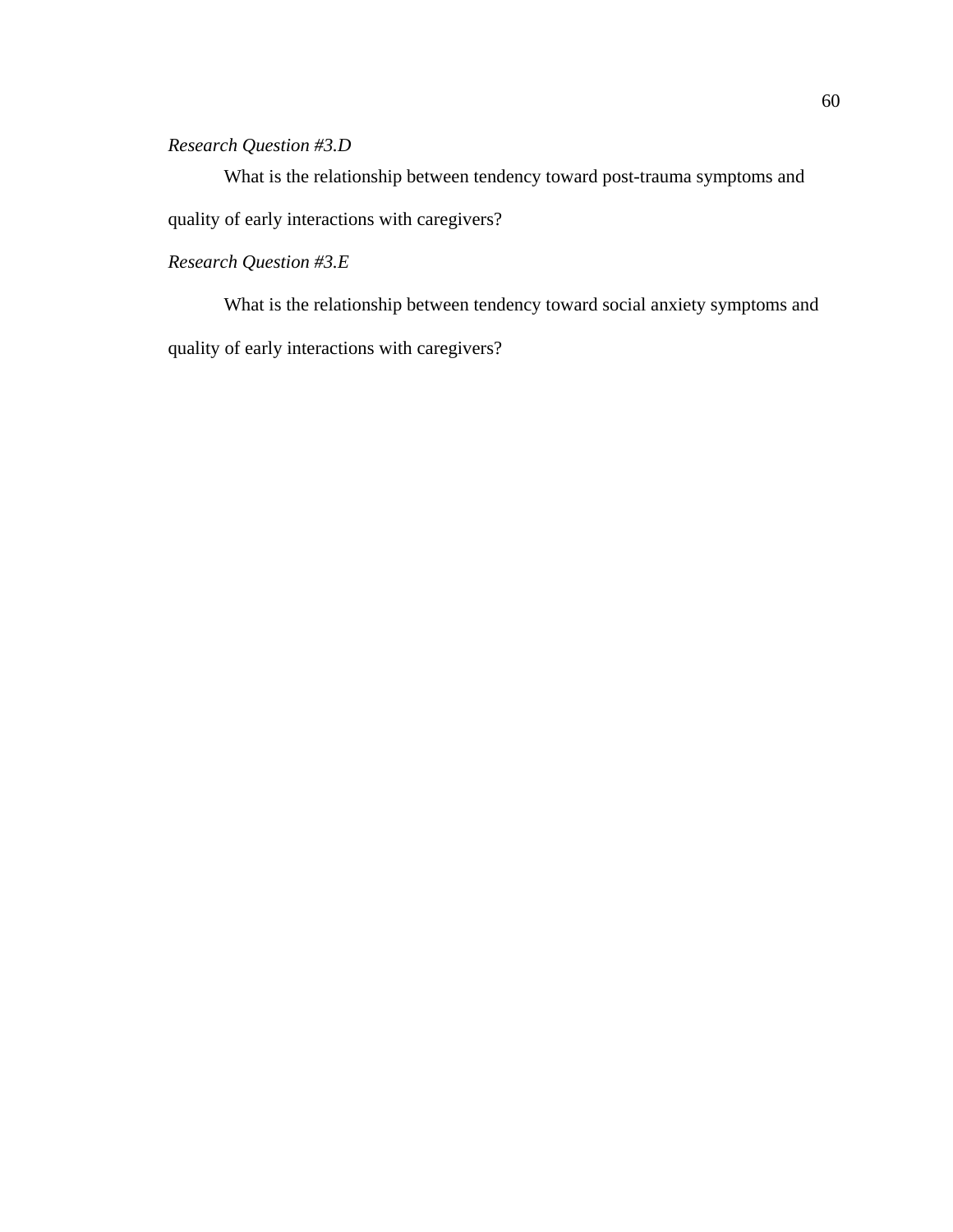# **CHAPTER THREE**

# **METHODOLOGY**

#### **Overview of Chapter**

The chapter presents participant characteristics and recruitment strategies, as well as data collection procedures. In addition, the variables and measures that were used in the study are highlighted and the research hypotheses are revealed. Finally, methods for data processing and analysis are described, and limitations inherent to the study and its design are stated.

#### **Participant Characteristics**

 Participants for this study were originally 200 undergraduate psychology students. Their participation was an optional part of their psychology course requirement, and each participant was required to read, understand, and sign an informed consent form. To be eligible for inclusion in the study, each individual was required to be 18 years of age or older and enrolled as a student in an undergraduate psychology class at the University of New Mexico. One student who was 17 years old was added, at her request, after the Institutional Review Board was consulted and parental consent and assent forms were developed. This addition increased the total number of participants to 201. A brief researcher-developed demographic questionnaire provided data regarding age, sex, race and ethnicity, education level, number of siblings, birth order, and marital status. The age of the participants ranged from 17 to 50 years, with a mean of  $19.86$  ( $SD = 3.78$ ), and the total number of children living in the participants' childhood households ranged from 1 to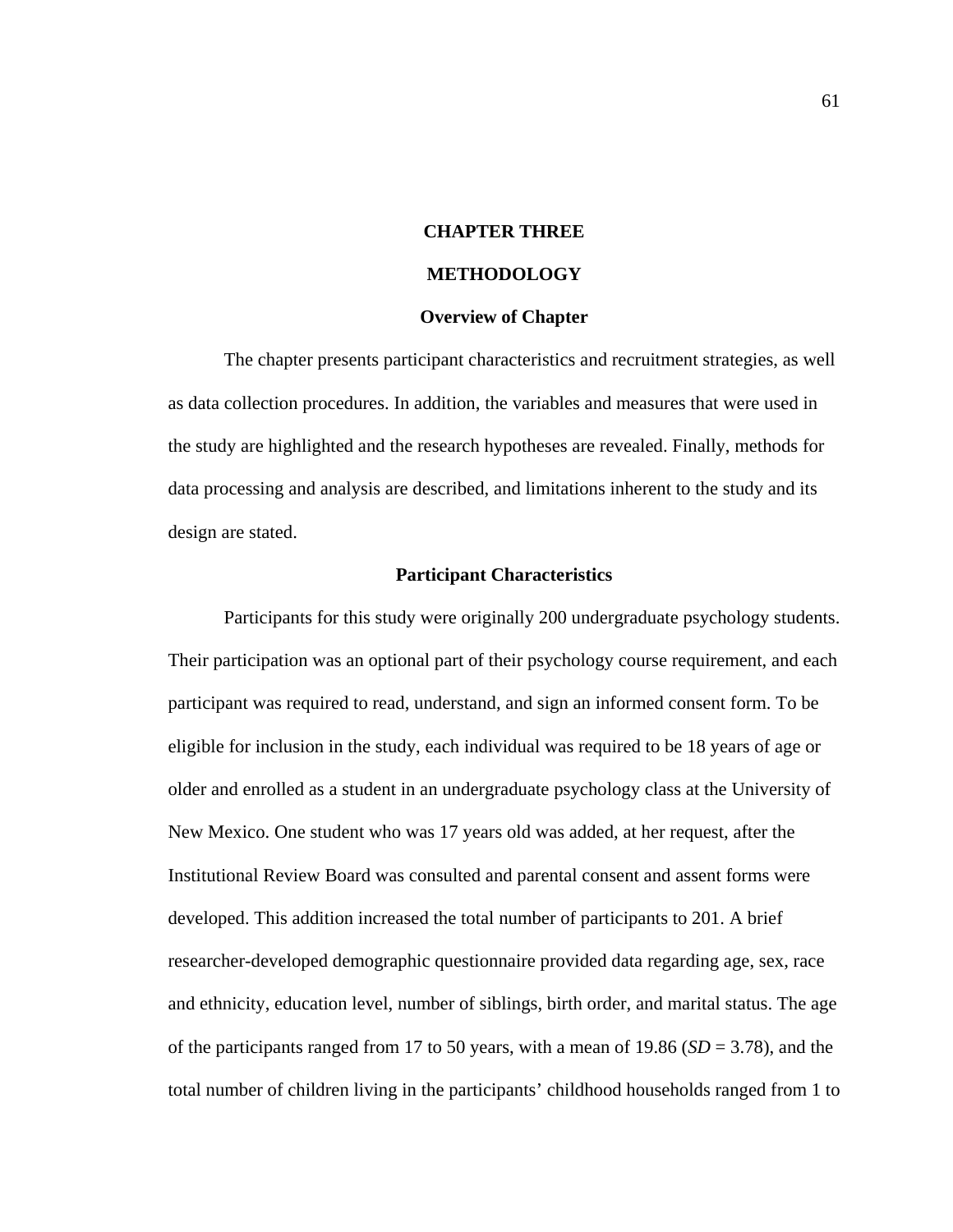8, with a mean of 2.76 (*SD* = 1.39). Table 1 reveals information on frequency

distributions for the other demographics.

# **Table 1**

# *Frequency Distributions*

| Characteristics                | Frequency      | Percent |
|--------------------------------|----------------|---------|
| Gender                         |                |         |
| Female                         | 152            | 75.6    |
| Male                           | 48             | 23.9    |
| Missing                        | $\mathbf{1}$   | $.5\,$  |
| Total                          | $N = 201$      | 100     |
| Race or Ethnicity              |                |         |
| African American               | 6              | 3.0     |
| Asian                          | $\overline{4}$ | 2.0     |
| Native American                | $\overline{4}$ | 2.0     |
| Pacific Islander               | $\mathbf{1}$   | $.5\,$  |
| Caucasian                      | 100            | 49.8    |
| Latino/Hispanic                | 74             | 36.8    |
| Other                          | 12             | 6.0     |
| Total                          | $N = 201$      | 100     |
| <b>Birth Order</b>             |                |         |
| Oldest Child                   | 66             | 32.8    |
| Second Child                   | 34             | 16.9    |
| Third Child                    | 8              | 4.0     |
| <b>Fourth Child</b>            | 3              | 1.5     |
| Youngest Child                 | 64             | 31.8    |
| Only Child                     | 21             | 10.4    |
| Other                          | 5              | 2.5     |
| Total                          | $N = 201$      | 100     |
| <b>Relationship Status</b>     |                |         |
| Married                        | 8              | 4.0     |
| Live-in Relationship           | 26             | 12.9    |
| Single                         | 135            | 67.2    |
| <b>Boyfriend or Girlfriend</b> | 26             | 12.9    |
| Other                          | 6              | 3.0     |
| Total                          | $N = 201$      | 100     |
|                                |                |         |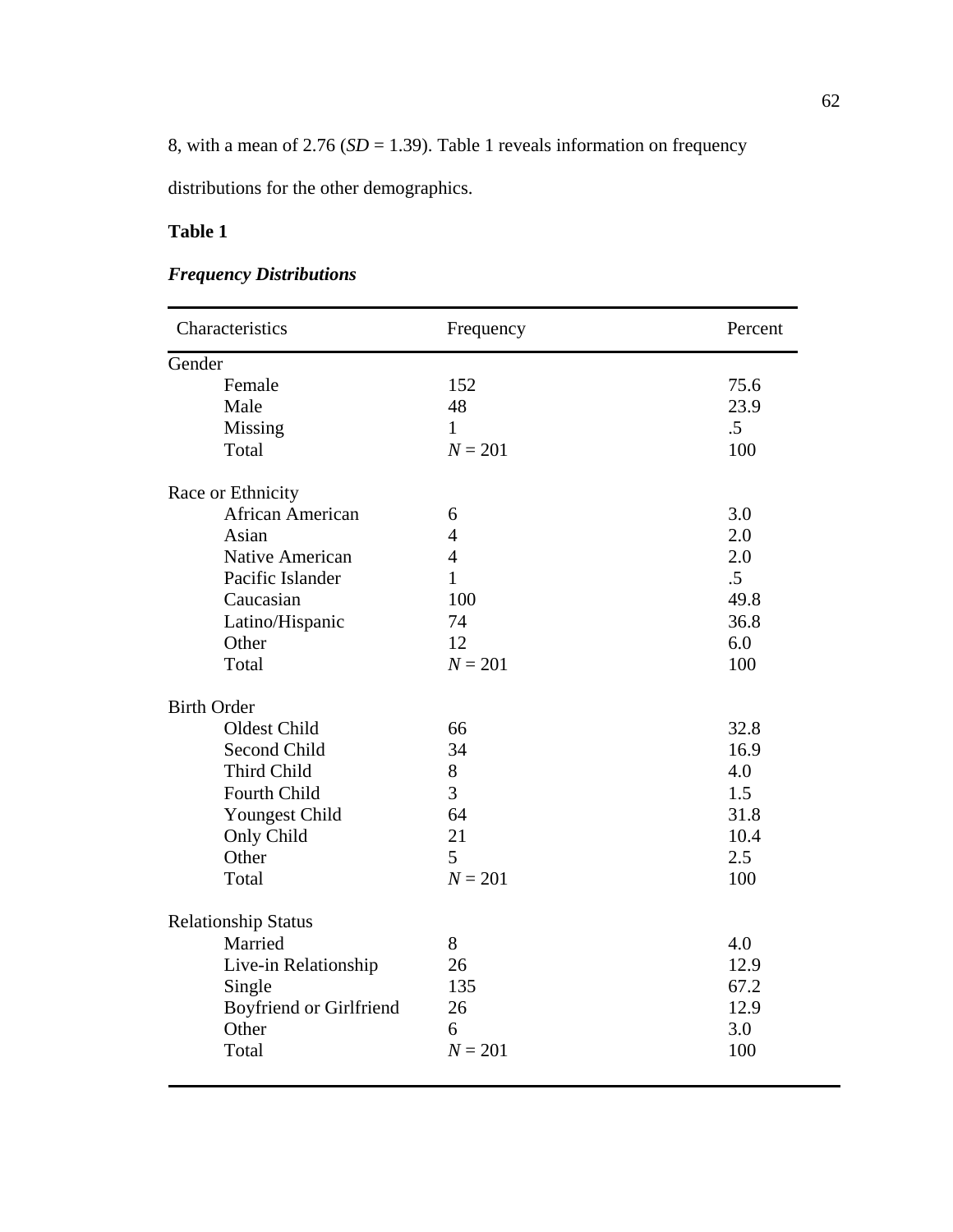Utilizing an undergraduate sample as participants in this study had advantages and disadvantages. Undergraduate courses in psychology are often large, and frequently include participation in a research project as a potential means of fulfilling the completion requirements. Consequently, the task of finding willing study participants was made simpler by the high numbers of students looking to be part of a research project. Another possible advantage is the potential uniformity of the sample; since all participants were undergraduate psychology students, it is possible that some confounding factors were mitigated.

 A disadvantage of studying this sample involves this possible uniformity; since this was not a clinical sample there was the potential for a lack of variation among the participants in the levels of anxiety reported on the five anxiety assessment self-reports that were used. This could mean that correlations between anxiety level, attachment style, and perceptions of parental bonding during childhood that would be evident in a more anxious population, were missed in this study. Another potential disadvantage is the possibility that some of these individuals were primarily interested in completing their course requirement, and neglected to give sufficient attention to the questionnaires they were asked to fill out. Consideration of one's degree of anxiety and recollection of one's early childhood experiences with caregivers require thought, focus, and commitment to accuracy; individuals who rushed through the process may have caused a skewing of the results and the conclusions.

## **Recruitment Strategies**

 Following approval by the UNM Institutional Review Board for protection of individuals participating in research, undergraduate psychology students were recruited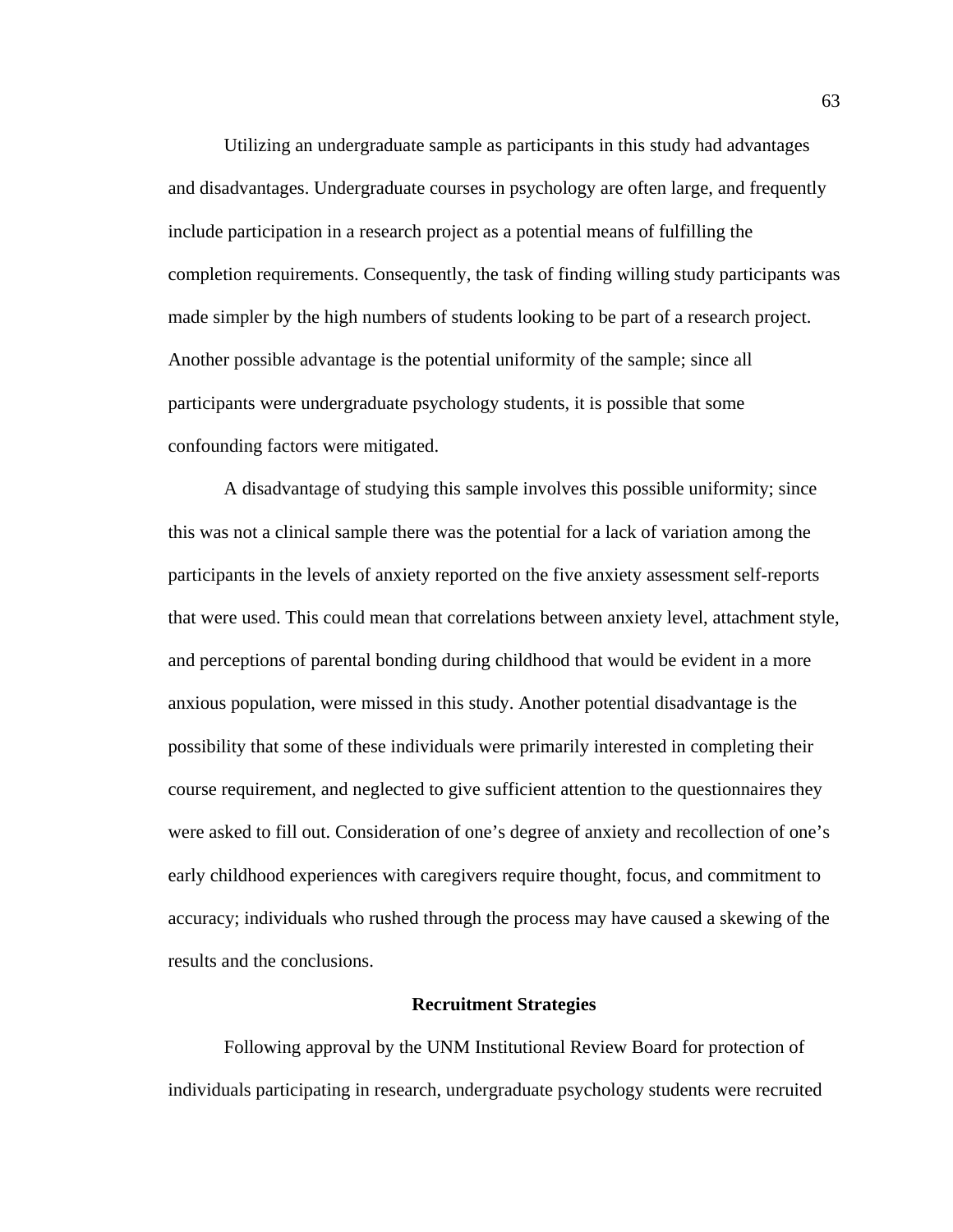through a web-based recruitment system. A description of the study was posted online alongside several other study descriptions. Psychology students were able to access the website, read the various study descriptions and choose to participate in the study that most appealed to them. Dates and times during which data collection would take place for this study were posted on the website, and the participants signed up online for the test period that was convenient for them.

#### **Data Collection Procedures**

 In order to accommodate the large number of participants needed for this study, the principal investigator (PI), and each of two upper-level undergraduate psychology students who received psychology research credit for their help, scheduled approximately two data collection periods per week throughout most of the fall semester. The test periods were one and one-half hours in length so that sufficient time was available for review of the informed consent and thoughtful response to the questionnaires. A maximum of 25 participants were allowed to sign up for each test period. The test periods were scheduled on different days of the week and at varying times to ensure the participants' needs were met. Data collection took place in several different rooms in the psychology building on the University of New Mexico campus.

 As the participants arrived at the testing rooms on the appointed days and times, the researcher or a research assistant handed them two copies of the informed consent form and invited them to sit down. Participants were asked to read through the informed consent form. When all participants who signed up for the specified test period were present, or ten minutes after the stated start time, whichever came first, the researcher or an assistant began the data collection with a verbal clarification of informed consent. The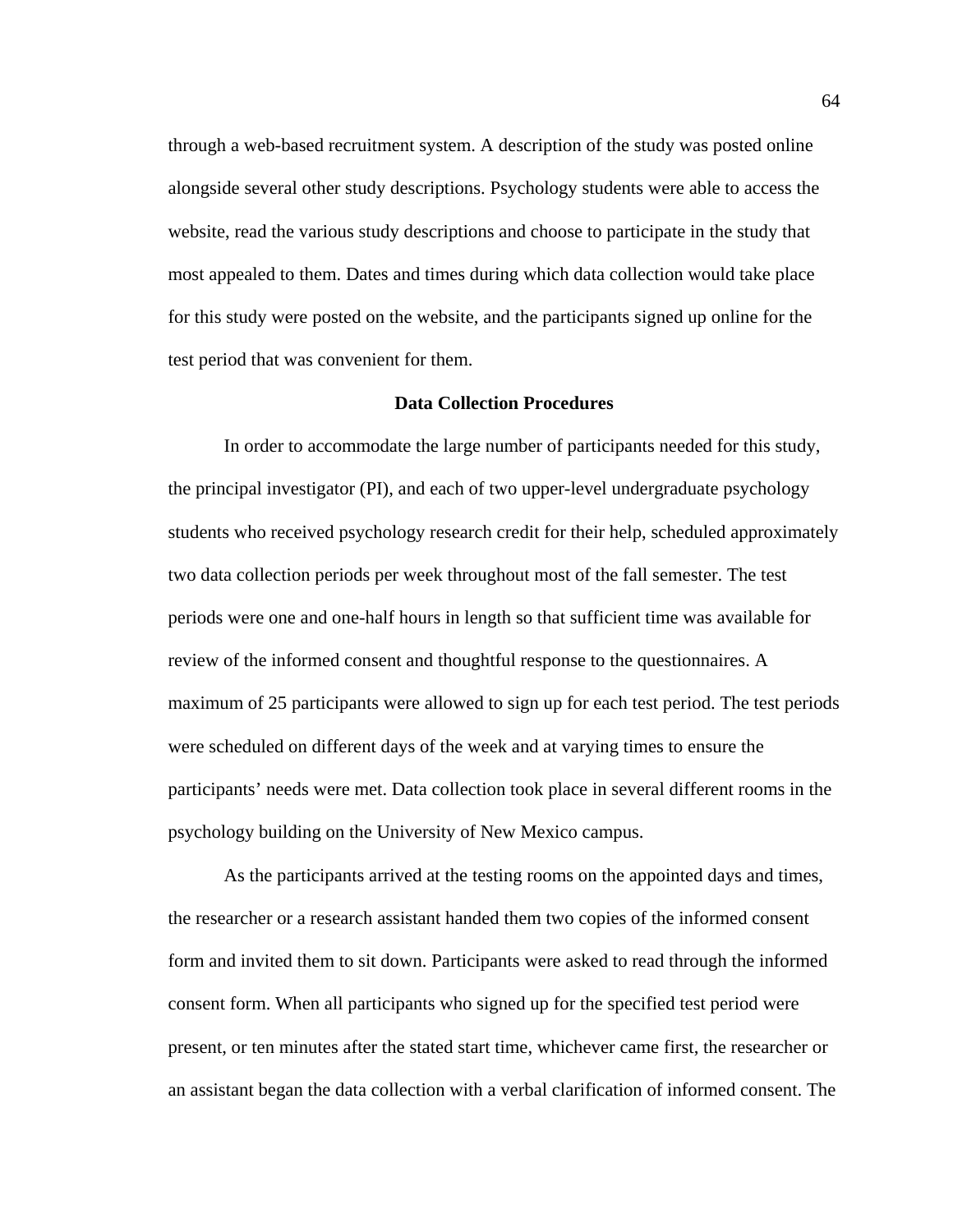informed consent form included a brief explanation of the study and described the potential risks and benefits of participating. In addition, it stated that participation was voluntary and that the individual could decide to leave the test period at any time. It was explained, however, that credit for fulfilling a course requirement by optional participation in a research project would only be given if the questionnaires were completed. The PI or assistants completed the explanation of informed consent by asking whether the participants had any questions.

 As part of informed consent, the potential risks and benefits of participating in the study were made clear. Risks included the possibility that answering questions regarding one's childhood could bring up difficult feelings or even stimulate troubling memories. In addition, there was the potential for heightened anxiety among participants, particularly for those with histories of trauma or difficult childhoods. Potential benefits of participating in the study included enhanced self-awareness and thoughtfulness about one's past and how that may connect to present-day anxious feelings. Participants were provided with referrals to counseling centers before beginning the questionnaires so that, if difficult feelings arose, or a desire to explore the past surfaced, resources were readily available.

 When informed consent was fully explained, participants were asked to sign one of the consent forms they had been given and told they could keep the second copy for their records. The PI or assistants collected the signed consent forms. Packets with copies of each of the questionnaires and the demographic survey were handed out and participants were asked to consider each question thoughtfully and to answer as completely as possible. Participants were given as much time as needed and when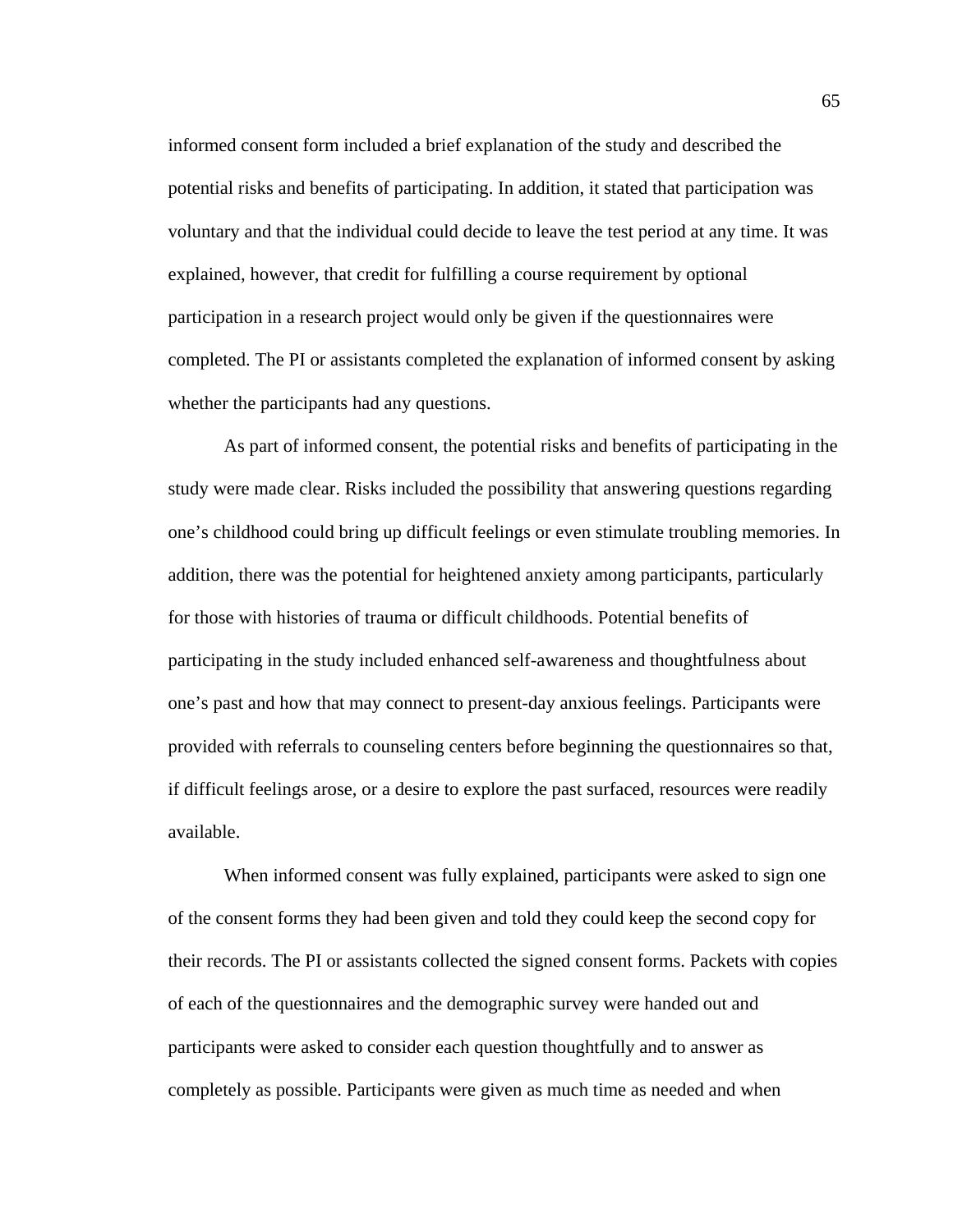finished returned the questionnaire packets. Most participants were able to complete the questionnaires in less than one hour.

#### **Variables, Measures, and Instrumentation**

 The variables investigated in this study were adult attachment, parental bonding, and anxiety. To explore adult attachment, the Relationship Scales Questionnaire (Griffin & Bartholomew, 1994) was used. To examine parental bonding, the Parental Bonding Instrument (Parker, Tupling, & Brown, 1979) was employed. Several different self-report measures were utilized to look at five different types of anxiety. To assess tendency toward obsessive-compulsive behavior, the Obsessive-Compulsive Inventory-Revised (Foa, et al., 2002) was used. To assess tendency toward panic, the Panic Disorder Severity Scale-Self Report (Houck, Spiegel, Shear, & Rucci, 2002) was used. To assess tendency toward worry and generalized anxiety, the Penn State Worry Questionnaire (Meyer, Miller, Metzger, & Borkovec, 1990) was used. To assess tendency toward posttrauma symptoms, the PTSD Checklist-Civilian Version (Weathers, Litz, Herman, Huska, & Keane, 1993) was used. To assess tendency toward social anxiety, the Social Interaction Anxiety Scale (Mattick & Clarke, 1998) was used.

# *Adult Attachment*

# *Relationship Scales Questionnaire*

The Relationship Scales Questionnaire (RSQ; Griffin & Bartholomew, 1994) consists of 30 items that include information from Hazan's and Shaver's (1987) typological descriptions of secure, avoidant, and ambivalent attachment, from Bartholomew's and Horowitz's (1991) four-category Relationship Questionnaire, and from Collins' and Read's (1990) Adult Attachment Scale. The RSQ asks participants to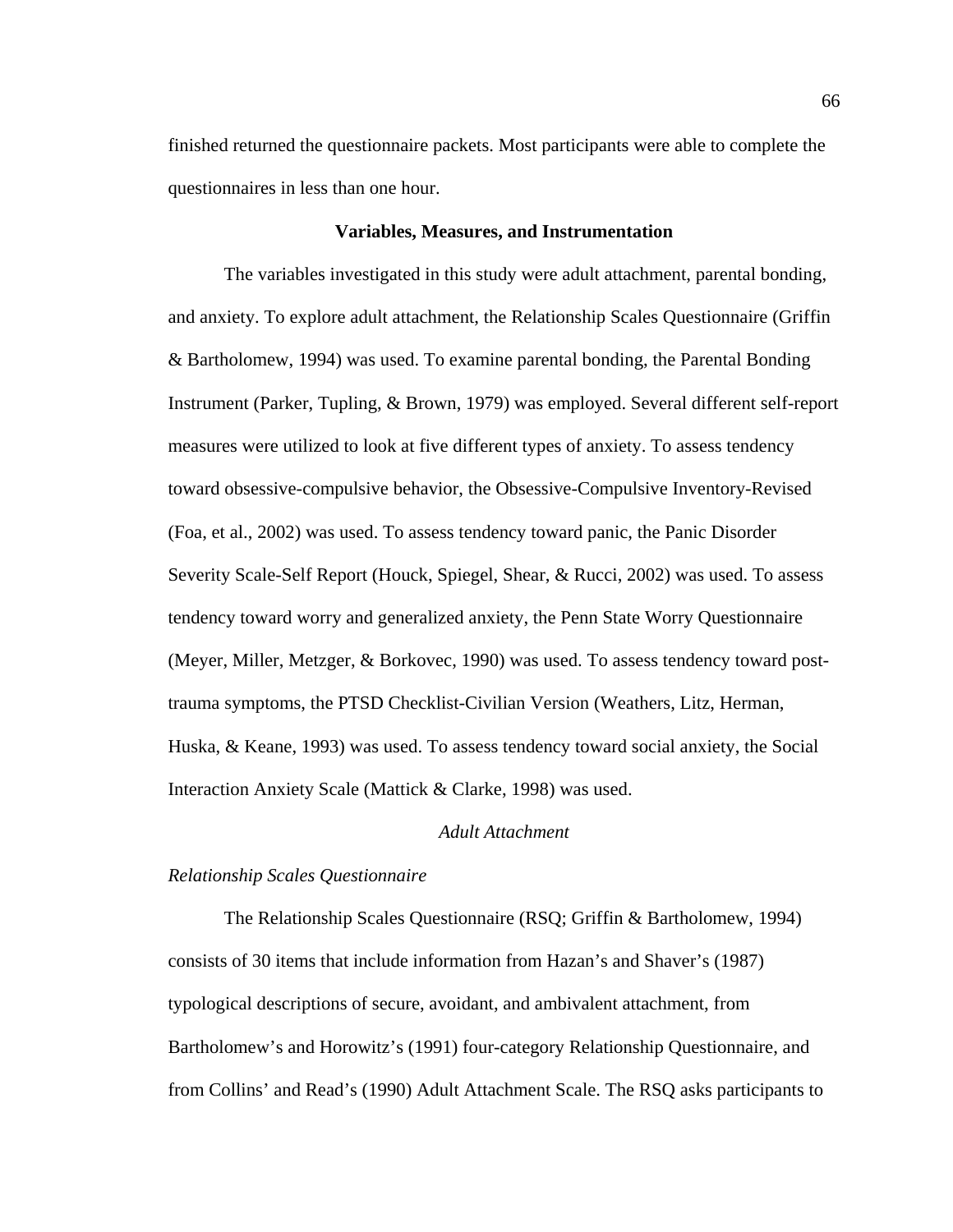rate, on a scale from 1 to 5, how well each item fits their perception of the style they use in their close relationships (Griffin & Bartholomew). Individuals are scored on each of four attachment patterns: secure, fearful, preoccupied, and dismissing. The RSQ also provides scores on the two dimensions, model of self and model of others, that form the basis for the four attachment patterns.

 The Griffin and Bartholomew (1994) model is based on a prototype approach, which allows for categorization of individuals as indicated by the complex patterns that define them, while acknowledging that every individual is not an equally good representative of the group. This manner of measurement is particularly useful in attachment research since most adults, as a result of factors such as genetic predisposition, life experience, and relationship-specific influences, do not correspond perfectly to a specific attachment pattern. According to Griffin and Bartholomew, most adults, over time and across situations, exhibit behaviors characteristic of two or more attachment patterns. Assessment of attachment via a prototype approach, such as the RSQ, permits examination of an individual's fit within specific categories, as well as how much that fit varies as time passes.

 The four-category model of adult attachment patterns grew out of a series of interviews questioning young adults about their close relationships (Bartholomew, 1993). While conducting these interviews, Bartholomew became aware that it was important to take into account participants' perceptions of themselves, as well as their expectations of others. In keeping with this observation, she defined four prototypic attachment patterns in terms of positivity of models of self and positivity of models of others. The positivity of self model reflects the degree to which there is an internalized sense of self-worth that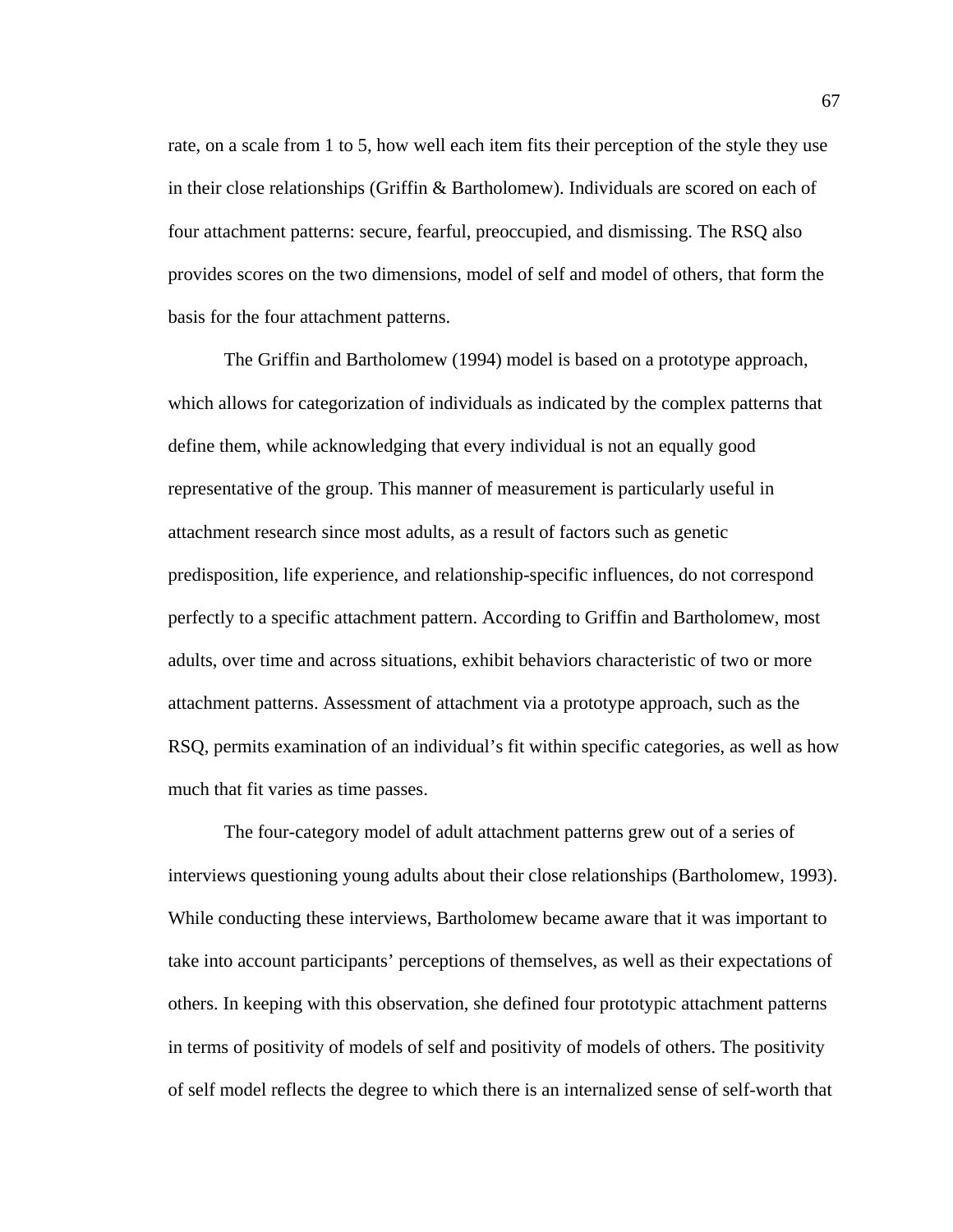is independent of external validation. The positivity of others model indicates how available and supportive others are expected to be.

 The attachment patterns defined by the four-category model are fearful, dismissing, preoccupied and secure (Bartholomew, 1993). In contrast to previous models of attachment, the four-category model includes two patterns (rather than one pattern) reflecting difficulty in becoming intimate with others: fearful and dismissing. The fearful style of attachment may be described by a wish for closeness that remains unfulfilled due to fears of rejection. The dismissing style is typified by denial that intimacy with others is needed or desired. According to Bartholomew, the fearful style reflects a negative view of self (undeserving of the love and support of others), as well as a negative view of others, whereas the dismissing style reflects a positive view of self (minimizing the awareness of needs or distress) and a negative view of others. Individuals who have a preoccupied style of attachment have a negative view of self, but see others in a positive light; they look to their intimate relationships for fulfillment and validation. Those with secure styles of attachment view both self and others in a positive way, and are able to achieve autonomy as well as closeness in their relationships.

 To validate the four-category model of attachment, Bartholomew and Horowitz (1991) administered a semi-structured interview to introductory psychology students and their close friends, asking for descriptions of friendships, romantic partnerships, and feelings about how important it is to have close relationships. Inclusion requirements for the study called for participant pairs to be same-sex, non-romantic close friends. Based on the audio-taped interviews, three raters scored the participants on four nine-point scales corresponding to each of the four attachment prototypes. The reliabilities of these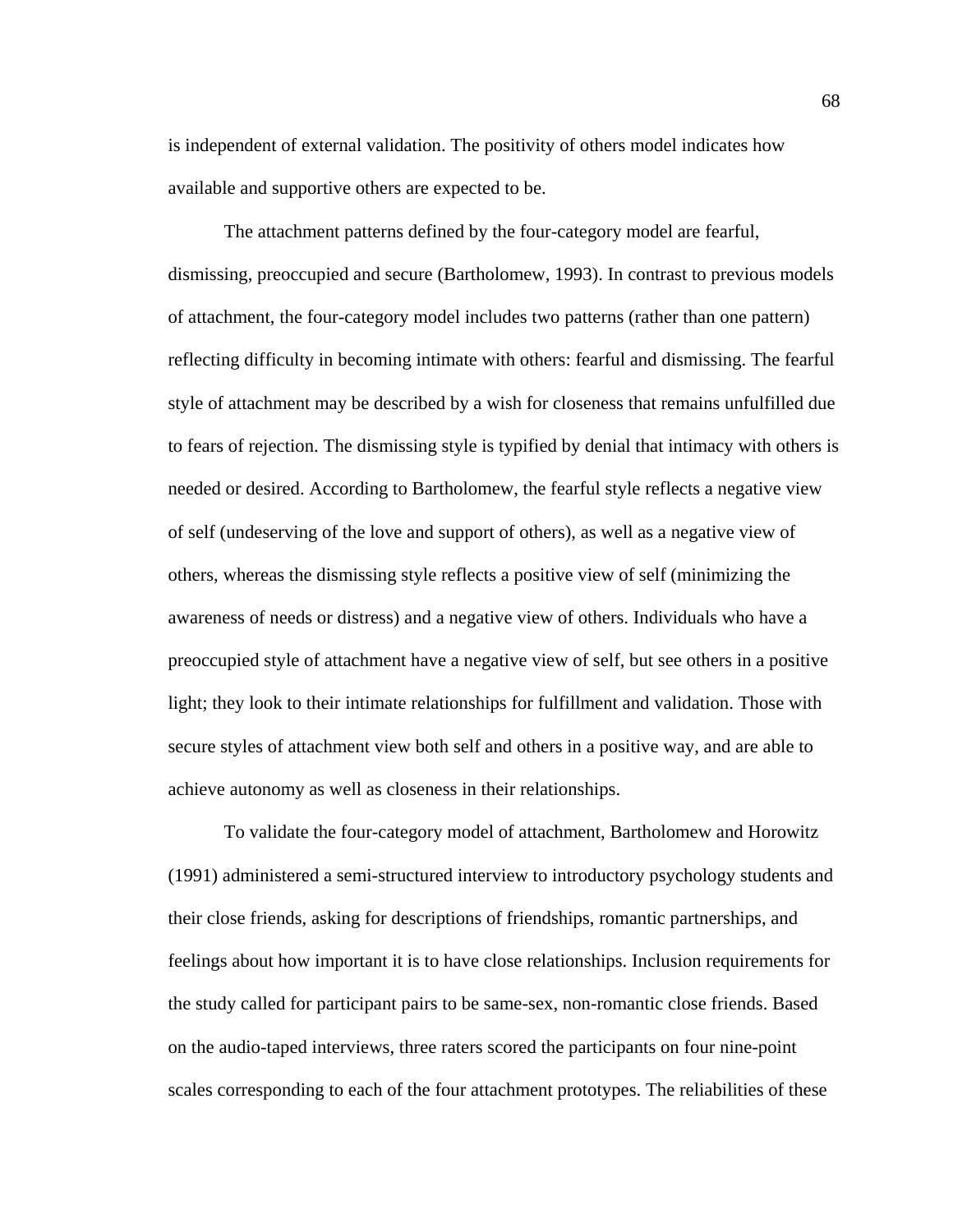ratings ranged from .87 to .95. The scores for each category were averaged and the highest of these averages was taken to be the attachment pattern that best fit the particular participant. The researchers concluded that the use of a semi-structured interview is a reliable way to assess which attachment category most accurately describes each participant.

 In a second study, Bartholomew and Horowitz (1991) examined whether it was possible to extend the four-category model of attachment to relationships within families of origin. Participants were again drawn from introductory psychology classes. The first half of the hour-long interview requested information about participants' familial representations, and the second half resembled the interview used in the first study. Participants' responses were rated by four independent raters and participants were placed in one of the four attachment pattern categories. Each participant was scored separately for the family attachment and peer attachment sections of the interview. The family attachment ratings ranged in their reliabilities from .75 to .86, and the peer attachment ratings ranged in their reliabilities from .74 to .88. The researchers concluded that the four-category attachment model can be extended to family attachment relationships, and that family attachment is correlated with peer attachment.

 To score the RSQ, means of the items that represent each category are calculated for each of the four attachment patterns (Griffin & Bartholomew, 1994). The preoccupied and fearful patterns are represented by four items each, while the dismissing and secure patterns are represented by five items each. Griffin and Bartholomew acknowledged the variable and often low internal consistencies of the RSQ, but stated this is not a result of either the low number of items for each prototype score or of a psychometric fault.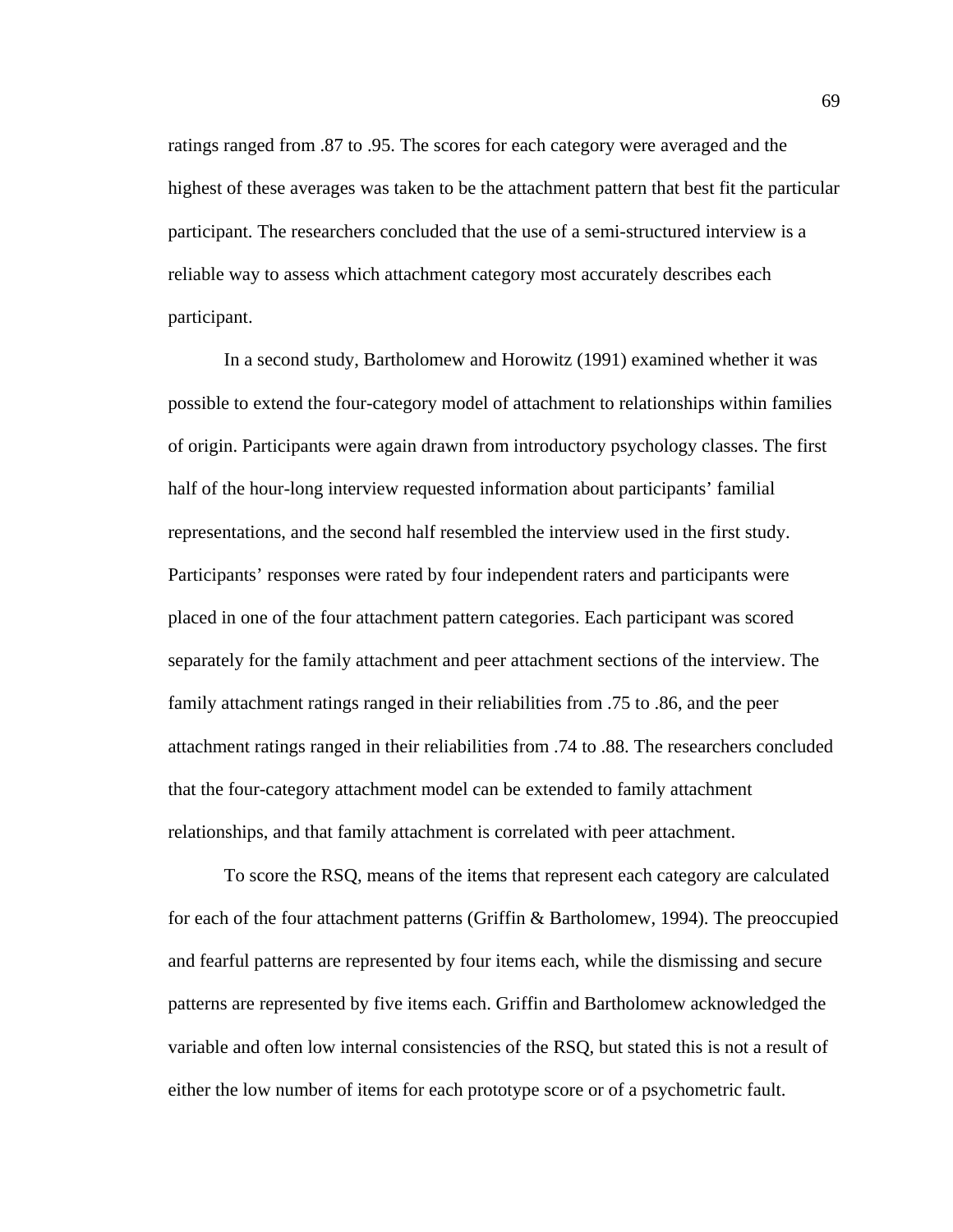Rather, they affirmed that internal consistencies are low for the RSQ because the selfmodel and the other-model (two orthogonal dimensions) are combined in the questionnaire.

 Convergent validity is apparent for the attachment pattern scores of the RSQ (Griffin & Bartholomew, 1994). Griffin and Bartholomew noted that all correlations between corresponding patterns (i.e., interview secure and self-report secure) and all correlations between opposing patterns (i.e., interview secure and self-report fearful) were above .2, whereas there were no correlations between adjacent patterns (i.e., secure and dismissing) above .17. Griffin and Bartholomew pointed out that the fairly small size of the convergent correlations shows that measurement by the interview method and by the self-report method are not the same. When they analyzed the dimensional level (selfmodel and other-model), they found the convergent validities to be higher. The RSQ assessment of the self-model correlated at .37 with the interview assessment of the selfmodel, and the RSQ assessment of the other-model correlated at .48 with the interview assessment of the other-model.

#### *Parental Bonding*

# *Parental Bonding Instrument*

The Parental Bonding Instrument (PBI) developed by Parker, Tupling, and Brown (1979) was used to assess the participants' reports of their parents' bonding behaviors and attitudes. Based on research by themselves and others, Parker et al. determined that the parental contribution to bonding may be influenced by two source variables: a care dimension and a dimension of psychological control over the child. To define these two principal dimensions, the authors developed self-report questionnaire items regarding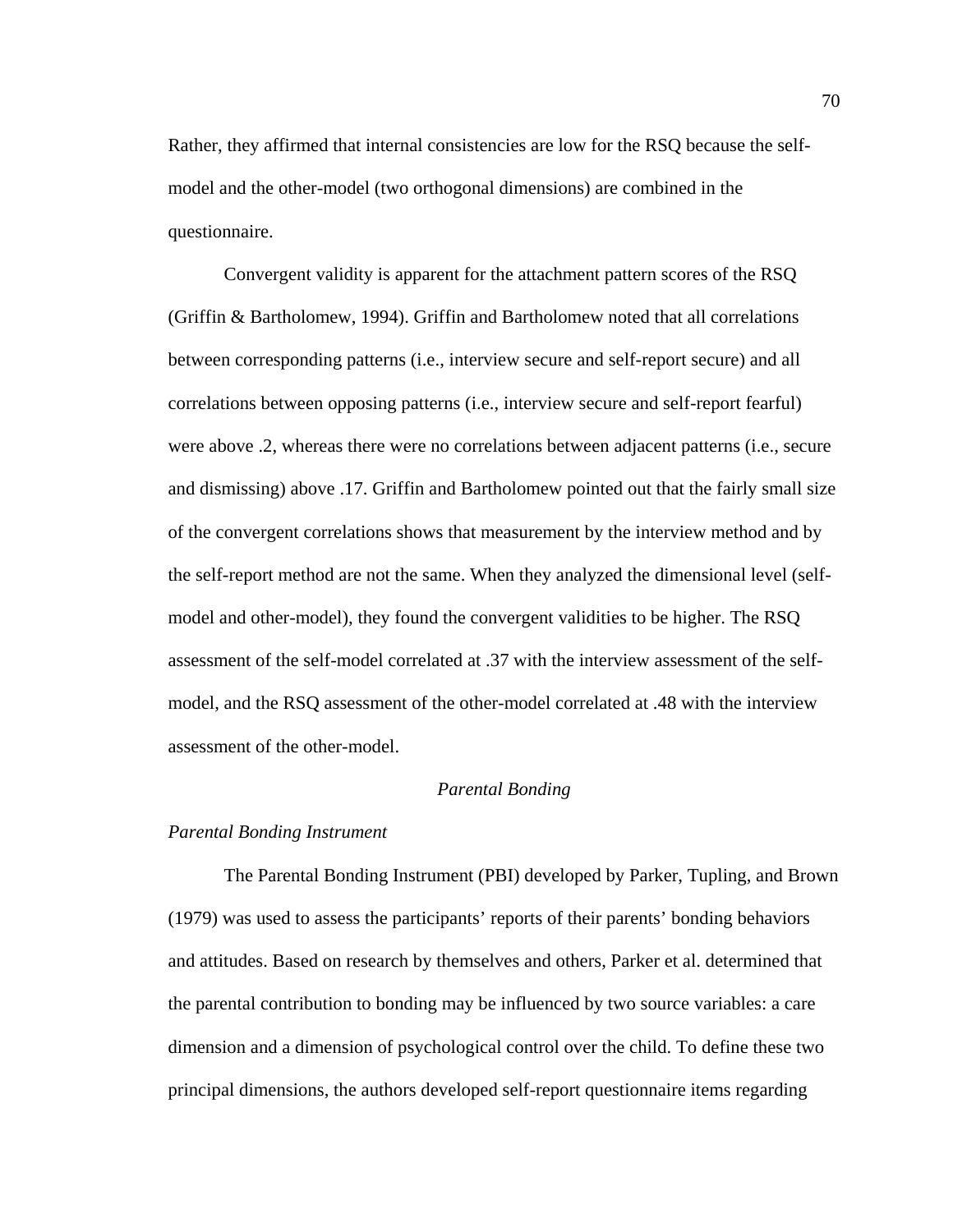parental behaviors and attitudes of care, affection, sensitivity, cooperation, accessibility, indifference, strictness, punitiveness, rejection, interference, control, overprotection, and encouragement of autonomy and independence.

Parker et al. (1979) included 65 medical students, 43 psychiatric nurses, 13 technical college students, and 29 parents of children at a local school in their study to test items for inclusion in the PBI. Seventy-nine participants were female and 71 were male; they ranged in age from 17 to 40 years and the mean age was 25. Questionnaires were completed for 150 mothers and 148 fathers. Two interviewers (Parker and Tupling) met with each participant to discuss the participant's emotional relationship with each parent and whether each parent had let the participant "do their own thing" (p. 3) as a child. The two interviewers, acting as raters, independently assessed the interview content and assigned scores from one to five for the degree of care and overprotection exhibited by each parent. Through factor analysis, the 48 original items were reduced to 25 items in the final scale, including 12 care items and 13 overprotection items. A scale from 0 (very unlike the parent) to 3 (very like the parent) for each item was instituted so that the maximum score for the 12 items in the care scale would be 36, and the maximum score for the 13 items in the overprotection scale would be 39.

Test-retest reliability was assessed by asking 17 members of the sample to complete the PBI on two separate occasions three weeks apart; the Pearson correlation coefficient for the care scale was .761 and the Pearson correlation coefficient for the overprotection scale was .628 (Parker et al., 1979). Concurrent validity was assessed by correlating the raters' scores for care and overprotection during the original interviews with the scores obtained through completion of the PBI; Pearson correlation coefficients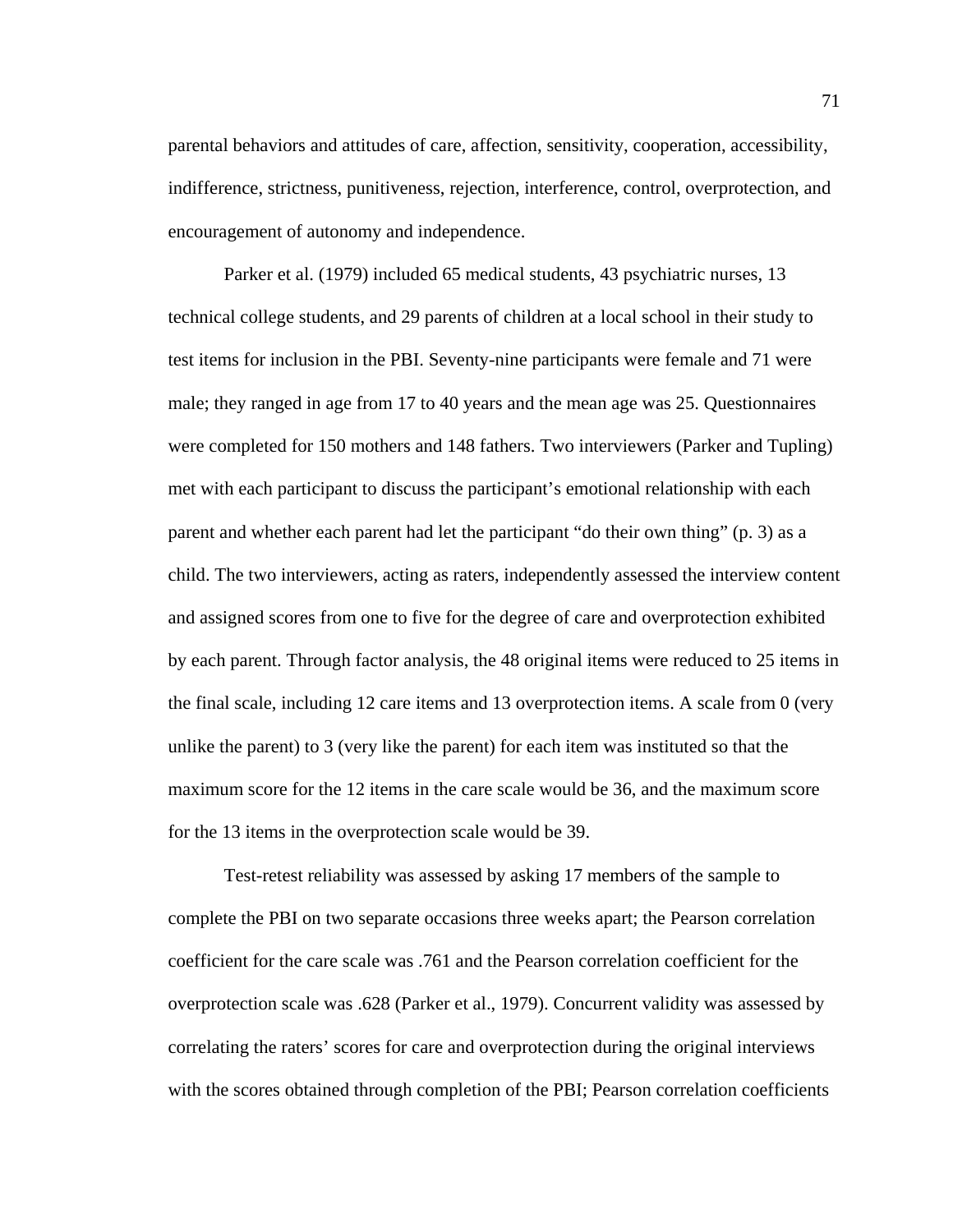for the care measures were .772 for one rater and .778 for the other rater and the Pearson correlation coefficient for the overprotection measures were .478 for one rater and .505 for the other rater. The results of the study indicated that the participants experienced their mothers as more caring and more overprotective than their fathers, and that the participants' gender did not influence their perception of whether the parents were caring or overprotective.

Parker et al. (1979) suggested that the scales may be used separately or collectively, and stated that when used together, they allow the examination of five types of bonding: 1) average (defined statistically); 2) high care-low overprotection (optimal bonding); 3) low care-low overprotection (absent or weak bonding); 4) high care-high overprotection (affectionate constraint); and 5) low care-high overprotection (affectionless control). The authors noted that the PBI might be useful in looking at the conditions of optimal parental bonding, and in considering the influence that distorted parental bonding has on the psychological and social functioning of offspring.

 Wilhelm, Niven, Parker, and Hadzi-Pavlovic (2005) examined the stability of the PBI in a non-clinical sample over a period of twenty years. Beginning in 1978, they studied 114 women and 56 men with a mean age of 23 years, with follow-ups at five-year intervals. At each follow-up, participants completed questionnaires looking at their physical and mental health. In addition to these self-report assessments, participants were asked to complete the PBI at three of the four follow-ups, in 1983, 1988, and 1998. Changes in PBI scores over time were investigated in relation to gender, major depression diagnosis, and life event variables. Scores for neuroticism and state depression were considered as well. Repeated-measures ANOVA was used to assess the stability of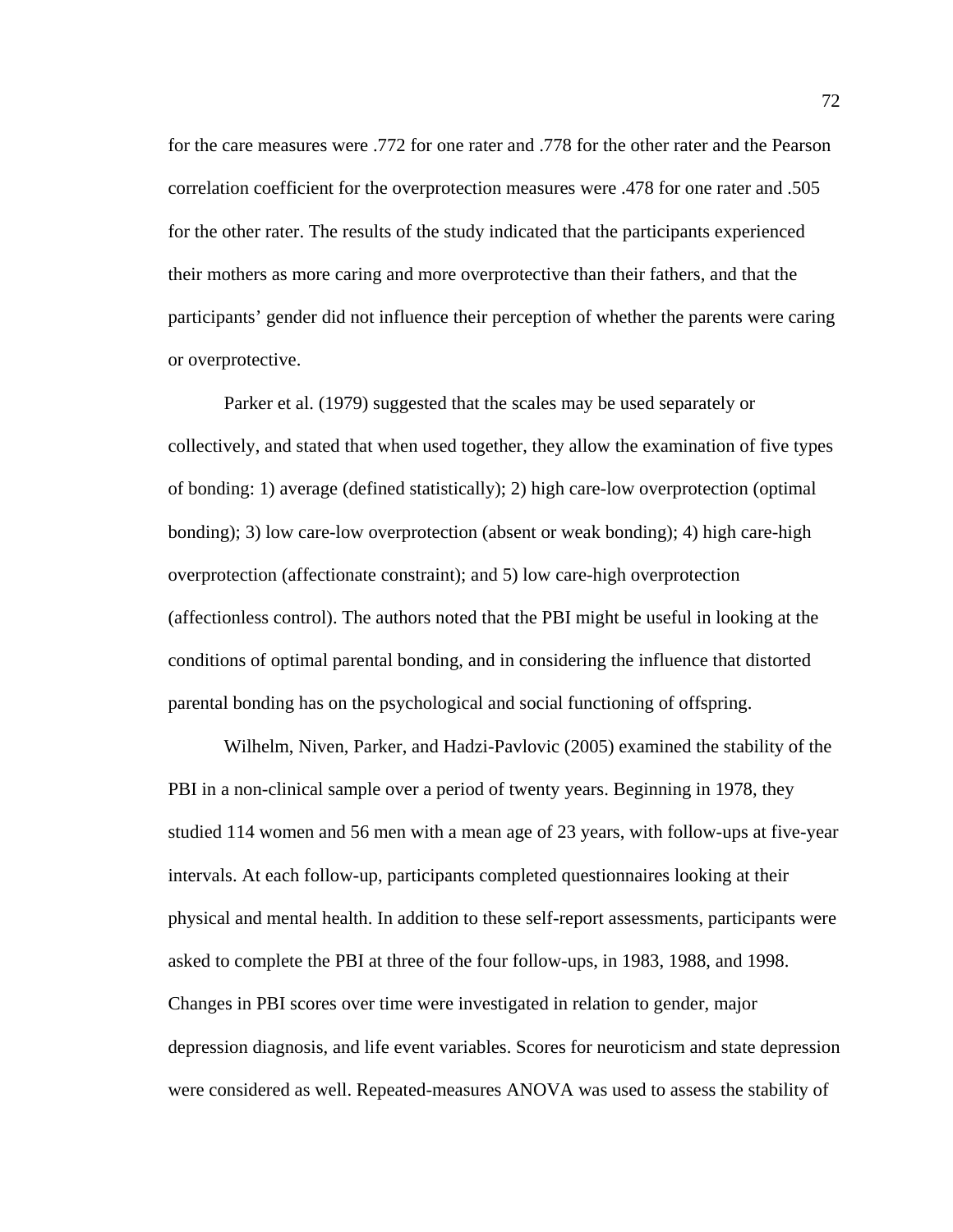PBI scores over the 20-year period and results indicated there were no differences over time on the variables examined. The authors concluded the PBI is stable over time and neither mood nor life experiences have much effect on how scores are reported.

#### *Anxiety*

### *Obsessive-Compulsive Inventory-Revised*

The Obsessive-Compulsive Inventory-Revised (OCI-R; Foa et al., 2002) was used to assess tendency toward obsessive-compulsive behavior. The OCI-R is based on the Obsessive-Compulsive Inventory, which contains 42 self-report items, rated on two 5 point scales assessing symptom frequency and symptom distress resulting from the checking, washing, obsessing, mental neutralizing, ordering, hoarding, and doubting behaviors often associated with obsessive-compulsive disorder (OCD). The Obsessive-Compulsive Inventory has been shown to have good internal consistency, test-retest reliability, and discriminant validity between diagnostic groups (Foa, Kozak, and Salkovskis, 1998).

 Foa et al. (2002) examined the frequency and distress scales of the Obsessive-Compulsive Inventory through statistical analyses which indicated redundancy in the scales. They found through further analytical examination that the distress scale had greater discriminative power and chose to use it to develop the OCI-R. To reduce the number of items in each subscale measuring specific OCD behaviors, the researchers conducted a factor analysis. They eliminated items that loaded on more than one factor and selected for each subscale items with the highest loading on the corresponding subscale. In this way, three items were chosen for each subscale to comprise the first version of the OCI-R. The researchers performed further factor analyses on this version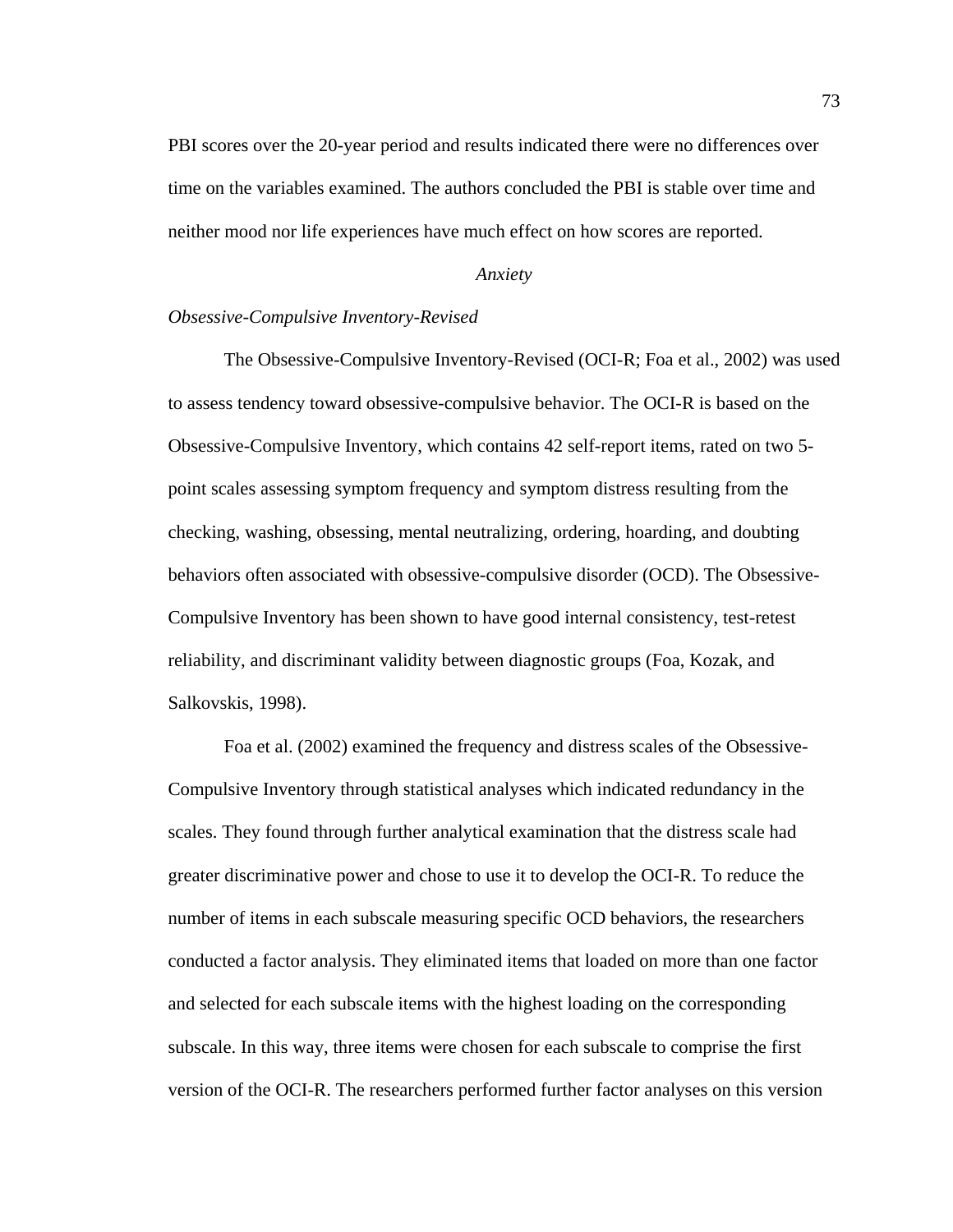of the assessment, which indicated the presence of six factors, rather than seven as previously believed. These six factors are washing, checking, ordering, obsessing, hoarding, and neutralizing. The final version of the OCI-R contains 18 items rated on a 5 point scale.

 In their examinations of the psychometric properties of the OCI-R, Foa et al. (2002) determined that the OCI-R is similar in this regard to the original Obsessive-Compulsive Inventory. Participants in their study included individuals with OCD, individuals with other anxiety disorders, and non-anxious controls. Several interview and self-report measures of OCD were administered, along with two measures of depressive symptoms. Internal consistency was shown to be stable; for example, four of the six subscale coefficients were higher than .72. The correlations between subscales ranged from .31 to .57, which shows they are associated but not repetitive, and the correlations between the subscales and total score ranged from .63 to .80, which shows that the subscales all measure OCD symptoms. Test-retest reliability ranged from .74 to .91 for individuals with OCD, and from .57 to .87 for non-anxious controls. The correlation coefficient for the total scores of the Obsessive-Compulsive Inventory and the OCI-R was .98.

Hajcak, Huppert, Simons, and Foa (2004) examined the psychometric properties of the OCI-R in a non-clinical student sample in two different studies. In the first study, 395 undergraduate students completed the OCI-R. One month later, 94 of these participants repeated the questionnaire, allowing the researchers to examine test-retest reliability. A different OCD assessment was used to investigate convergent validity. In the second study, 221 students completed several measures of OCD, worry, and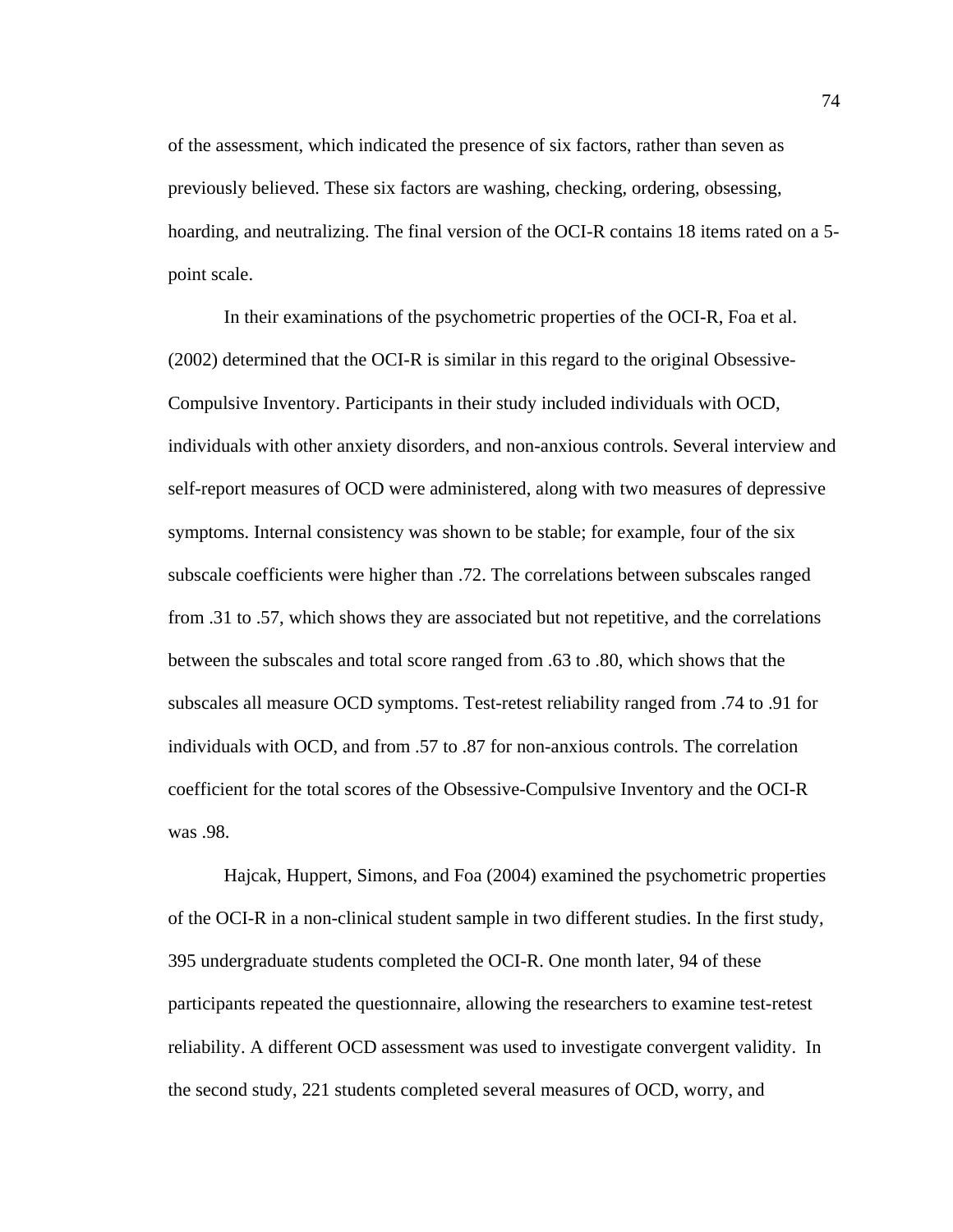depression, and both convergent and divergent validity of the OCI-R were examined. Through statistical analyses, the researchers determined that test-retest reliability for the OCI-R is adequate (Pearson's  $r = .70$ ), internal consistency is high (Cronbach's alpha = .88), convergent validity is moderate to excellent (.56), and divergent validity is good  $(.39, .42).$ 

## *Panic Disorder Severity Scale-Self Report*

The Panic Disorder Severity Scale-Self Report (PDSS-SR; Houck, Spiegel, Shear, & Rucci, 2002) was used to assess tendency toward panic. The original Panic Disorder Severity Scale (Shear et al., 1997) is an interview process which assesses various aspects of panic disorder, including frequency, distress caused, anticipatory anxiety, agoraphobia, avoidance, and daily impairment. The PDSS-SR was developed to provide a means of assessment in the absence of a trained interviewer (Houck et al., 2002).

 Like the original Panic Disorder Severity Scale, the PDSS-SR consists of seven items which are rated on a 5-point scale (Houck et al., 2002). The PDSS-SR was modified to a self-report version by adapting the questions to a form that allowed respondents to answer autonomously. To investigate the reliability of this instrument, Houck et al. recruited 108 psychiatric outpatients who completed the PDSS-SR as part of their participation in three different studies. The sample included 71 participants with panic disorder. The remainder either had no diagnosis (6) or had been diagnosed with depression (18), obsessive-compulsive disorder (10), or bipolar disorder (2).

 In addition to completing the PDSS-SR, participants were administered the original Panic Disorder Severity Scale (Houck et al, 2002). Approximately half of the participants completed the interview first and half completed the self-report first. Twenty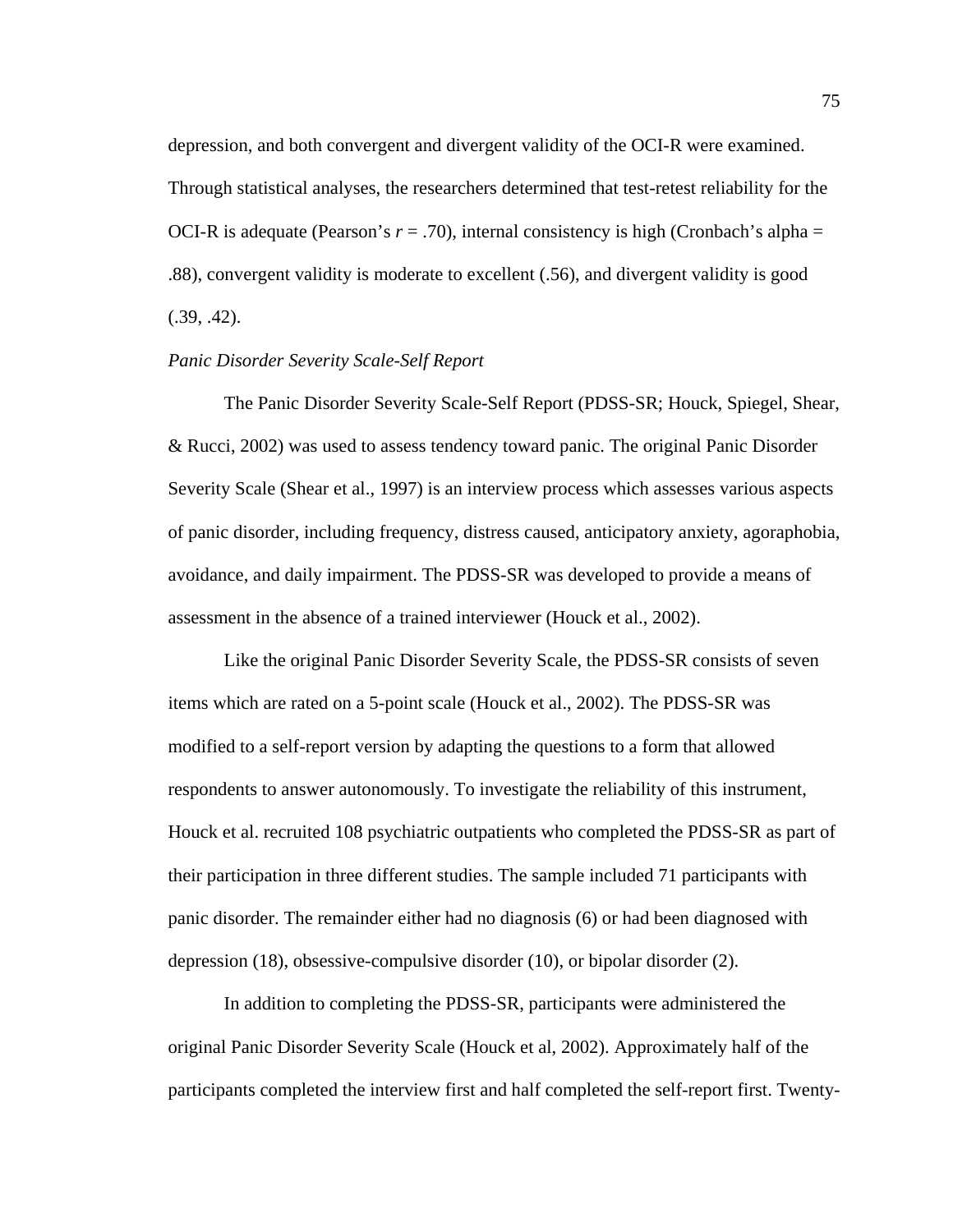five of the participants completed the two measures on consecutive days, while 67 participants completed them before and after cognitive behavioral treatment. The intraclass correlation coefficient, which was used to assess test-retest reliability, was .81 for the self-report and interview versions of the measure. This same coefficient was found to be .83 between days 1 and 2 for the self-report instrument and .81 between days 1 and 2 for the interview. Cronbach's alpha was used to look at internal consistency, and was found to be .917 for the self-report and .923 for the interview. Item analysis yielded weighted Kappa estimates that indicated good agreement between the two versions of the scale on all items except for Question 2, for which the weighted Kappa was .40. All the rest of the questions fell between .51 and .75. The mean decreases in total scores for the two scales were not shown to be different when pre- and post-treatment findings were compared. The researchers concluded that the PDSS-SR is reliable, has good internal consistency, and is sensitive to change.

 Shear et al. (2001) examined the reliability and validity of the original Panic Disorder Severity Scale. Participants included 104 psychiatric outpatients who had been diagnosed with at least one anxiety or mood disorder. Fifty-four had current panic disorder. In addition to being administered the interview, participants completed several self-report questionnaires to assess levels of anxiety, depression, and social adjustment. All of the assessment means were repeated for each participant, 3 to 17 days after the initial completion. Test-retest reliability was shown to be satisfactory, with a Pearson correlation coefficient of .71. Internal consistency was high, as indicated by a Cronbach's alpha of .88 on the first assessment day. Pearson's *r* indicated significant correlation with other self-report instruments which include panic-type symptoms (.54, .67, .54).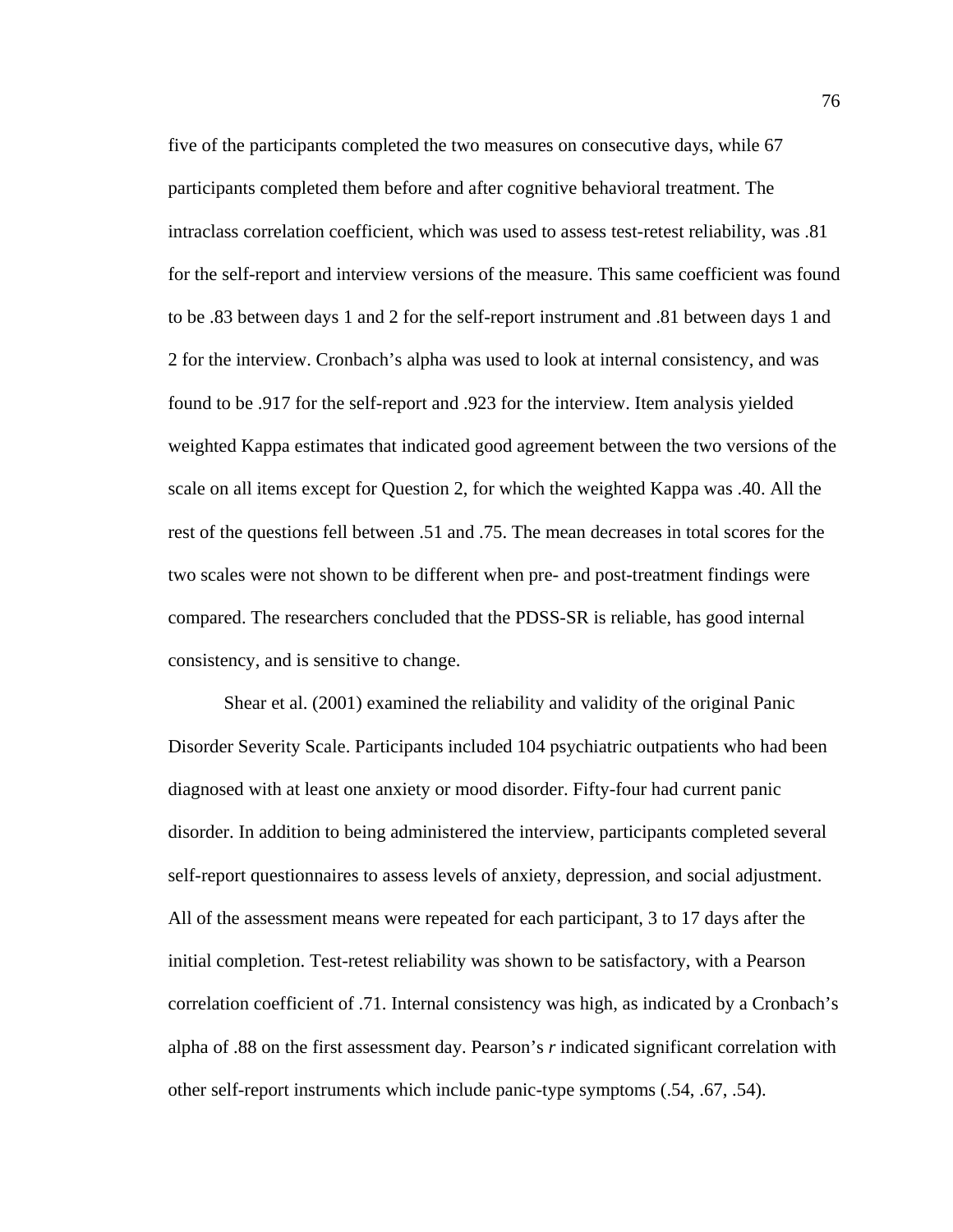Discriminant validity was found to be good, as well, with total scores higher on the Panic Disorder Severity Scale interview for participants who had panic disorder than for those who did not  $(12.4 +/- 5.4, 6.1 +/- 6.0, t-test = -5.5, df = 102, p < .001)$ .

# *Penn State Worry Questionnaire*

The Penn State Worry Questionnaire (PSWQ; Meyer, Miller, Metzger, & Borkovec, 1990) was used to assess tendency toward worry and generalized anxiety. The PSWQ has been used extensively to study frequency, intensity, and uncontrollability of worry, and has been employed by both clinicians and researchers (Startup & Erickson, 2006). It was created as a means of examining the following: 1) *typical* tendency toward worry; 2) *excessiveness* of worry; and 3) tendency toward worry *in general* (Molina & Borkovec, 1994). These three conditions are consistent with the diagnostic requirements for Generalized Anxiety Disorder (GAD) as outlined in the *DSM-IV-TR* (2000), including worry that lasts for at least six months, is excessive, and focuses on a number of different areas.

 The PSWQ was derived from an initial pool of 161 items drawn from several sources, including clinical and research experience with GAD, diary entries by GAD patients, a cognitive/somatic anxiety inventory, and theoretical perspectives about worry (Meyer et al., 1990). The original 161 items were administered to 337 introductory psychology students, who were asked to rate the items on a five-point scale, ranging from 'not at all typical of me' to 'very typical of me'. Factor analysis resulted in the 16-item version of the PSWQ, including five items that must be reverse-scored. The PSWQ has been found to possess high internal consistency and good test-retest reliability  $[r(45) =$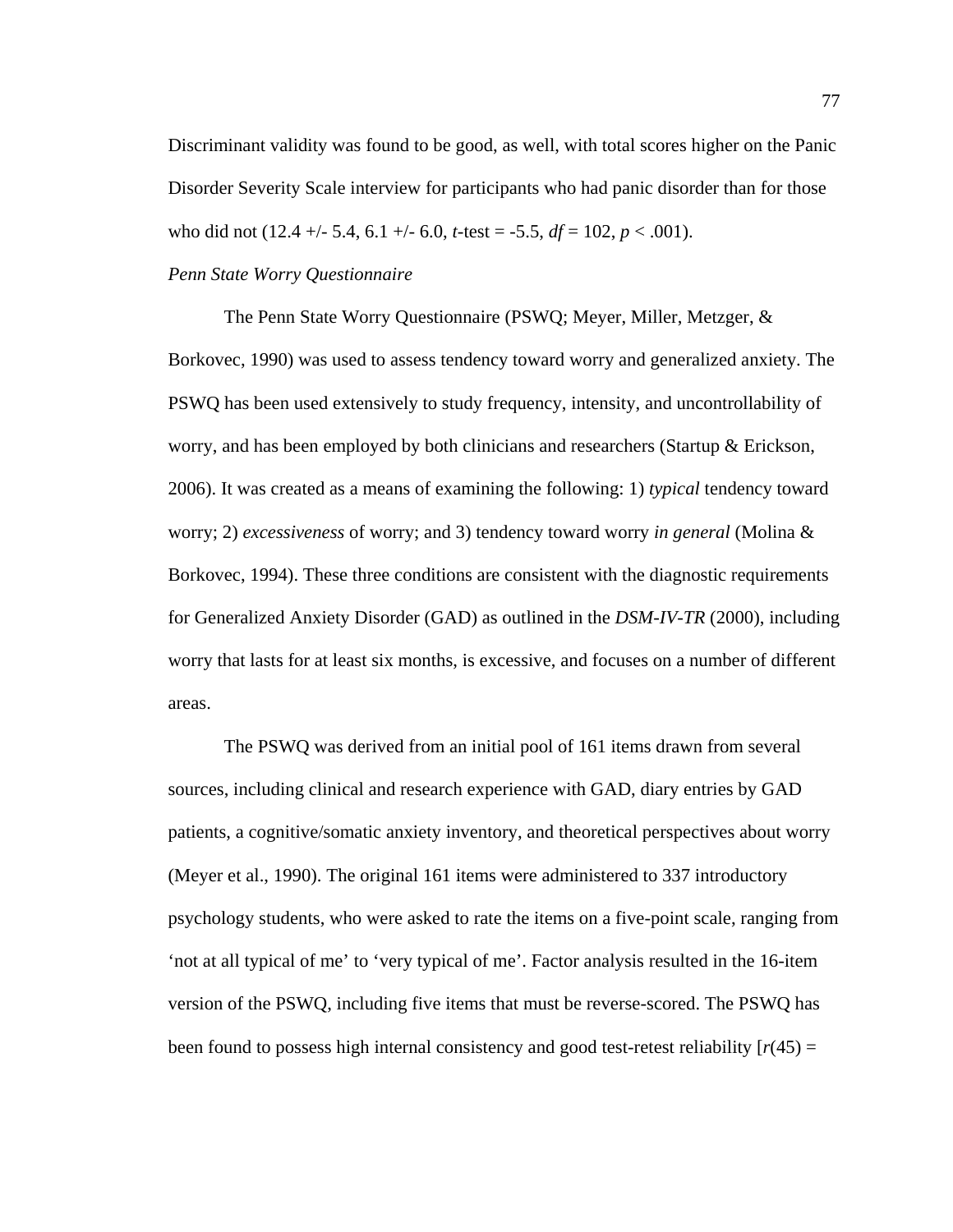.92,  $p < .001$ ] in clinical as well as in non-clinical samples, with alpha coefficients ranging from .88 to .95 for both groups (Meyer et al.).

#### *PTSD Checklist-Civilian Version*

The PTSD Checklist-Civilian Version (PCL-C; Weathers, Litz, Herman, Huska, & Keane, 1993) was used to assess tendency toward post-trauma symptoms. The PCL-C is a 17-item checklist developed to coincide with several of the diagnostic criteria for post-traumatic stress disorder (PTSD). Individuals answering the questionnaire were asked to rate on a scale of 1 to 5 the degree to which they have been bothered in the last month by the problem described in each item. The wording of the PCL may be changed according to the population to whom it is administered: to describe stressful civilian life experiences (PCL-C); to describe the impact of a specific event (PCL-S); or to describe reactions to military experiences (PCL-M) (Norris & Hamblen, 2003).

 Weathers et al. (1993) studied Vietnam veterans in their original research on the psychometric properties of the PCL. In addition to the PCL-M (which was completed twice, several days apart), participants completed several additional self-report assessments of PTSD and other psychopathology, and were interviewed to determine whether PTSD was present. The alpha coefficient for the total scale was .97, indicating high internal consistency, and the alpha coefficients for the subscales ranged from .92 to .93. Test-retest reliability was .96 over a period of 2 to 3 days. Convergent validity with other measures of PTSD ranged from .46 to .93.

 Blanchard, Jones-Alexander, Buckley, and Forneris (1996) also examined the psychometric properties of the PCL. They administered the PCL to 40 adult participants who had been victims of either a motor vehicle accident or a sexual assault. In addition,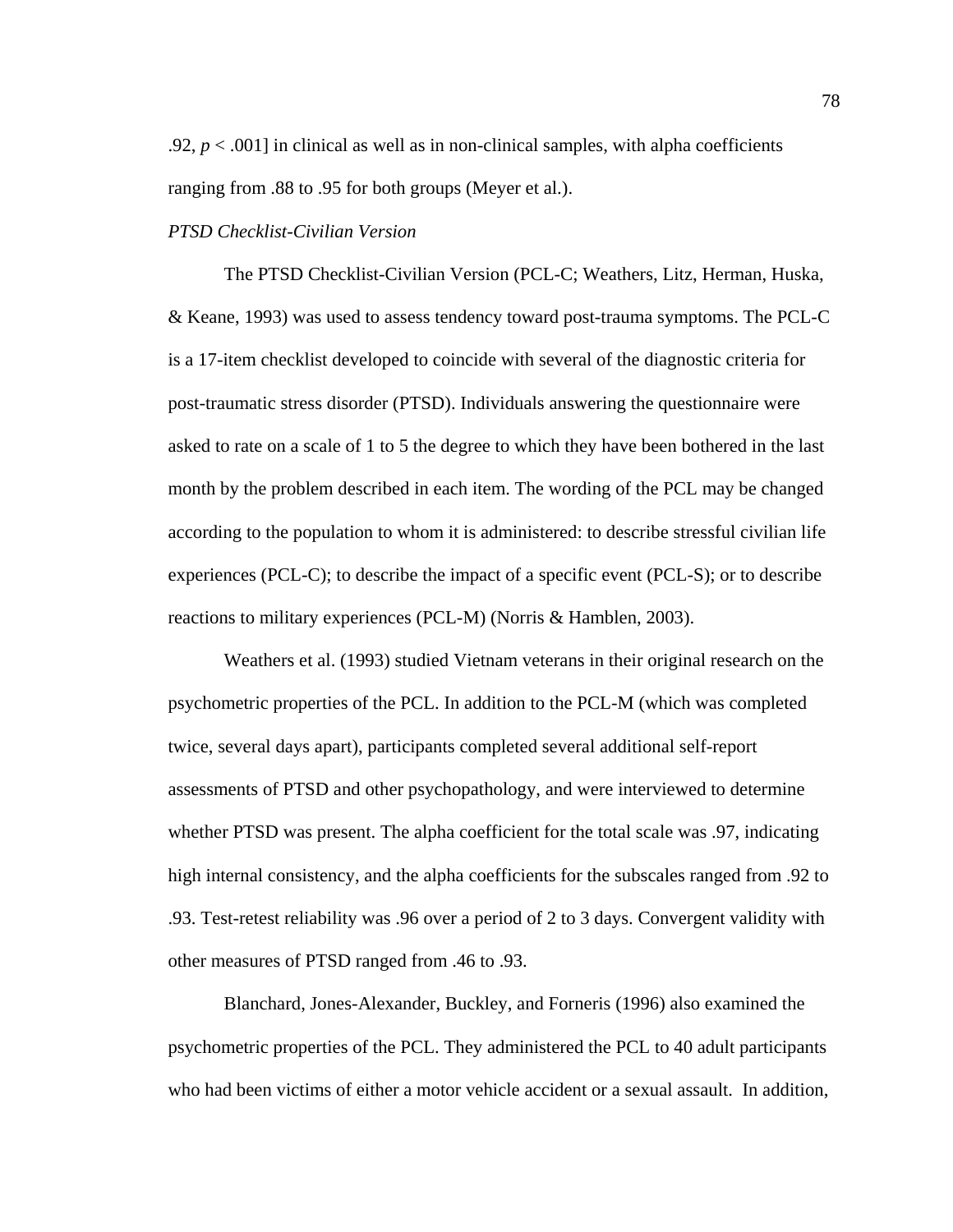participants were required to go through a two to four hour interview (Clinician-Administered PTSD Scale; Blake et al., 1990). The correlation between the PCL and the interview was .929. Depending upon the cutoff score for the PCL, coefficients for diagnostic efficiency were .825 and .900. The authors concluded that the PCL is a valuable screening tool for PTSD.

 In another study looking at the psychometric properties of the PCL, Ruggiero, Del Ben, Scotti, and Rabalais (2003) administered the PCL and several other self-report measures for PTSD, depression, and general anxiety to 392 college student participants. To examine test-retest reliability, several of these measures were administered a second time to 90 of the participants who returned one hour, one week or two weeks later. Coefficients for inter-item correlation on the PCL ranged from .22 to .69. Coefficients for item-total correlation ranged from .40 to .74. Strong internal consistency was indicated by alpha coefficients of .94, .85, .85, and .87 for total scores, and for re-experiencing, avoidance, and hyper-arousal subscale scores. A coefficient of .75 indicated convergent validity between total scores on the PCL and scores on two other measures of PTSD. Correlation coefficients assessing test-retest reliability were .92 for those participants who returned within an hour to retake the PCL, .88 for those who came back a week later, and .68 for those who returned in two weeks.

#### *Social Interaction Anxiety Scale*

The Social Interaction Anxiety Scale (SIAS; Mattick and Clarke, 1998) was used to assess tendency toward social anxiety. The SIAS is a 20-item self-report scale designed to assess general fears of social interaction with both friends and strangers. To develop the SIAS and examine its psychometric properties, Mattick and Clarke studied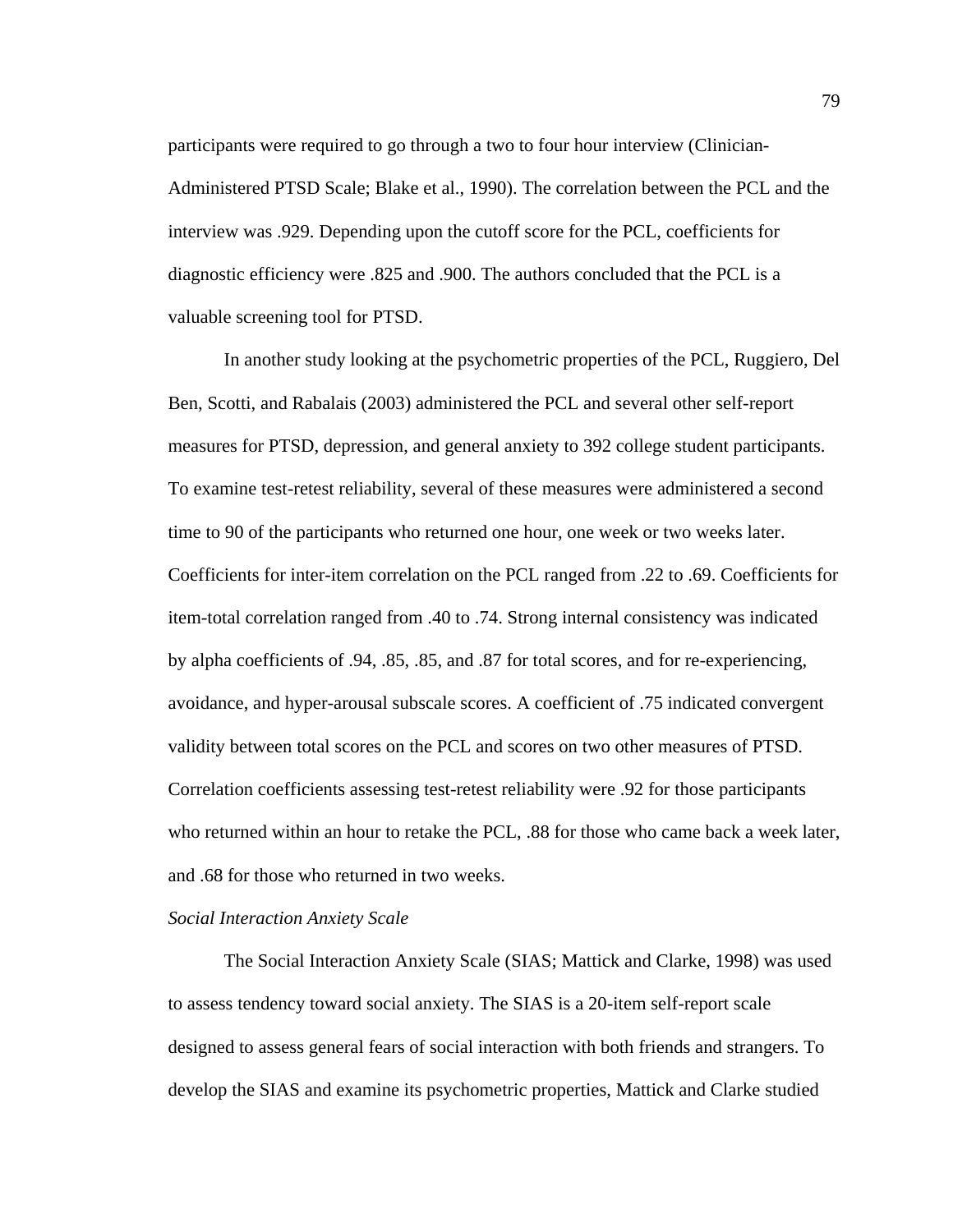five participant groups, including 482 undergraduate introductory psychology students, 315 individuals from the community, 243 individuals with social phobia, 13 individuals with agoraphobia with panic attacks, and 16 individuals with simple phobia. The participants were instructed to complete the SIAS, indicating on a 5-point scale the degree to which each item was characteristic of them. An item-analysis process was implemented to reduce the original 38 items to 19. High internal consistency of the SIAS was indicated by an alpha coefficient of .94 for the total sample population. The alpha coefficient for test-retest reliability was .92 at both 4 weeks (range 3-5 weeks) and 12 weeks (range 11-13 weeks). The researchers also found, through the use of planned ANOVAs, that the SIAS seems to discriminate between clinical groups and also between individuals who have social phobia and those who do not. They noted that the scale may be useful in research as well as in clinical practice.

 Osman, Gutierrez, Barrios, Kopper, and Chiros (1998) also examined the psychometric properties of the SIAS through two different studies. Participants in their first study were 200 undergraduate students in introductory psychology classes who received class credit for their participation. Internal consistency reliability was found to be good, as indicated by an alpha coefficient of .90. The range for corrected item-total correlations extended from .20 to .82. One of the goals of the researchers' second study was to look at gender differences for the total scale and for individual items. The sample population included 138 undergraduate men and 272 undergraduate women. An ANOVA indicated no significant difference in the total SIAS scores between men and women. A MANOVA was carried out to look at gender differences at the level of individual items, and the Hotelling's *T* did not indicate a significant gender effect.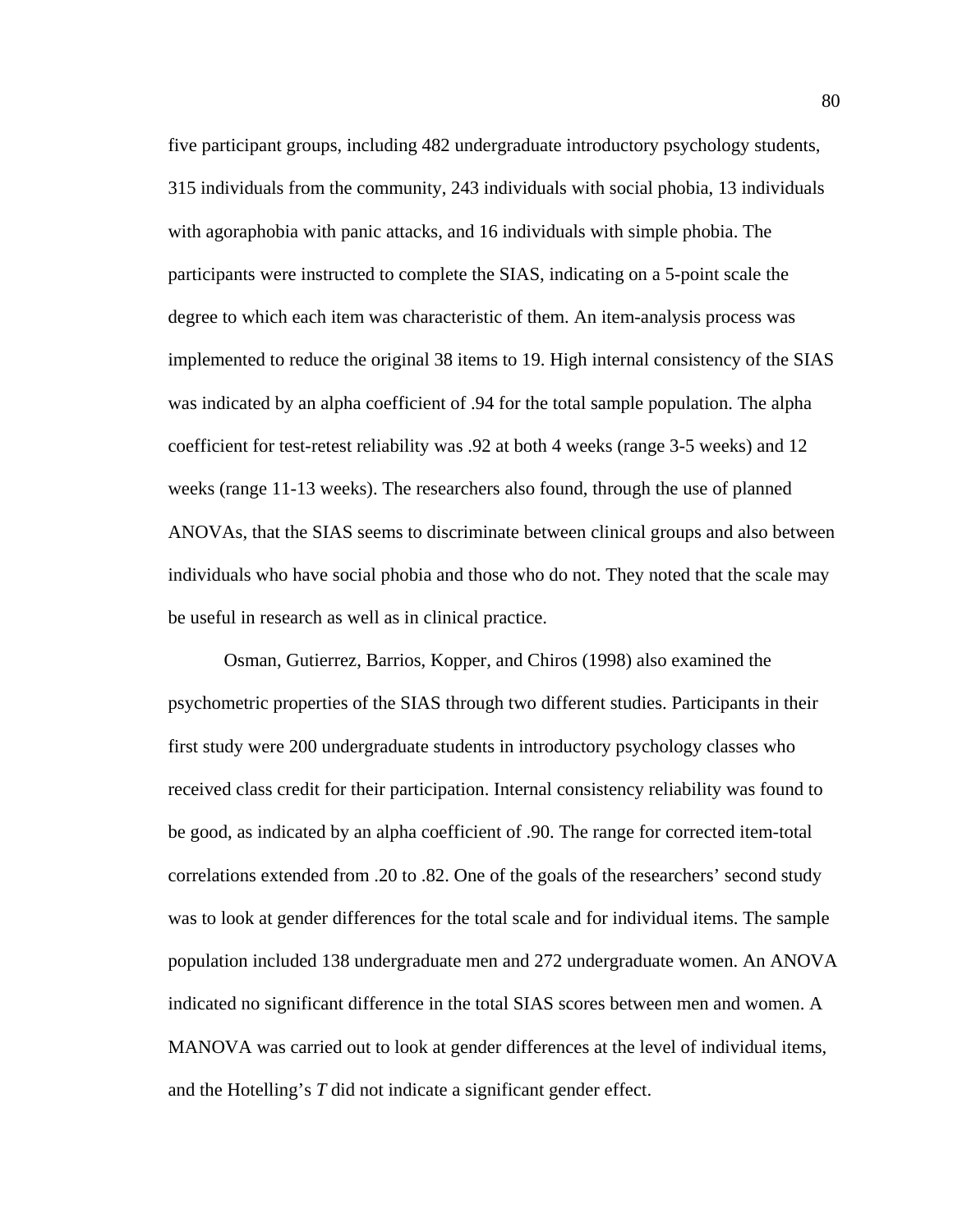Peters (2000) examined the discriminant validity of three different measures of social anxiety, including the SIAS, the Social Phobia Scale (Mattick & Clarke, 1998), and the Social Phobia and Anxiety Inventory (Turner, Beidel, Dancu, & Stanley, 1989). Participants were 117 patients who had been diagnosed with social phobia or with panic disorder with or without agoraphobia. Before receiving treatment all the patients completed each of the three self-report measures. Statistical analysis showed the construct validity of the assessments to be significantly correlated. A MANOVA was utilized to compare the social phobia and panic disorder groups for each of the three selfreport assessments. Results indicated that all the measures can distinguish between individuals with social phobia and individuals with panic disorder. Peters implemented a logistic regression to examine whether any of the measures were able to distinguish social phobia from panic disorder better than the others. She found that the Social Phobia and Anxiety Inventory distinguished social phobia from agoraphobia more effectively than either the SIAS or the Social Phobia Scale. Peters noted that this does not indicate a lack of validity for the SIAS and the Social Phobia Scale. She also stated that the discriminant validity of all the assessments is especially striking considering the high comorbidity between social phobia and panic disorder.

# **Research Hypotheses**

## *Hypothesis #1*

 Attachment style, as indicated by the Relationship Scales Questionnaire, will be correlated with quality of early interactions with caregivers, as indicated by the Parental Bonding Instrument.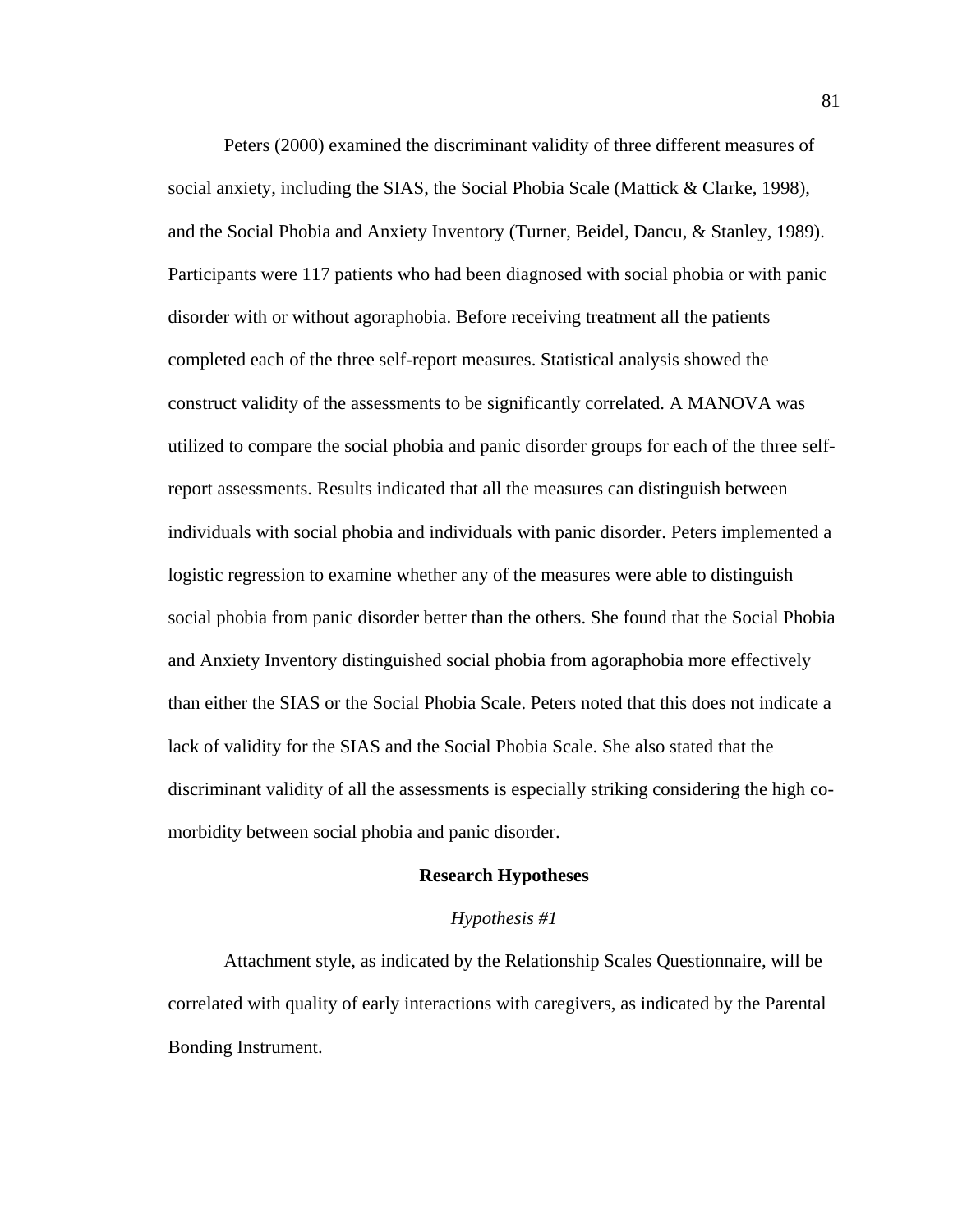# *Hypothesis #1.A*

 Secure attachment style, as indicated by the Relationship Scales Questionnaire, will be positively correlated with the care dimension, and negatively correlated with the overprotection dimension, of the Parental Bonding Instrument.

# *Hypothesis #1.B*

 Insecure attachment style (dismissing, fearful, preoccupied), as indicated by the Relationship Scales Questionnaire, will be negatively correlated with the care dimension, and positively correlated with the overprotection dimension of the Parental Bonding Instrument.

# *Hypothesis #2*

 Tendency toward specific types of anxiety will be correlated with attachment style, as indicated by the Relationship Scales Questionnaire.

# *Hypothesis #2.A*

 Tendency toward obsessive-compulsive symptoms, as determined by the Obsessive Compulsive Inventory-Revised, will be negatively correlated with secure attachment style, and positively correlated with insecure attachment style (dismissing, fearful, preoccupied), as indicated by the Relationship Scales Questionnaire.

# *Hypothesis #2.B*

 Tendency toward panic symptoms, as determined by the Panic Disorder Severity Scale-Self Report, will be negatively correlated with secure attachment style, and positively correlated with insecure attachment style (dismissing, fearful, preoccupied), as indicated by the Relationship Scales Questionnaire.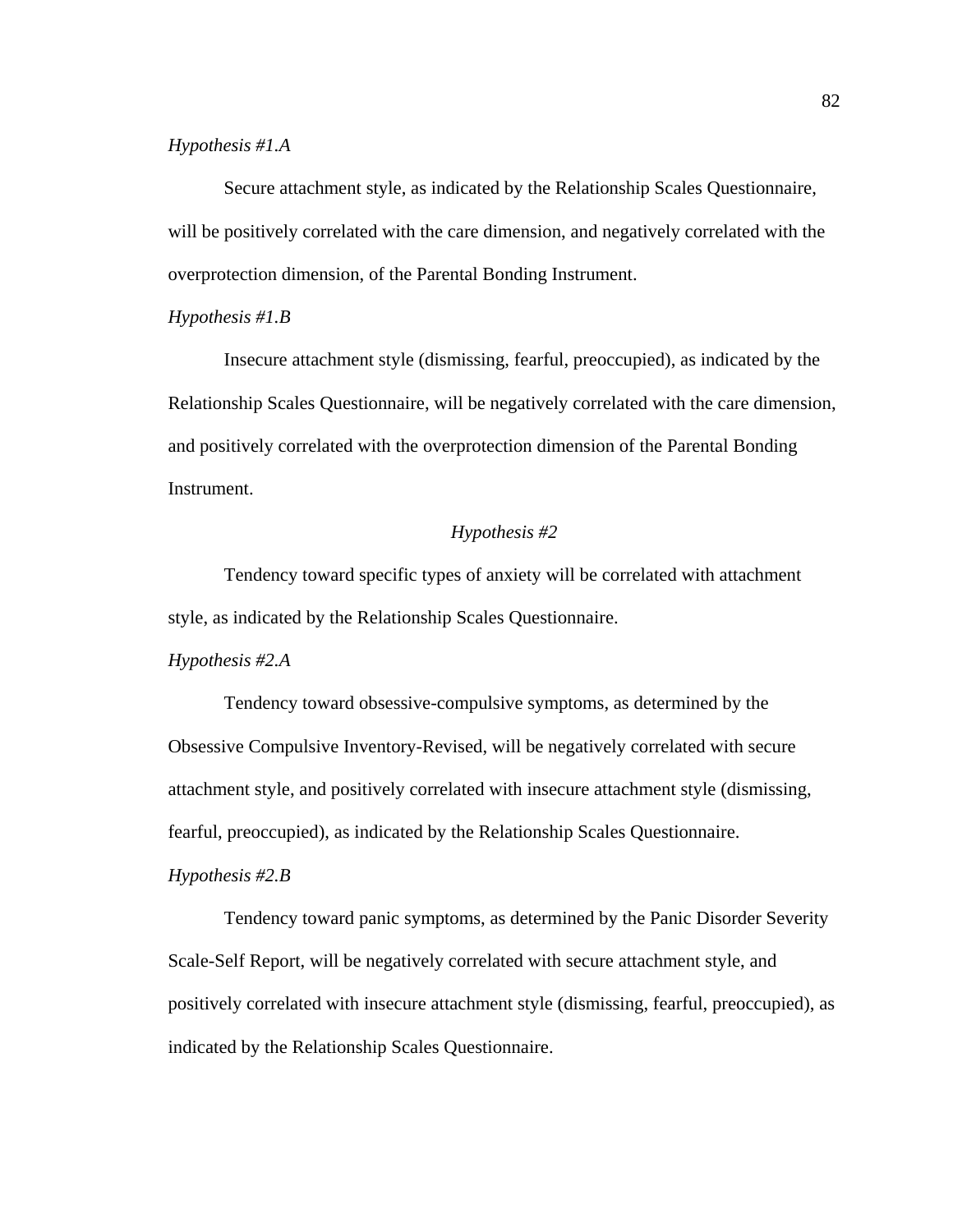# *Hypothesis #2.C*

 Tendency toward generalized anxiety symptoms, as determined by the Penn State Worry Questionnaire, will be negatively correlated with secure attachment style, and positively correlated with insecure attachment style (dismissing, fearful, preoccupied), as indicated by the Relationship Scales Questionnaire.

## *Hypothesis #2.D*

 Tendency toward post-trauma symptoms, as determined by the PTSD Checklist-Civilian Version, will be negatively correlated with secure attachment style, and positively correlated with insecure attachment style (dismissing, fearful, preoccupied), as indicated by the Relationship Scales Questionnaire.

## *Hypothesis #2.E*

 Tendency toward social anxiety symptoms, as determined by the Social Interaction Anxiety Scale, will be negatively correlated with secure attachment style, and positively correlated with insecure attachment style (dismissing, fearful, preoccupied), as indicated by the Relationship Scales Questionnaire.

# *Hypothesis #3*

 Tendency toward specific types of anxiety will be correlated with quality of early interactions with caregivers, as indicated by the Parental Bonding Instrument.

# *Hypothesis #3.A*

 Tendency toward obsessive-compulsive symptoms, as determined by the Obsessive Compulsive Inventory-Revised, will be negatively correlated with the care dimension, and positively correlated with the overprotection dimension of the Parental Bonding Instrument.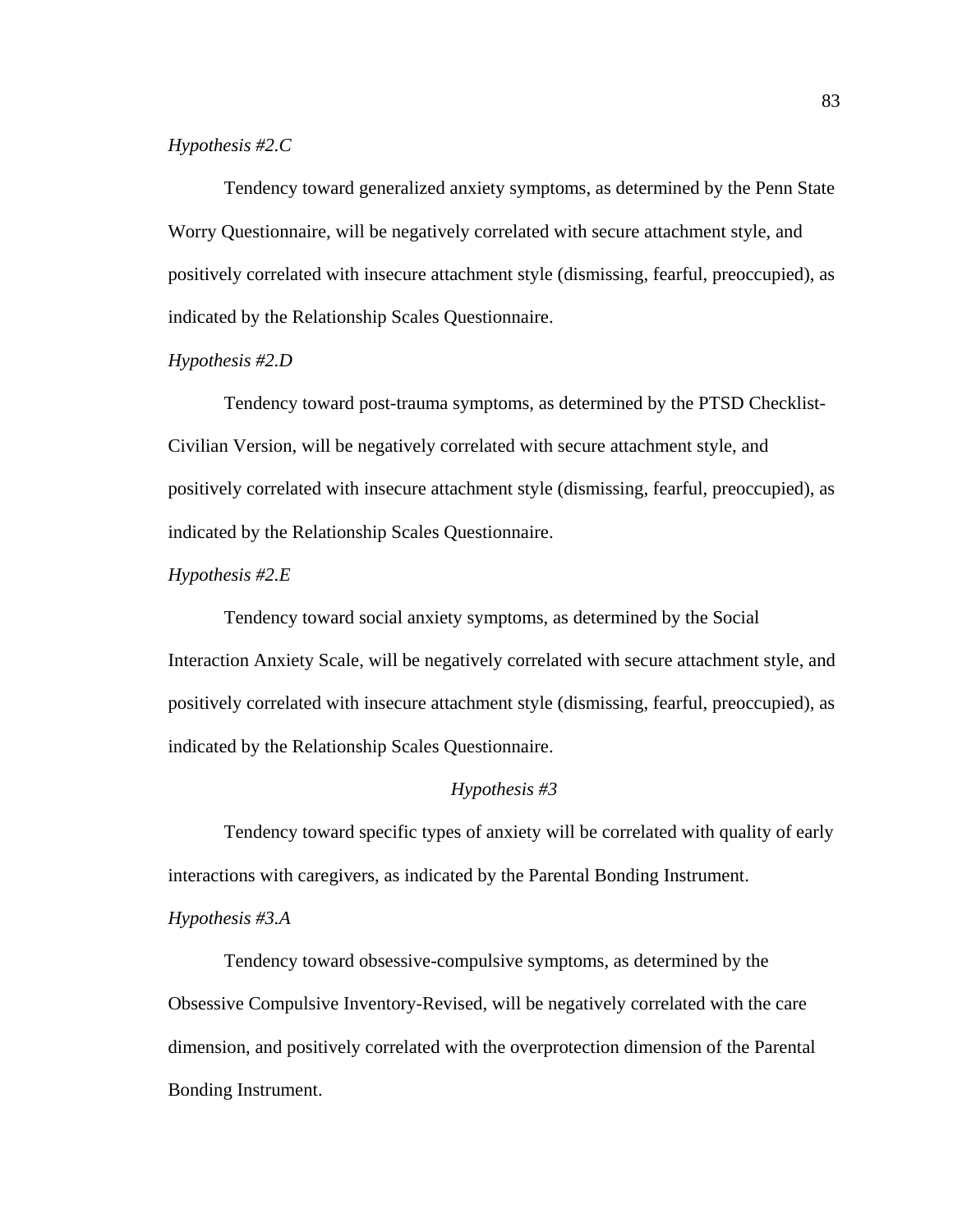# *Hypothesis #3.B*

 Tendency toward panic symptoms, as determined by the Panic Disorder Severity Scale-Self Report, will be negatively correlated with the care dimension, and positively correlated with the overprotection dimension of the Parental Bonding Instrument. *Hypothesis #3.C* 

 Tendency toward generalized anxiety symptoms, as determined by the Penn State Worry Questionnaire, will be negatively correlated with the care dimension, and positively correlated with the overprotection dimension of the Parental Bonding Instrument.

# *Hypothesis #3.D*

 Tendency toward post-trauma symptoms, as determined by the PTSD Checklist-Civilian Version, will be negatively correlated with the care dimension, and positively correlated with the overprotection dimension of the Parental Bonding Instrument. *Hypothesis #3.E* 

 Tendency toward social anxiety symptoms, as determined by the Social Interaction Anxiety Scale, will be negatively correlated with the care dimension, and positively correlated with the overprotection dimension of the Parental Bonding Instrument.

## **Data Processing and Analyses**

 To begin the data analyses, the researcher tabulated by hand the data for each scale for every questionnaire. The entry of the tabulated data into a computer program (Statistical Package for the Social Sciences; SPSS) was shared by the PI and the research assistants. The PI or research assistants checked each entry to assure that accurate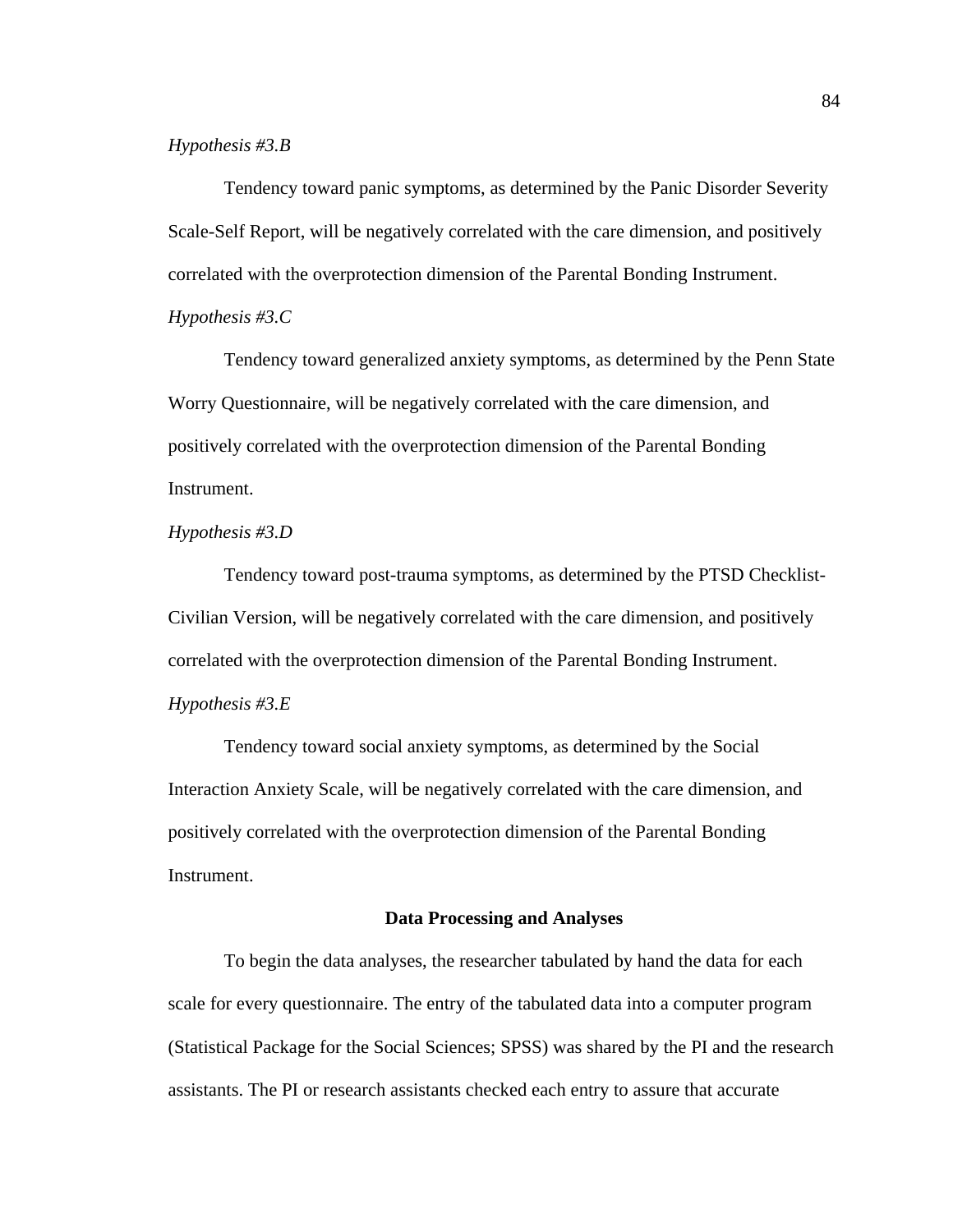numbers had been entered. In addition, the responses to each individual item on 25% of the questionnaires were entered into SPSS. This 25% of the questionnaires was randomly selected by the SPSS program, and the data was entered without imposing any type of data manipulation ahead of time. Questions that needed to be reverse-scored were entered in their original form, and SPSS was used to change the reverse-scored items to their proper form. Scale subscores were calculated and reliability coefficients were computed for each scale.

 The data analysis continued with the calculation of Pearson's *r* for the relationships between adult attachment and early bonding experiences, between adult attachment and tendency toward each of the five major types of anxiety, and between early bonding experiences and each of the five major types of anxiety. These correlations were disattenuated.

#### **Limitations**

 Perhaps the greatest limitation of this study was the potentially restricted variation in anxiety states of the participants in the sample population. Since all participants were students in undergraduate psychology classes, it may be reasonable to assume that it was a fairly high-functioning group of people. Whereas anxiety is a universal human phenomenon, and the expectation was that some differences would be observable within this population, there was the potentiality that the ranges apparent within any particular anxiety category would be minimal. To study the concepts of interest in this project in more depth, it would be advisable to design an experiment utilizing clinical groups of individuals who have been diagnosed with each of the five anxiety disorders considered here, and to compare these groups with a group of non-anxious controls.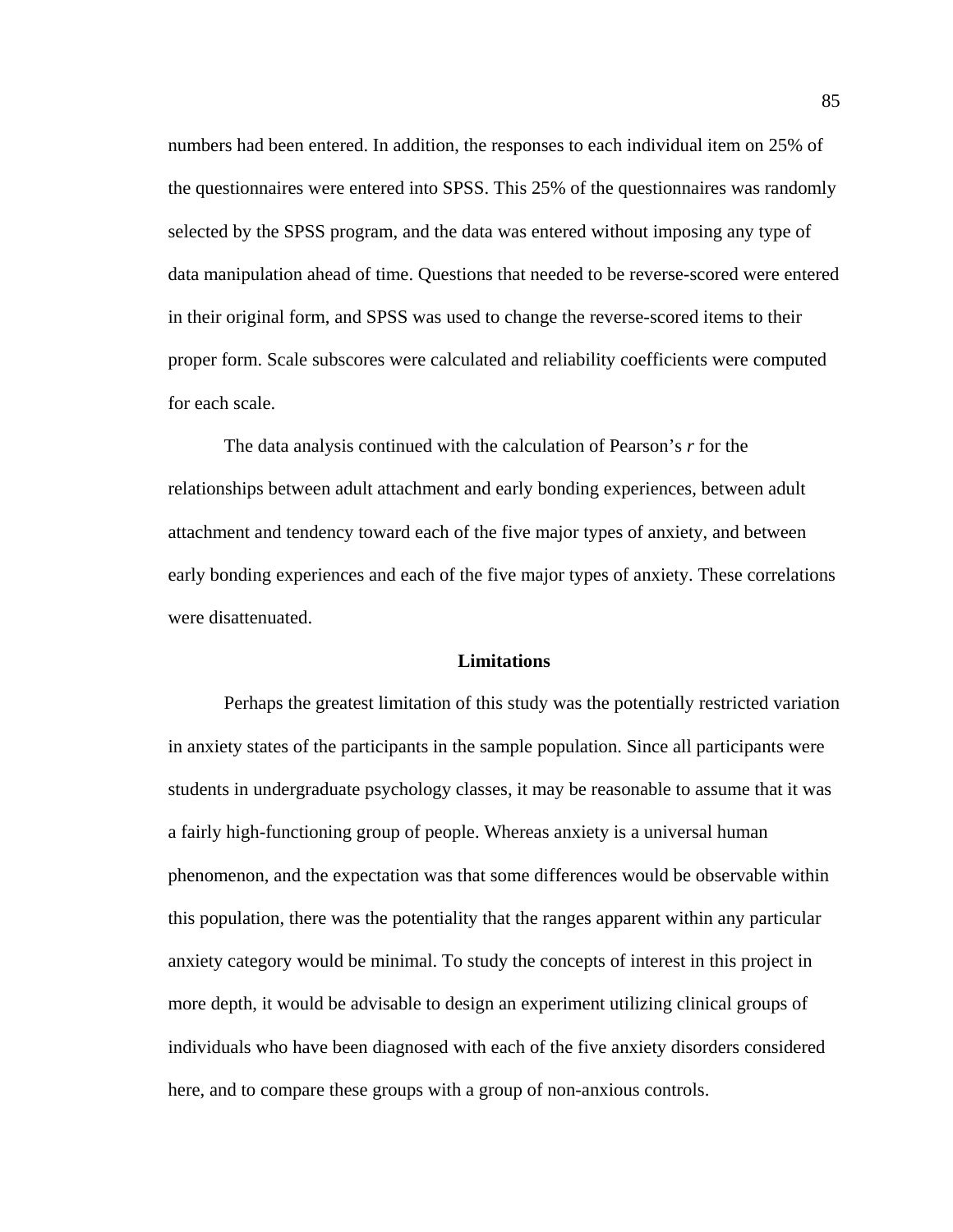Another drawback of this study was the exclusive use of self-report instruments to assess both attachment and memories of early bonding experiences. Since each participant was the sole informant of his or her attachment style and of his or her early bonding experiences, correlations between these two variables were less meaningful than if another way of assessing one of the variables had been used. A potentially highly valuable instrument for inclusion in a future study in this area is the Adult Attachment Interview (George, Kaplan, & Main, 1996), which assesses an individual's attachment state of mind via the unconscious linguistic process that is revealed in the interview, rather than via the content of the interview. Due to the high cost of coding the interviews and the lengthy process involved in the coding, the use of the Adult Attachment Interview in a dissertation project was not feasible.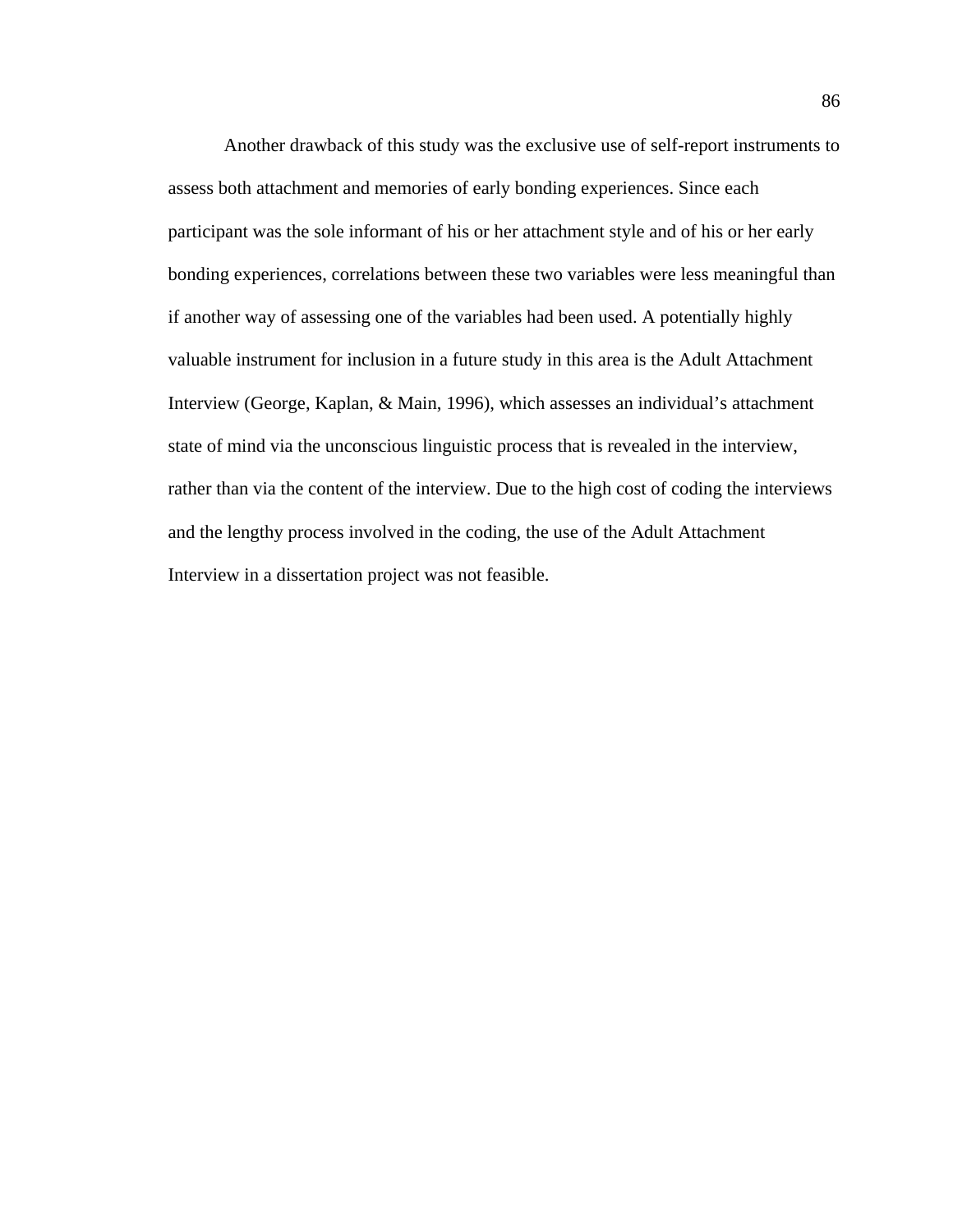# **CHAPTER FOUR**

# **RESULTS**

#### **Overview of Chapter**

 The chapter presents the results obtained through implementation of the methodological procedure outlined in the previous chapter. First, the reliability of the scores gathered in the data collection process is discussed, and the checking of the scoring procedures explained. Next, variation of responses, scoring of the instruments, significance level and magnitude of correlations are noted. Finally, statistical data that provides support for or against the research hypotheses is presented.

#### **Reliability of Scores**

 Reliability coefficients were calculated for each of the instruments utilized, including the subscales of the Parental Bonding Instrument, the Relationship Scales Questionnaire, and the Obsessive-Compulsive Inventory-Revised. Cronbach's alpha for the instruments ranged from .420 for the secure subscale of the Relationship Scales Questionnaire to .938 for the Penn State Worry Questionnaire (see Tables 2 and 3). Due to the low reliability for several of the scales, all observed correlations were disattenuated using the following equation (Osborne, 2003):

$$
r^*_{12} = \sqrt[r_{12}]{r_{11}r_{22}}
$$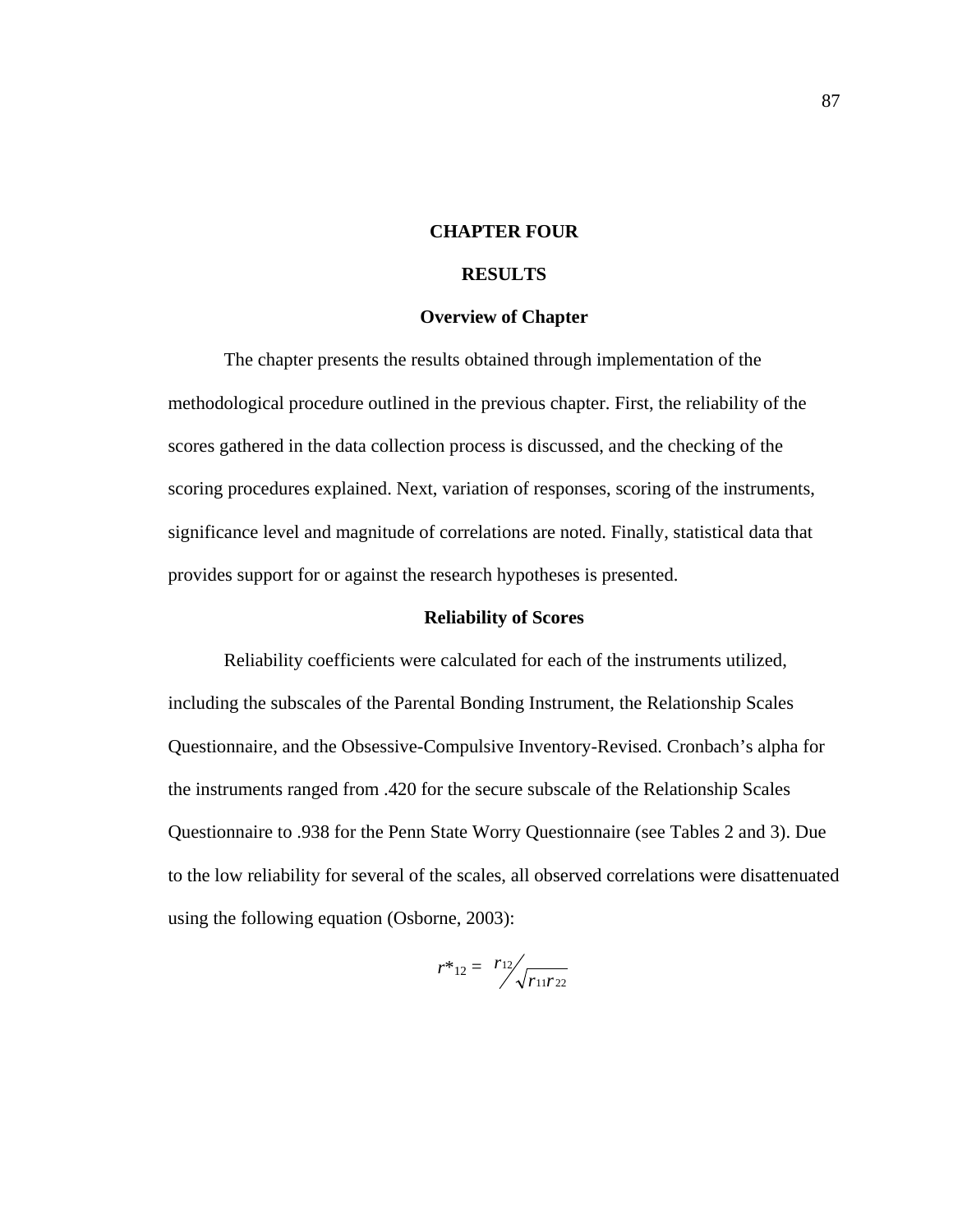The reliability coefficients are represented by  $r_{11}$  and  $r_{22}$ , while  $r_{12}$  is the observed correlation and  $r^*_{12}$  is the disattenuated correlation. Disattenuated correlations are listed in parentheses below the observed correlations in Tables 2 and 3.

 Although the disattenuation process has been utilized for many years, there have been some concerns with regard to this technique (Charles, 2005). For example, disattenuated correlations greater than 1.00 may sometimes be obtained, as is evident in two of the reported disattenuated correlations for this study. According to Charles, one possible explanation for this result is that reliability coefficients are often underestimated, decreasing the denominator of the disattenuation equation and inflating the disattenuation correlation coefficient. Zimmerman (2007) emphasized the importance of the interaction of reliability and correlated errors. He noted that the correlation between errors must be nearly zero and reliability must be high in order for the disattenuation correction to be accurate.

#### **Checking of Scores**

 Scores for each instrument and the corresponding subscales were originally tabulated by hand. The results of these tabulations (mean scores for each questionnaire) were entered into SPSS. In order to examine the accuracy of the tabulations, a secondary scoring procedure was utilized. Twenty-five percent of the 201 questionnaire packets were randomly selected by the SPSS computer program. Each item response for each of these questionnaires was entered into SPSS, which was then programmed to calculate the mean score(s) for each questionnaire. Using computer technology, the scores of the randomly selected questionnaires were compared with the scores of the corresponding hand-tabulated questionnaires. Twelve of the scales and subscales demonstrated an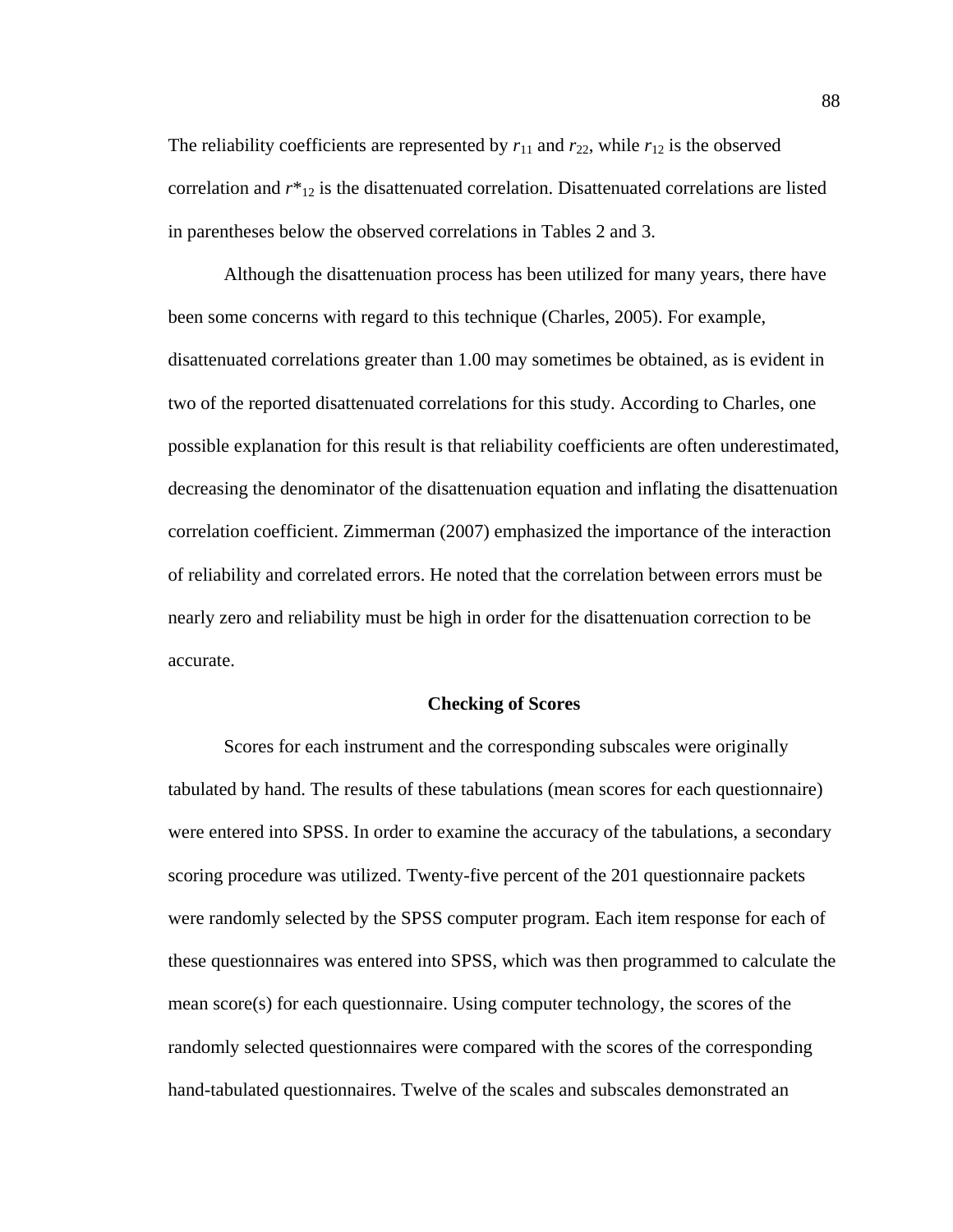agreement of at least 95% between the hand-scored and computer-scored results, while only five demonstrated agreement below 95%. The lowest percent agreement was 81.7%.

#### **Variation of Responses**

 The participants' responses to the items in the questionnaires varied widely except in one instance, in which a potential restriction of range was evidenced. With regard to panic symptoms as measured by the Panic Disorder Severity Scale-Self Report (PDSS-SR), most participants reported that they either did not have panic attacks, or had mild or moderate panic attacks (the 5-point PDSS-SR scale allows responses varying from no panic attacks during the last week to an extreme number of panic attacks). It is possible that, in a population of individuals reporting a higher rate of severe or extreme panic attacks, the correlations between panic symptoms, early bonding memories, and attachment style may be impacted. That is to say that a restriction of range, such as the one observed here, could suppress these correlations. One possible conceptual reason for the small range of responses with regard to panic symptoms is that individuals who have severe or extreme panic attacks may not be well enough to attend college and participate in studies such as this one.

#### **Scoring of Instruments**

 Participants in this study responded to a series of seven questionnaires (in addition to a demographic survey). Scoring for three of the questionnaires involved the use of subcategories. The Parental Bonding Instrument (PBI) was scored on two dimensions: care and overprotection. The Relationship Scales Questionnaire (RSQ) was scored on four dimensions: secure, dismissing, fearful, and preoccupied. The Obsessive-Compulsive Inventory-Revised (OCI-R) yielded a total score as well as scores for six subcategories: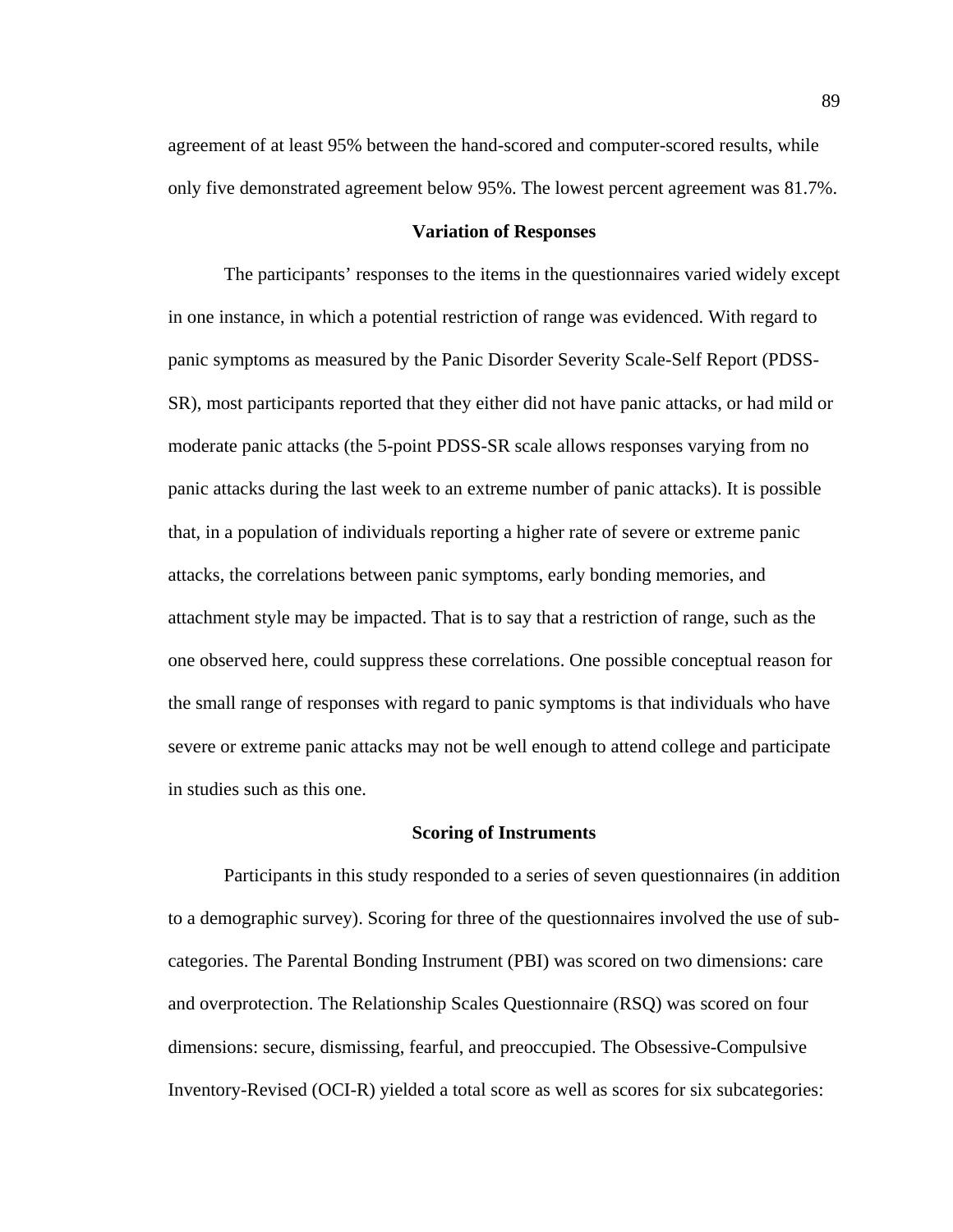hoarding, checking, ordering, neutralizing, washing, and obsessing. Each of the other instruments utilized yielded a single score. The Parental Bonding Instrument was scored on a 4-point scale, while all the other questionnaires were scored on a 5-point scale. Instrument and subscale response means, and corresponding standard deviations, are listed in Tables 2 and 3.

#### **Significance Level and Magnitude of Correlations**

 In order to confirm or disconfirm the research hypotheses stated in Chapter 3 and attempt to answer the research questions posed in Chapter 2, it was necessary to perform a large number of correlations. When many different variables are correlated with each other, the risk of a Type I Error (finding an effect when in reality there is none) increases. In order to reduce the risk of a Type I Error in this study, a more stringent alpha level was adopted: only correlations that were significant at  $p < .01$  were considered, while correlations significant at *p* < .05 were disregarded. All correlation coefficients are presented in Tables 2 and 3.

 Another reason for adopting the more stringent alpha level is the large number of participants in this study, which could yield small correlation coefficients that are, nevertheless, statistically significant. In order to further remediate this potential problem, the magnitudes of the correlations were considered in addition to their statistical significance. Correlation coefficients of 0 to .3 were considered to be of small magnitude, whereas correlation coefficients of .4 to .7 were considered to be of moderate magnitude, and correlation coefficients of .8 or greater were considered to be of high magnitude.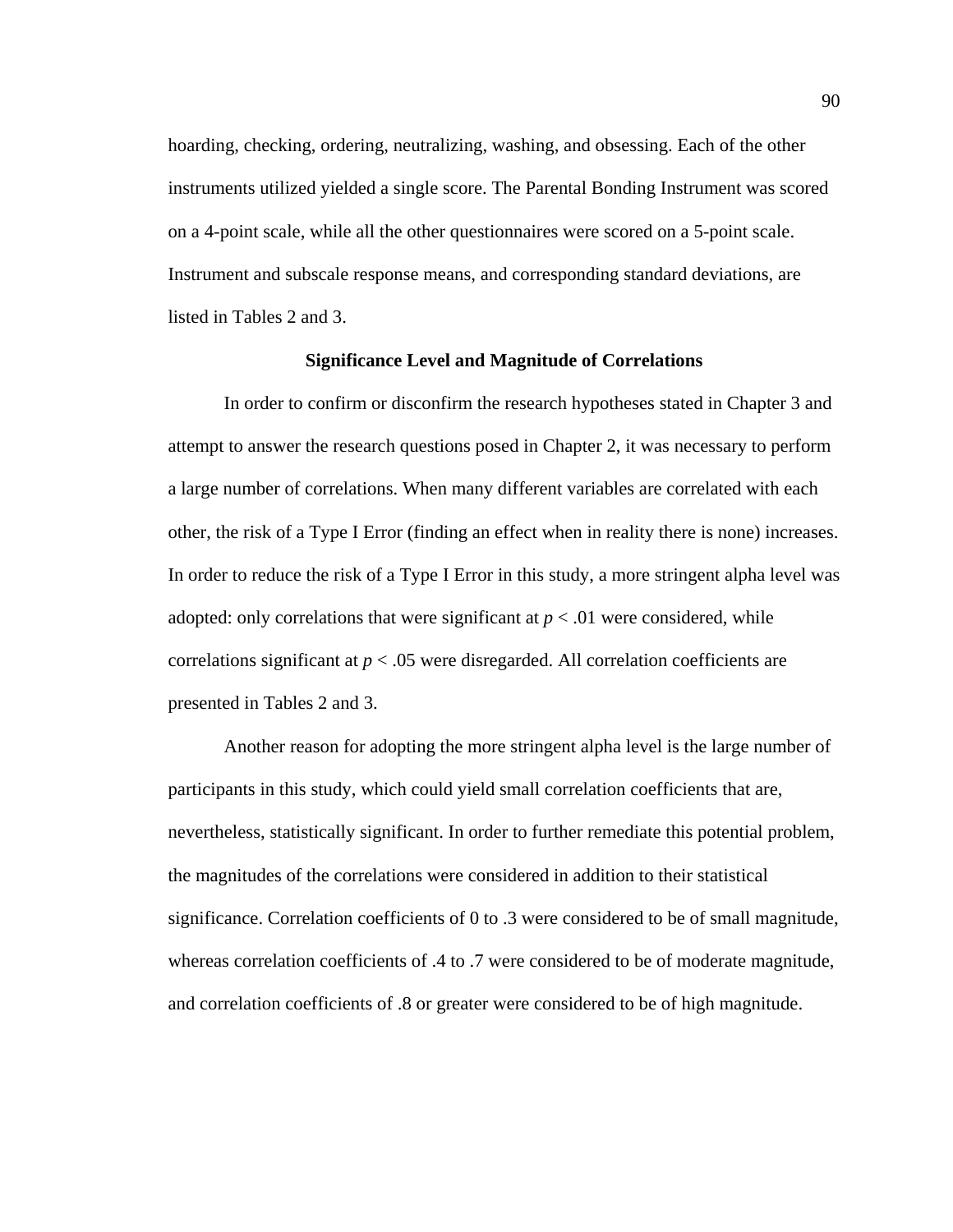| Table 2 |                                                                                                                              |  |  |  |  |
|---------|------------------------------------------------------------------------------------------------------------------------------|--|--|--|--|
|         | Means, Standard Deviations, Reliability and Correlation Coefficients (Disattenuated Correlation Coefficients in Parentheses) |  |  |  |  |

|               | MN    | SD  | RL       | PBI<br>(C)                                                | PBI<br>(OP)      | RSQ<br>(S)                                                                      | RSQ<br>(D) | RSQ<br>(F)                    | <b>RSQ</b><br>(P) | OCI-R<br>(Total)   | PDSS-SR            | PSWO               | $PCL-C$            | SIAS |
|---------------|-------|-----|----------|-----------------------------------------------------------|------------------|---------------------------------------------------------------------------------|------------|-------------------------------|-------------------|--------------------|--------------------|--------------------|--------------------|------|
| PBI (C)       | 2.55  |     | .51 .892 |                                                           |                  |                                                                                 |            |                               |                   |                    |                    |                    |                    |      |
| PBI (OP)      | .99   | .56 |          | $.776 - .368**$<br>$(-.422)$                              |                  |                                                                                 |            |                               |                   |                    |                    |                    |                    |      |
| RSQ (S)       | 2.31  | .68 | .420     | $(.526) (-.321)$                                          | $.322**-.183**$  |                                                                                 |            |                               |                   |                    |                    |                    |                    |      |
| RSQ(D)        | 2.20  | .64 | .566     | .045<br>(.063)                                            | $(.029) (-.406)$ | $.019 - .198**$                                                                 |            |                               |                   |                    |                    |                    |                    |      |
| RSQ (F)       | 1.78  | .87 | .507     |                                                           |                  | $-.245**$ $.312**$ $-.597**$ $.359**$<br>$(-.364)$ $(.497)(-1.294)$ $(.670)$    |            |                               |                   |                    |                    |                    |                    |      |
| RSQ (P)       | 1.89  | .79 |          | $.568$ - $.187**$ $.242**$ - $.223**$ - $.316**$ $.278**$ |                  | $(-.263)$ $(.364)$ $(-.457)$ $(-.557)$ $(.518)$                                 |            |                               |                   |                    |                    |                    |                    |      |
| OCI-R (Total) | .85   | .61 | .869     | $-100$<br>$(-.114)$                                       | .106             | $-.388**$<br>$(.129) (-.642) (.158)$                                            | .111       | $(.466)$ $(.350)$             | $.309**$ . 246**  |                    |                    |                    |                    |      |
| PDSS-SR       | .43   | .50 | .820     | $-0.71$<br>$(-.083)$                                      | .087             | $-.274***$ .063<br>$(.109) (-.467) (.092)$                                      |            | $(.496)$ $(.453)$             | $.320**$ . 309**  | $.551**$<br>(.653) |                    |                    |                    |      |
| PSWO          | 2.22  | .93 | .938     | $-.095$<br>$(-.104)$                                      | .176             | $-.356**-.005$<br>$(.206) (-.567) (-.069)$                                      |            | $(.466)$ $(.399)$             | $.321**$ . 291**  | $.476**$<br>(.527) | $.508**$<br>(.579) |                    |                    |      |
| $PCL-C$       | 1.13  |     | .799.918 | $-.250**$                                                 |                  | $.186**-.386**.155$<br>$(-.276)$ $(.220)$ $(-.622)$ $(.213)$                    |            | $.441**$<br>$(.646)$ $(.395)$ | $.285**$          | $.526**$<br>(.589) | $.539**$<br>(.621) | $.483**$<br>(.521) |                    |      |
| SIAS          | 1.199 | .77 | .929     |                                                           |                  | $-.289**$ . $187**$ -. $503**$ -. 012<br>$(-.317)$ $(.220)$ $(-.805)$ $(-.017)$ |            | $(.491)$ $(.569)$             | $.337**$ . 413**  | $.371**$<br>(.413) | $.376**$<br>(.431) | $.424**$<br>(.454) | $.466**$<br>(.505) |      |

\*\*Correlation is significant at *p* < .01

NOTES: MN = Mean; SD = Standard Deviation; RL = Reliability; PBI = Parental Bonding Instrument; C = Care; OP = Overprotection; RSQ = Relationship Scales Questionnaire; S = Secure; D = Dismissing; F = Fearful; P = Preoccupied; OCI-R = Obsessive-Compulsive Inventory-Revised; PDSS-SR = Panic Disorder Severity Scale-Self Report; PSWQ = Penn State Worry Questionnaire; PCL-C = PTSD Checklist-Civilian Version; SIAS = Social Interaction Anxiety Scale

**\_\_\_\_\_\_\_\_\_\_\_\_\_\_\_\_\_\_\_\_\_\_\_\_\_\_\_\_\_\_\_\_\_\_\_\_\_\_\_\_\_\_\_\_\_\_\_\_\_\_\_\_\_\_\_\_\_\_\_\_\_\_\_\_\_\_\_\_\_\_\_\_\_\_\_\_\_\_\_\_\_\_\_\_\_\_\_\_\_\_\_\_\_\_\_\_\_\_\_\_\_\_\_\_\_\_\_\_\_\_\_\_\_\_\_\_\_\_\_\_\_\_\_\_\_\_\_\_\_\_\_\_\_\_**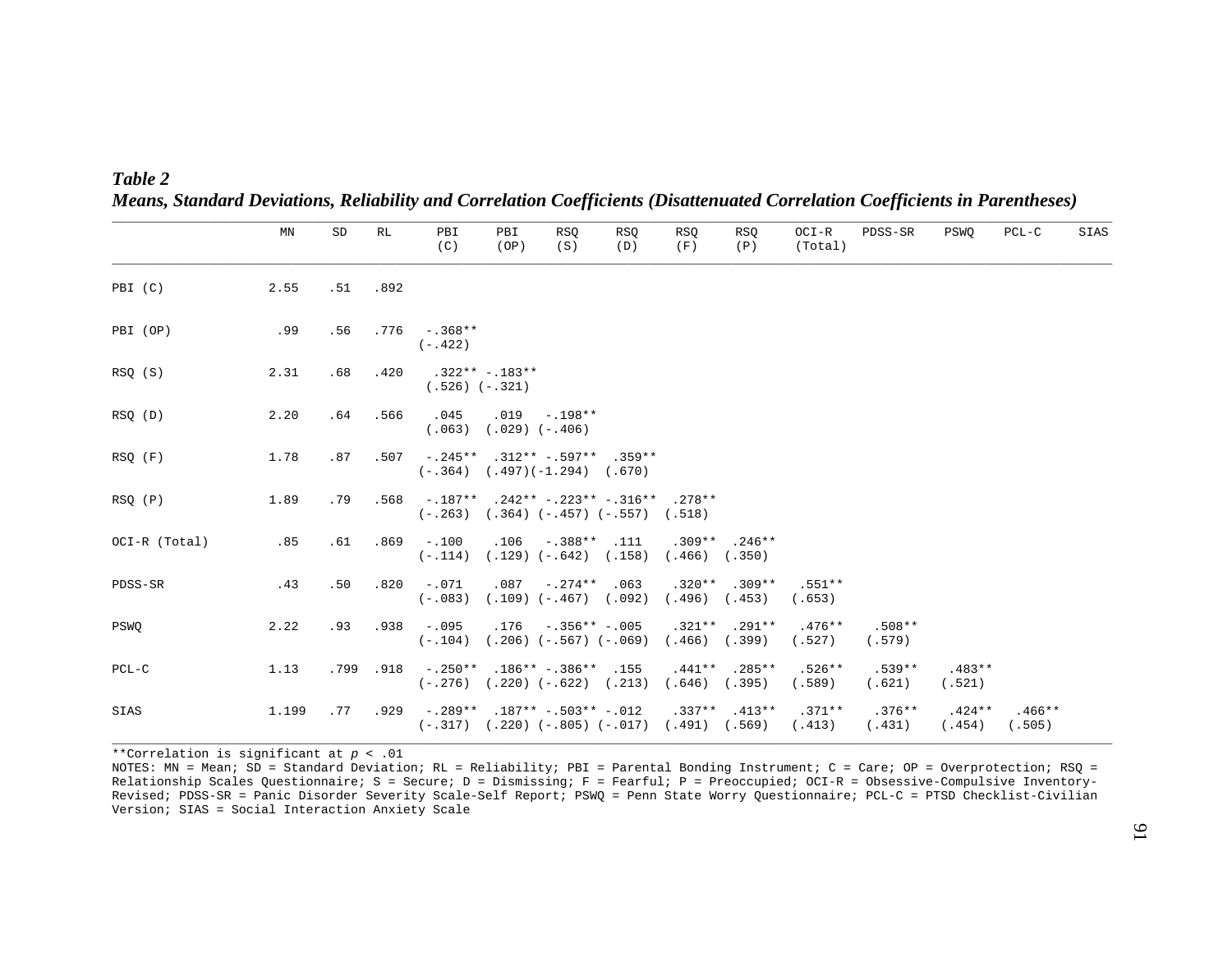# *Table 3*

*Obsessive-Compulsive Subtypes: Means, Standard Deviations, Reliability and Correlation Coefficients (Disattenuated Correlation Coefficients in Parentheses)* 

|                    | ΜN   | SD        | RL  | PBI<br>(C)           | PBI<br>(OP)    | <b>RSQ</b><br>(S)                        | <b>RSO</b><br>(D) | RSQ<br>(F)                            | RSQ<br>(P)        | OCI-R<br>(Total)    | PDSS-SR            | PSWO               | $PCL-C$             | SIAS               |
|--------------------|------|-----------|-----|----------------------|----------------|------------------------------------------|-------------------|---------------------------------------|-------------------|---------------------|--------------------|--------------------|---------------------|--------------------|
| OCI-R Hoarding     | 1.22 | .999      | .65 | $-.092$<br>(-.121)   | .136           | $-.260**-.043$<br>(.191) (-.496) (-.071) |                   | .172<br>.299)                         | $.293**$<br>.481) | $.537**$<br>.713)   | $.288**$<br>(.394) | $.353**$<br>(.451) | $.355***$<br>(.459) | $.357**$<br>(.458) |
| OCI-R Checking     | .82  | .83       | .73 | .004<br>(.005)       | .017           | $-.278**$<br>$(.023) (-.504)$            | .086<br>.094)     | $.208**$<br>.343)                     | .112<br>.175)     | $.748**$<br>(.942)  | $.395**$<br>(.506) | $.396**$<br>(.480) | $.344**$<br>(.422)  | $.317**$<br>(.386) |
| OCI-R Ordering     |      | 1.14 1.05 | .88 | .088                 | $-.006$        | $-.231**$<br>$(.099) (-.007) (-.380)$    |                   | $.183**$ . 208**<br>$(.259)$ $(.311)$ | .087<br>.123)     | $.707**$<br>(.808)  | $.344**$<br>(.404) | $.232**$<br>(.255) | $.340**$<br>(.378)  | .149<br>(.165)     |
| OCI-R Neutralizing | .48  | . 77      | .55 | $-.125$<br>$(-.179)$ | .164           | $-.253**$<br>$(.251) (-.527)$            | .063              | .181<br>$(.113)$ $(.343)$             | .066<br>(.118)    | $.747**$<br>(1.081) | $.346**$<br>(.516) | $.282**$<br>(.393) | $.359**$<br>(.506)  | .159<br>(.223)     |
| OCI-R Washing      | .51  | .67       | .66 | $-.051$<br>$(-.066)$ | .066           | $-.193**$<br>$(.092) (-.366)$            | .089<br>(.145)    | .142<br>.245)                         | .081<br>.132)     | $.613**$<br>(.808)  | $.371**$<br>(.503) | $.244**$<br>(.309) | $.266**$<br>(.341)  | .088<br>(.112)     |
| OCI-R Obsessing    | .93  | .96       | .79 | $-.148$<br>$(-.176)$ | .145<br>(.185) | $-.351**$<br>$(-.608)$                   | .075<br>.112)     | $.329**$<br>.519)                     | $.290**$<br>.432) | $.741**$<br>.892)   | $.501**$<br>(.621) | $.410**$<br>(.475) | $.444**$<br>(.520)  | $.367**$<br>(.427) |

\*\*Correlation is significant at *p* < .01

NOTES: MN = Mean; SD = Standard Deviation; RL = Reliability; PBI = Parental Bonding Instrument; C = Care; OP = Overprotection; RSQ = Relationship Scales Questionnaire; S = Secure; D = Dismissing; F = Fearful; P = Preoccupied; OCI-R = Obsessive-Compulsive Inventory-Revised; PDSS-SR = Panic Disorder Severity Scale-Self Report; PSWQ = Penn State Worry Questionnaire; PCL-C = PTSD Checklist-Civilian Version; SIAS = Social Interaction Anxiety Scale

**\_\_\_\_\_\_\_\_\_\_\_\_\_\_\_\_\_\_\_\_\_\_\_\_\_\_\_\_\_\_\_\_\_\_\_\_\_\_\_\_\_\_\_\_\_\_\_\_\_\_\_\_\_\_\_\_\_\_\_\_\_\_\_\_\_\_\_\_\_\_\_\_\_\_\_\_\_\_\_\_\_\_\_\_\_\_\_\_\_\_\_\_\_\_\_\_\_\_\_\_\_\_\_\_\_\_\_\_\_\_\_\_\_\_\_\_\_\_\_\_\_\_\_\_\_\_\_\_\_\_\_\_\_\_**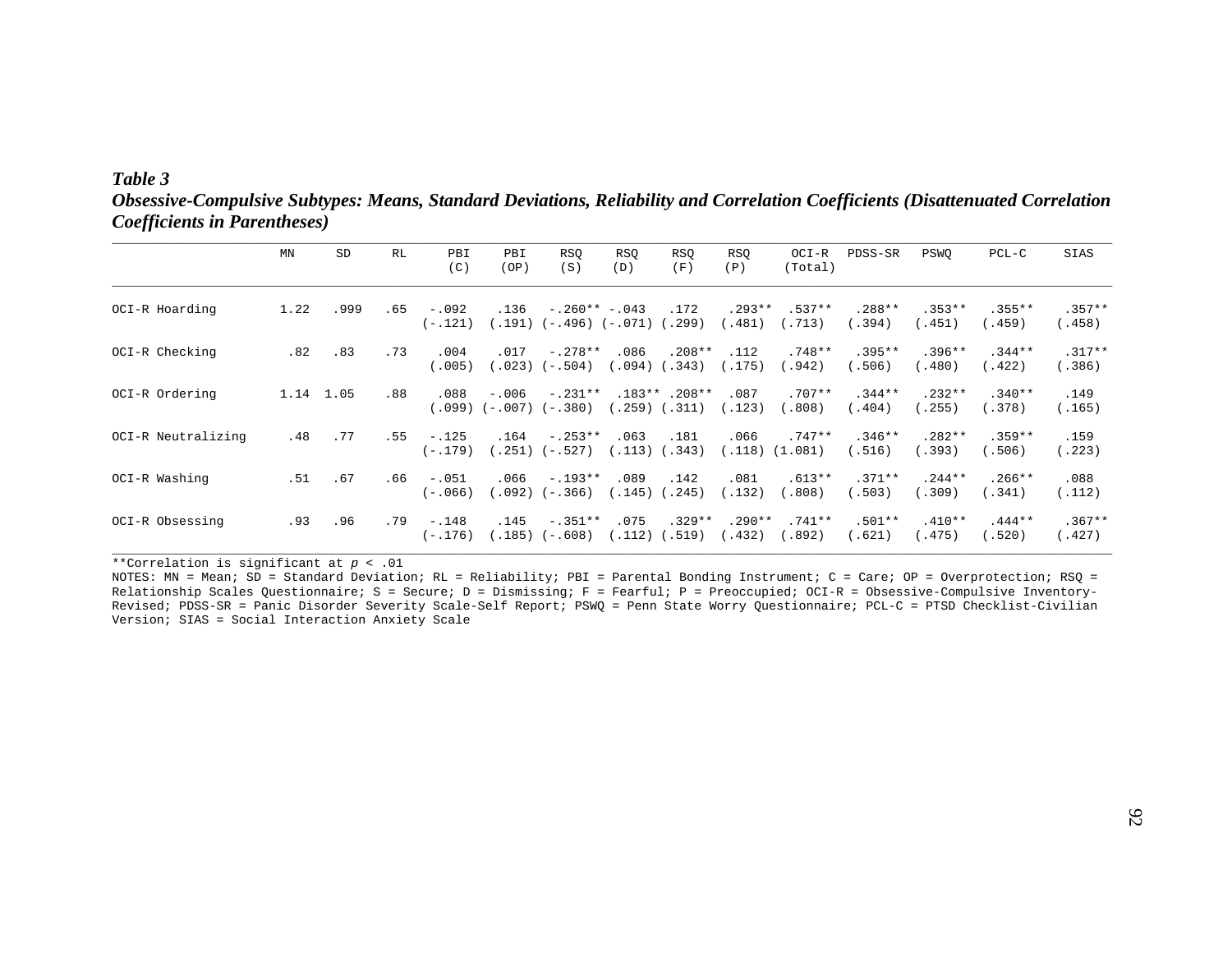## **Tests of Hypotheses**

#### *Hypothesis #1*

 Attachment style, as indicated by the Relationship Scales Questionnaire, will be correlated with quality of early interactions with caregivers, as indicated by the Parental Bonding Instrument.

## *Hypothesis #1.A*

 Secure attachment style, as indicated by the Relationship Scales Questionnaire, will be positively correlated with the care dimension, and negatively correlated with the overprotection dimension, of the Parental Bonding Instrument.

This hypothesis was supported in both cases at the  $p < .01$  level. The magnitudes of each observed correlation were small, while the magnitude of the disattenuated securecare correlation was moderate.

#### *Hypothesis #1.B*

 Insecure attachment style (dismissing, fearful, preoccupied), as indicated by the Relationship Scales Questionnaire, will be negatively correlated with the care dimension, and positively correlated with the overprotection dimension of the Parental Bonding Instrument.

This hypothesis was supported at the  $p < .01$  level in the case of fearful and preoccupied attachment styles and disconfirmed in the case of a dismissing attachment style. Again, the magnitudes of these correlation coefficients were small, except in the case of the disattenuated fearful-overprotection correlation, which reached the moderate range.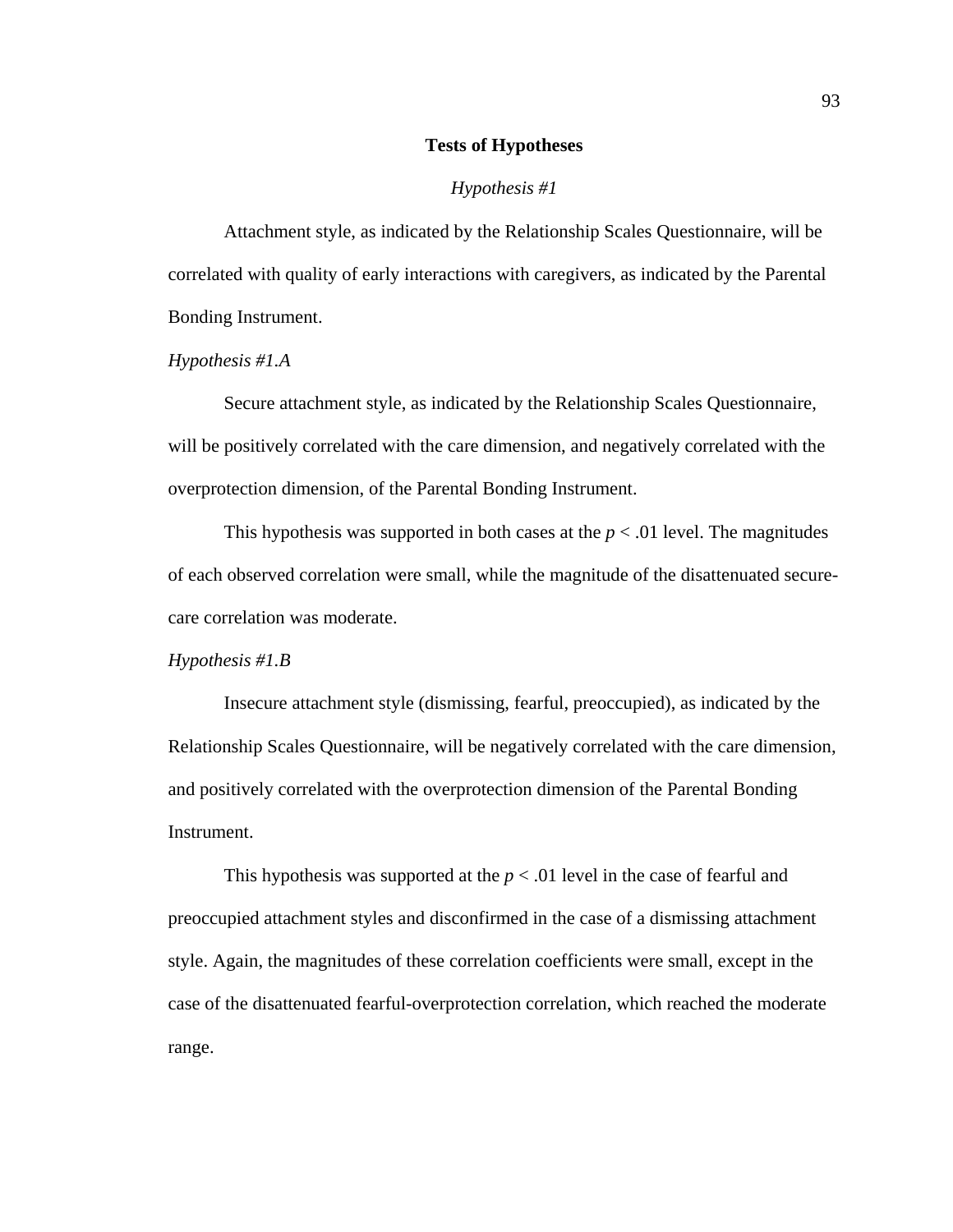## *Hypothesis #2*

Tendency toward specific types of anxiety will be correlated with attachment style, as indicated by the Relationship Scales Questionnaire.

# *Hypothesis #2.A*

 Tendency toward obsessive-compulsive symptoms, as determined by the Obsessive-Compulsive Inventory-Revised, will be negatively correlated with secure attachment style, and positively correlated with insecure attachment style (dismissing, fearful, preoccupied), as indicated by the Relationship Scales Questionnaire.

 The total score (OC total) for obsessive-compulsive symptoms and the scores for each of the obsessive-compulsive subtypes were negatively correlated  $(p < .01)$  with secure attachment style. This supports the first part of Hypothesis 2.A. With regard to the observed correlation coefficients, each is of small magnitude. However, when the values were disattenuated, the correlations for OC total-secure, hoarding-secure, checkingsecure, neutralizing-secure, and obsessing-secure evidenced a moderate degree of magnitude.

The OC total was positively correlated  $(p < .01)$  with preoccupied and fearful attachment styles, further supporting Hypothesis 2.A. However, there was no significant correlation between total obsessive-compulsive symptoms and dismissing attachment style, disconfirming the section of Hypothesis 2.A which suggests a positive correlation between these variables. There was, however, a positive correlation  $(p < .01)$  between one obsessive-compulsive subtype (ordering) and dismissing attachment style. There also was a positive correlation ( $p < .01$ ) between preoccupied attachment style and both the hoarding and the obsessing subtypes. In addition, there was a positive correlation ( $p <$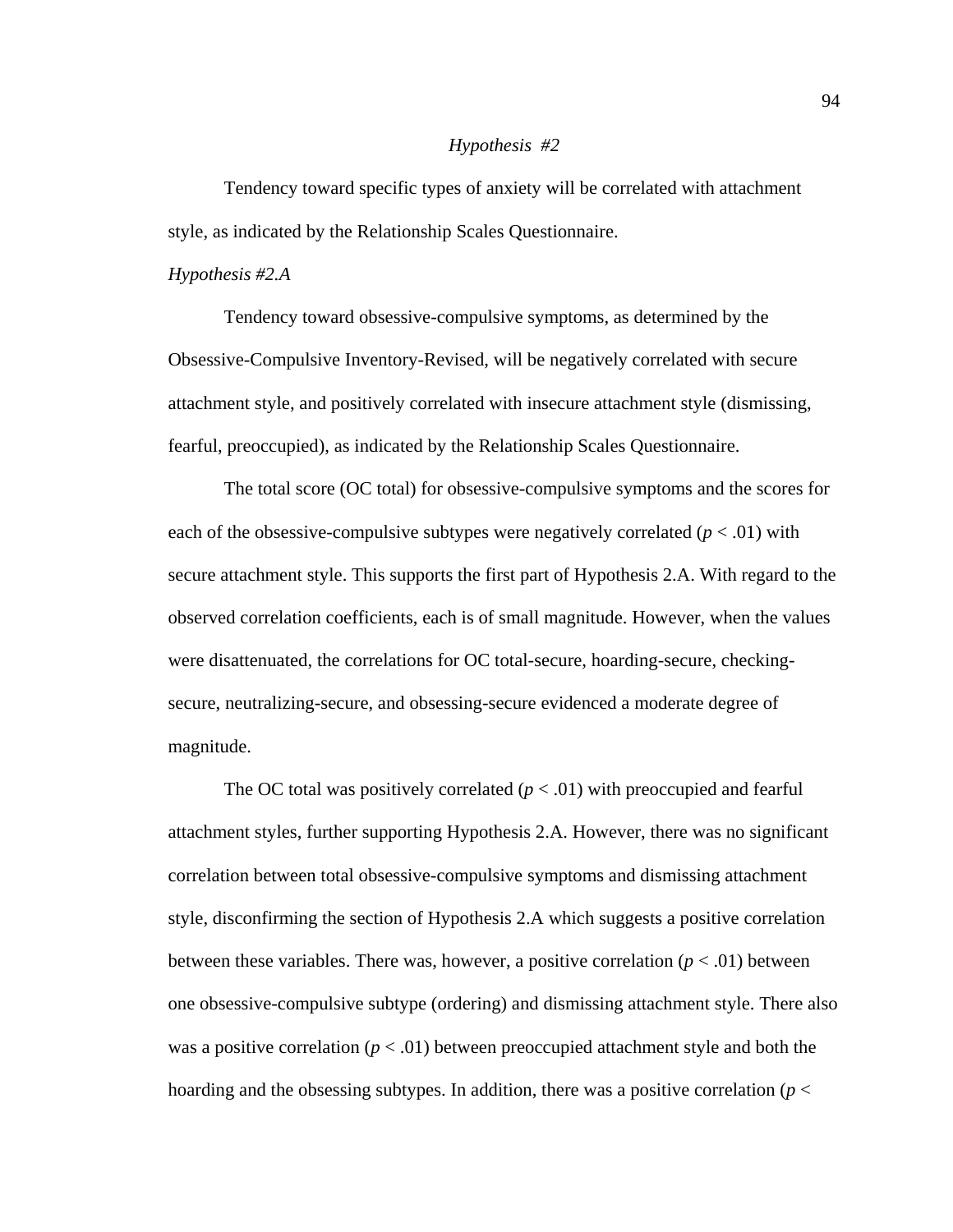.01) between fearful attachment style and the checking and obsessing subtypes. The magnitudes of all observed correlations were small, with the fearful-OC total and fearfulobsessing correlation coefficients falling at the high end of the range. However, when the correlations were disattenuated, the OC total-fearful, hoarding-preoccupied, obsessingpreoccupied and obsessing-fearful values reached moderate magnitudes.

## *Hypothesis #2.B*

 Tendency toward panic symptoms, as determined by the Panic Disorder Severity Scale-Self Report, will be negatively correlated with secure attachment style, and positively correlated with insecure attachment style (dismissing, fearful, preoccupied), as indicated by the Relationship Scales Questionnaire.

 Although the magnitude of the observed correlation coefficient was small, panic symptoms were negatively correlated  $(p < .01)$  with secure attachment style, supporting the first part of Hypothesis 2.B. The magnitude was moderate for the disattenuated correlation coefficient for panic-secure. There was no significant correlation between panic symptoms and dismissing attachment style, which fails to support the part of Hypothesis 2.B predicting this correlation. However, there was a positive correlation (*p* < .01) between panic symptoms and both preoccupied attachment style and fearful attachment style. The disattenuated values for each of these correlations reached moderate magnitudes.

# *Hypothesis #2.C*

 Tendency toward generalized anxiety symptoms, as determined by the Penn State Worry Questionnaire, will be negatively correlated with secure attachment style, and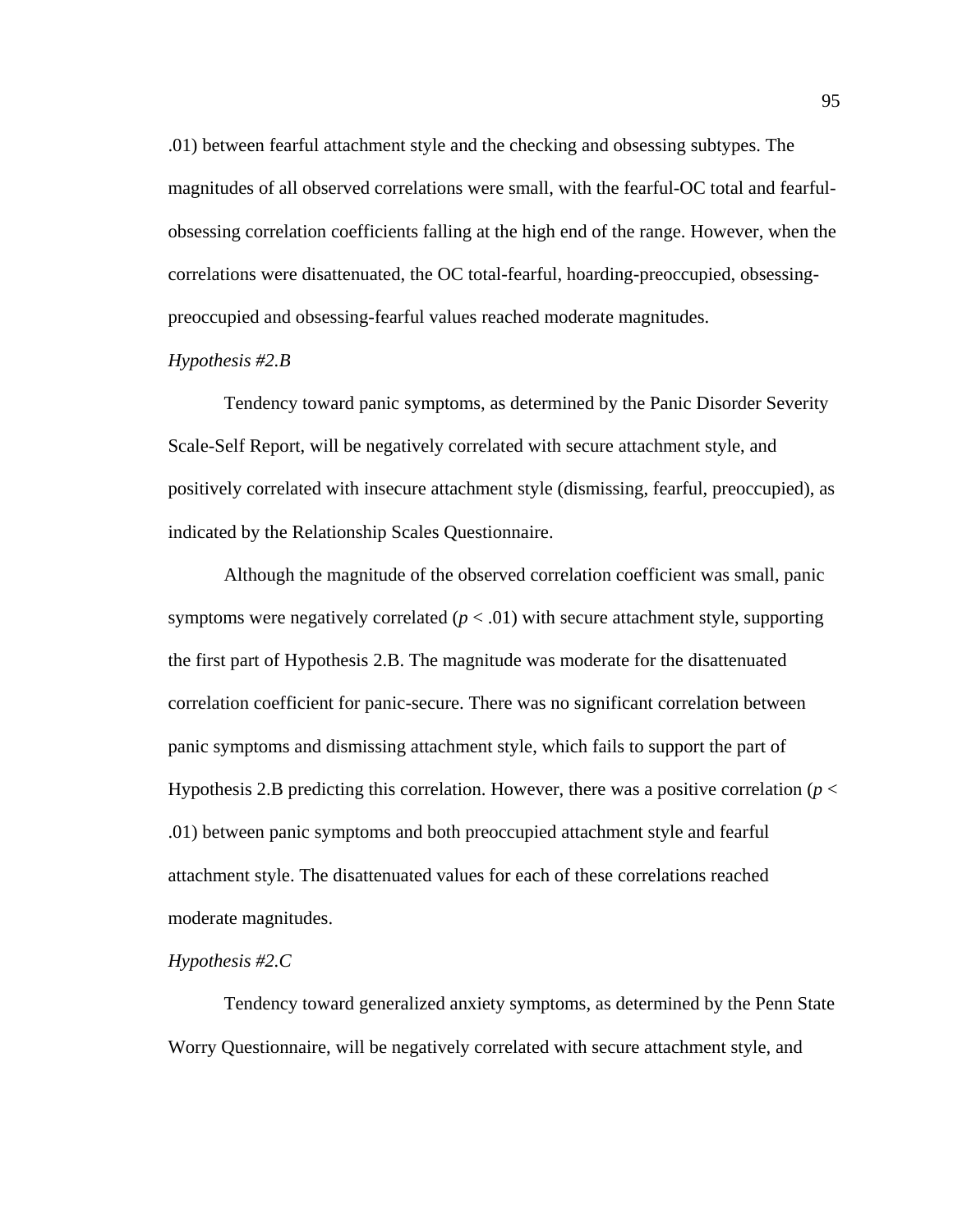positively correlated with insecure attachment style (dismissing, fearful, preoccupied), as indicated by the Relationship Scales Questionnaire.

Generalized anxiety symptoms were negatively correlated  $(p < .01)$  with secure attachment, with a moderate magnitude for the disattenuated correlation coefficient. This finding supports the first part of Hypothesis 2.C. Generalized anxiety symptoms were positively correlated  $(p < .01)$  with fearful and preoccupied attachment styles, supporting further aspects of Hypothesis 2.C. However, generalized anxiety symptoms were not significantly correlated with dismissing attachment style, a finding which fails to support the prediction.

# *Hypothesis #2.D*

 Tendency toward post-trauma symptoms, as determined by the PTSD Checklist-Civilian Version, will be negatively correlated with secure attachment style, and positively correlated with insecure attachment style (dismissing, fearful, preoccupied), as indicated by the Relationship Scales Questionnaire.

Post-trauma symptoms were negatively correlated  $(p < .01)$  with secure attachment style, as predicted in Hypothesis 2.D. Post-trauma symptoms were positively correlated  $(p < .01)$  with both fearful and preoccupied attachment styles, also as predicted in the hypothesis. There was no significant correlation between post-trauma symptoms and dismissing attachment style. The post-trauma-fearful correlation coefficient was of a moderate magnitude for both the observed and the disattenuated coefficients. The posttrauma-secure correlation was of moderate magnitude after the disattenuation.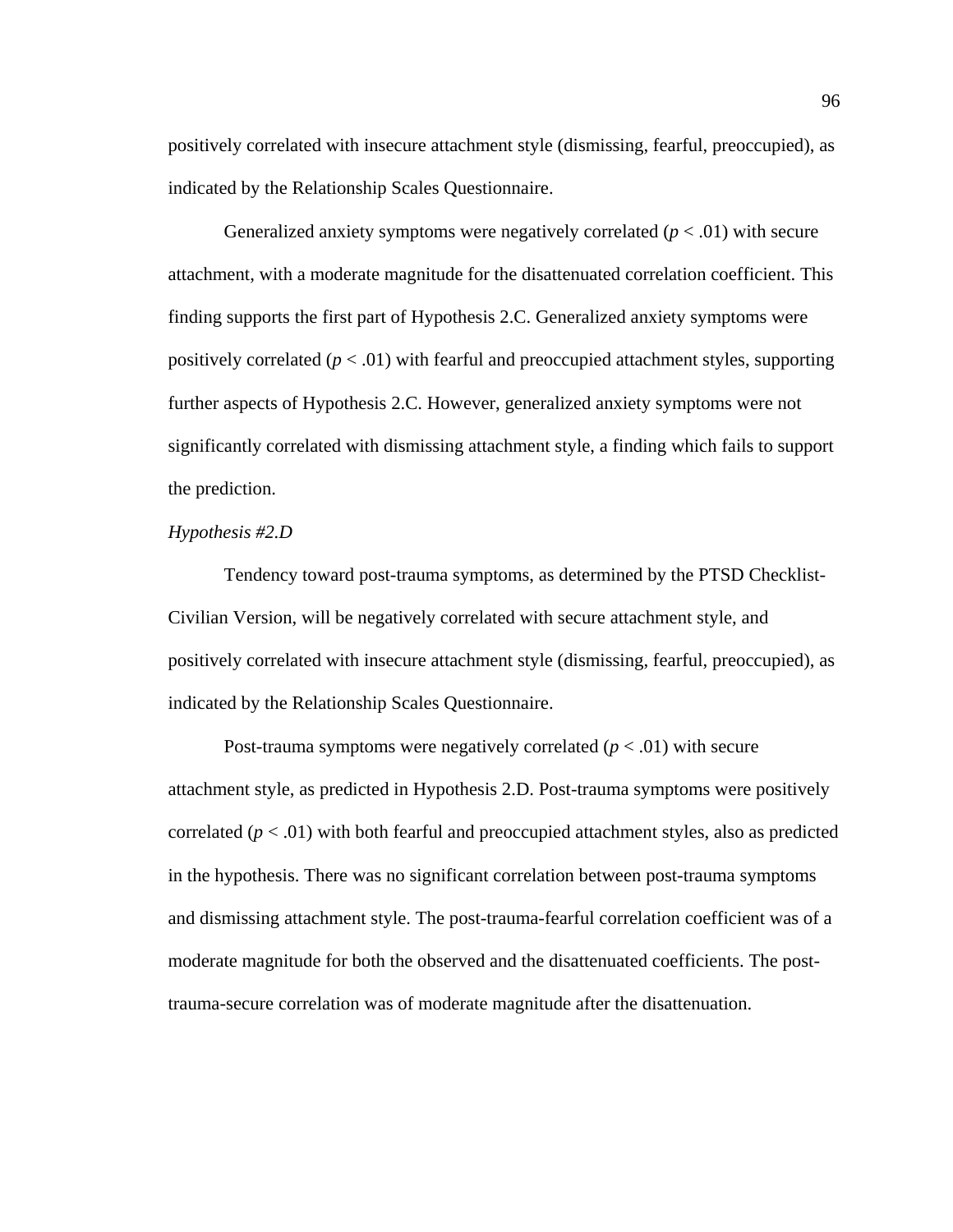## *Hypothesis #2.E*

 Tendency toward social anxiety symptoms, as determined by the Social Interaction Anxiety Scale, will be negatively correlated with secure attachment style, and positively correlated with insecure attachment style (dismissing, fearful, preoccupied), as indicated by the Relationship Scales Questionnaire.

Symptoms of social anxiety were negatively correlated  $(p < .01)$  with secure attachment style, which supports the first part of Hypothesis 2.E. The disattenuated correlation coefficient is of high magnitude. Social anxiety symptoms were positively correlated  $(p < .01)$  with both fearful and preoccupied attachment styles. The social anxiety-preoccupied correlation coefficient was of a moderate magnitude. The disattenuated correlation for social anxiety-fearful was also of a moderate magnitude. These findings further support Hypothesis 2.E. There was no significant correlation between social anxiety symptoms and dismissing attachment style, a finding which does not support the latter part of the hypothesis.

### *Hypothesis #3*

 Tendency toward specific types of anxiety will be correlated with quality of early interactions with caregivers, as indicated by the Parental Bonding Instrument.

## *Hypothesis #3.A*

 Tendency toward obsessive-compulsive symptoms, as determined by the Obsessive-Compulsive Inventory-Revised, will be negatively correlated with the care dimension, and positively correlated with the overprotection dimension of the Parental Bonding Instrument.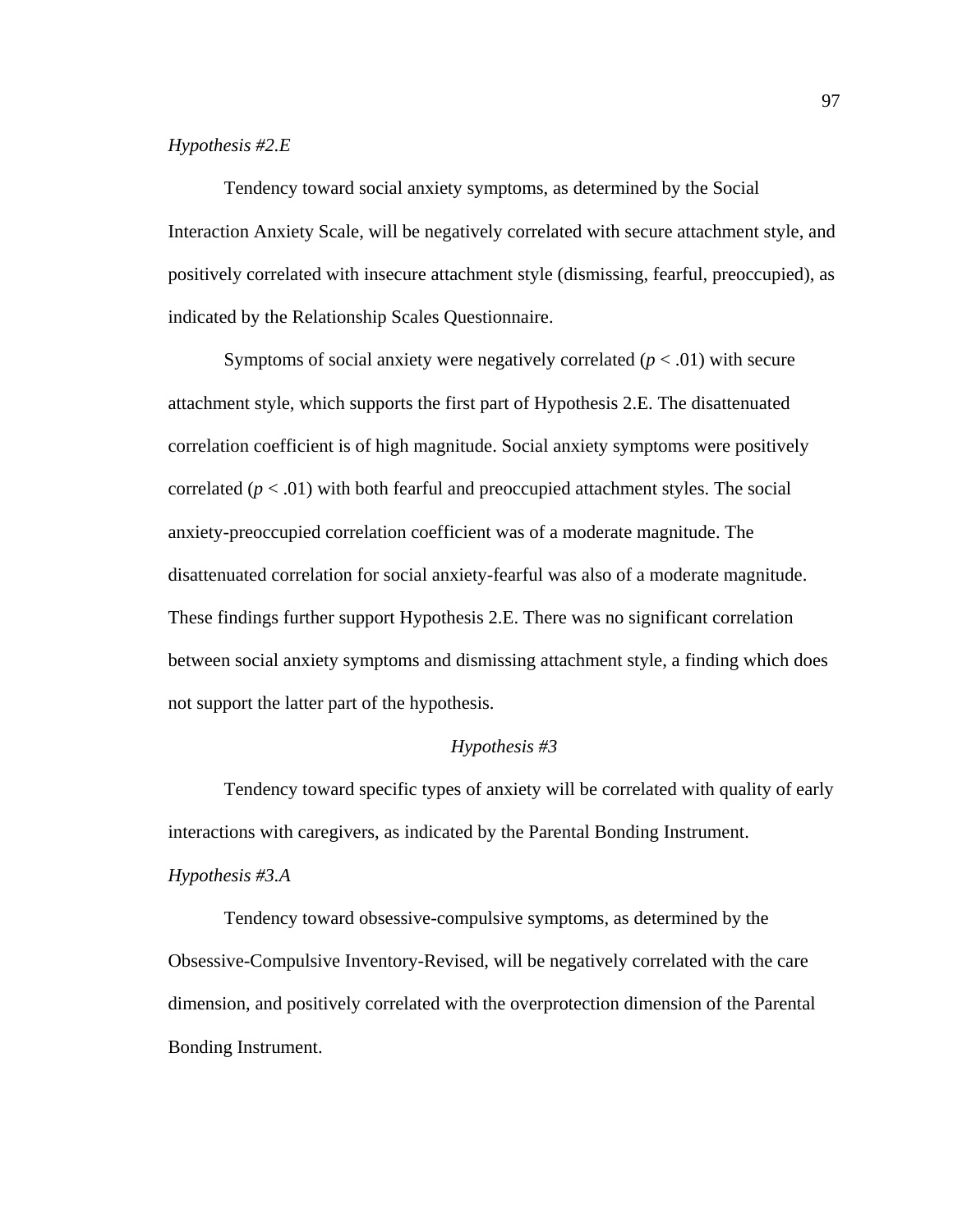There was no significant correlation between the total score for obsessivecompulsive symptoms (OC total) and the care dimension of the Parental Bonding Instrument, a finding which does not support Hypothesis 2.A. There also was no significant correlation between OC total and the overprotection dimension, another result which fails to support the hypothesis. In addition, none of the OCI-R subscales was significantly correlated at an alpha level of  $p < .01$  with either the care dimension or the overprotection dimension of the PBI.

#### *Hypothesis #3.B*

 Tendency toward panic symptoms, as determined by the Panic Disorder Severity Scale-Self Report, will be negatively correlated with the care dimension, and positively correlated with the overprotection dimension of the Parental Bonding Instrument.

 Panic symptoms were not significantly correlated with either the care dimension or the overprotection dimension of the Parental Bonding Instrument, a result unsupportive of Hypothesis 3.B.

## *Hypothesis #3.C*

 Tendency toward generalized anxiety symptoms, as determined by the Penn State Worry Questionnaire, will be negatively correlated with the care dimension, and positively correlated with the overprotection dimension of the Parental Bonding Instrument.

 Generalized anxiety symptoms were not significantly correlated at an alpha level of  $p < .01$  with either the care dimension or the overprotection dimension of the Parental Bonding Instrument. Therefore, Hypothesis 3.C was not supported.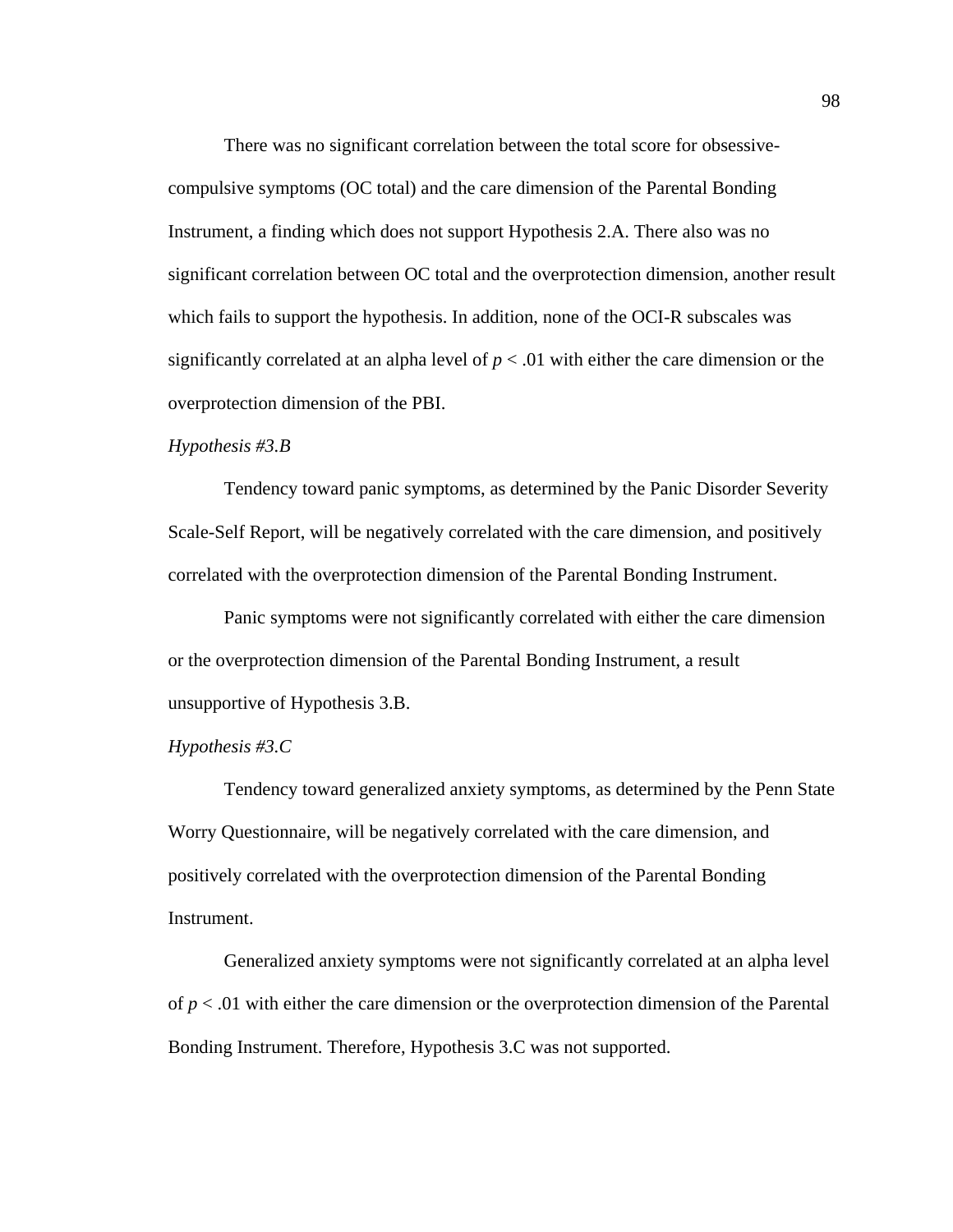## *Hypothesis #3.D*

 Tendency toward post-trauma symptoms, as determined by the PTSD Checklist-Civilian Version, will be negatively correlated with the care dimension, and positively correlated with the overprotection dimension of the Parental Bonding Instrument.

Post-trauma symptoms were negatively correlated  $(p < .01)$  with the care dimension and positively correlated  $(p < .01)$  with the overprotection dimension of the Parental Bonding Instrument, as predicted in Hypothesis 3.D. In each case, the magnitude of the correlation was small.

#### *Hypothesis #3.E*

 Tendency toward social anxiety symptoms, as determined by the Social Interaction Anxiety Scale, will be negatively correlated with the care dimension, and positively correlated with the overprotection dimension of the Parental Bonding Instrument.

Social anxiety symptoms were negatively correlated  $(p < .01)$  with the care dimension and positively correlated  $(p < .01)$  with the overprotection dimension of the Parental Bonding Instrument, a finding which supports Hypothesis 3.E. The magnitudes of the correlations were small.

#### **Conclusion**

 In this chapter, the reliability of scores and disattenuation of the correlation coefficients were explained, and the checking practices and response variation were noted. The scoring of the instruments and the restriction of range evident in the scores for the Panic Disorder Severity Scale-Self Report were discussed, and the choice of significance level and consideration of magnitude were explained. Finally, the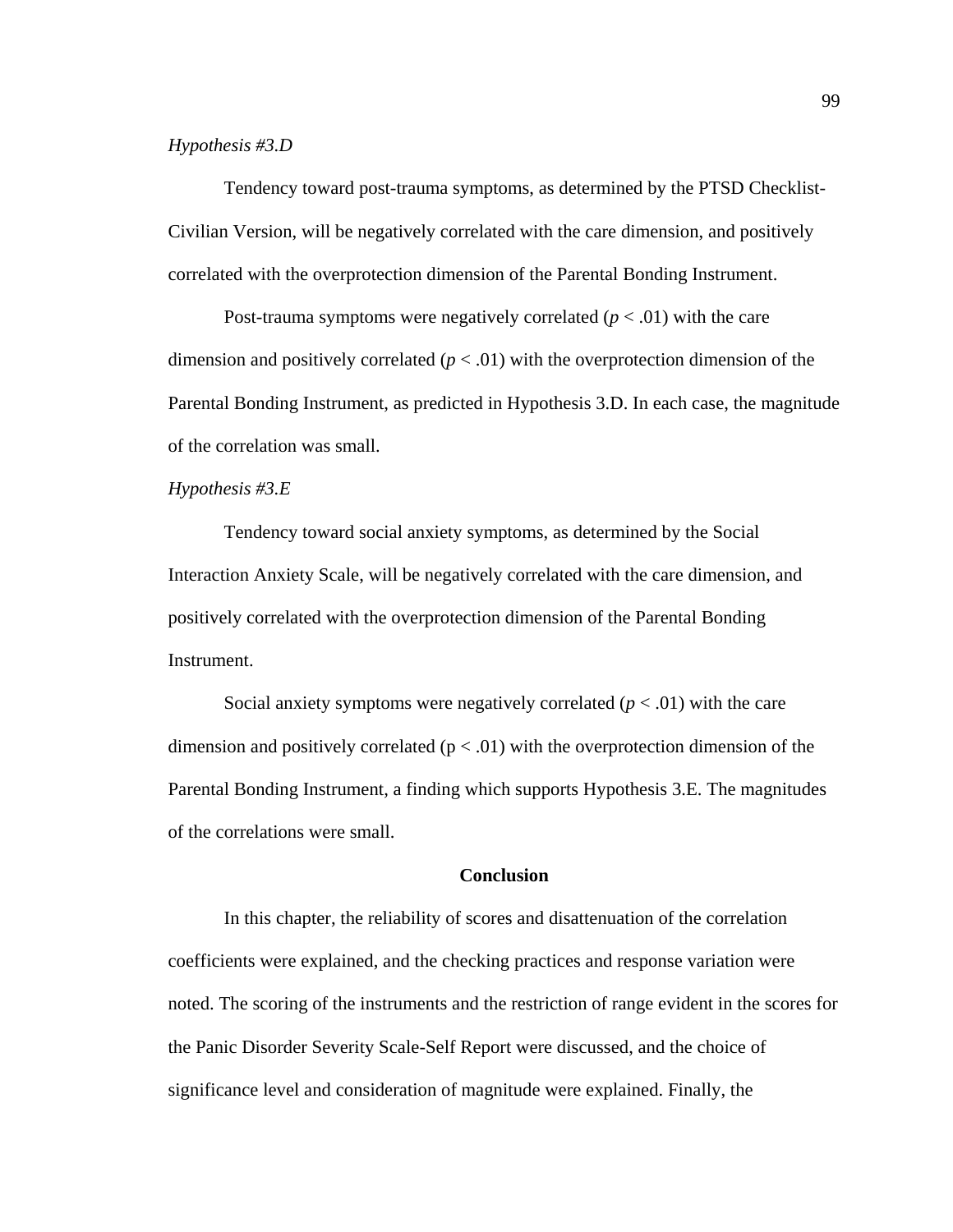correlations obtained through analyses of the data collected were revealed and shown to either support or to fail to support the hypotheses.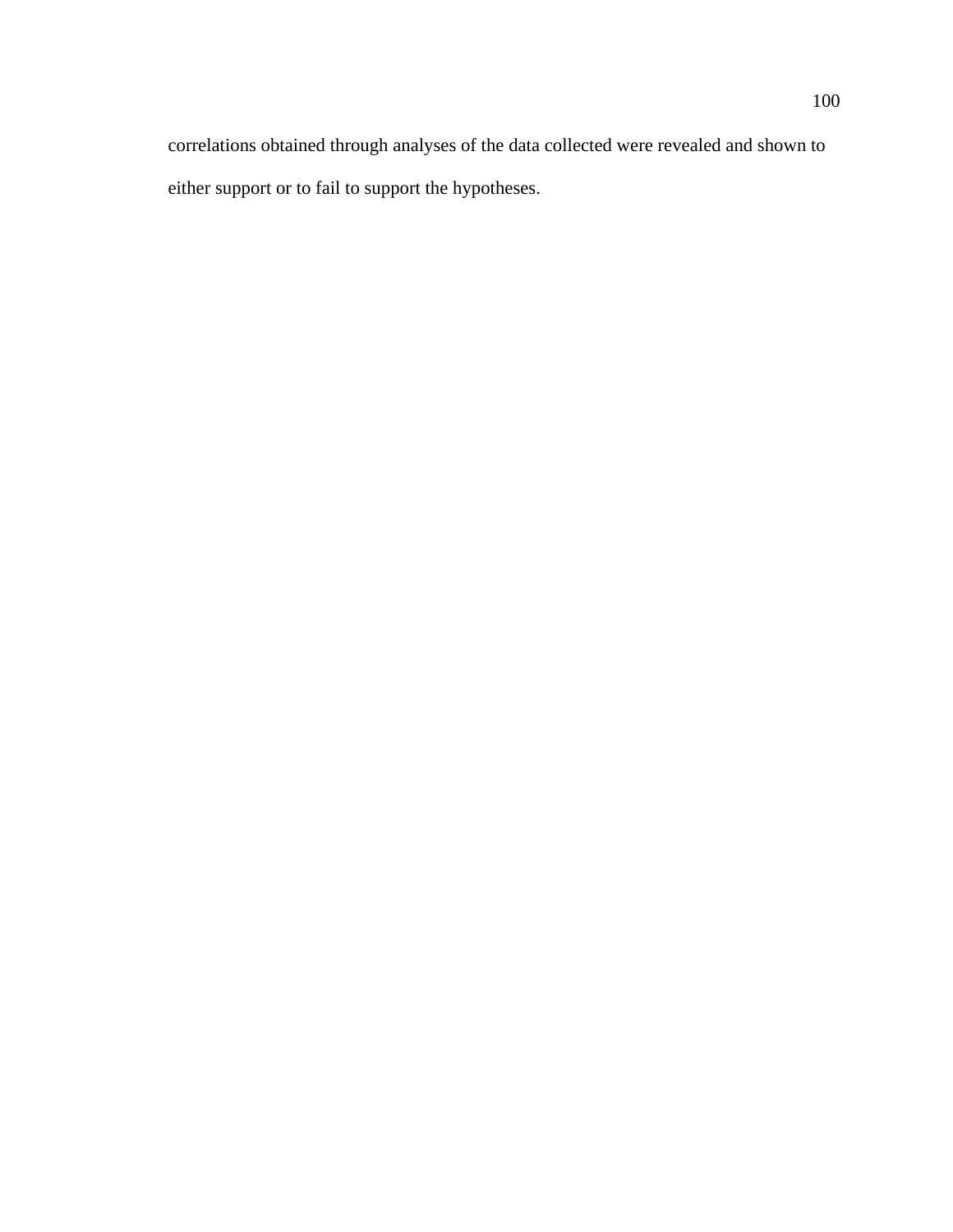## **CHAPTER FIVE**

#### **DISCUSSION**

#### **Overview of Chapter**

 The chapter begins with an interpretation of the correlation results described in the previous chapter, followed by the implications of these conclusions for the conceptualization and treatment of anxiety and anxiety disorders. Finally, limitations that became apparent during the implementation of the study are mentioned, and suggestions for further research are presented.

#### **Interpretation of Significant Findings**

 The data gathered in the current study yielded a high number of significant correlations, many of which lend support to the proposed hypotheses. This section of the chapter considers the meaning of the correlations and how they contribute to answering each of the research questions.

## *Research Question #1*

 What is the relationship between attachment style and quality of early interactions with caregivers?

 The finding that secure attachment is positively correlated with care and negatively correlated with overprotection seems intuitively reasonable. Since secure attachment results from an early environment that provides for the physical and emotional needs of an infant (Bowlby, 1988), it is logical that high care and low overprotection during childhood would result in a preference for a secure style in adult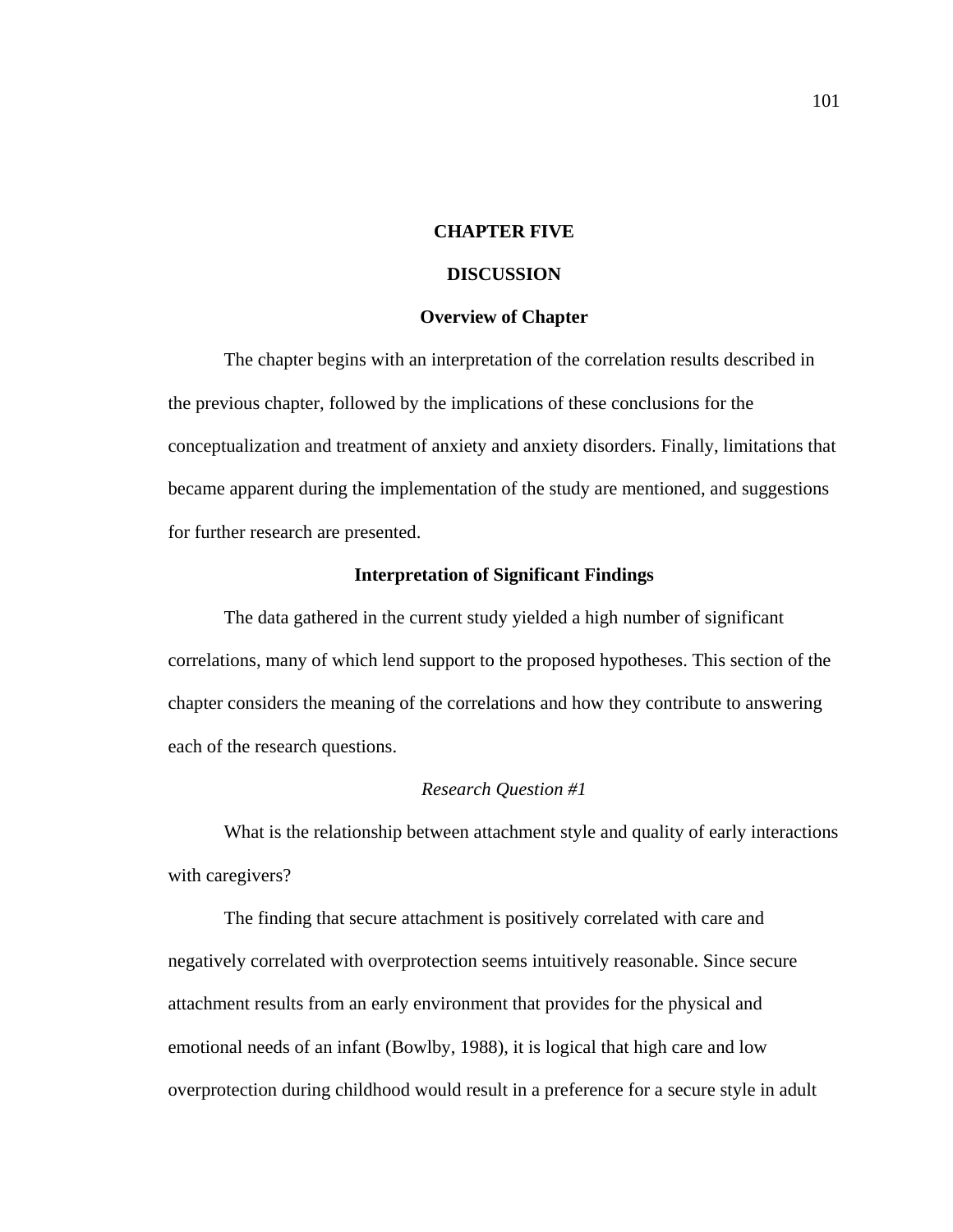intimate relationships. The development of secure attachment during childhood is mediated by the attachment figure who serves as a secure base (Bowlby). In order to develop a secure attachment, children need to fulfill their curiosities by exploring further and further away from the trusted caregiver, knowing always that the caregiver will be there for them when they return to be reassured, comforted, and nurtured (Bowlby). Low scores for care or high scores for overprotection would run counter to this concept.

 Two of the insecure attachment styles, fearful and preoccupied, were negatively correlated with care and positively correlated with overprotection, another finding which is intuitively logical. However, there was no correlation between the third type of insecure attachment, dismissing, and the care and protection scales. Since insecure attachment is considered to result from an environment that does not support the optimal development of a child (Bowlby, 1988), it is interesting that only two of the insecure attachment preferences are correlated with less-than-optimal caregiving (lower care scores and higher overprotection scores).

 A possible interpretation of this finding may be that individuals with a dismissing style of attachment failed to report less-than-optimal caregiving. For example, Bartholomew (1993) suggested that dismissing attachment is characterized by a denial of the need for close relationships. Perhaps participants with dismissing attachment styles did not report less-than-optimal caregiving because they did not feel close to their caregivers and therefore were not aware of their caregivers' deficits. In addition, George, Kaplan, and Main (1996) explained that individuals with a dismissing attachment state of mind often idealize their caregivers. It seems possible that the lack of correlation between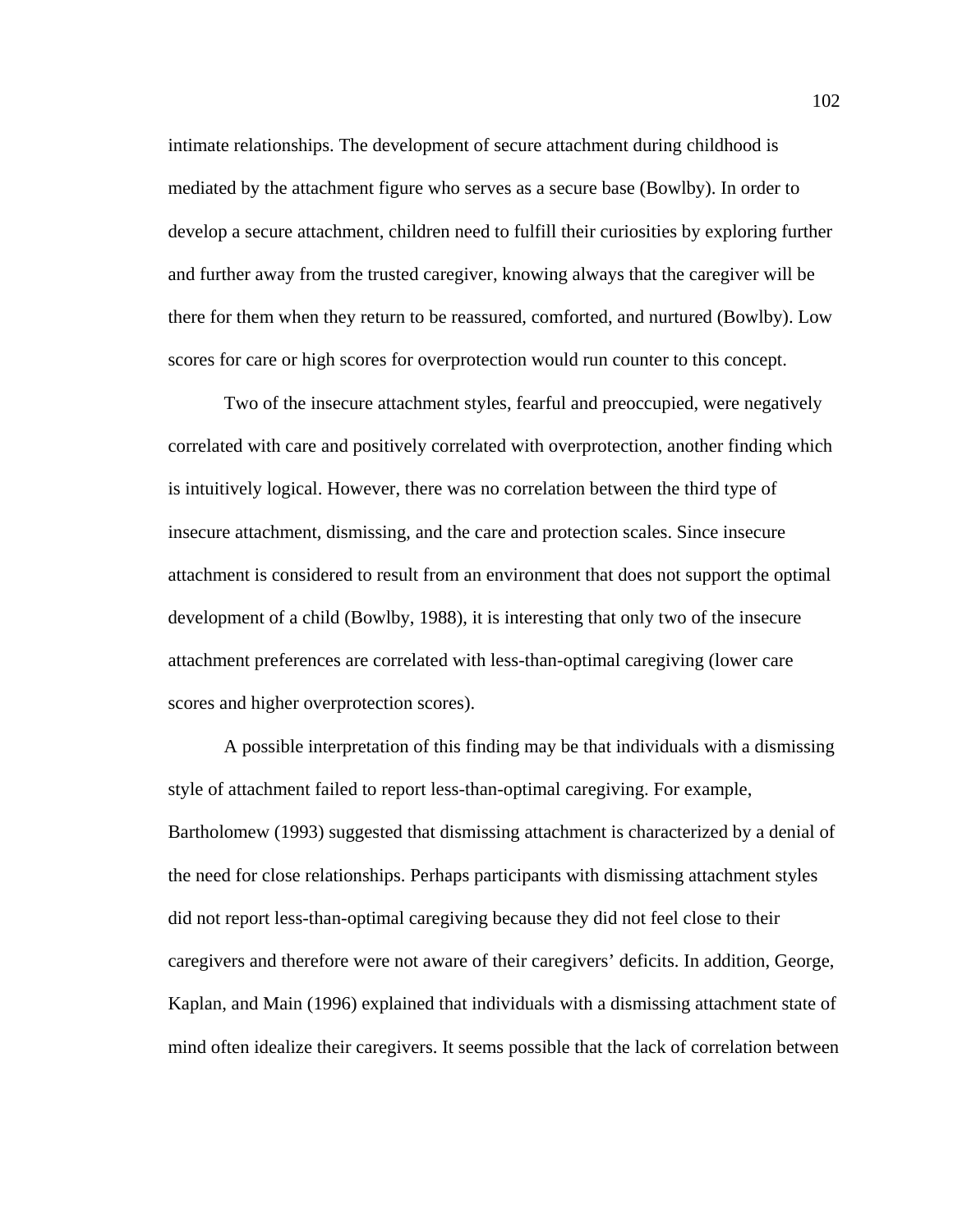dismissing attachment style and early bonding memories could be related to a 'dismissal' of unpleasant memories.

## *Research Question #2*

 What is the relationship between tendency toward specific types of anxiety and attachment style?

 The total score for obsessive-compulsive symptoms was negatively correlated with secure attachment style and positively correlated with fearful and preoccupied attachment styles. There was no correlation between obsessive-compulsive symptoms and dismissing attachment style. This is an interesting finding in that anxiety symptoms, including obsessive-compulsive symptoms, are sometimes considered to have a genetic component (Hettema, Neale, & Kendler, 2001). If genetics fully accounted for this type of anxiety symptom, one would expect that there would be no correlation with any attachment style, given that attachment style is environmentally mediated. Since three of the attachment styles did have a significant correlation with obsessive-compulsive symptoms, we can assume that environment does play some role, perhaps in conjunction with genetics, in the development of obsessive-compulsive symptoms.

 In considering why there was no correlation between dismissing attachment style and obsessive-compulsive symptoms, it is helpful to refer again to George, Kaplan, and Main (1996). They explained that a dismissing attachment state of mind is associated with the idealization of caregivers and a lack of childhood memory. Perhaps the fact that dismissing attachment style did not correlate with obsessive-compulsive symptoms, whereas the other types of insecure attachment styles did correlate with this type of anxiety, indicates a 'forgetting' or 'dismissing' of symptoms, rather than an absence.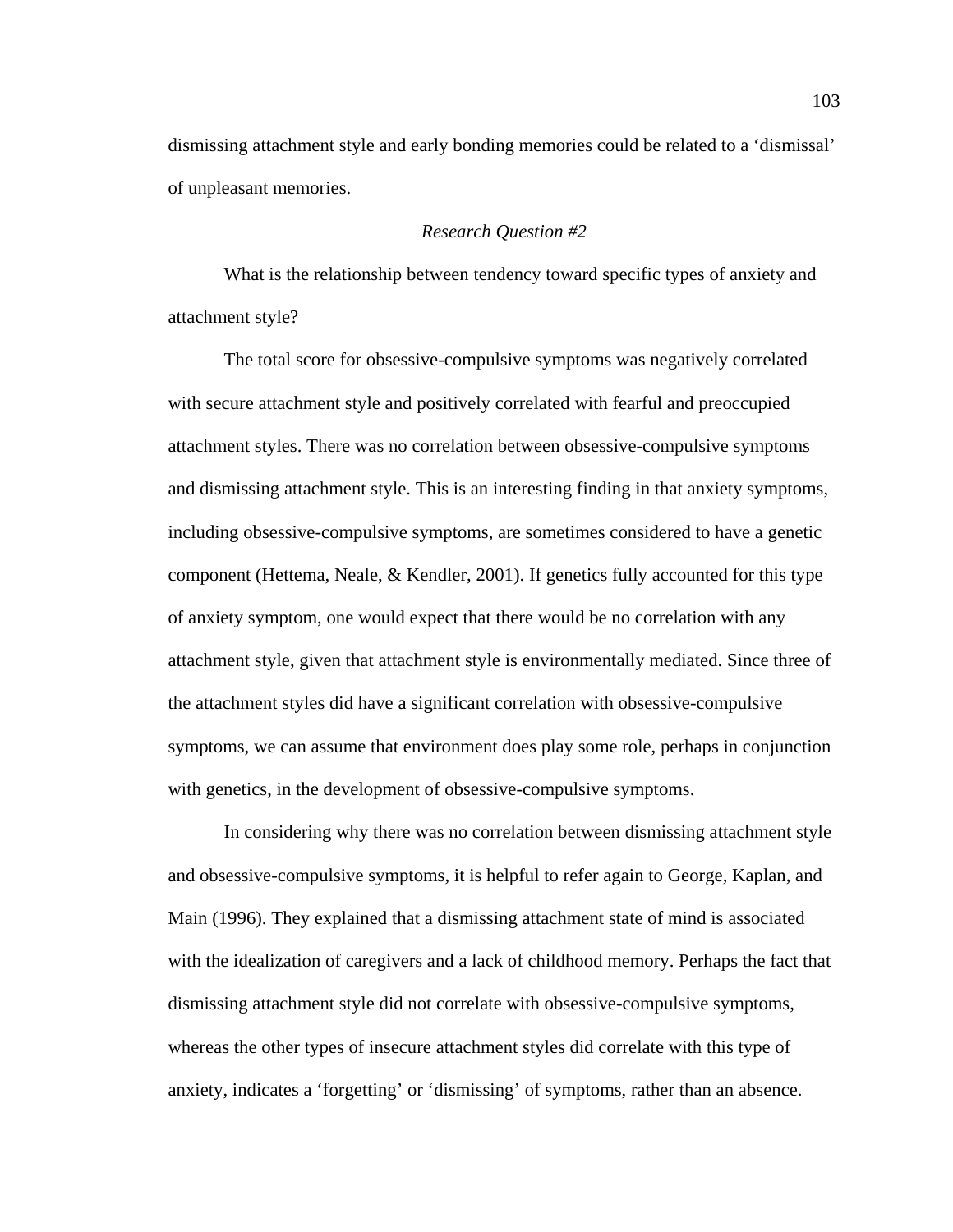All obsessive-compulsive subtypes were negatively correlated with secure attachment style. This finding suggests that environment plays a role in the development of obsessive-compulsive symptoms. The checking, ordering, and obsessing subtypes were positively correlated with fearful attachment style. The hoarding and obsessing subtypes were positively correlated with preoccupied attachment style, and the ordering subtype was positively correlated with dismissing attachment style. It is noteworthy that there were more correlations between the obsessive-compulsive subtypes and fearful attachment than between the obsessive-compulsive subtypes and the other types of insecure attachment. The fearful attachment style described by Bartholomew (1993) indicates a negative view of both self and others. It is possible that this result points to a tendency where individuals with obsessive-compulsive symptoms have a negative, or fearful, view of themselves and others.

 Panic symptoms were negatively correlated with secure attachment style, suggesting that early environment and attachment play a role in the later development of this type of anxiety. Since panic symptoms, like obsessive-compulsive symptoms are sometimes believed to have a genetic component (Hettema, Neale, & Kendler, 2001), it is important to acknowledge the significance of both nature and nurture to a more complete understanding of this type of anxiety. Panic symptoms were positively correlated with both fearful and preoccupied attachment styles, a result that supports the corresponding hypothesis, and suggests that early environment is important in the development of panic.

 Interestingly, dismissing attachment again showed no correlation with anxiety symptoms, in this case panic. It is possible that the dismissing attachment style itself is genetically linked and therefore shows little correlation with the different types of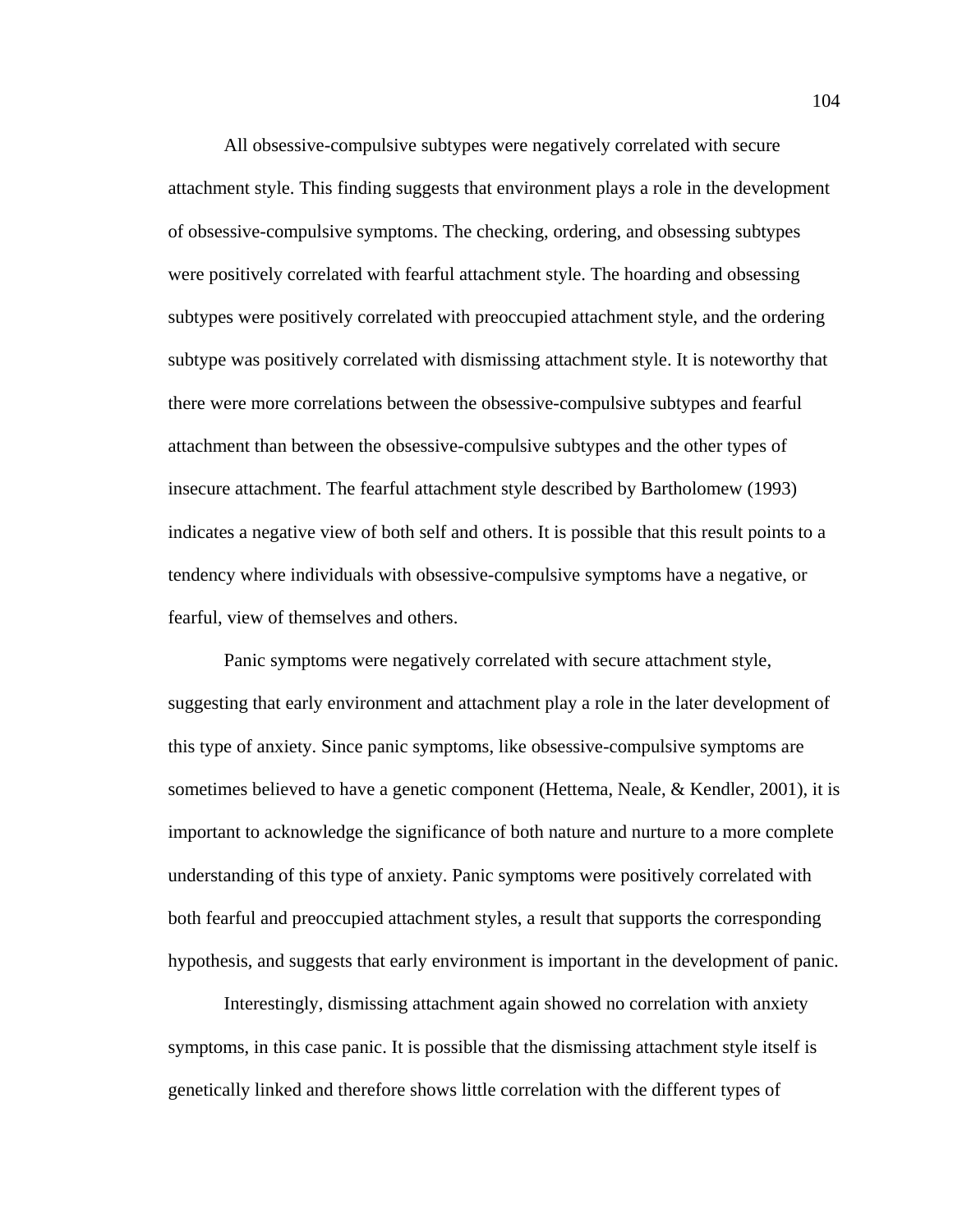anxiety. Another interpretation might be that individuals with this preference are able to avoid conscious awareness of their own symptoms. George, Kaplan, and Main (1996) noted that dismissing attachment state of mind is associated with a lack of childhood memories. Perhaps study participants with dismissing attachment styles were able to 'forget' current symptoms, as well.

 Generalized anxiety symptoms were negatively correlated with secure attachment style, suggesting that early environment and attachment may have an impact on the development of this type of anxiety. While both fearful and preoccupied attachment styles were positively correlated with generalized anxiety symptoms, dismissing attachment again showed no correlation. Likewise, social anxiety symptoms were negatively correlated with secure attachment and positively correlated with both fearful and preoccupied attachment styles. Dismissing attachment style was not correlated with social anxiety symptoms. Again, the pattern that emerged from the data indicates that secure, fearful, and preoccupied attachment styles are related to the presence or absence of anxiety, while the interaction between dismissing attachment style and anxiety development is less clear.

 Post-trauma symptoms were negatively correlated with secure attachment and positively correlated with fearful and preoccupied attachment, granting still more credibility to an environmental role in the development of some types of anxiety. Dismissing attachment style, however, was not correlated with post-trauma symptoms at the  $p < .01$  level. Individuals who have post-trauma symptoms resulting from early childhood trauma can become accustomed to these symptoms and accept them without conscience awareness of their presence. Perhaps the lack of correlation between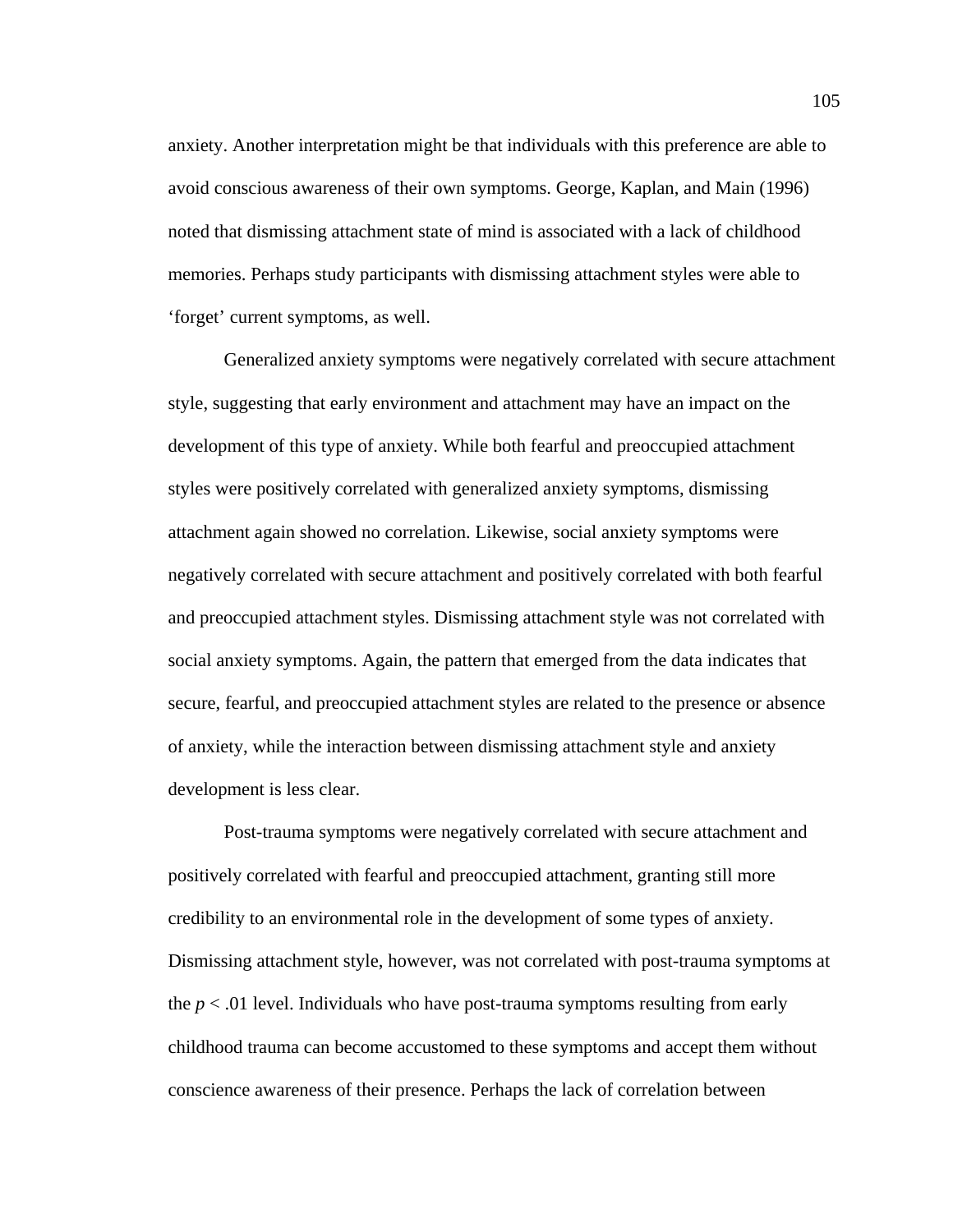dismissing attachment style and post-trauma symptoms can be explained by this potential unawareness.

 It may be that post-trauma symptoms should be considered differently than other types of anxiety since anxiety-inducing trauma may occur at any time in an individual's life. It was impossible to tell from the questionnaire used to measure post-trauma symptoms whether the trauma symptoms being reported were related to past or present trauma. The presence or absence of early childhood trauma within the family is likely to impact the attachment process. Additionally, individuals who experienced a secure childhood environment would possibly be 'inoculated' against some of the repercussions of a traumatic experience later in life. Individuals who did not experience a secure childhood environment may be more susceptible to post-trauma symptoms if trauma occurs later in life.

#### *Research Question #3*

 What is the relationship between tendency toward specific types of anxiety and quality of early interactions with caregivers?

 Overall, there was less correlation between memories of early bonding (both care and overprotection) and different types of anxiety than there was between attachment style and anxiety. The care dimension was not correlated with total obsessive-compulsive symptoms, panic symptoms, or generalized anxiety symptoms. However, care was negatively correlated with both post-trauma symptoms and social anxiety symptoms at an alpha level of  $p < 0.01$ . Likewise, the overprotection dimension was not correlated at the  $p$ < .01 level with total obsessive-compulsive symptoms, panic symptoms, or generalized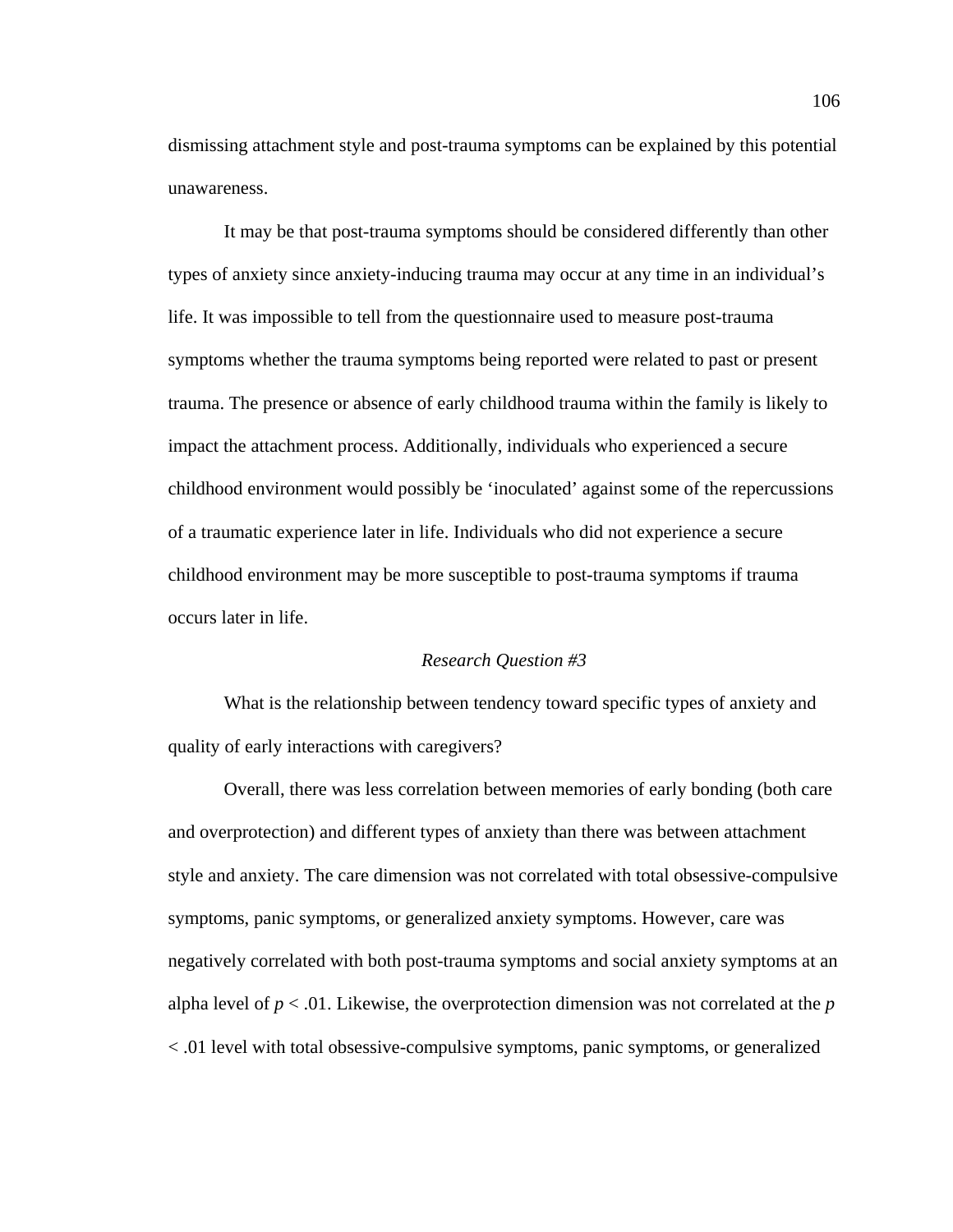anxiety symptoms, but was positively correlated with post-trauma symptoms and social anxiety symptoms at  $p < .01$ .

 These are interesting findings, especially given the large number of correlations seen between anxiety and attachment style. If one assumes that anxiety development is rooted to some degree in the early environment, it logically follows that care would be negatively correlated with anxiety and overprotection would be positively correlated with anxiety. This was the case for both post-trauma and social anxiety symptoms, but not for obsessive-compulsive, panic, or generalized anxiety symptoms. When considering possible reasons that some types of anxiety appear to be related to early caregiver relationships and others do not, it will be helpful to reflect on the specific sample of participants.

 The mean participant age in this study was 19.85 years. It is reasonable to presume that many of these individuals were in their first year or two of living away from their families for the first time. It seems possible that circumstances such as these might provoke anxiety about meeting and developing relationships with new people (i.e. social anxiety) or even result in post-trauma symptoms. It is not clear why the other anxiety types are not correlated with care or overprotection, since it seems logical that all anxiety symptoms might increase in potentially anxiety-provoking situations. A possible explanation could be that the development of obsessive-compulsive, panic, and generalized anxiety symptoms may be less dependent upon early environment than is the development of post-trauma and social anxiety symptoms. This is to say that obsessivecompulsive, panic, and generalized anxiety symptoms may be more linked to genetics than are post-trauma or social anxiety symptoms. Obsessive-compulsive disorder, panic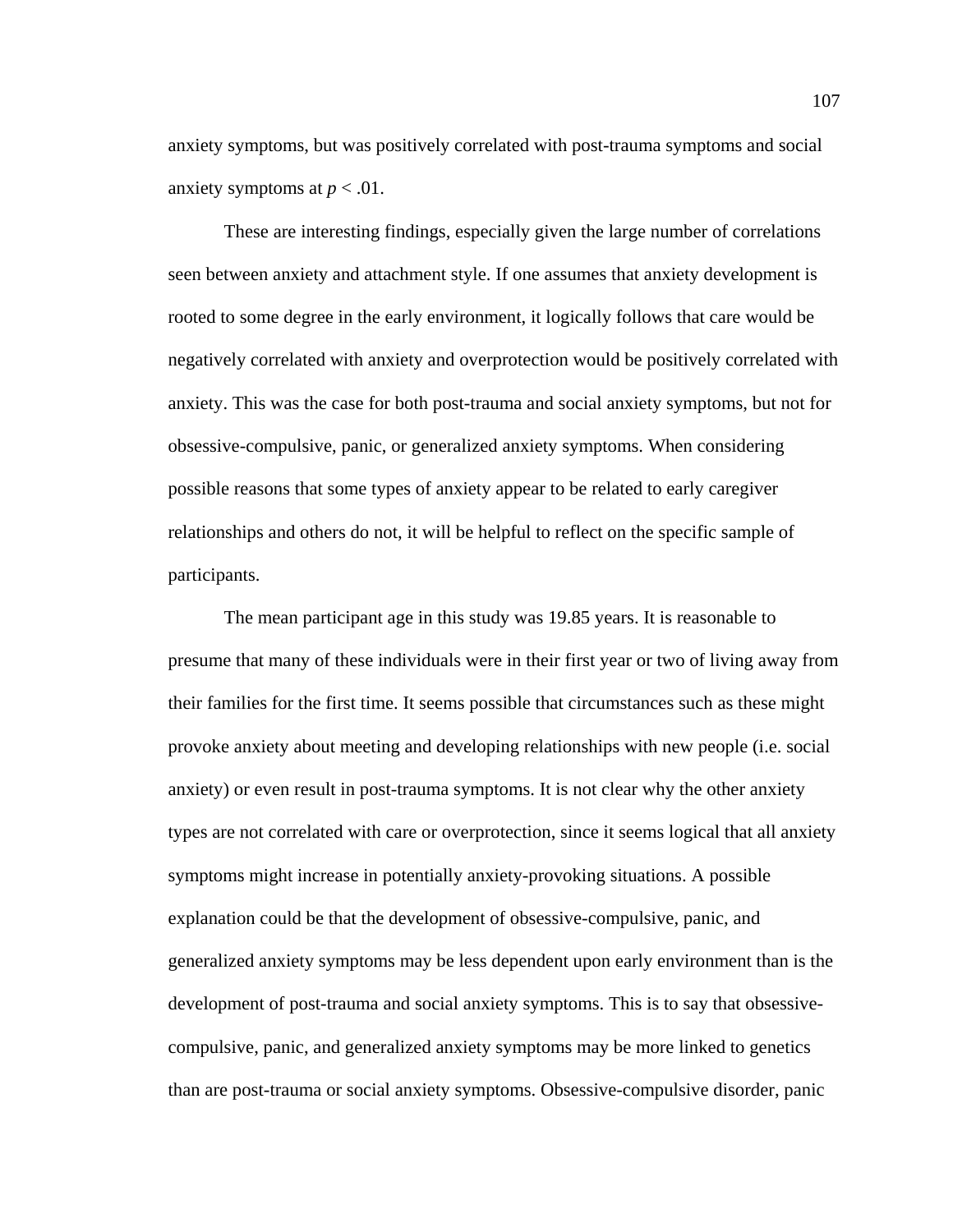disorder, and generalized anxiety disorder have been shown to have significant familial aggregation (Hettema, Neale, & Kendler, 2001).

 In attempting to understand the data, another potential explanation for the lack of correlation between early bonding memories and obsessive-compulsive, panic, and generalized anxiety symptoms comes to mind. It is possible that people with obsessivecompulsive, panic, or generalized anxiety symptoms remembered fewer adverse early bonding experiences as a means of self-soothing during a difficult time. Even though these individuals did not report enough positive experiences to result in a positive care correlation or a negative overprotection correlation, they may have been attempting to calm (or neutralize) their anxiety by remembering their early experiences in a more favorable light.

#### **Implications for Understanding and Treating Anxiety**

 Anxiety is a widespread concern that impacts people from all cultures and walks of life. Investigations into its origins and development may reveal findings that ultimately will enhance and broaden the array of available treatments, and thus improve quality of life for many individuals. The results of this study suggest several considerations for understanding anxiety more completely and for translating this deepened comprehension into more effective treatment options for individuals who seek positive therapeutic outcomes.

## *Treatment Consideration #1: Environment, Genetics, and Medication*

 Secure attachment was negatively correlated with all types of anxiety examined in this study. Although this seems intuitive, it is an important result because it suggests that there is an environmental component in anxiety development. If anxiety were solely a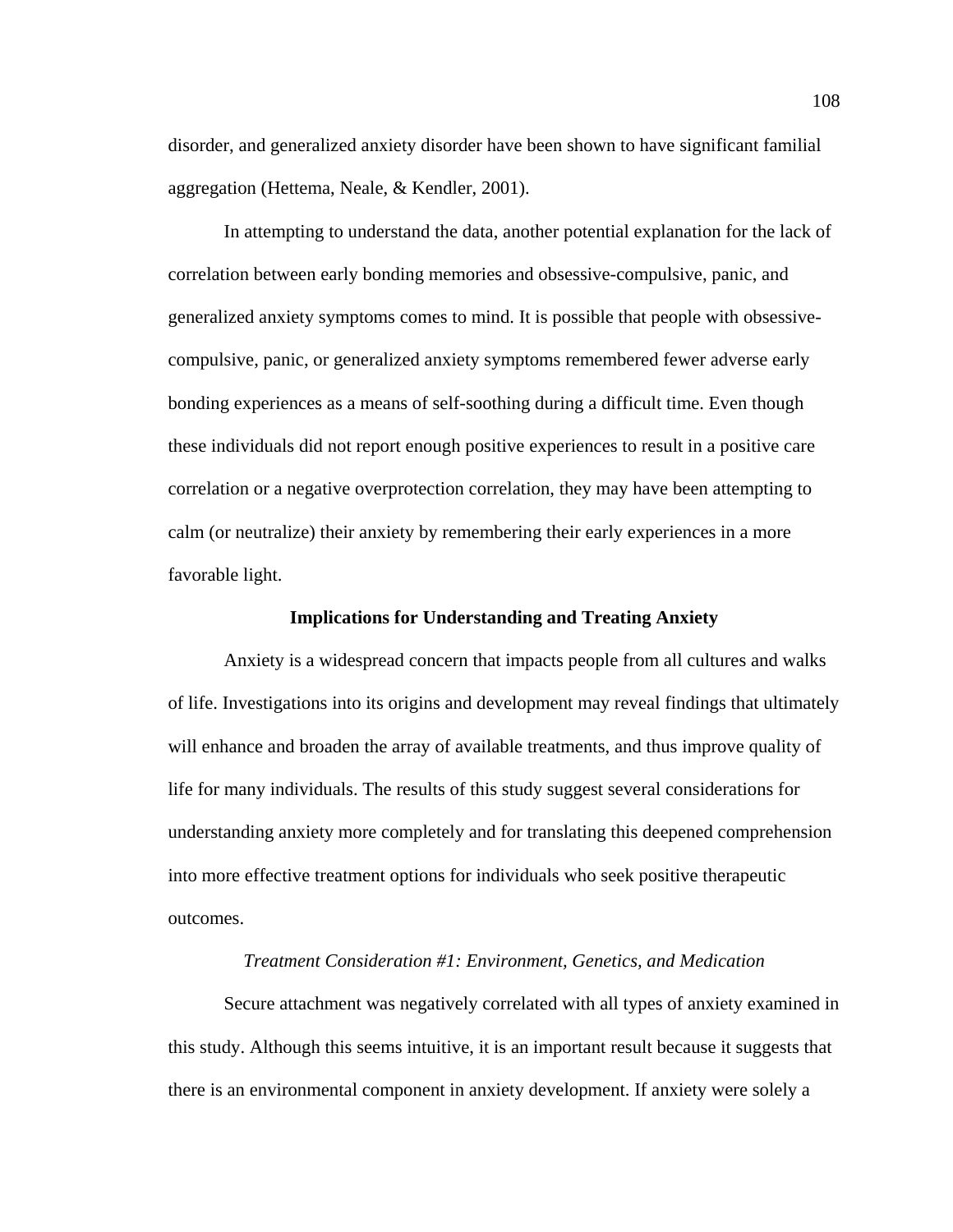result of genetic influences, there would be no correlation between attachment style, an environmentally mediated phenomenon, and the presence or absence of anxiety. It seems logical also, that if secure attachment is negatively correlated with all types of anxiety, then those same anxiety types would be positively correlated with insecure attachment. Interestingly, this is true only in the case of two types of insecure attachment, fearful and preoccupied, but not true in the case of dismissing attachment. This information can be used to provide better treatment of anxiety by addressing clinical concerns through the lens of client attachment style.

 It bears saying that pharmacological treatments for anxiety are important and have provided relief for many sufferers. Still, in this era of managed care, it is perhaps overly convenient to prescribe medications that change brain chemistry as a means of improving quality of life. A practice like this might be justified in the presence of conditions that are biologically innate to the individual, that is to say, in the case of disorders that are a result of genetic inheritance. However, if the development of anxiety has roots in both environment and genetics, then it is imperative that both be considered in its treatment. Not to do so risks either failing to correct an inborn brain chemistry problem when one exists or dismissing a significant intra-familial difficulty that may be causing damage to anxious clients.

 Since science has not yet completely unraveled the genetics of anxiety or the intricacies of familial environment, it is impossible to sort out thoroughly the contributions of either in the development of anxiety. It is possible that a deeper understanding of how our genes influence our thoughts and feelings will be forthcoming in the future, if research pinpoints important connections. In the meantime, attachment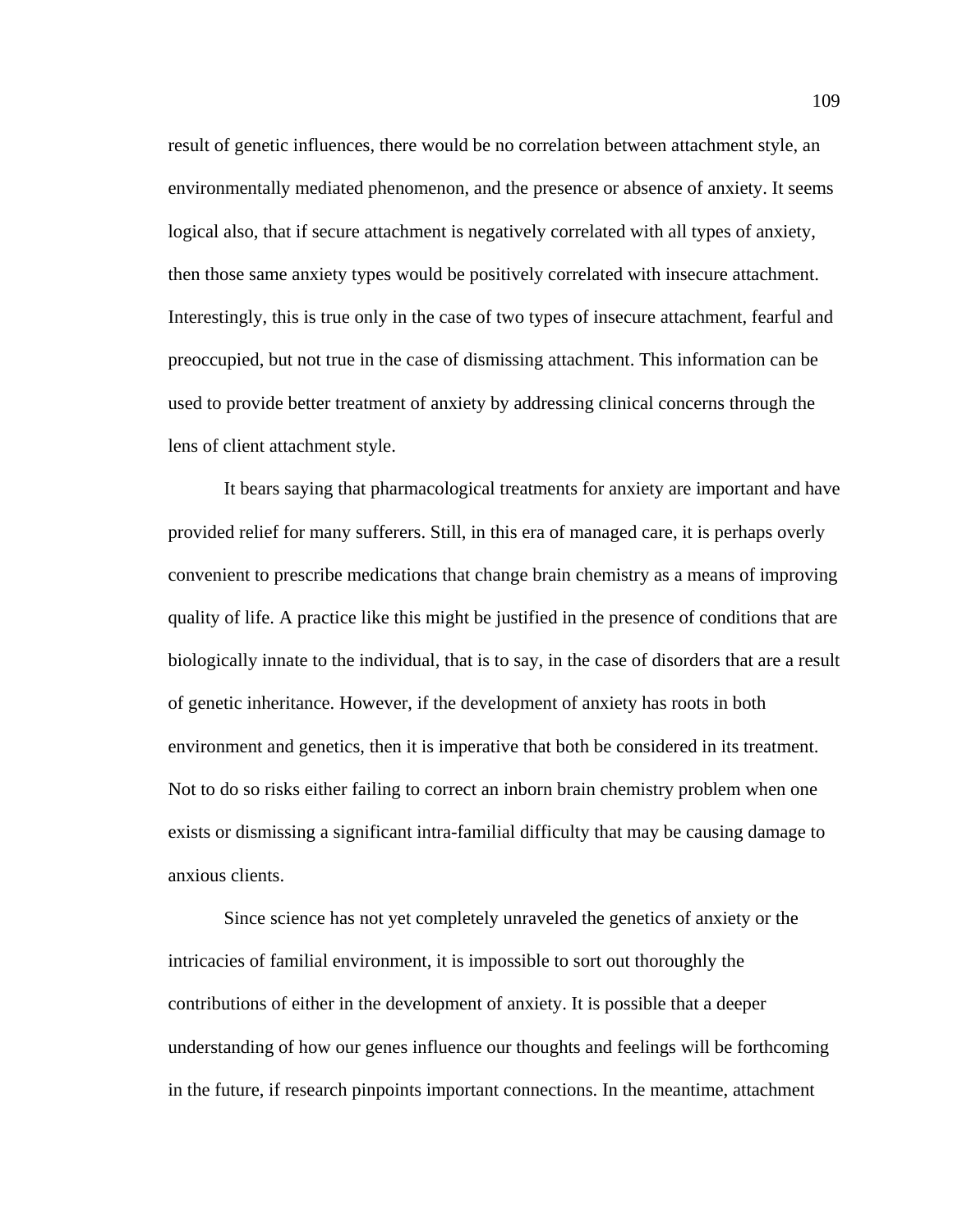theory and attachment research provide a way of conceptualizing and treating anxiety conditions that appear to have origins within the family. As a stabilizing agent, medications can complement treatment when anxiety is the presenting problem.

# *Treatment Consideration #2: Attachment Style Fearful Attachment: Trust and Rapport*

In this study, fearful and preoccupied attachment styles were positively correlated with every type of anxiety. According to Bartholomew (1993), individuals with a fearful style have a negative view of themselves and others. They would like to have close relationships, but often do not because of their fear of rejection (Bartholomew). In treating anxious clients with this attachment style, it is helpful to remember that trust may develop slowly in the therapeutic relationship, since therapists will likely be viewed in a negative light. These clients may need time to develop an attachment to their therapists, and to use them as a secure base from which to explore the world in a new, less anxious, way. Even for adult clients, a remediation of insecure attachment relationships from childhood can manifest within the therapeutic setting, resulting in a decrease of anxiety. Fearful clients have negative views of themselves (Bartholomew), and will require accurate reflection of their personal qualities and actions in the world. This will be a delicate task for therapists, as fearful clients attempt to trust the perceptions of a new 'attachment figure', and tolerate 'constructive criticism' as well as favorable feedback. Anxiety may wax and wane as clients reach out to trust their therapists and the world, now seen alternately through both old and new lenses.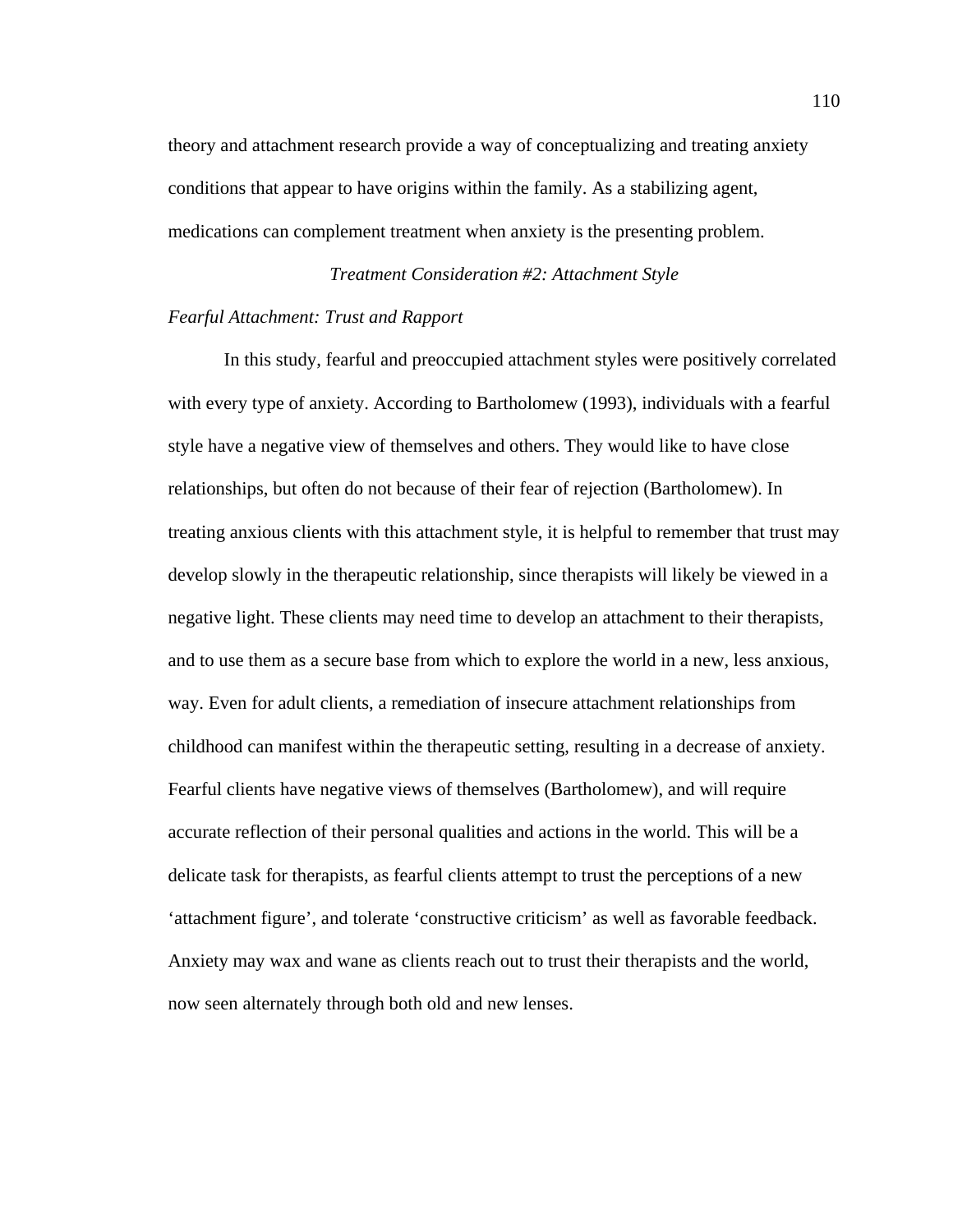## *Preoccupied Attachment: Emotion Regulation*

Individuals with a preoccupied attachment style have a positive view of others and a negative view of self, and hope to find fulfillment and validation within their close relationships (Bartholomew, 1993). Preoccupied clients who come to therapy for anxiety conditions may be afraid their therapists also will see them in a negative way, and end up 'abandoning' them. These clients may have difficulty managing their emotional responses (Pistole, 1989). Understanding the preoccupied attachment style will help therapists respond to clients with empathic listening, rather than becoming frustrated by emotional behavior (Pistole). Not to maintain this professional stance would be a therapeutic 'abandonment', and risks increasing the anxiety clients are attempting to alleviate through the therapeutic process.

## *Dismissing Attachment: Client Self-Awareness*

As is evident in the current study, people with a dismissing attachment style either have less anxiety than those with other types of insecure attachment, or they fail to report their anxiety. If these individuals are failing to report their anxiety, it seems likely that this is a result of a lack of awareness of their anxiety rather than an intentional deception. According to Bartholomew (1993), those with dismissing attachment styles have a positive view of self and a negative view of others, and deny a desire or need for closeness or intimacy. Therapists who work with clients with dismissing attachment styles should understand that the clients will be mistrustful and see them in a negative light. Therapists will have to confront their clients' dismissal of important relationships (including the therapeutic relationship) and the denial of emotions like anxiety (Pistole, 1989). The process of gaining trust and helping clients develop a conscious awareness of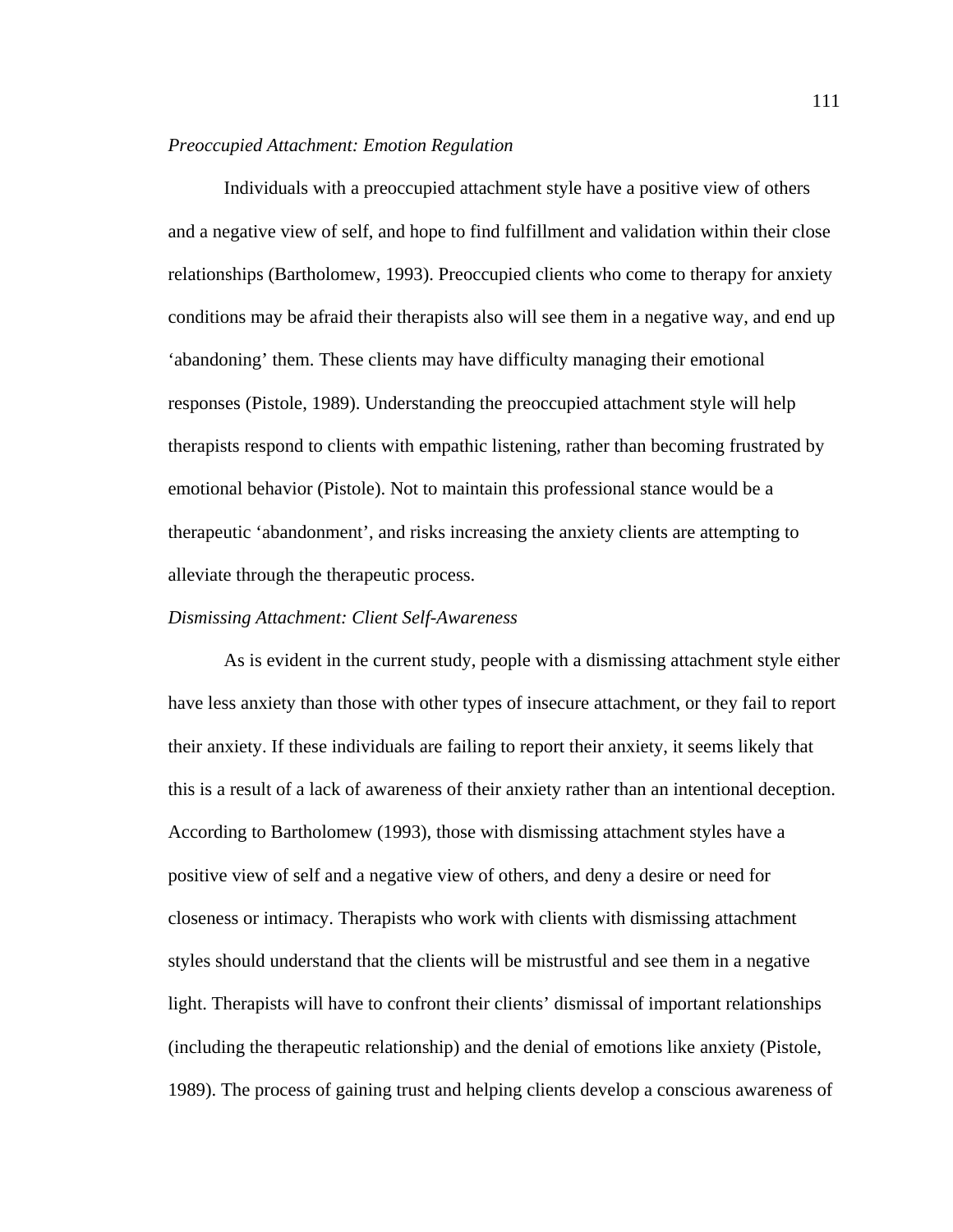their anxiety may be a lengthy one. Therapists also will need to provide an emotionally safe environment (a secure base) for their clients, even when clients behave in angry ways (Pistole). To do otherwise could be damaging to clients and increase, rather than relieve, anxiety.

 Whereas fearful and preoccupied attachment styles were negatively correlated with the care dimension and positively correlated with the overprotection dimension of the Parental Bonding Instrument, a dismissing attachment style showed no correlation with early bonding memories in this study. As discussed earlier, this finding may suggest that individuals with dismissing attachment styles 'dismiss' or deny unpleasant memories from childhood. In this regard, clients with a dismissing attachment style require a great deal of therapeutic skill. Bringing to consciousness anxiety that has been hidden is a formidable task for therapists, but worth the effort, not only for clients, but for those who are close to them. As anxious clients with a dismissing attachment style begin to see their therapists in a more positive light and develop awareness of their own feeling states, establishing intimate relationships will be possible. In addition, dismissing clients who begin to tolerate their anxiety will be less likely to project that anxiety onto others, a process that is often harmful to relationships and impedes intimacy.

## *Secure Attachment: Acute versus Chronic Symptoms*

Individuals with secure attachment styles have a positive view of themselves and of others, and value both autonomy and closeness in relationships (Bartholomew, 1993). As is apparent in the current study, secure attachment and anxiety are negatively correlated. Participants who reported secure attachment reported less anxiety than those who reported fearful or preoccupied attachment. When individuals with secure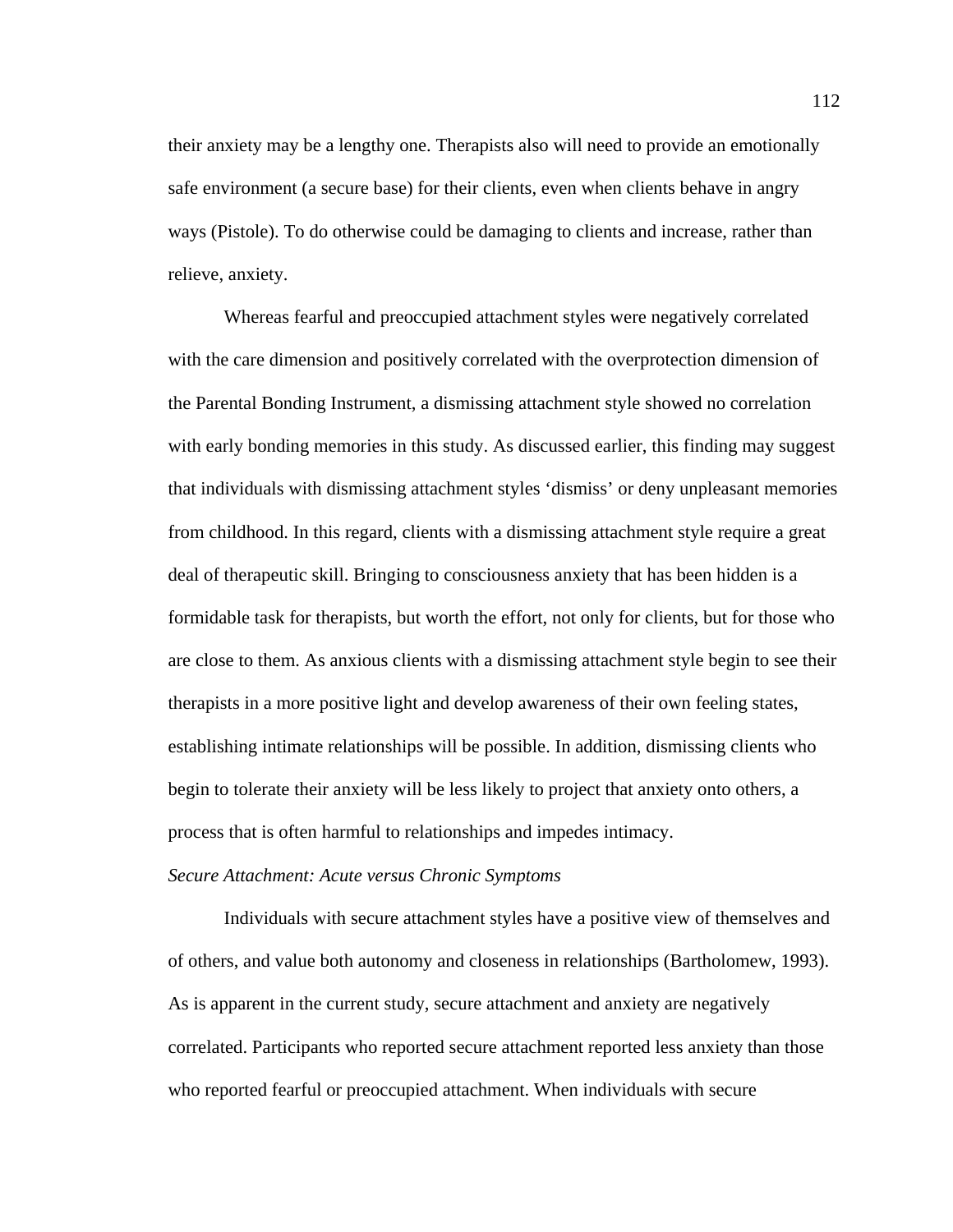attachment experience anxiety, it may be due to recent trauma, rather than to long-term pathology. It is important to understand this so that clients with secure attachment are not kept in therapy longer than necessary or subjected to attempts to unearth early difficulties that do not exist. Secure clients, who see others in a positive light (Bartholomew), will expect their therapists to be there for them emotionally and to provide appropriate therapeutic care. The therapists' task in this case is to help their clients traverse their current obstacles and regain effectual functioning (Pistole, 1989).

#### *Treatment Consideration #3: Individualization of Treatment*

 The negative correlation between the care dimension of early bonding memories and post-trauma and social anxiety symptoms, and the positive correlation between the overprotection dimension and these same types of anxiety may have relevance for individualizing anxiety treatment. If obsessive-compulsive, panic, and generalized anxiety symptoms, which did not correlate with early bonding memories, have fewer roots in family environment, then the use of medications to control these conditions could be particularly appropriate in conjunction with therapeutic involvement. There may be an as yet undiscovered mechanism in which genes and environment interact to result in specific types of anxiety. Treatment may be made more efficacious by combining therapy and medication in an effort to address all possible etiologies.

 Post-trauma and social anxiety symptoms, however, are correlated with memories of early bonding. This correlation may indicate a relationship between these types of anxiety and the early environment that does not exist for the other types of anxiety. As mentioned previously, post-trauma and social anxiety symptoms may be more prevalent among individuals living away from their families of origin for the first time. It is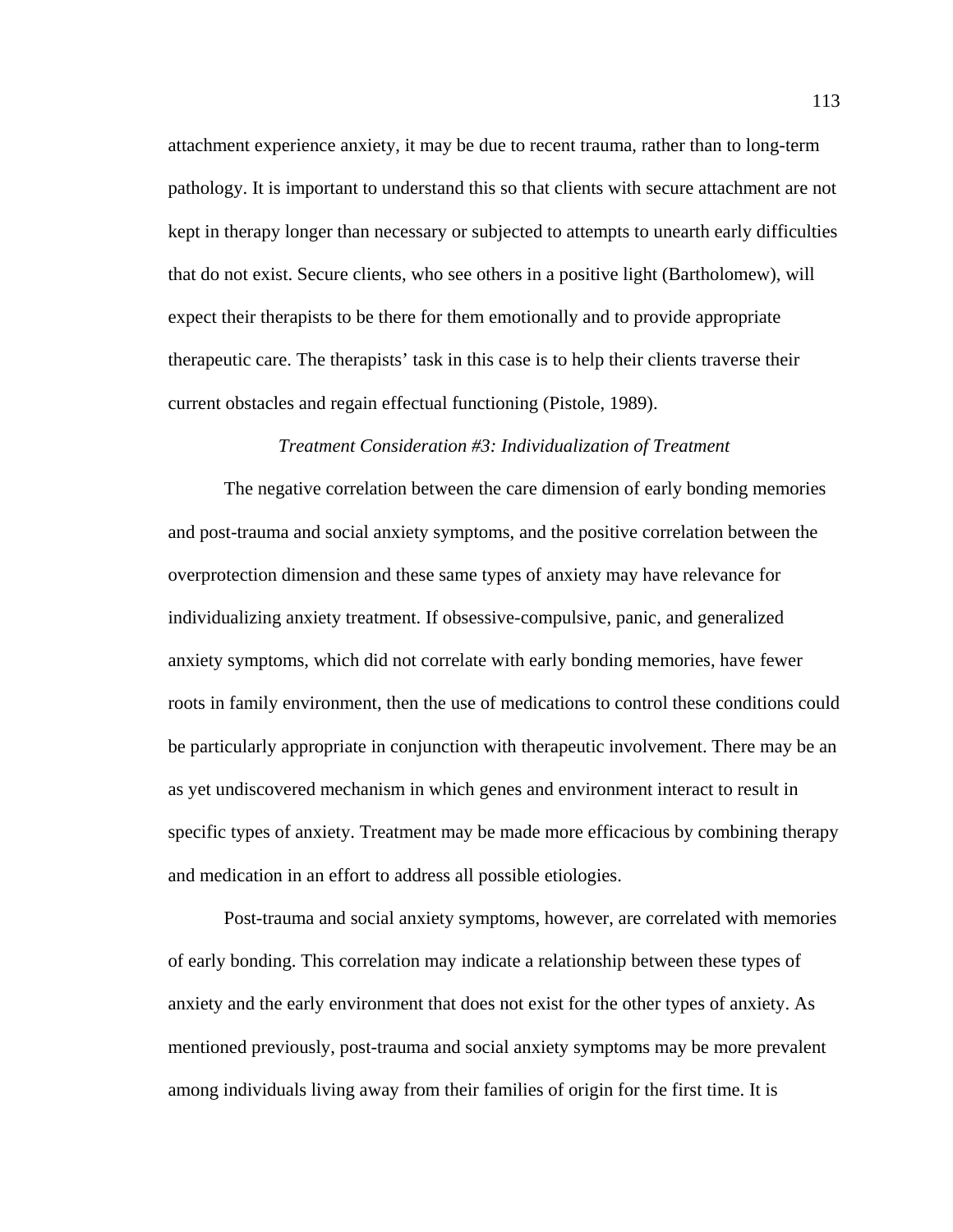possible that these individuals will seek therapy for their symptoms. Understanding that post-trauma and social anxiety symptoms can be related to a less-than-optimal early environment, triggered by the uncertainties of being away from home, could result in treatment that is more appropriate to their situations. Whereas medication could be appropriate for some individuals contending with these circumstances, it may in many instances be therapeutic to approach the treatment from an attachment perspective.

#### **Limitations in Data Collection**

 In addition to the anticipated limitations described in Chapter 3, two other potentially restricting factors became evident during the course of tabulating the data. First, several of the questionnaires administered incorporated reverse-scored items. During the initial hand-tabulation of the questionnaires, it became apparent that some participants probably did not read the reverse-scored items carefully and consequently, rated the items in a manner opposite to what most likely was intended. This potential limitation was most perceptible when the majority of the normally-scored items on a particular questionnaire were rated at one end of the scale and the reverse-scored items were all rated at the other end of the scale.

 A second potential limitation in the data collection procedures involves the formatting of the Relationship Scales Questionnaire and the Parental Bonding Instrument. These instruments were too long to be completely presented on one page, so each was presented in a two-page format. In neither case did the second page include the rating anchors (i.e. a little like me, moderately like me, very much like me) above the rating columns. Observation during the initial hand-tabulation revealed that this may have been confusing to participants, who may not have remembered which anchor referred to which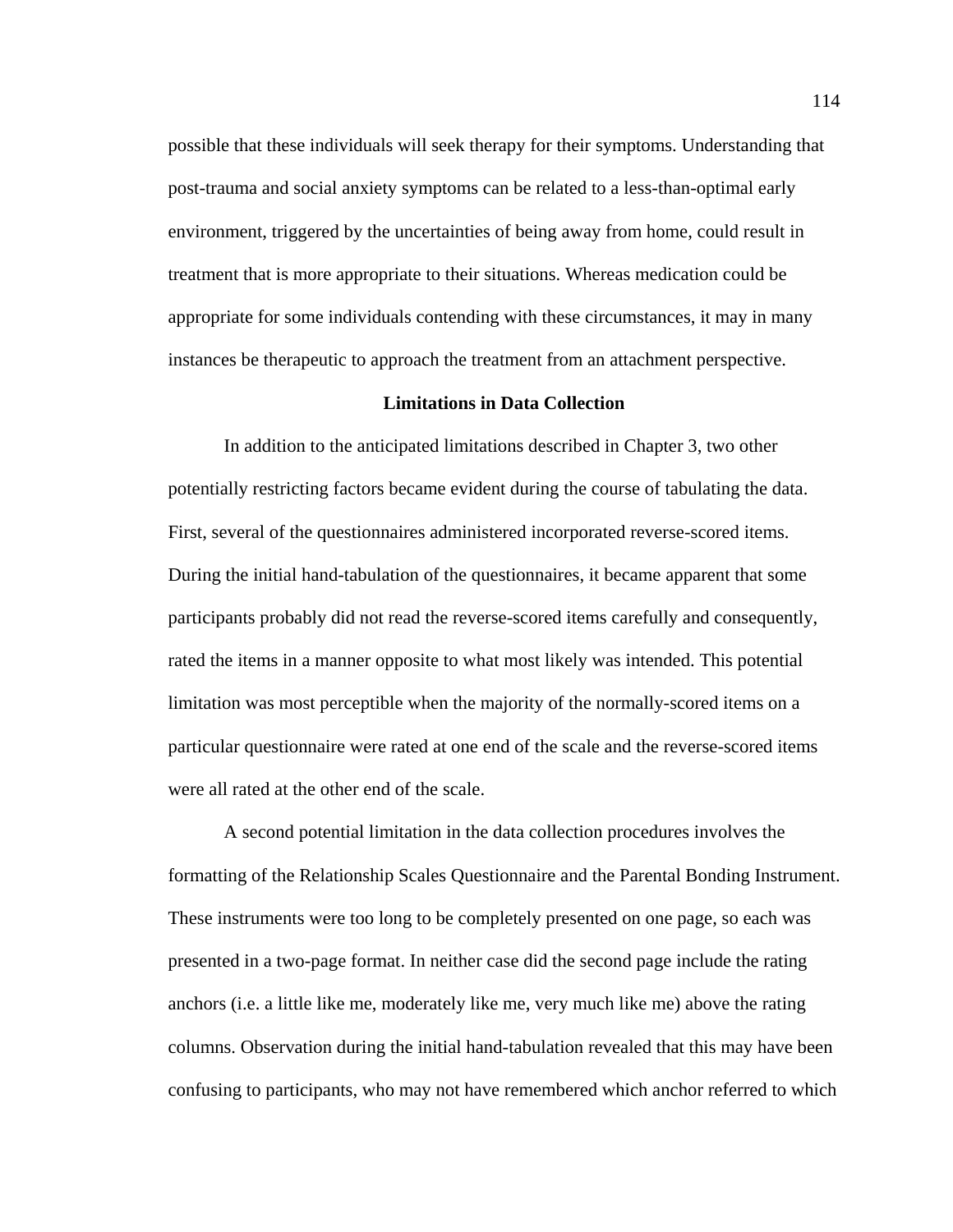score after turning to the second page. Since participant responses on the first page did not always seem consistent with responses on the second page, it is possible that some individuals did not remember the anchors when they turned to the second page. Future studies using these questionnaires should take this concern into account and include anchor descriptions on all pages with rating columns.

#### **Suggestions for Future Study**

 Anxiety is an emotion that impacts most human beings at some point in the course of their lives. For a proportion of these individuals, anxiety becomes severe enough to interfere with relationships and daily living, and to warrant treatment. For this reason, ongoing investigations into the origins and maintenance of anxiety are important to the emotional evolution and well-being of humanity. It seems likely that both environmental and genetic contributions will ultimately be found as factors in the puzzle of why some people develop particular types of anxiety while others remain relatively free of this potentially debilitating emotion. Deeper understanding of anxiety development will require inquiry into the contributions of both nature and nurture, and each area of research is equally important.

 An initial direction for continued investigation is the replication of this study with clinical samples. Although there were many positive reasons to use undergraduate psychology student participants, one drawback was the lesser degree of anxiety present among these individuals. While many study participants did report high anxiety levels, it is likely that a sample of individuals previously diagnosed with anxiety disorders would report much more anxiety. This is important because higher levels of reported anxiety might reveal a greater degree of magnitude in the correlations, or even change the nature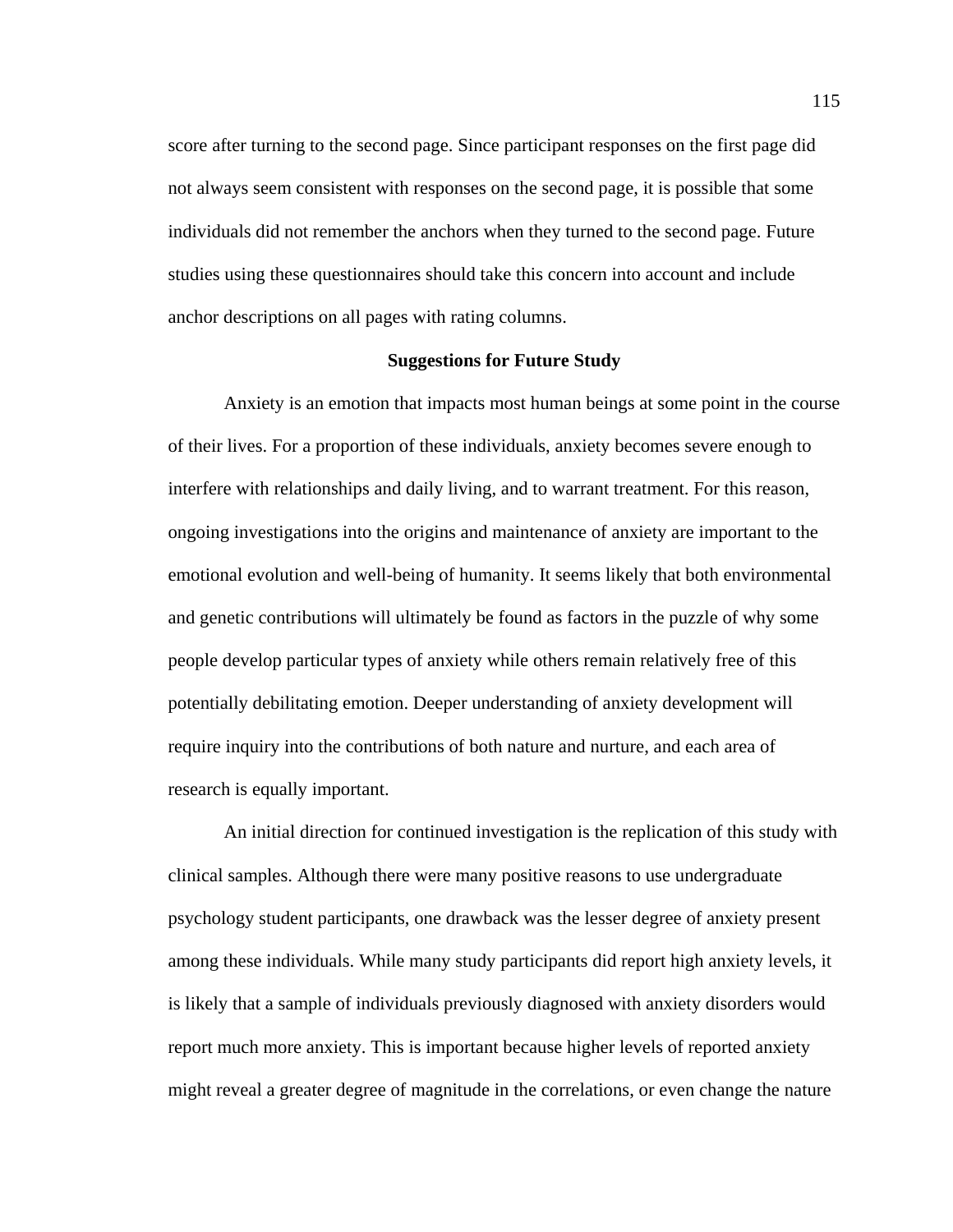of the correlations. Since individuals with clinical levels of anxiety are most likely to benefit from research that supports specific anxiety treatment techniques, it is logical to focus study on that group.

 In investigating anxiety and attachment in a clinical population, it may be useful to include a control group of non-anxious individuals as a comparison. In addition to administering the questionnaires to the control group, it would be informative to give the assessments to individuals diagnosed with specific anxiety disorders, rather than to one large sample of anxious individuals. Depending upon the availability of individuals diagnosed with specific anxiety disorders, it may be most efficient to study one or two types of anxiety at a time. In this way, research may be focused on differences evidenced between the attachment style and bonding memories of individuals with specific anxiety disorders and the attachment style and bonding memories of individuals who have not been diagnosed clinically. It will be useful eventually, to study each of the anxiety disorders in ongoing research of this sort.

 The dismissing attachment style also merits future study. Unlike the other forms of insecure attachment, dismissing attachment was not correlated with early bonding memories or with anxiety (other than one positive correlation with the obsessivecompulsive ordering subtype). Since it is intuitively reasonable to expect that all the insecure attachment styles would be positively correlated with anxiety and with unpleasant bonding memories, further research is warranted to ferret out the intricacies of why this expectation was not apparent in the current investigation.

 Since all the assessment tools utilized in this research were self-report measures, the correlations observed may be less meaningful than had it been possible to incorporate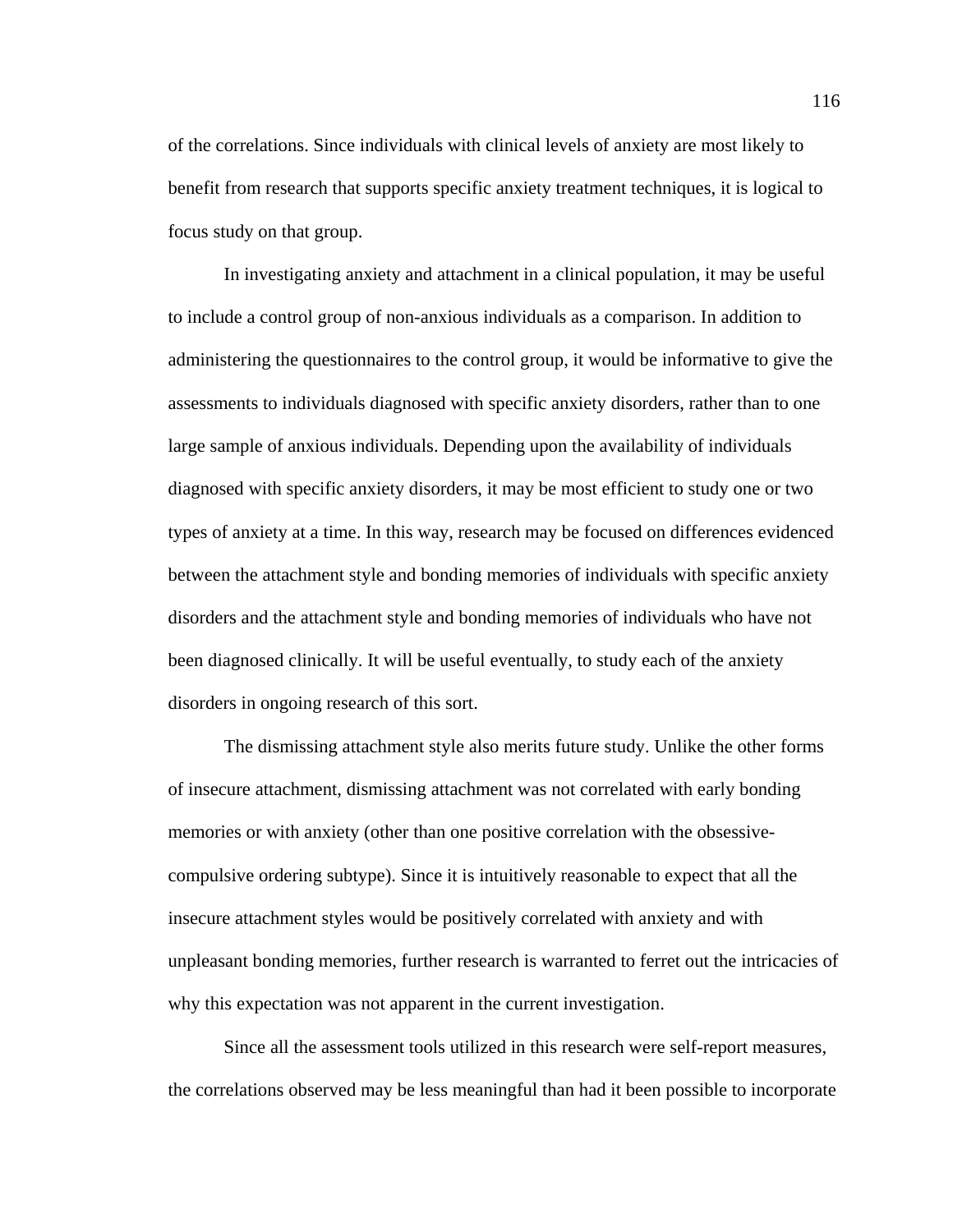a different type of measure. For example, the Adult Attachment Interview (AAI; George, Kaplan, & Main, 1996) provides a method for assessing attachment state of mind through unconscious processes. In the AAI, attachment state of mind is determined by the manner in which participants answer the interview questions, rather than by the content of the interview itself. A study using a method such as the AAI to assess attachment through unconscious processes may provide an enhanced understanding of the dismissing paradigm.

 Another area in which research must focus, and a necessary precursor to understanding anxiety more completely, is the relationship between the early environment and genetics, and how each contributes to anxiety development. Although many correlations between anxiety, attachment style, and bonding memories were found in this study, the lack of correlation in some instances may provide clues to the link between nature and nurture. For example, it is possible that the lack of correlation between dismissing attachment style and all types of anxiety, or between dismissing attachment style and early bonding memories may be a result of either environment or genetics.

 People with a dismissing attachment style may have learned to dismiss important relationships as an adaptation to a difficult early environment (Bartholomew, 1993). Indeed, this is the explanation that attachment theory provides. However, it also is feasible that people with a dismissing attachment style are genetically predisposed to experience a lower level of the physiological reactivity that is often present alongside anxiety. Perhaps these individuals do not report significant levels of unpleasant early bonding memories because they do not experience unpleasantness in the same way as do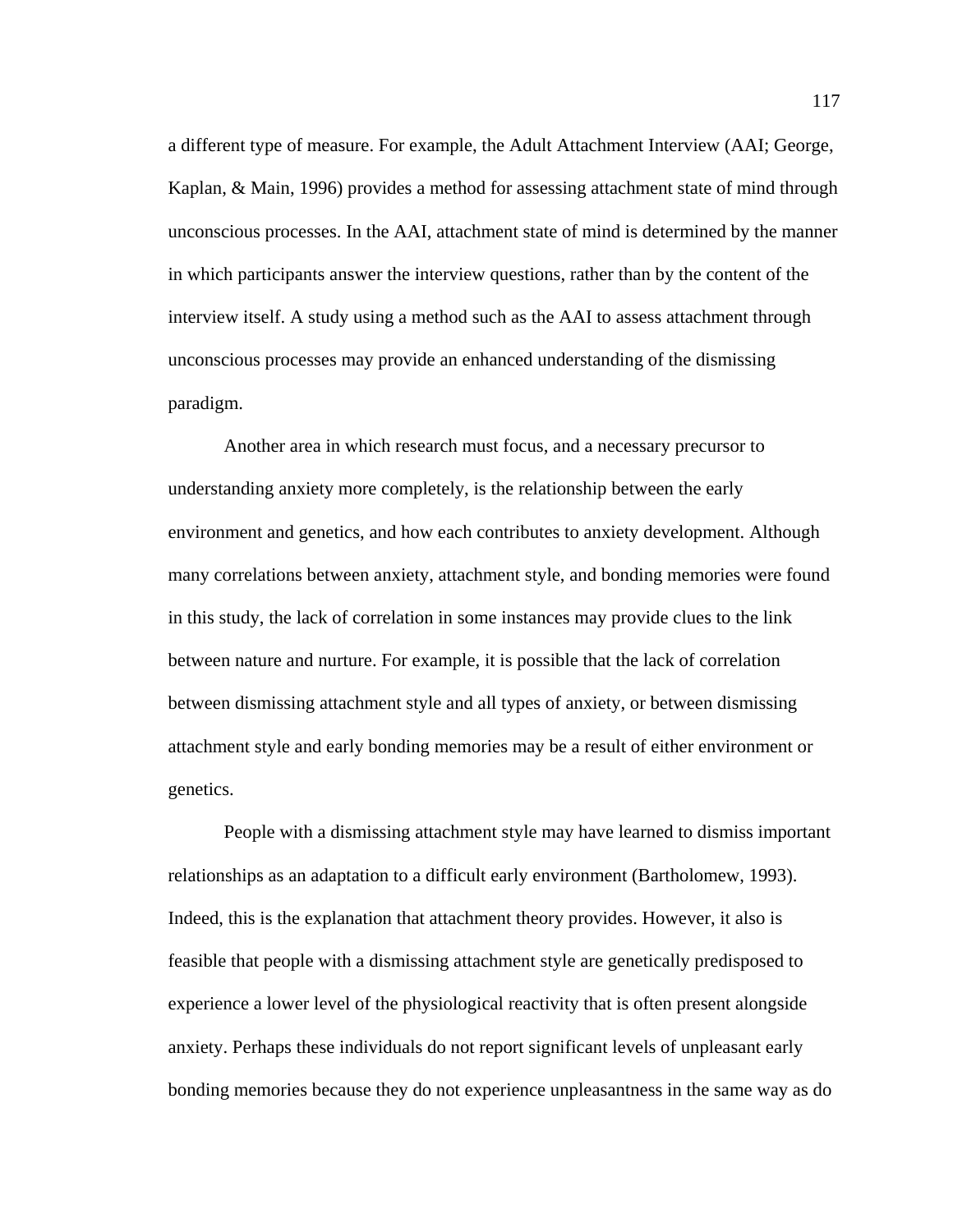people with secure, fearful, or preoccupied attachment styles. In unraveling the connections between environment and genetics in the development of anxiety, it may be necessary to consider nature and nurture together, as two sides of one coin, with the potential to interact and influence each other.

 Study of attachment and anxiety also should be extended to anxious multicultural samples. It is conceivable that there are differences in anxiety development and in the ways that individuals from different cultural backgrounds experience anxiety. For example, individuals may leave their countries and cultures of origin to relocate to the United States. Change of this magnitude, which is likely to be stressful and anxiety provoking under the best of circumstances, may even be traumatic when conditions are less than ideal. Although there are many factors which probably come into play to impact the ease with which immigrants adapt to new environments, it will be informative to understand the role of attachment and early bonding relationships. Attachment research with this population ultimately may provide information to support individuals, families, and children who transition from their original culture into a new one.

## **Conclusion**

 This chapter presented possible explanations for the significant findings that resulted from the data analyses. The relevance of these findings for conceptualizing anxiety and working with anxious individuals was explored, resulting in several treatment considerations. In addition, two limitations which became evident during the data collection were mentioned, and potential directions for the future study of attachment and anxiety were suggested.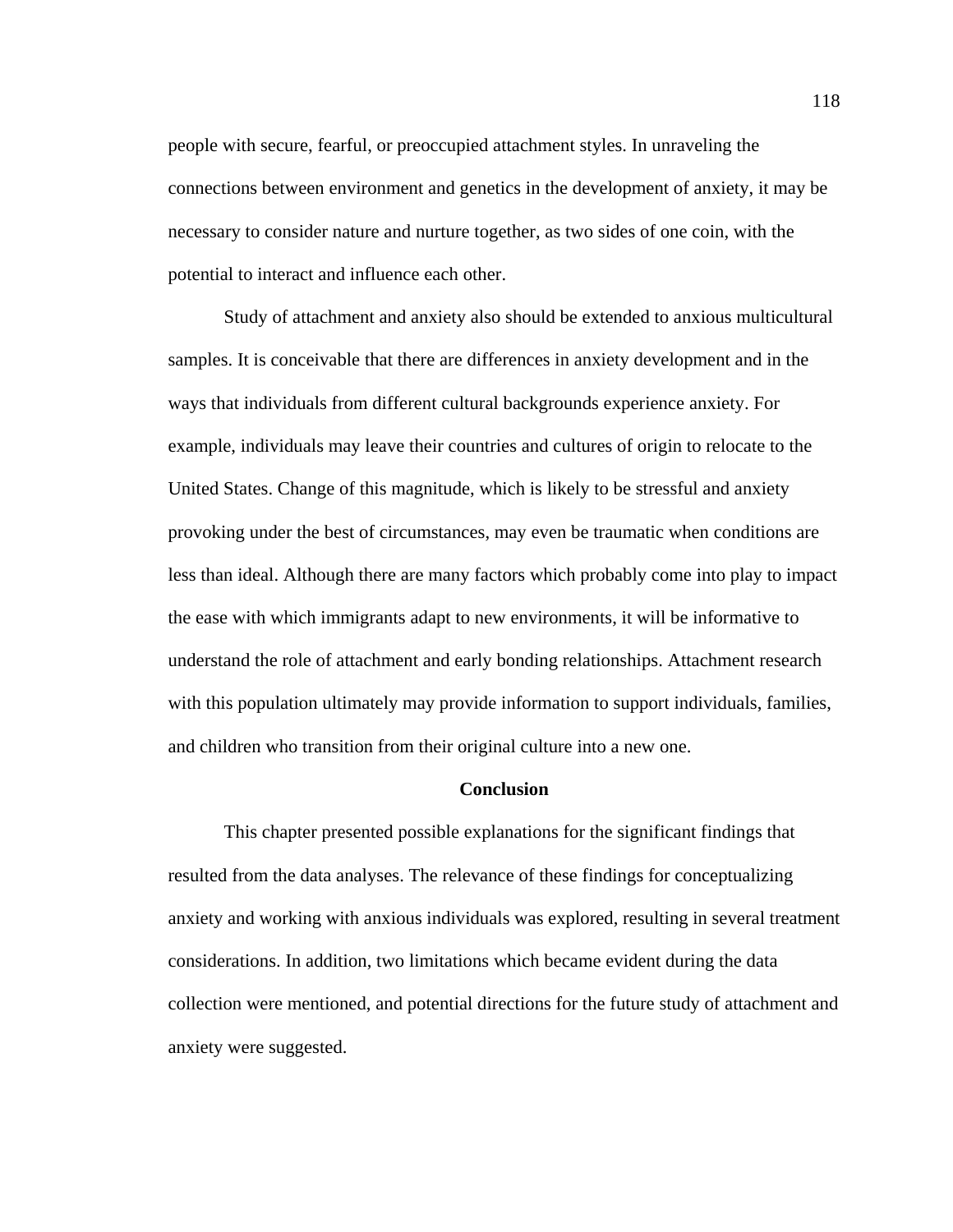#### **REFERENCES**

- Ainsworth, M. D. S., Blechar, M. C., Waters, E., & Wall, S. (1978). *Patterns of attachment: A psychological study of the strange situation.* Hillsdale, NJ: Lawrence Erlbaum Associates.
- Ainsworth, M. D. S., & Eichberg, C. G. (1991). Effects on infant-mother attachment of mother's unresolved loss of an attachment figure or other traumatic experience. In C. M. Parkes, J. Stevenson-Hinde, & P. Marris (Eds.), *Attachment across the life cycle* (pp. 161-183). London: Routledge.
- American Psychiatric Association. (2000). *Diagnostic and statistical manual of mental disorders, (text revision).* Washington, DC: American Psychiatric Association.
- Bartholomew, K. (1993). From childhood to adult relationships: Attachment theory and research. In S. W. Duck (Ed.), *Understanding relationship processes 2: Learning about relationships* (pp. 30-62). London: Sage.
- Bartholomew, K., & Horowitz, L. M. (1991). Attachment styles among young adults: A test of a four-category model. *Journal of Personality and Social Psychology*, *61*(2), 226-244.
- Biederman, J., Rosenbaum, J. F., Bolduc-Murphy, E. A., Faraone, S. V., Chaloff, J., Hirshfeld, D. R., & Kagan, J. (1993). A 3-year follow-up of children with and without behavioral inhibition. *Journal of the American Academy of Child and Adolescent Psychiatry, 32*, 814-821.
- Biederman, J., Rosenbaum, J. F., Hirshfeld, D. R., Faraone, S. V., Bolduc, E. A., Gersten, M., Menninger, S. R., Kagan, J., Snidman, N. & Reznick, J. S. (1991). Psychiatric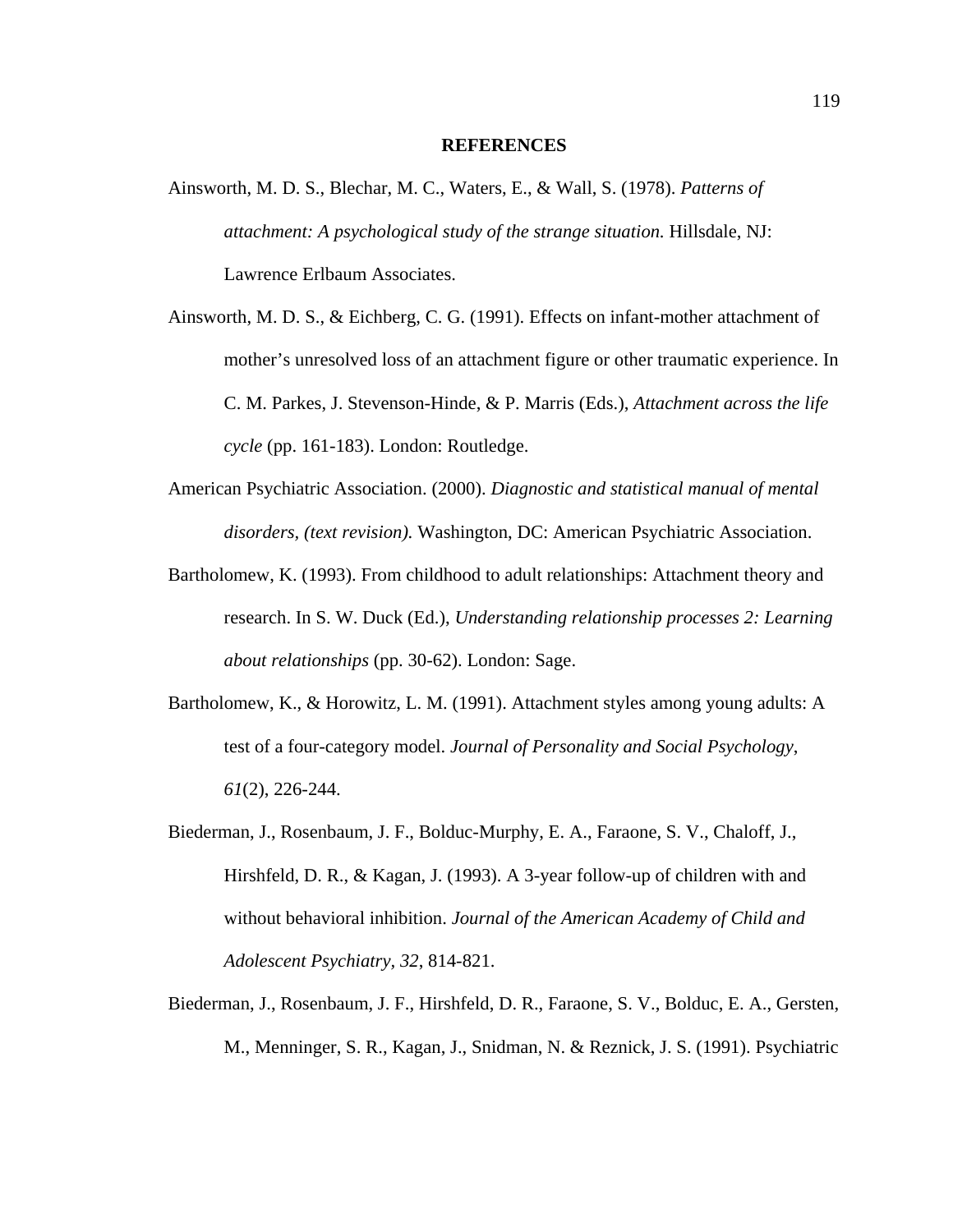correlates of behavioral inhibition in young children of parents with and without psychiatric disorders. *Archives of General Psychiatry, 47*, 21-26.

- Blake, D., Weathers, F., Nagy, L., Kaloupek, D., Klauminizer, G., Charnery, D., & Keane, T. (1990). Clinician-Administered PTSD Scale (CAPS). National Center for Post-Traumatic Stress Disorder, Behavioral Science Division Boston-VA, Boston, MA.
- Blanchard, E. B., Jones-Alexander, J., Buckley, T. C., & Forneris, C. A. (1996). Psychometric properties of the PTSD Checklist (PCL). *Behaviour Research and Therapy, 34*(8), 669-673.
- Bowlby, J. (1988). *A secure base: Parent-child attachment and healthy human development.* New York: Basic Books, Inc.
- Brown, G. W., & Harris, T. O. (1993). Aetiology of anxiety and depressive disorders in an inner city population: 1. Early adversity. *Psychological Medicine, 23*, 143-154.
- Cassidy, J., & Mohr, J. J. (2001). Unsolvable fear, trauma, and psychopathology: Theory, research, and clinical considerations related to disorganized attachment across the life span. *Clinical Psychology: Science & Practice*, *8*(3), 275-298.
- Cavedo, L. C., & Parker, G. (1994). Parental Bonding Instrument: Exploring for links between scores and obsessionality. *Social Psychiatry and Psychiatric Epidemiology, 29*(2), 78-82.
- Charles, E. P. (2005). The correction for attenuation due to measurement error: Clarifying concepts and creating confidence sets. *Psychological Methods, 10*(2), 206-226.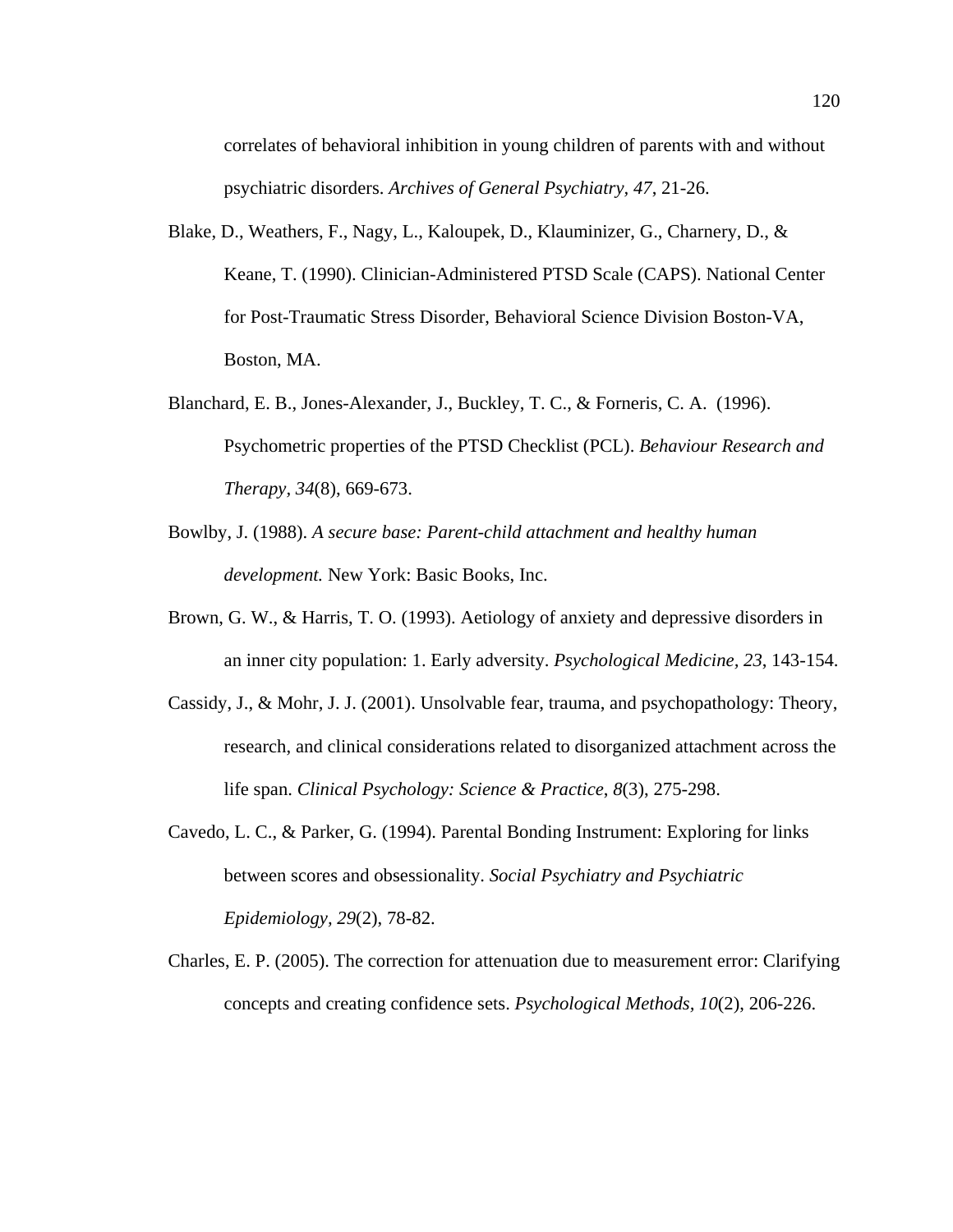- Chorpita, B. (2001). Control and the development of negative emotion. In M. Vasey & M. Dadds (Eds.), *The developmental psychopathology of anxiety* (pp. 112- 142). New York: Oxford University Press.
- Chorpita, B. F., & Barlow, D. H. (1998). The development of anxiety: The role of control in the early environment. *Psychological Bulletin*, *124*(1), 3-21.
- Collins, N. L., & Read, S. J. (1990). Adult attachment, working models, and relationship quality in dating couples. *Journal of Personality and Social Psychology*, *58*(4), 644-663.
- Dadds, M. R., & Davey, G. C. L., & Field, A. P. (2001). Developmental aspects of conditioning processes in anxiety disorders. In M. Vasey & M. Dadds (Eds.), *The developmental psychopathology of anxiety* (pp. 205-229). New York: Oxford University Press.
- Dadds, M., & Roth, F. (2001). Family processes in the development of anxiety problems. In M. Vasey & M. Dadds (Eds.), *The developmental psychopathology of anxiety* (pp. 278-303). New York: Oxford University Press.
- Dozier, M., Stovall, K. C., & Albus, K. E. (1999). Attachment and psychopathology in adulthood. In J. Cassidy & P. R. Shaver (Eds.), *Handbook of attachment: Theory, research, and clinical applications* (pp. 497-519). New York: The Guilford Press.
- Dumas, J. E., LaFreniere, P. J., & Serketicdh, W. J. (1995). "Balance of power": A transactional analysis of control in mother-child dyads involving socially competent, aggressive, and anxious children. *Journal of Abnormal Psychology, 104*, 104-113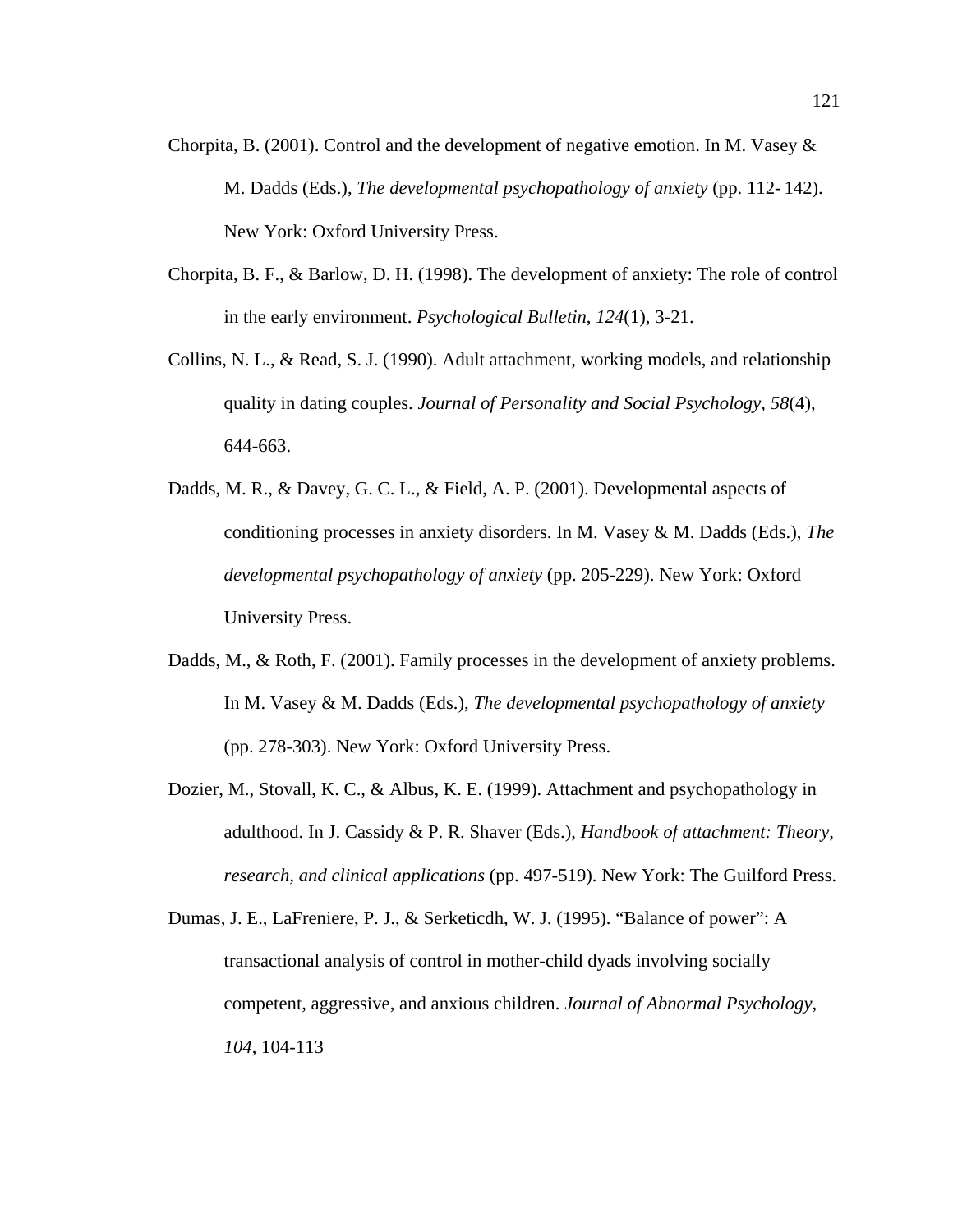- Ehiobuche, I. (1988). Obsessive-compulsive neurosis in relation to parental child rearing patterns amongst Greek, Italian, and Anglo-Australian subjects. *Acta Psychiatrica Scandinavica, 78*, 115-120.
- Foa, E. B., Huppert, J. D., Leiberg, S., Langner, R., Kichic, R., Hajcak, G., Salkovskis, P. M., et al. (2002). The Obsessive-Compulsive Inventory: Development and validation of a short version. *Psychological Assessment*, *14*(4), 485-496.
- Foa, E. B, Kozak, M. J., & Salkovskis, P. M. (1998). The validation of a new obsessivecompulsive disorder scale: The Obsessive-Compulsive Inventory. *Psychological Assessment*, *10*(3), 206-214.
- Fox, N. A., & Calkins, S. D. (1993). Social withdrawal: Interactions among temperament, attachment, and regulation. In K. H. Rubin & J. B. Asendorph (Eds.), *Social withdrawal, inhibition and shyness in childhood* (pp. 81-100). Hillsdale, NJ: Erlbaum.
- Freud, S. (1894). The justification for detaching from neurasthenia a particular syndrome: The anxiety-neurosis. *Standard Edition, 3*, 93-117, London: Hogarth Press, 1953.
- Freud, S. (1895). A reply to criticisms of my paper on anxiety neurosis. *Standard Edition, 3*, 119-135, London: Hogarth Press, 1953.
- Freud, S. (1926). Inhibitions, symptoms and anxiety. *Standard Edition*, 20: 87-172, London: Hogarth Press, 1959.
- Fyer, A. (1995). Genetic and temperamental variations in individual predisposition to anxiety. In S. Roose & R. Glick (Eds.), *Anxiety as symptom and signal* (pp.57- 73). Hillsdale, NJ: Analytic Press, Inc.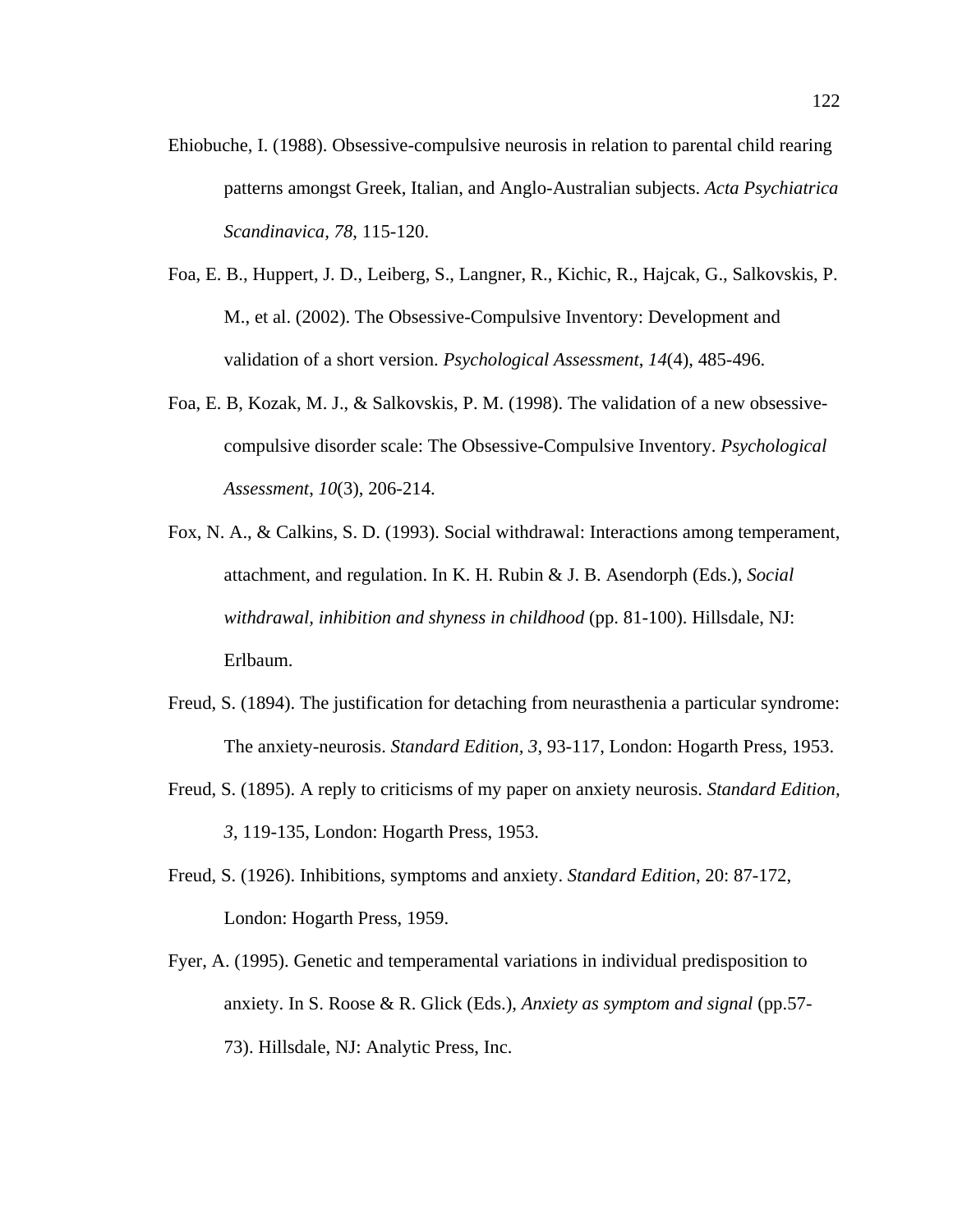- Ginsburg, G., & Schlossberg, M. (2002). Family-based treatment of childhood anxiety disorders. *International Review of Psychiatry*, *14*, 143-154.
- Glick, R. (1995). Freudian and post-Freudian theories of anxiety. In S. Roose & R. Glick (Eds.), *Anxiety as symptom and signal* (pp. 1-16). Hillsdale, NJ: Analytic Press, Inc.
- George, C., Kaplan, N., & Main, M. (1996). Adult Attachment Interview. Unpublished manuscript, Department of Psychology, University of California, Berkeley (3rd ed.).
- Griffin, D. W., & Bartholomew, K. (1994). The metaphysics of measurement: The case of adult attachment. In K. Bartholomew & D. Perlman (Eds.), *Advances in personal relationships, Vol. 5: Attachment processes in adulthood* (pp. 17-52). London: Jessica Kinsley.
- Hajcak, G., Huppert, J. D., Simons, R. F., & Foa, E. B. (2004). Psychometric properties of the OCI-R in a college sample. *Behaviour Research and Therapy*, *42*, 115-123.
- Harris, T. O., Brown, G. W., & Bifulco, A. T. (1986). Loss of parent in childhood and adult psychiatric disorder: The Walthamstow Study. 1. The role of lack of adequate parental care. *Psychological Medicine, 16*, 641-659.
- Hazan, C., & Shaver, P. (1987). Conceptualizing romantic love as an attachment process. *Journal of Personality and Social Psychology*, *52*, 511-524.
- Hesse, E. (1999). The Adult Attachment Interview: Historical and current perspectives. In J. Cassidy & P. R. Shaver (Eds.), *Handbook of attachment: Theory, research, and clinical applications* (pp. 395-433). New York: The Guilford Press.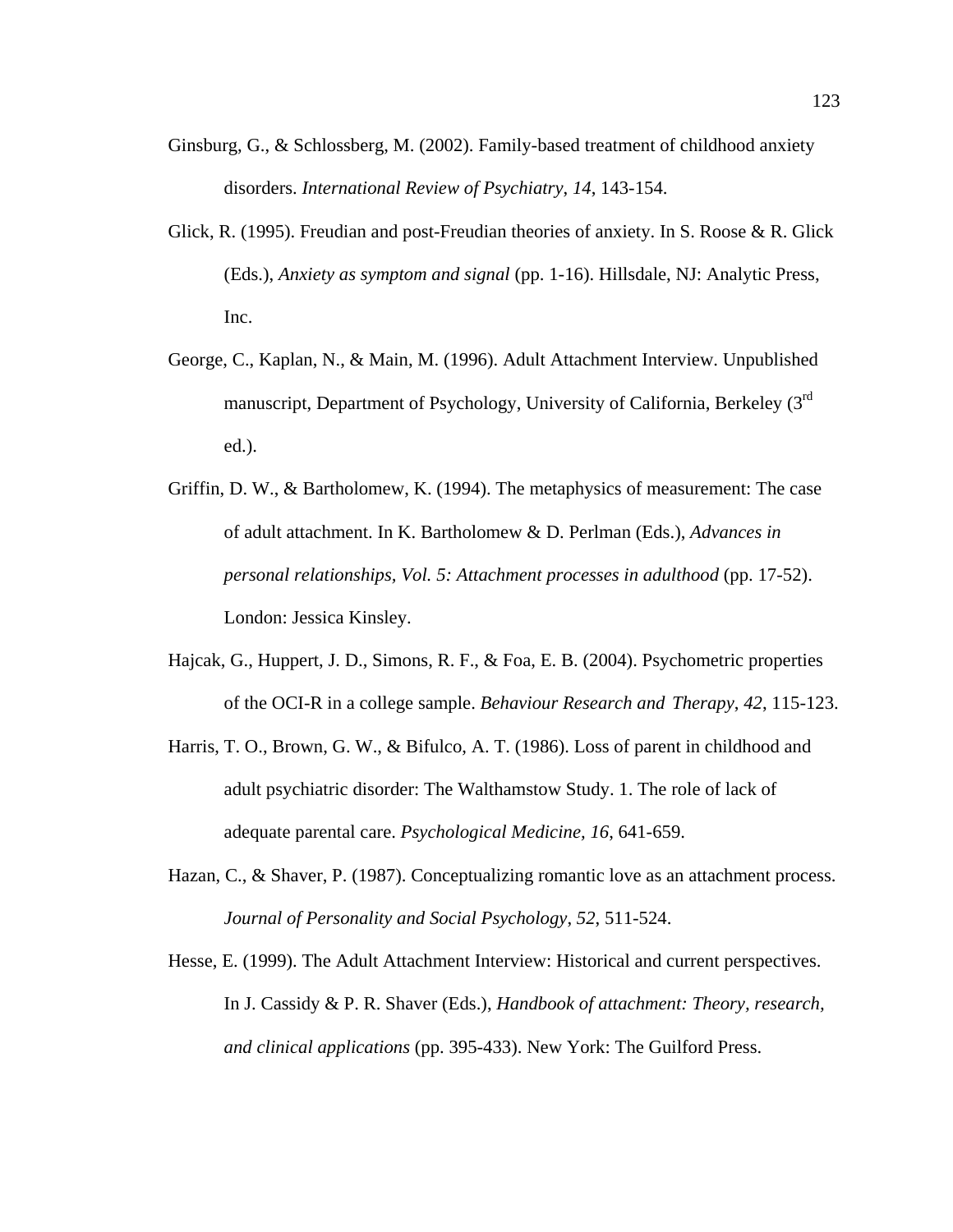- Hettema, J., Neale, M., & Kendler, K. (2001). A review and meta-analysis of the genetic epidemiology of anxiety disorders. *The American Journal of Psychiatry*, *158*(10), 1568-1578.
- Hettema, J., Prescott, C., & Kendler, K. (2001). A population-based twin study of generalized anxiety disorder in men and women. *The Journal of Nervous and Mental Disease*, *189*(7), 413-420.
- Hirshfeld, D. R., Biederman, J., Brody, L., Faraone, S. V., & Rosenbaum, J. F. (1997). Expressed emotion toward children with behavioral inhibition: Associations with maternal anxiety disorder. *Journal of the American Academy of Child and Adolescent Psychiatry, 36*, 910-917.
- Houck, P. R., Spiegel, D. A., Shear, M. K., & Rucci, P. (2002). Reliability of the selfreport version of the panic disorder severity scale. *Depression and Anxiety*, *15*, 183-185.
- Kendler, K. (1995). Genetic epidemiology in psychiatry: Taking both genes and environment seriously. *Archives of General Psychiatry*, *53*(11), 895-899.
- Kendler, K., Karkowski, L., & Prescott, C. (1999). Fears and phobias: Reliability and heritability. *Psychological Medicine*, *29*(3), 539-553.
- Kendler, K., Myers, J., Prescott, C., & Neale, M. (2001). The genetic epidemiology of irrational fears and phobias in men. *Archives of General Psychiatry*, *58*(3), 257- 265.
- Kernberg, O. (1976). *Object Relations Theory and Clinical Psychoanalysis*. New York: Aronson.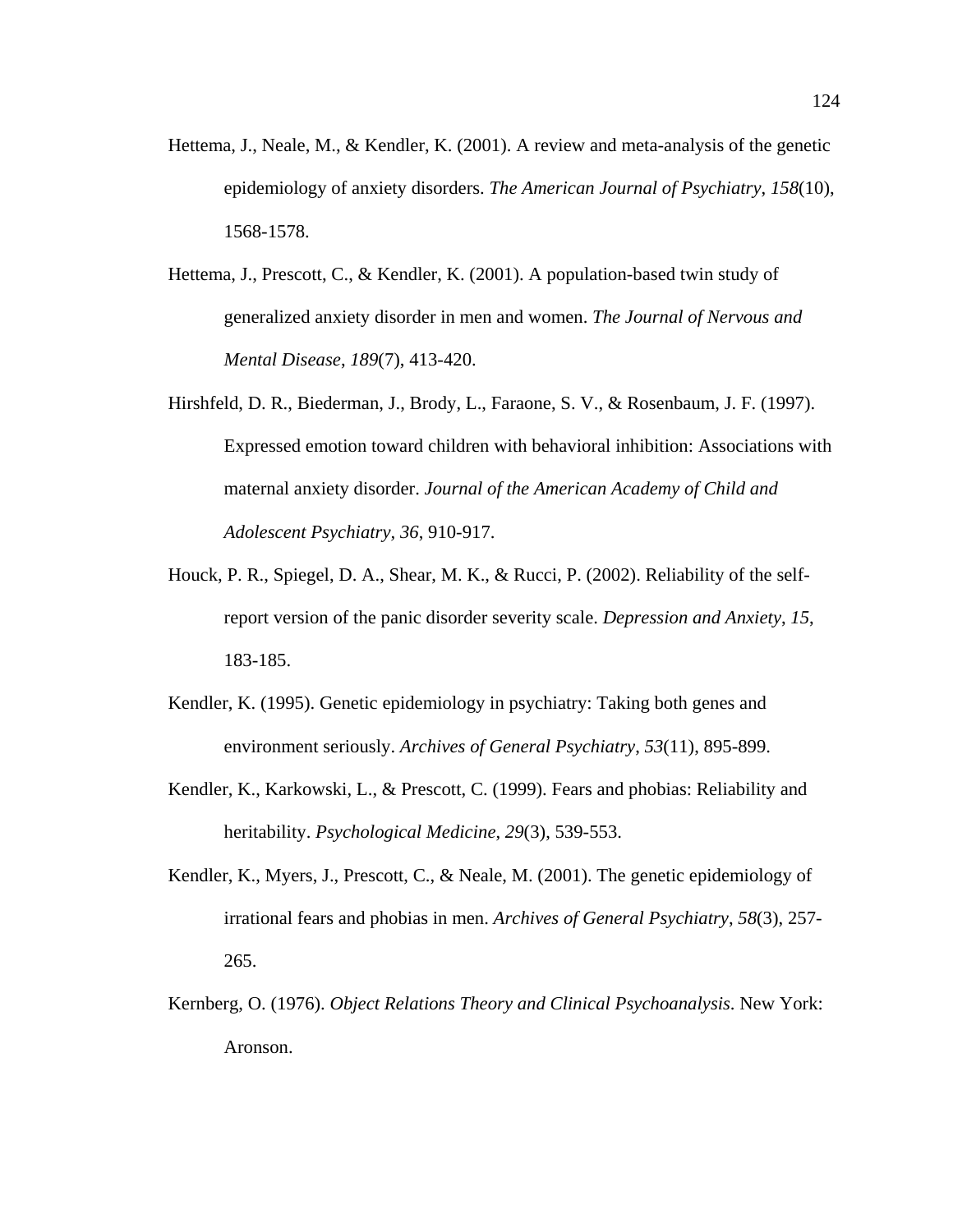- Klein, M. (1964). *Contributions to Psychoanalysis*, 1921-1945. New York: McGraw-Hill.
- Kohut, H. (1971). *The Analysis of the Self*. New York: International Universities Press.
- Krohne, H. W., & Hock, M. (1991). Relationships between restrictive mother-child interactions and anxiety of the child. *Anxiety Research, 4*, 109-124.
- Main, M. (1996). Introduction to the special section on attachment and psychopathology. *Journal of Consulting and Clinical Psychology*, *64*(2), 237-243.
- Main, M. & Hesse, E. (1990). Parents' unresolved traumatic experiences are related to infant disorganized attachment status: Is frightened and/or frightening parental behavior the linking mechanism? In M. T. Greenberg, D. Cicchetti, & E. M. Cummings (Eds.), *Attachment in the preschool years: Theory, research and intervention* (pp. 161-182). Chicago: University of Chicago Press.
- Mancini, F., D'Olimpio, F., Prunetti, E., Didonna, F., & Del Genio, M. (2000). Parental bonding: Can obsessive symptoms and general distress be predicted by perceived rearing practices? *Clinical Psychology and Psychotherapy, 7*, 201-208.
- Mattick, R. P., & Clarke, J. C. (1998). Development and validation of measures of social phobia scrutiny fear and social interaction anxiety. *Behaviour Research and Therapy*, *36*, 455-470.
- Merikangas, K. (2000). Familial and genetic factors and psychopathology. In C. Nelson (Ed.), Minnesota symposia on child psychology: *The effects of early adversity on neurobehavioral development: Vol. 31* (pp. 281-315). Mahwah, NJ: Lawrence Erlbaum Associates.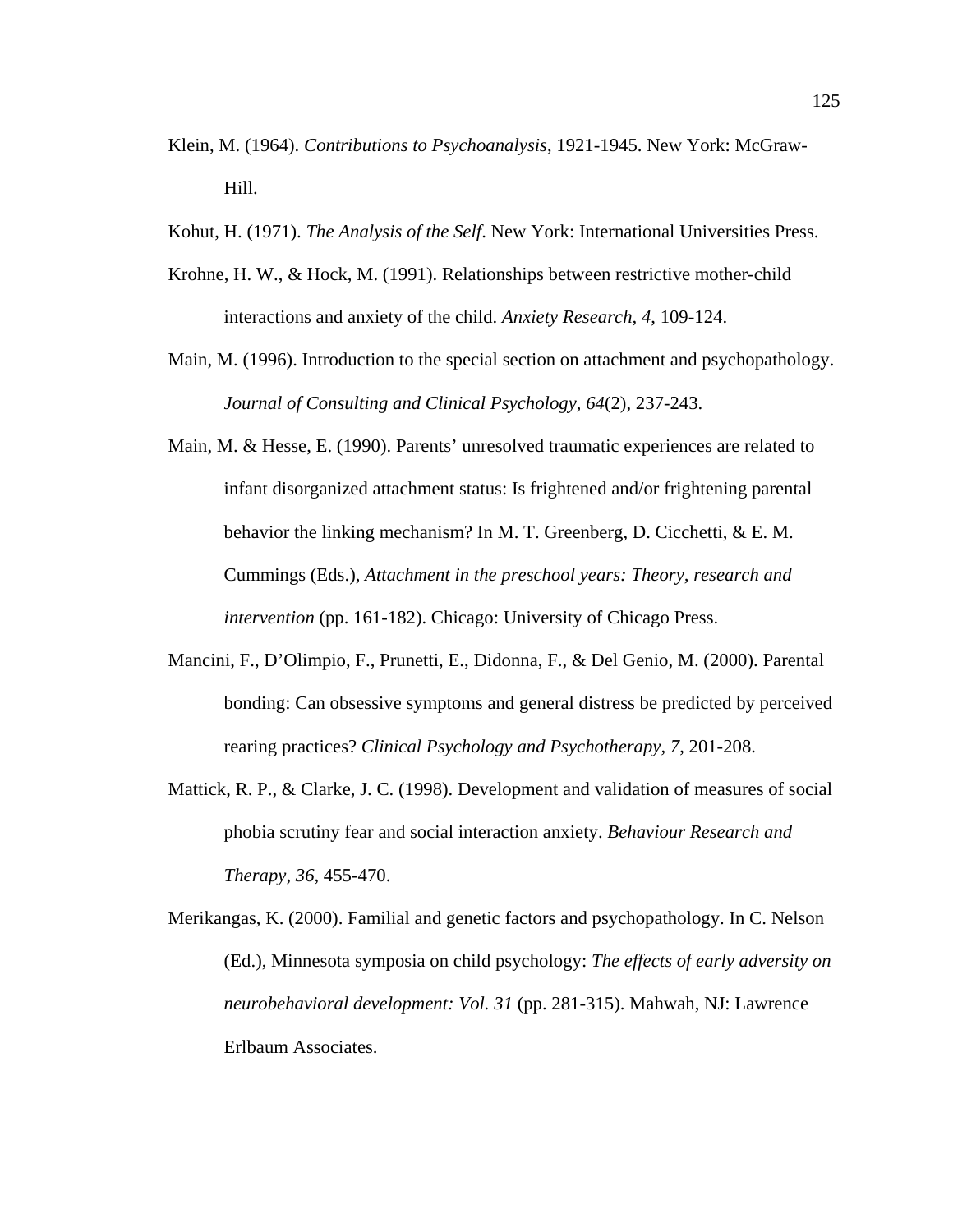- Merikangas, K. (2002). Genetic epidemiology: Bringing genetics to the population-the NAPE lecture 2001. *Acta Psychiatrica Scandinavica*, *105*, 3-13.
- Meyer, T. J., Miller, M. L., Metzger, R. L., & Borkovec, T. D. (1990). Development and validation of the Penn State Worry Questionnaire. *Behaviour Research and Therapy*, *28*(6), 487-495.
- Molina, S., & Borkovec, T. D. (1994). The Penn State Worry Questionnaire: Psychometric properties and associated characteristics. In G. Davey & F. Tallis (Eds.), *Worrying: Perspectives on Theory, Assessment, and Treatment* (pp. 265- 283). Oxford, England: Wiley & Sons.
- Myhr, G., Sookman, D., Pinard, G. (2004). Attachment security and parental bonding in adults with obsessive-compulsive disorder: A comparison with depressed outpatients and healthy controls. *Acta Psychiatrica Scandinavica, 109*, 447-456.
- Norris, F. H., & Hamblen, J. L. (2003). Standardized self-report measures of civilian trauma and PTSD. In J. Wilson & T. Keane (Eds.), *Assessing Psychological Trauma and PTSD: A Practitioner's Handbook* (2<sup>nd</sup> Ed.), New York: Guilford.
- Ollendick, T. H., Vasey, M. W., & King, N. J. (2001). Operant conditioning influences in childhood anxiety. In M. Vasey & M. Dadds (Eds.), *The developmental psychopathology of anxiety* (pp. 205-229). New York: Oxford University Press.
- Osborne, J. W. (2003). Effect sizes and the disattenuation of correlation and regression coefficients: lessons from educational psychology. *Practical Assessment, Research & Evaluation, 8(11).* Retrieved February 14, 2008 from http://PAREonline.net.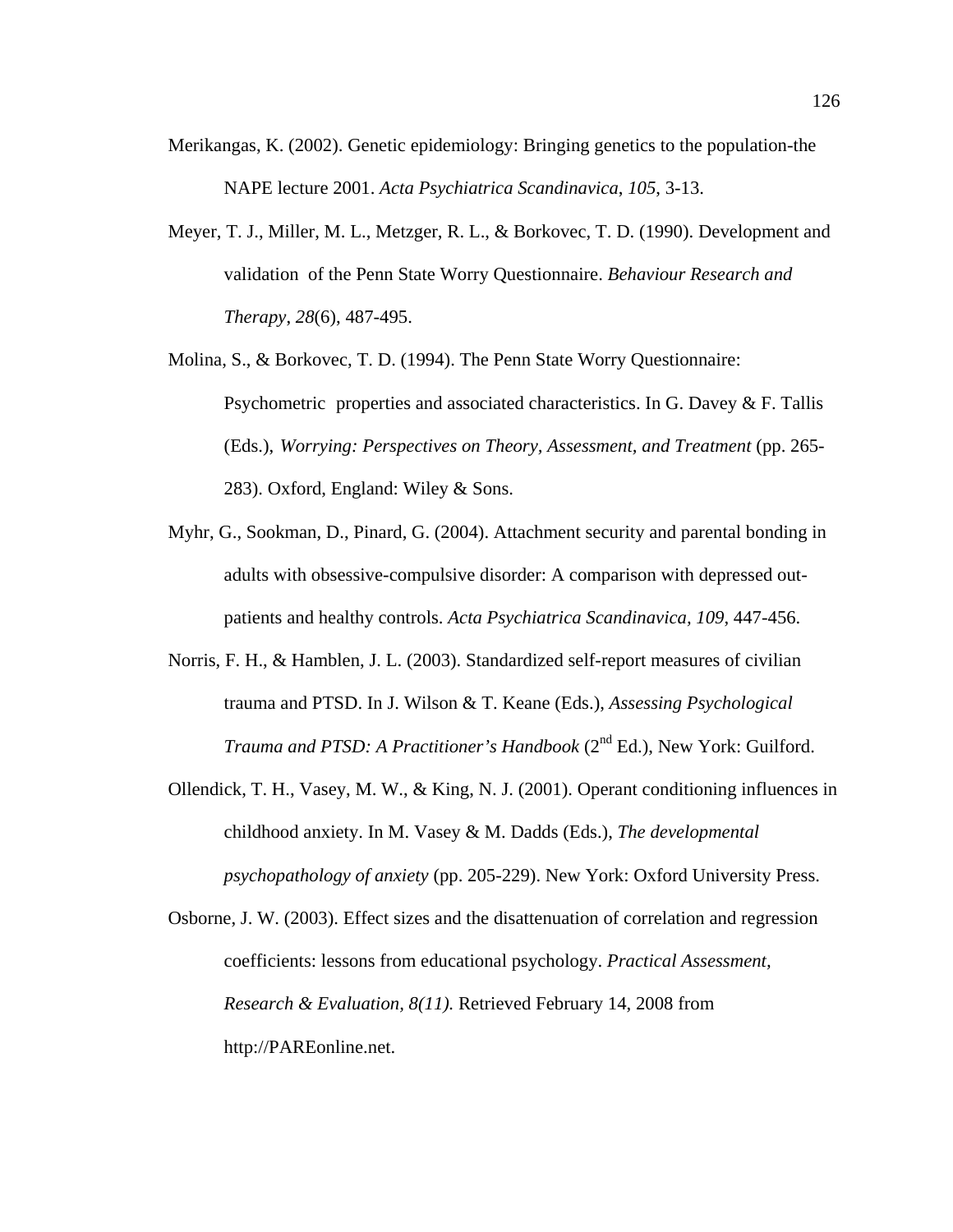- Osman, A., Gutierrez, P. M., Barrios, F. X., Kopper, B. A., & Chiros, C. E. (1998). The Social Phobia and Social Interaction Anxiety Scales: Evaluation of psychometric properties. *Journal of Psychopathology and Behavioral Assessment*, *20*(3), 249- 264.
- Parker, G. (1979). Reported parental characteristics of agoraphobics and social phobics. *British Journal of Psychiatry, 135*, 555-560.
- Parker, G. (1983). *Parental overprotection: A risk factor in psychosocial development*. New York: Grune & Stratton.
- Parker, G., Tupling, H., & Brown, L. B. (1979). A Parental Bonding Instrument. *British Journal of Medical Psychology*, *52*, 1-10.
- Pistole, C. (1989). Attachment: Implications for counselors. *Journal of Counseling & Development, 68,* 190-193.
- Peters, L. (2000). Discriminant validity of the Social Phobia and Anxiety Inventory (SPAI), the Social Phobia Scale (SPS), and the Social Interaction Anxiety Scale (SIAS). *Behaviour Research and Therapy*, *38*(9), 943-950.
- Rank, O. (1929). *The Trauma of Birth*. New York: Harper & Row, 1973.
- Rapee, R. M. (1997). Potential role of childrearing practices in the development of anxiety and depression. *Clinical Psychology Review, 17*, 47-67.
- Ruggiero, K. J., Del Ben, K., Scotti, J. R., & Rabalais, A. E. (2003). Psychometric properties of the PTSD Checklist-Civilian Version. *Journal of Traumatic Stress*, *16*(5), 495-502.
- Sable, P. (1994). Separation anxiety, attachment and agoraphobia. *Clinical Social Work Journal*, *22*(4), 369-383.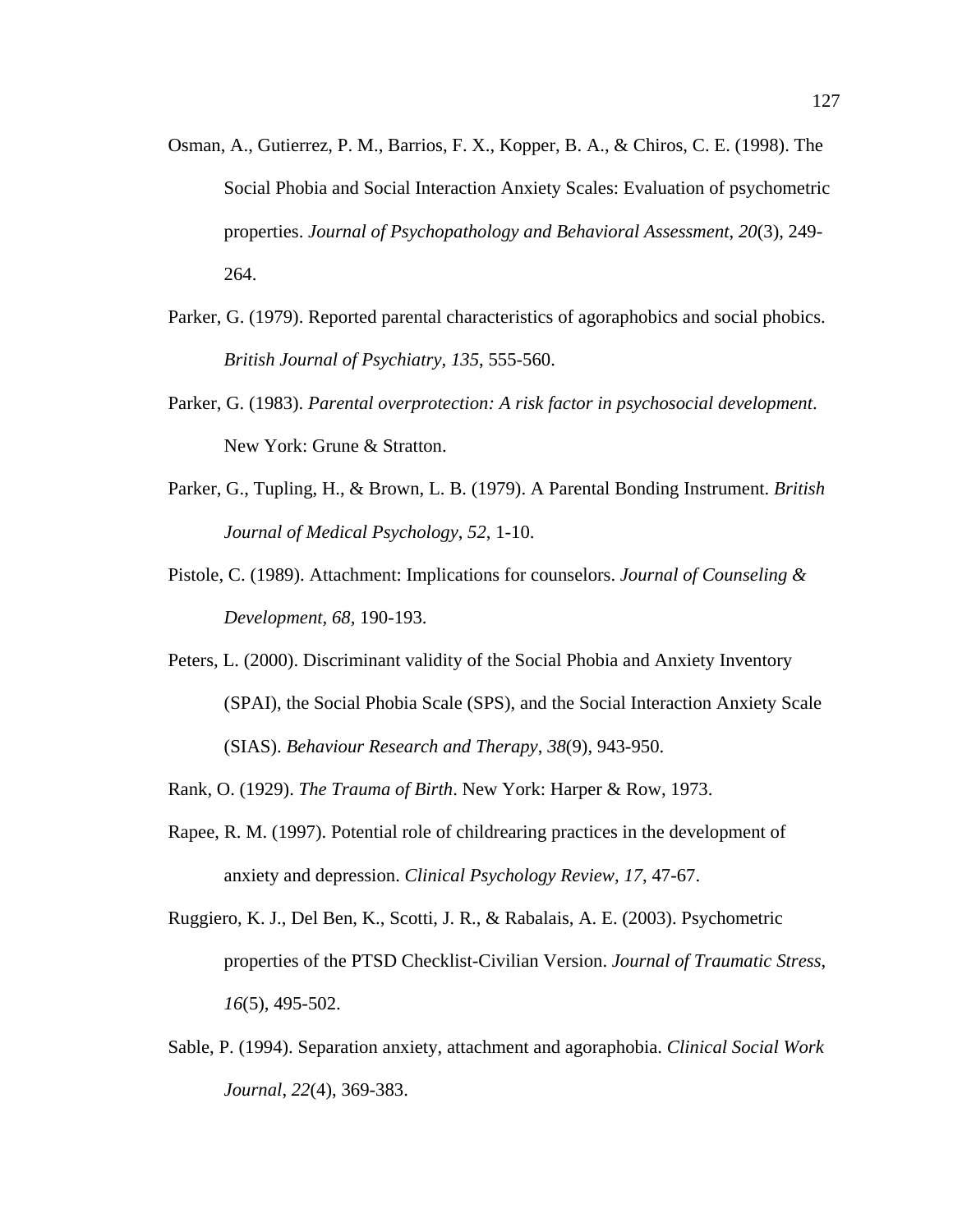- Sable, P. (1995). Attachment theory and post-traumatic stress disorder. *Journal of Analytic Social Work*, *2*(4), 89-109.
- Shear, M. K. (1996). Factors in the etiology and pathogenesis of panic disorder: Revisiting the attachment-separation paradigm. *The American Journal of Psychiatry*, *153*(7S), 125-136.
- Shear, M. K., Brown, T. A., Barlow, D. H., Money, R., Sholomskas, D. E., Woods, S., Gorman, J. M., et al. (1997). Multicenter collaborative panic disorder severity scale. *American Journal of Psychiatry*, *154*, 1571-1575.
- Shear, M. K., Rucci, P., Williams, J., Frank, E., Grochocinski, V., Vander Bilt, J., Houck, P., et al. (2001). Reliability and validity of the Panic Disorder Severity Scale: Replication and extension. *Journal of Psychiatric Research*, *35*, 293-296.
- Silove, D., Parker, G., Hadzi-Pavlovic, D., Manicavasagar, V., & Blaszczynski, A. (1991). Parental representations of patients with panic disorder and generalized anxiety disorder. *British Journal of Psychiatry, 159*, 835-841.
- Skre, I., Onstad, S., Torgersen, S., Lygren, S., & Kringlen, E. (2000). The heritability of common phobic fear: A twin study of a clinical sample. *Journal of Anxiety Disorders*, *14*(6), 549-562.
- Solyom, L., Silberfeld, M., & Solyom, C. (1976). Maternal overprotection in the etiology of agoraphobia. *Canadian Psychiatric Association Journal, 21*, 109-113.
- Sroufe, L. A., Carlson, E. A., Levy, A. K., & Egeland, B. (2003). Implications of attachment theory for developmental psychopathology. In M. E. Hertzig  $\&$  E. A. Farber (Eds.), *Annual Progress in Child Psychiatry and Child Development: 2000-2001* (pp. 43-61). New York: Brunner Routledge.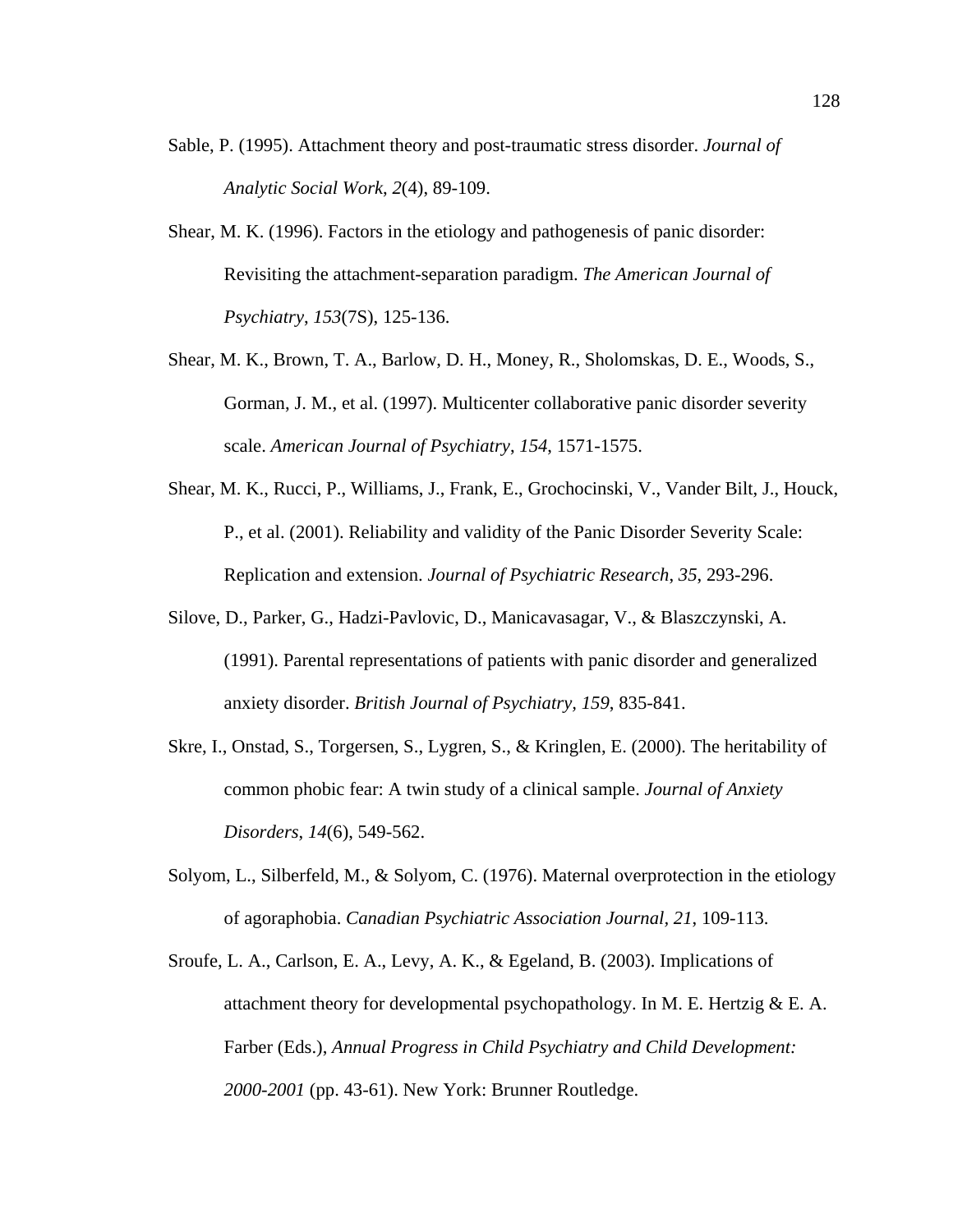- Startup, H. P., & Erickson, T. M. (2006). The assessment of worry: The Penn State Worry Questionnaire and associated characteristics. In G. Davey & A. Wells (Eds.), *Worry and Psychological Disorders: Theory, Assessment and Treatment* (pp. 101-120). West Sussex, UK: Wiley & Sons.
- Stein, M., Jang, K., & Livesly, W. (1999). Heritability of anxiety sensitivity: A twin study. *The American Journal of Psychiatry*, *156*(2), 246-251.
- Turgeon, L., O'Connor, P., Marchand, A., & Freeston, M. (2002). Recollections of parent-child relationships in patients with obsessive-compulsive disorder and panic disorder with agoraphobia. *Acta Psychiatrica Scandinavica*, *105*, 310-316.
- Turner, S. M., Beidel, D. C., Dancu, C. V., & Stanley, M. A. (1989). An empirically derived inventory to measure social fears and anxiety: The Social Phobia and Anxiety Inventory. *Psychological Assessment*, *1*(1), 35-40.
- Weathers, F. W., Litz, B. T., Herman, D. S., Huska, J. A., & Kean, T. M. (1993). The PTSD Checklist: Reliability, validity, and diagnostic utility. Paper presented at the *Annual Meeting of the International Society for Traumatic Stress Studies*, San Antonio, TX, October.
- Wilhelm, K., Niven, H., Parker, G., & Hadzi-Pavlovic, D. (2005). The stability of the Parental Bonding Instrument over a 20-year period. *Psychological Medicine, 35*, 387-393.
- Zimmerman, D. W. (2007). Correction for attenuation with biased reliability estimates and correlated errors in populations and samples. *Educational and Psychological Measurement, 67*(6), 920-939.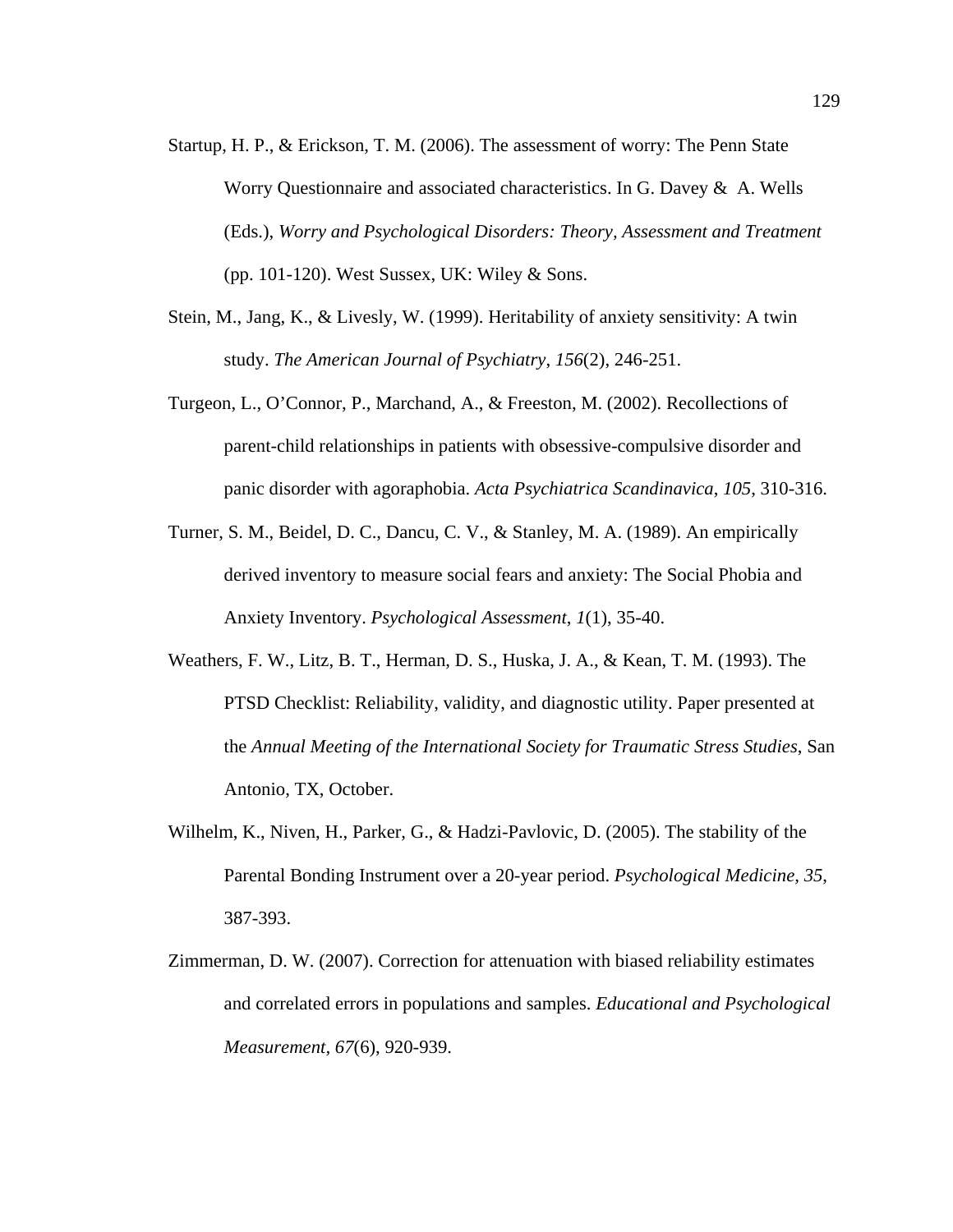### **APPENDICES**

| APPENDIX A CONSENT TO PARTICIPATE IN RESEARCH  131         |
|------------------------------------------------------------|
| APPENDIX B PARENTAL CONSENT TO PARTICIPATE IN RESEARCH 135 |
|                                                            |
| APPENDIX D DEMOGRAPHIC INFORMATION QUESTIONNAIRE  143      |
|                                                            |
|                                                            |
| APPENDIX G OBSESSIVE COMPULSIVE INVENTORY-REVISED  148     |
| APPENDIX H PANIC DISORDER SEVERITY SCALE-SELF REPORT 149   |
|                                                            |
|                                                            |
|                                                            |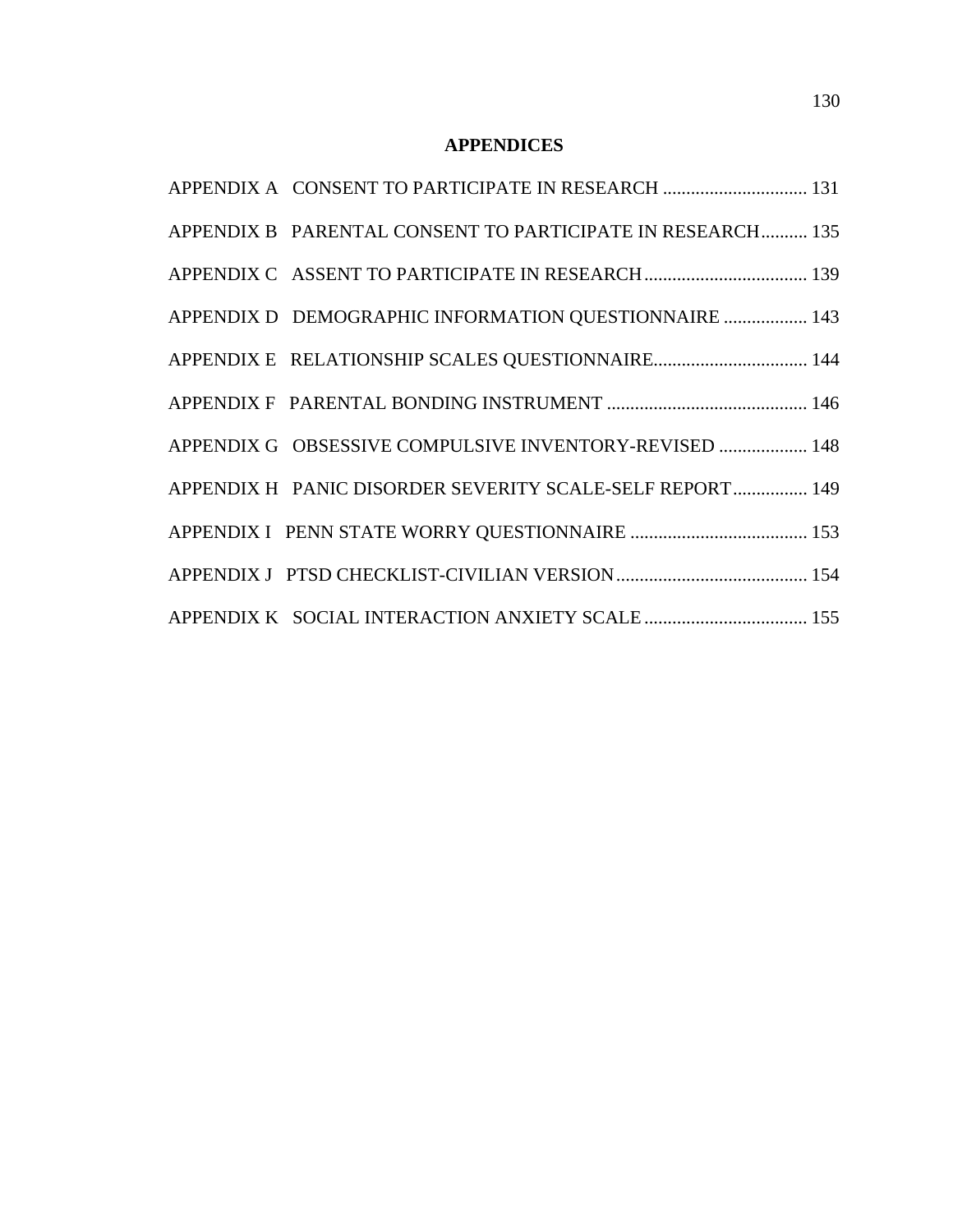## **APPENDIX A**

## **CONSENT TO PARTICIPATE IN RESEARCH**

## o **INTRODUCTION**

 You are invited to participate in a research study conducted by Ellen Armbruster, M.A., from the Counselor Education Program in the Division of Individual, Family, and Community Education at the University of New Mexico. The results of this study will contribute to the completion of a dissertation. You were identified as a possible volunteer in the study because you are an undergraduate Psychology student at UNM.

## o **PURPOSE OF THE STUDY**

 This study is designed to assess the relationships between the five major types of anxiety, adult attachment style, and parental bonding. The research is intended to augment our understanding of the role played by family processes in the development of anxiety disorders, with the goal of improving treatment options.

## o **PROCEDURES AND ACTIVITIES**

 You will be asked to complete a demographic questionnaire and several self report measures regarding anxiety, attachment, and memories of early bonding experiences. These questionnaires are designed to assess your level of different types of anxiety, to evaluate your present style of being in close relationships, and to examine your early memories of relationships with caregivers. You will be asked to rate your responses on 4- or 5-point scales. Some examples of items you will be asked to rate on a scale of 4 or 5 are:

- I find it difficult to depend on other people.
- My primary caregiver spoke to me in a warm and friendly voice.
- I have saved up so many things that they get in the way.
- If you had any panic attacks during the past week, how distressing were they while they were happening?
- If I don't have enough time to do everything, I don't worry about it.
- In the past month, how much have you been bothered by repeated,
	- disturbing memories, thoughts, or images of a stressful experience from the past?
- I get nervous if I have to speak with someone in authority (teacher, boss).

 Please consider the questions carefully and answer as thoughtfully and completely as possible. There are 8 questionnaires in all and each one will take approximately 5 to 10 minutes to complete. The total amount of time you spend participating in this study will be approximately 1.5 hours. In exchange for your participation in this study, you will receive 2 credits toward completion of your undergraduate Psychology class.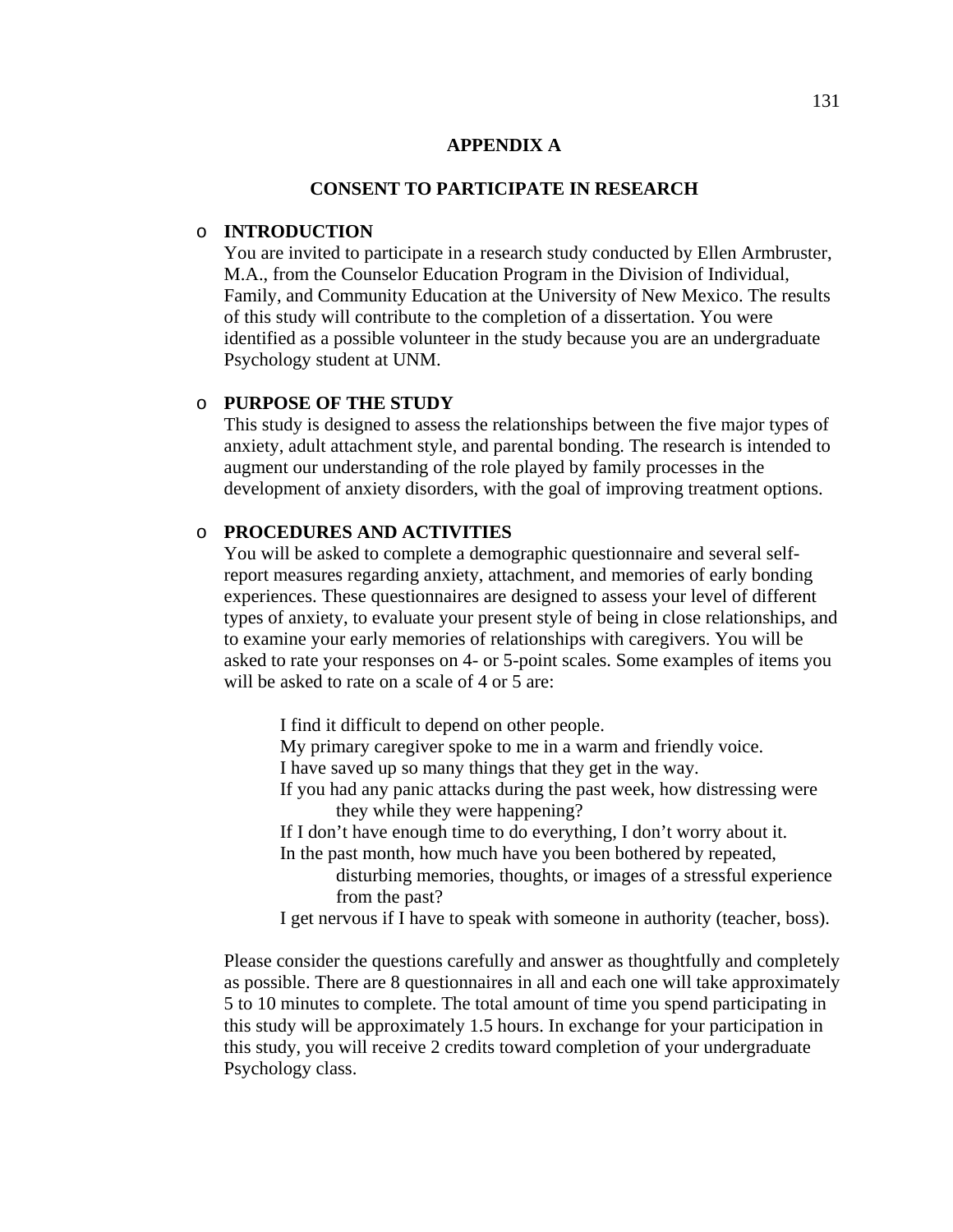## o **POTENTIAL RISKS AND DISCOMFORTS**

 You may experience feelings of discomfort during the process of completing the questionnaires. As you reflect upon current anxiety and your early experiences with caregivers, previously unrecalled memories may surface and result in mild upset. This upset could include feelings of sadness, fear, anxiety, anger, or any other type of feeling, whether or not you have had this feeling previously. It is possible that this may occur during your participation in the research or some time after you have finished participating. If you do experience difficult feelings during or subsequent to participation in this study, it is recommended that you contact a mental health agency. Mental health organizations available on the UNM campus are:

 Agora Crisis Center 1716 Las Lomas Albuquerque, NM 87131 (505) 277-3013 (24-hr hotline most of the time; appointments available 9-5 M-F)

 Counseling and Therapy Services UNM Student Health Center 1 University of New Mexico MSC06 3870 Albuquerque, NM 87131 (505) 277-4537

## o **POTENTIAL BENEFITS TO PARTICIPANTS AND OR SOCIETY**

 It is not expected that you will benefit directly from your participation in this research. However, for some individuals, reflection on early experience may enhance self-knowledge and encourage personal growth. The potential benefit to society includes the possibility of generating knowledge that will lead to increased understanding of anxiety development and improvement of treatment options for individuals diagnosed with anxiety disorders.

## o **CONFIDENTIALITY**

 Any information obtained in connection with this study and that can be identified with you will remain confidential and will be disclosed only with your permission or as required by law. All data will be identified by number only. During data processing, all data collected during this study will remain either in the direct possession of the researcher or in a locked filing cabinet. When data processing has been completed, the data will be stored in a locked filing cabinet for no more than five years, at which time the data will be shredded.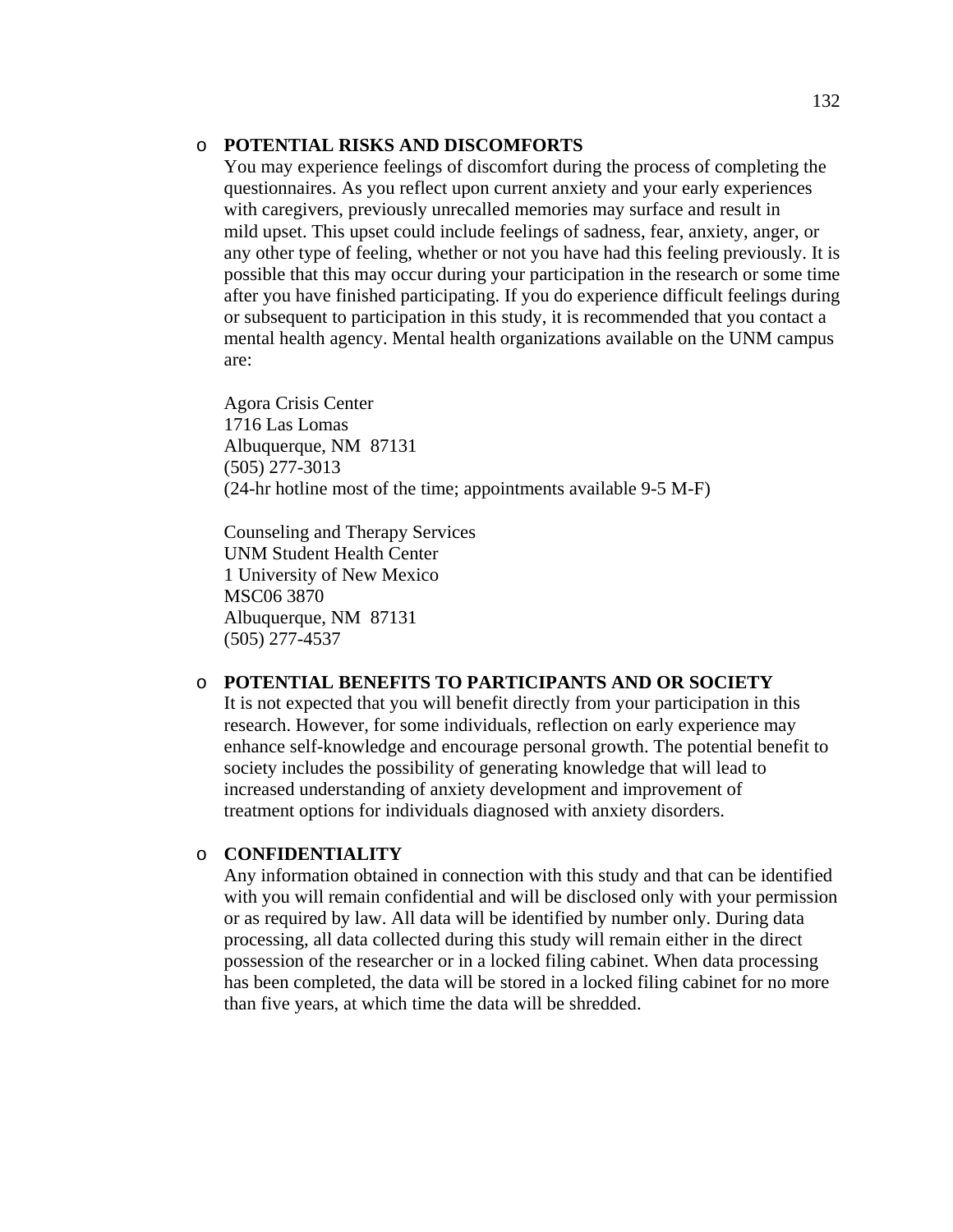## o **PARTICIPATION AND WITHDRAWAL**

 You can choose whether to participate in this study or not. If you volunteer to participate, you may withdraw at any time without penalty or loss of benefits to which you might otherwise be entitled (other than forfeiting the two credits). In order to receive the two credit incentive, you must complete all questionnaires. However, you may refuse to answer any questions you do not want to answer and still remain in the study.

o **IDENTIFICATION OF INVESTIGATORS AND REVIEW BOARD**  If you have any questions or concerns about the research, please feel free to contact:

 Ellen Armbruster, M.A. 1 Ladera Place Santa Fe, NM 87508 (505) 466-1991

 David Olguin, Ph.D. MSC05 3040 1 University of New Mexico Albuquerque, NM 87131 (505) 277-4535

 David Witherington, Ph.D. 1 University of New Mexico MSC03 2220 Albuquerque, NM 87131 (505) 277-4805

If you have other concerns or complaints, contact:

 Institutional Review Board at the University of New Mexico 1717 Roma NE, Room 205 Albuquerque, NM 87131 (505) 277-2257 (866) 844-9018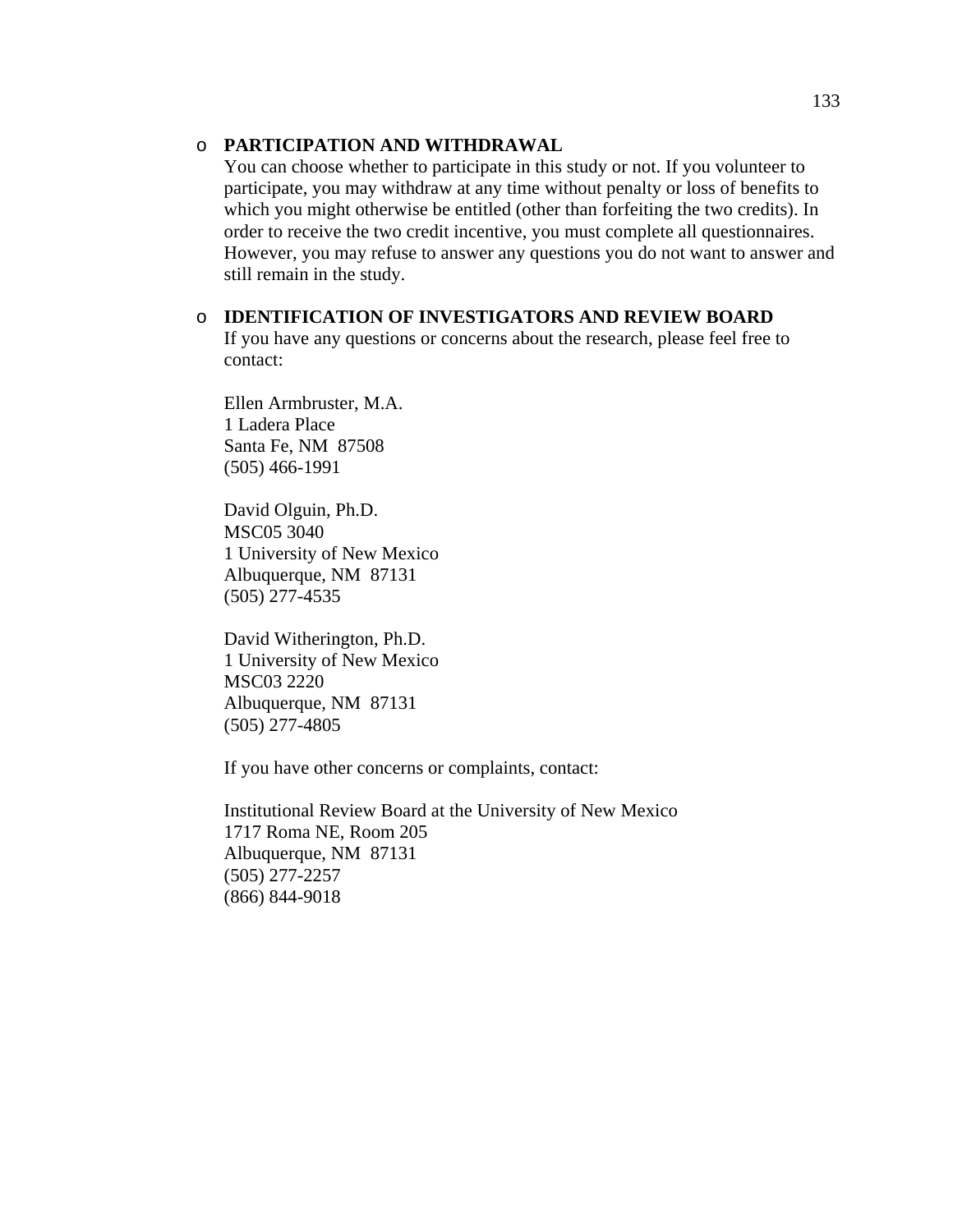# o **SIGNATURE OF RESEARCH PARTICIPANT**

 I understand the procedures described above. My questions have been answered to my satisfaction, and I agree to participate in this study. I have been provided a copy of this form.

 $\overline{\phantom{a}}$  ,  $\overline{\phantom{a}}$  ,  $\overline{\phantom{a}}$  ,  $\overline{\phantom{a}}$  ,  $\overline{\phantom{a}}$  ,  $\overline{\phantom{a}}$  ,  $\overline{\phantom{a}}$  ,  $\overline{\phantom{a}}$  ,  $\overline{\phantom{a}}$  ,  $\overline{\phantom{a}}$  ,  $\overline{\phantom{a}}$  ,  $\overline{\phantom{a}}$  ,  $\overline{\phantom{a}}$  ,  $\overline{\phantom{a}}$  ,  $\overline{\phantom{a}}$  ,  $\overline{\phantom{a}}$ 

 $\overline{\phantom{a}}$  , and the contribution of the contribution of the contribution of the contribution of the contribution of the contribution of the contribution of the contribution of the contribution of the contribution of the

Name of Participant (Please Print)

Signature of Participant Date

# o **SIGNATURE OF THE INVESTIGATOR**

 In my judgment, the participant is voluntarily and knowingly providing informed consent and possesses the legal capacity to give informed consent to participate in this research study.

 $\overline{\phantom{a}}$  , and the contribution of the contribution of the contribution of the contribution of the contribution of the contribution of the contribution of the contribution of the contribution of the contribution of the

 $\overline{\phantom{a}}$  , and the contribution of the contribution of the contribution of the contribution of the contribution of the contribution of the contribution of the contribution of the contribution of the contribution of the

Name of Investigator (Please Print)

Signature of Investigator Date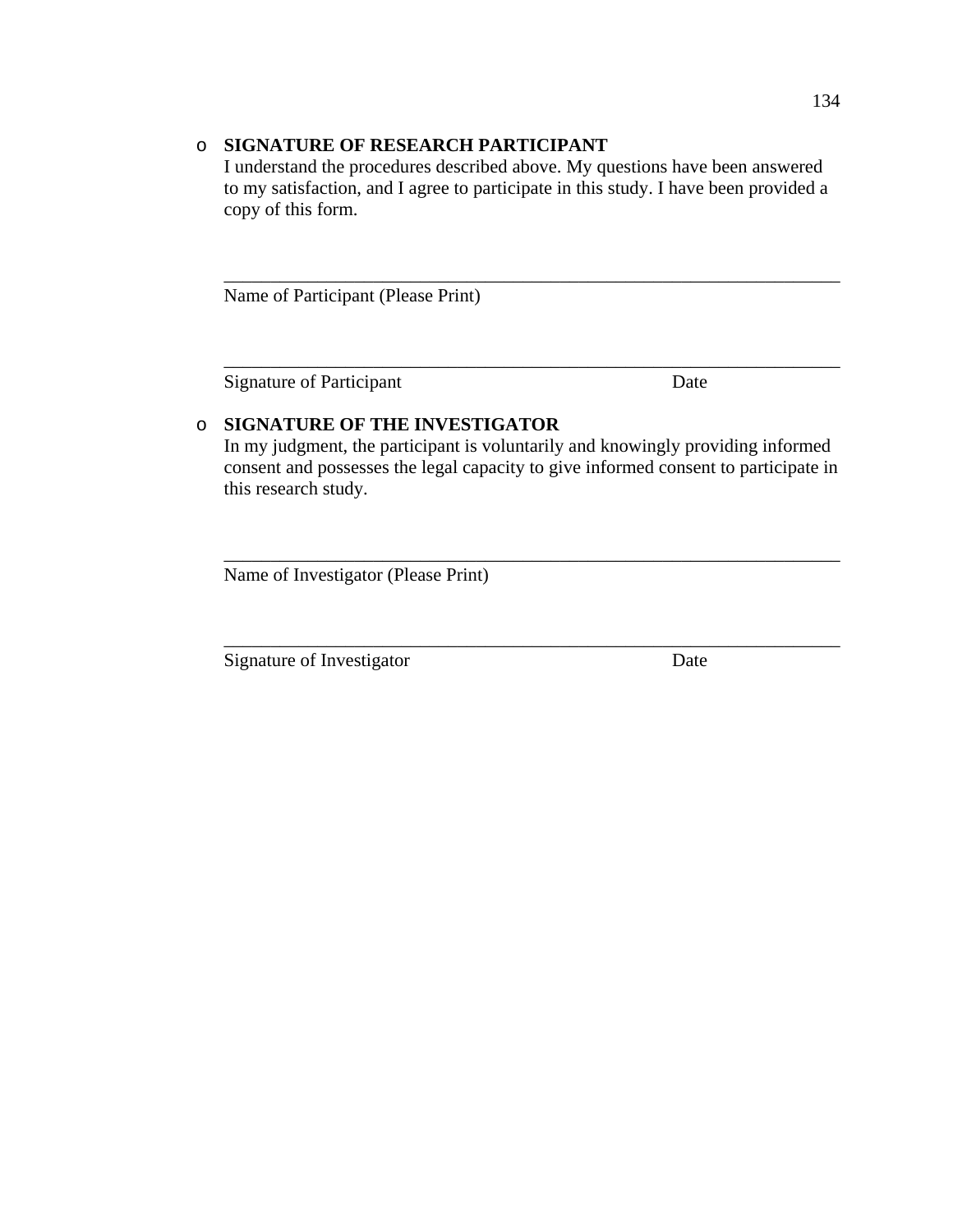#### **APPENDIX B**

#### **PARENTAL CONSENT TO PARTICIPATE IN RESEARCH**

## o **INTRODUCTION**

 Your child is invited to participate in a research study conducted by Ellen Armbruster, M.A., from the Counselor Education Program in the Division of Individual, Family, and Community Education at the University of New Mexico. The results of this study will contribute to the completion of a dissertation. Your child was identified as a possible volunteer in the study because she/he is an undergraduate Psychology student at UNM.

# o **PURPOSE OF THE STUDY**

 This study is designed to assess the relationships between the five major types of anxiety, adult attachment style, and parental bonding. The research is intended to augment our understanding of the role played by family processes in the development of anxiety disorders, with the goal of improving treatment options.

## o **PROCEDURES AND ACTIVITIES**

 Your child will be asked to complete a demographic questionnaire and several self-report measures regarding anxiety, attachment, and memories of early bonding experiences. These questionnaires are designed to assess your child's level of different types of anxiety, to evaluate your child's present style of being in close relationships, and to examine your child's early memories of relationships with caregivers. Your child will be asked to rate his/her responses on 4- or 5-point scales. Some examples of items your child will be asked to rate on a scale of 4 or 5 are:

 I find it difficult to depend on other people. My primary caregiver spoke to me in a warm and friendly voice. I have saved up so many things that they get in the way. If you had any panic attacks during the past week, how distressing were they while they were happening? If I don't have enough time to do everything, I don't worry about it. In the past month, how much have you been bothered by repeated, disturbing memories, thoughts, or images of a stressful experience from the past? I get nervous if I have to speak with someone in authority (teacher, boss).

 Your child will be asked to consider the questions carefully and answer as thoughtfully and completely as possible. There are 8 questionnaires in all and each one will take approximately 5 to 10 minutes to complete. The total amount of time your child spends participating in this study will be approximately 1.5 hours. In exchange for your child's participation in this study, she/he will receive 2 credits toward completion of his/her undergraduate Psychology class.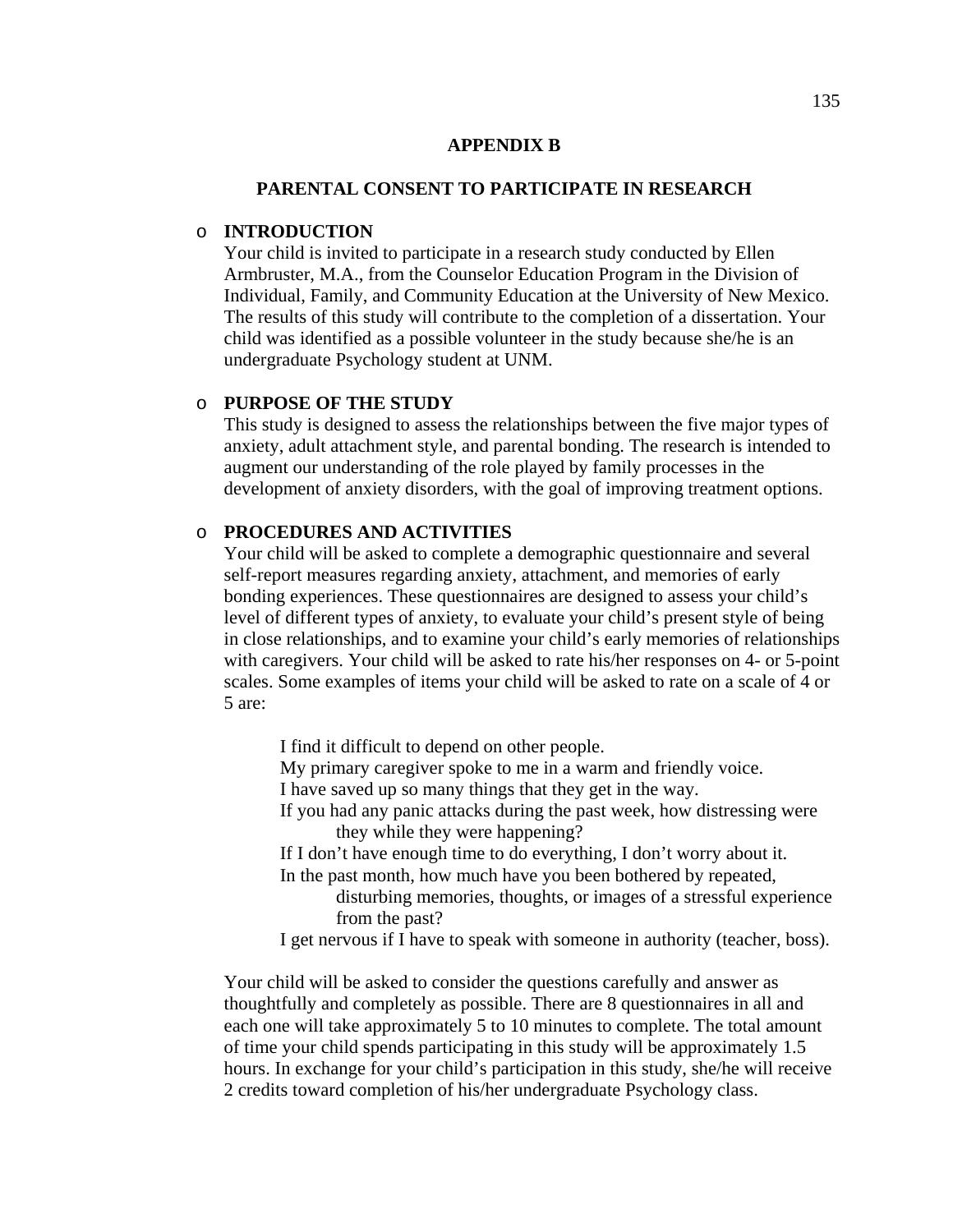## o **POTENTIAL RISKS AND DISCOMFORTS**

 Your child may experience feelings of discomfort during the process of completing the questionnaires. As your child reflects upon current anxiety and his/her early experiences with caregivers, previously unrecalled memories may surface and result in mild upset. This upset could include feelings of sadness, fear, anxiety, anger, or any other type of feeling, whether or not your child has had this feeling previously. It is possible that this may occur during your child's participation in the research or some time after your child has finished participating. If your child does experience difficult feelings during or subsequent to participation in this study, it is recommended that your child contact a mental health agency. Mental health organizations available on the UNM campus are:

 Agora Crisis Center 1716 Las Lomas Albuquerque, NM 87131 (505) 277-3013 (24-hr hotline most of the time; appointments available 9-5 M-F)

 Counseling and Therapy Services UNM Student Health Center 1 University of New Mexico MSC06 3870 Albuquerque, NM 87131 (505) 277-4537

#### o **POTENTIAL BENEFITS TO PARTICIPANTS AND OR SOCIETY**

 It is not expected that your child will benefit directly from his/her participation in this research. However, for some individuals, reflection on early experience may enhance self-knowledge and encourage personal growth. The potential benefit to society includes the possibility of generating knowledge that will lead to increased understanding of anxiety development and improvement of treatment options for individuals diagnosed with anxiety disorders.

#### o **CONFIDENTIALITY**

 Any information obtained in connection with this study and that can be identified with your child will remain confidential and will be disclosed only with your child's permission or as required by law. All data will be identified by number only. During data processing, all data collected during this study will remain either in the direct possession of the researcher or in a locked filing cabinet. When data processing has been completed, the data will be stored in a locked filing cabinet for no more than five years, at which time the data will be shredded.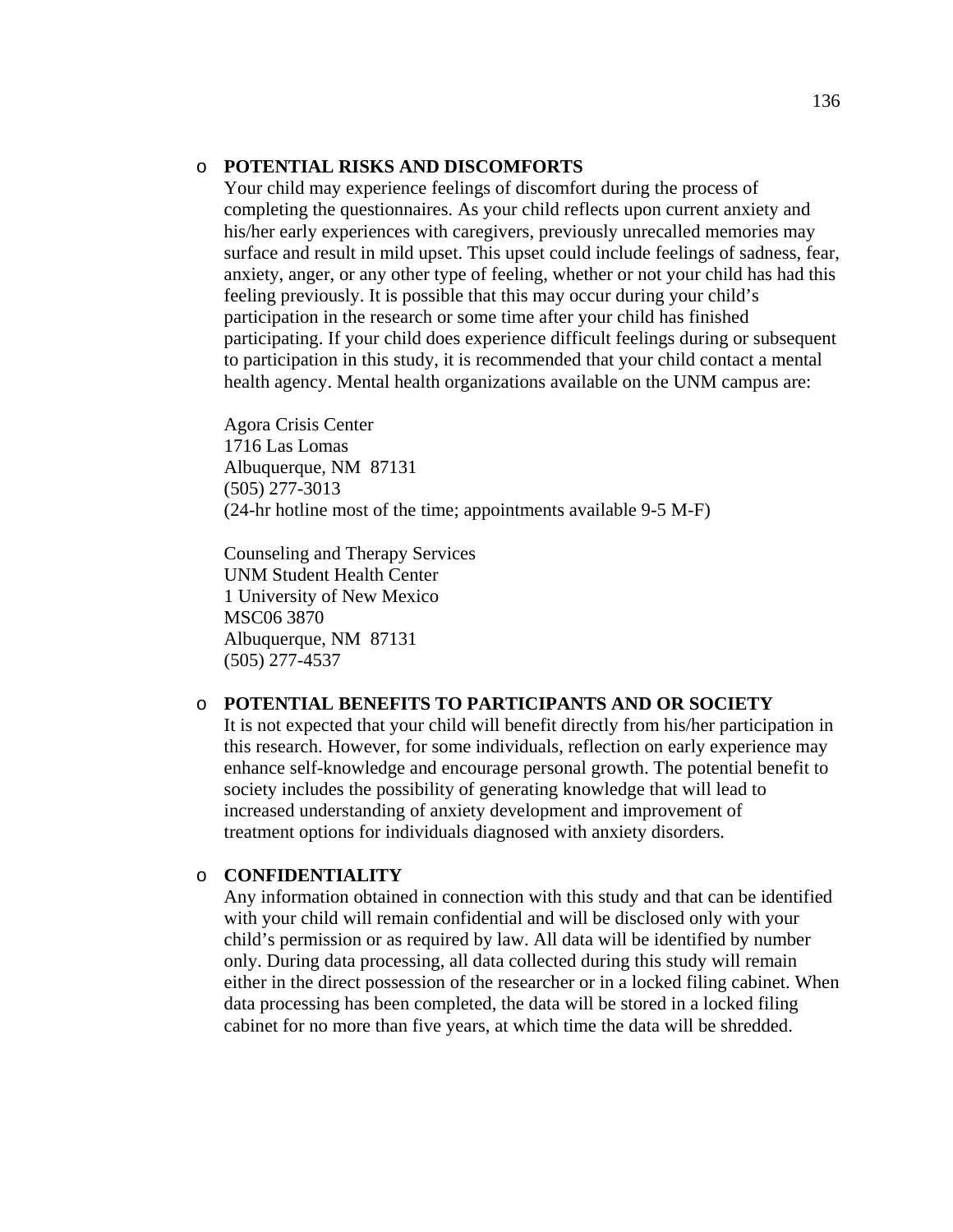## o **PARTICIPATION AND WITHDRAWAL**

 Your child can choose whether to participate in this study or not. If your child volunteers to participate, he/she may withdraw at any time without penalty or loss of benefits to which she/he might otherwise be entitled (other than forfeiting the two credits). In order to receive the two credit incentive, your child must complete all questionnaires. However, your child may refuse to answer any questions he/she does not want to answer and still remain in the study.

#### o **IDENTIFICATION OF INVESTIGATORS AND REVIEW BOARD**

 If you or your child have any questions or concerns about the research, please feel free to contact:

 Ellen Armbruster, M.A. 1 Ladera Place Santa Fe, NM 87508 (505) 466-1991

 David Olguin, Ph.D. MSC05 3040 1 University of New Mexico Albuquerque, NM 87131 (505) 277-4535

 David Witherington, Ph.D. 1 University of New Mexico MSC03 2220 Albuquerque, NM 87131 (505) 277-4805

If you or your child have other concerns or complaints, contact:

 Institutional Review Board at the University of New Mexico 1717 Roma NE, Room 205 Albuquerque, NM 87131 (505) 277-2257 (866) 844-9018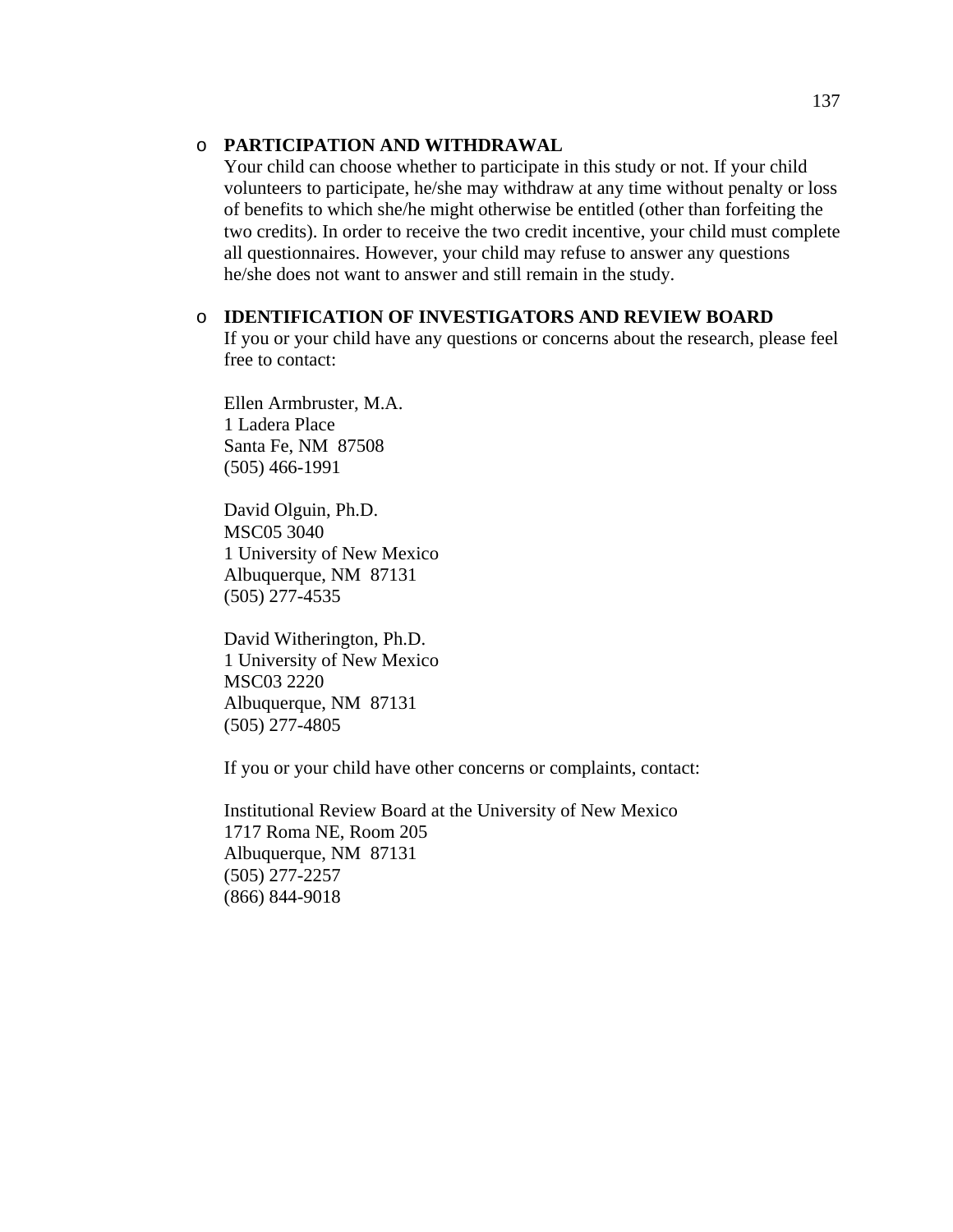# o **SIGNATURE OF RESEARCH PARTICIPANT**

 I understand the procedures described above. My questions have been answered to my satisfaction, and I agree to allow my child to participate in this study. I have been provided a copy of this form.

 $\overline{\phantom{a}}$  ,  $\overline{\phantom{a}}$  ,  $\overline{\phantom{a}}$  ,  $\overline{\phantom{a}}$  ,  $\overline{\phantom{a}}$  ,  $\overline{\phantom{a}}$  ,  $\overline{\phantom{a}}$  ,  $\overline{\phantom{a}}$  ,  $\overline{\phantom{a}}$  ,  $\overline{\phantom{a}}$  ,  $\overline{\phantom{a}}$  ,  $\overline{\phantom{a}}$  ,  $\overline{\phantom{a}}$  ,  $\overline{\phantom{a}}$  ,  $\overline{\phantom{a}}$  ,  $\overline{\phantom{a}}$ 

 $\overline{\phantom{a}}$  , and the contribution of the contribution of the contribution of the contribution of the contribution of the contribution of the contribution of the contribution of the contribution of the contribution of the

Name of Participant (Please Print)

Signature of Participant's Parent Date

# o **SIGNATURE OF THE INVESTIGATOR**

 In my judgment, the participant is voluntarily and knowingly providing informed consent and possesses the legal capacity to give informed consent to participate in this research study.

 $\overline{\phantom{a}}$  , and the contribution of the contribution of the contribution of the contribution of the contribution of the contribution of the contribution of the contribution of the contribution of the contribution of the

 $\overline{\phantom{a}}$  , and the contribution of the contribution of the contribution of the contribution of the contribution of the contribution of the contribution of the contribution of the contribution of the contribution of the

Name of Investigator (Please Print)

Signature of Investigator Date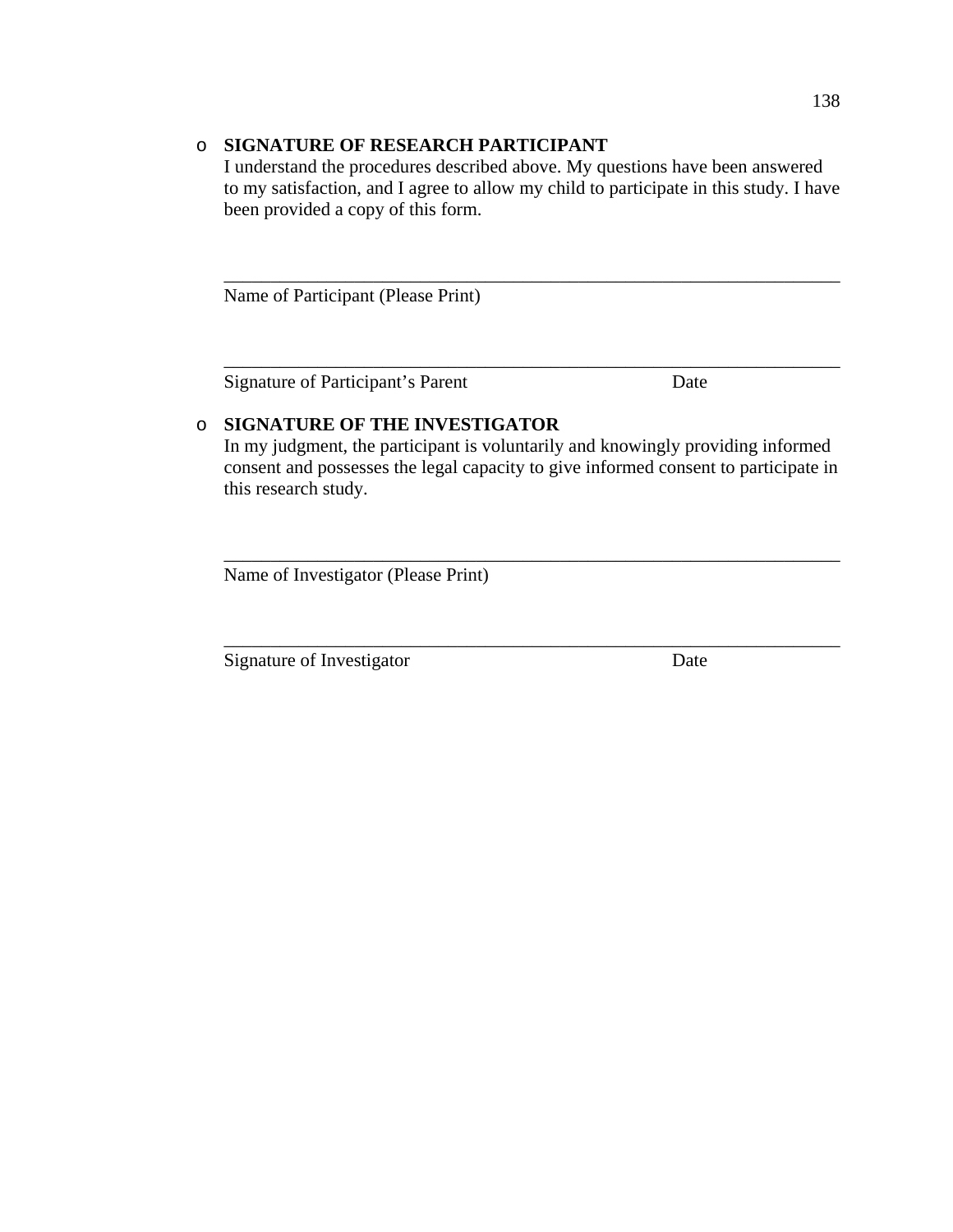#### **APPENDIX C**

#### **ASSENT TO PARTICIPATE IN RESEARCH**

#### o **INTRODUCTION**

 You are invited to participate in a research study conducted by Ellen Armbruster, M.A., from the Counselor Education Program in the Division of Individual, Family, and Community Education at the University of New Mexico. The results of this study will contribute to the completion of a dissertation. You were identified as a possible volunteer in the study because you are an undergraduate Psychology student at UNM.

## o **PURPOSE OF THE STUDY**

 This study is designed to assess the relationships between the five major types of anxiety, adult attachment style, and parental bonding. The research is intended to augment our understanding of the role played by family processes in the development of anxiety disorders, with the goal of improving treatment options.

## o **PROCEDURES AND ACTIVITIES**

 You will be asked to complete a demographic questionnaire and several self report measures regarding anxiety, attachment, and memories of early bonding experiences. These questionnaires are designed to assess your level of different types of anxiety, to evaluate your present style of being in close relationships, and to examine your early memories of relationships with caregivers. You will be asked to rate your responses on 4- or 5-point scales. Some examples of items you will be asked to rate on a scale of 4 or 5 are:

- I find it difficult to depend on other people.
- My primary caregiver spoke to me in a warm and friendly voice.
- I have saved up so many things that they get in the way.
- If you had any panic attacks during the past week, how distressing were they while they were happening?
- If I don't have enough time to do everything, I don't worry about it.
- In the past month, how much have you been bothered by repeated,
	- disturbing memories, thoughts, or images of a stressful experience from the past?
- I get nervous if I have to speak with someone in authority (teacher, boss).

 Please consider the questions carefully and answer as thoughtfully and completely as possible. There are 8 questionnaires in all and each one will take approximately 5 to 10 minutes to complete. The total amount of time you spend participating in this study will be approximately 1.5 hours. In exchange for your participation in this study, you will receive 2 credits toward completion of your undergraduate Psychology class.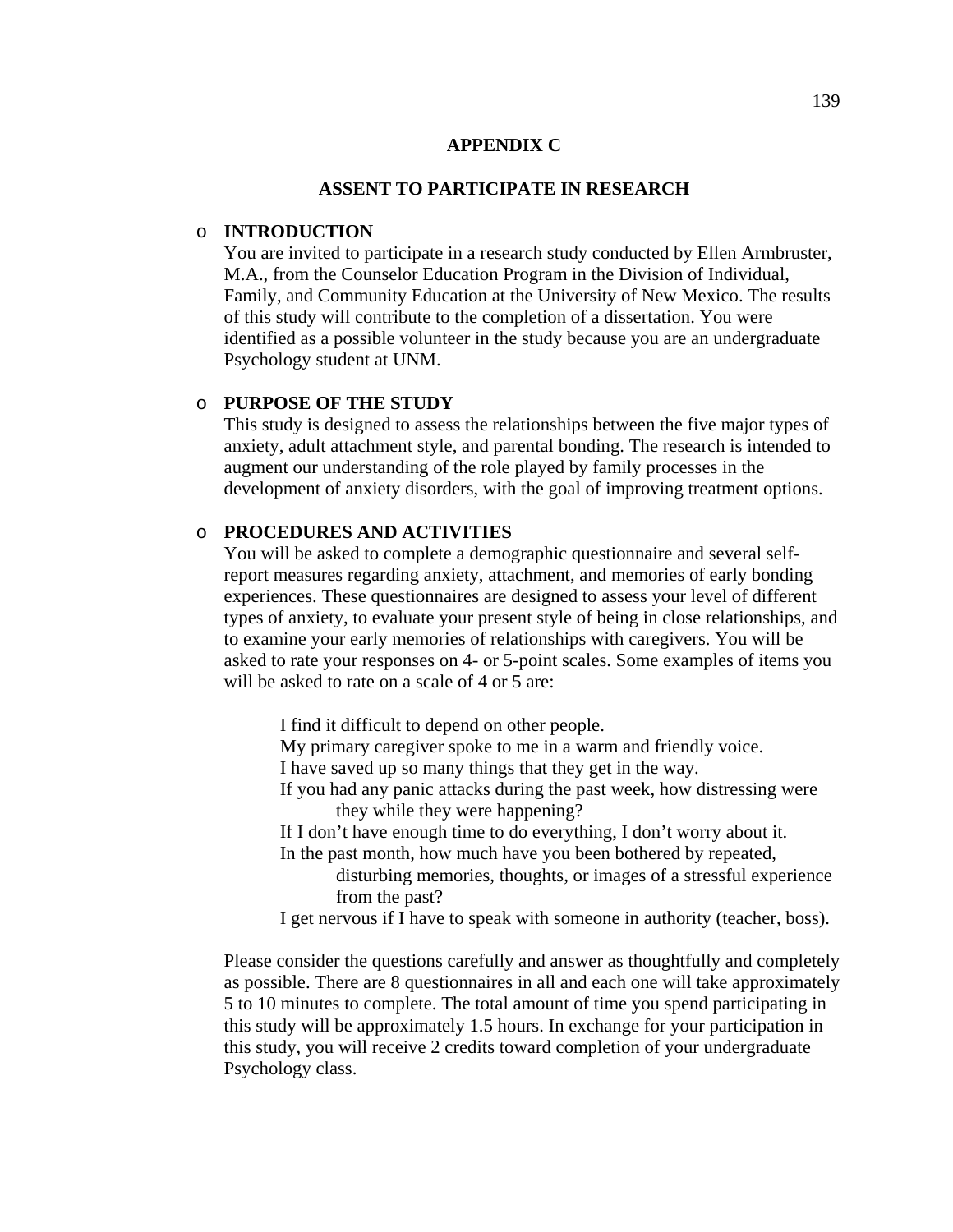## o **POTENTIAL RISKS AND DISCOMFORTS**

 You may experience feelings of discomfort during the process of completing the questionnaires. As you reflect upon current anxiety and your early experiences with caregivers, previously unrecalled memories may surface and result in mild upset. This upset could include feelings of sadness, fear, anxiety, anger, or any other type of feeling, whether or not you have had this feeling previously. It is possible that this may occur during your participation in the research or some time after you have finished participating. If you do experience difficult feelings during or subsequent to participation in this study, it is recommended that you contact a mental health agency. Mental health organizations available on the UNM campus are:

 Agora Crisis Center 1716 Las Lomas Albuquerque, NM 87131 (505) 277-3013 (24-hr hotline most of the time; appointments available 9-5 M-F)

 Counseling and Therapy Services UNM Student Health Center 1 University of New Mexico MSC06 3870 Albuquerque, NM 87131 (505) 277-4537

#### o **POTENTIAL BENEFITS TO PARTICIPANTS AND OR SOCIETY**

 It is not expected that you will benefit directly from your participation in this research. However, for some individuals, reflection on early experience may enhance self-knowledge and encourage personal growth. The potential benefit to society includes the possibility of generating knowledge that will lead to increased understanding of anxiety development and improvement of treatment options for individuals diagnosed with anxiety disorders.

#### o **CONFIDENTIALITY**

 Any information obtained in connection with this study and that can be identified with you will remain confidential and will be disclosed only with your permission or as required by law. All data will be identified by number only. During data processing, all data collected during this study will remain either in the direct possession of the researcher or in a locked filing cabinet. When data processing has been completed, the data will be stored in a locked filing cabinet for no more than five years, at which time the data will be shredded.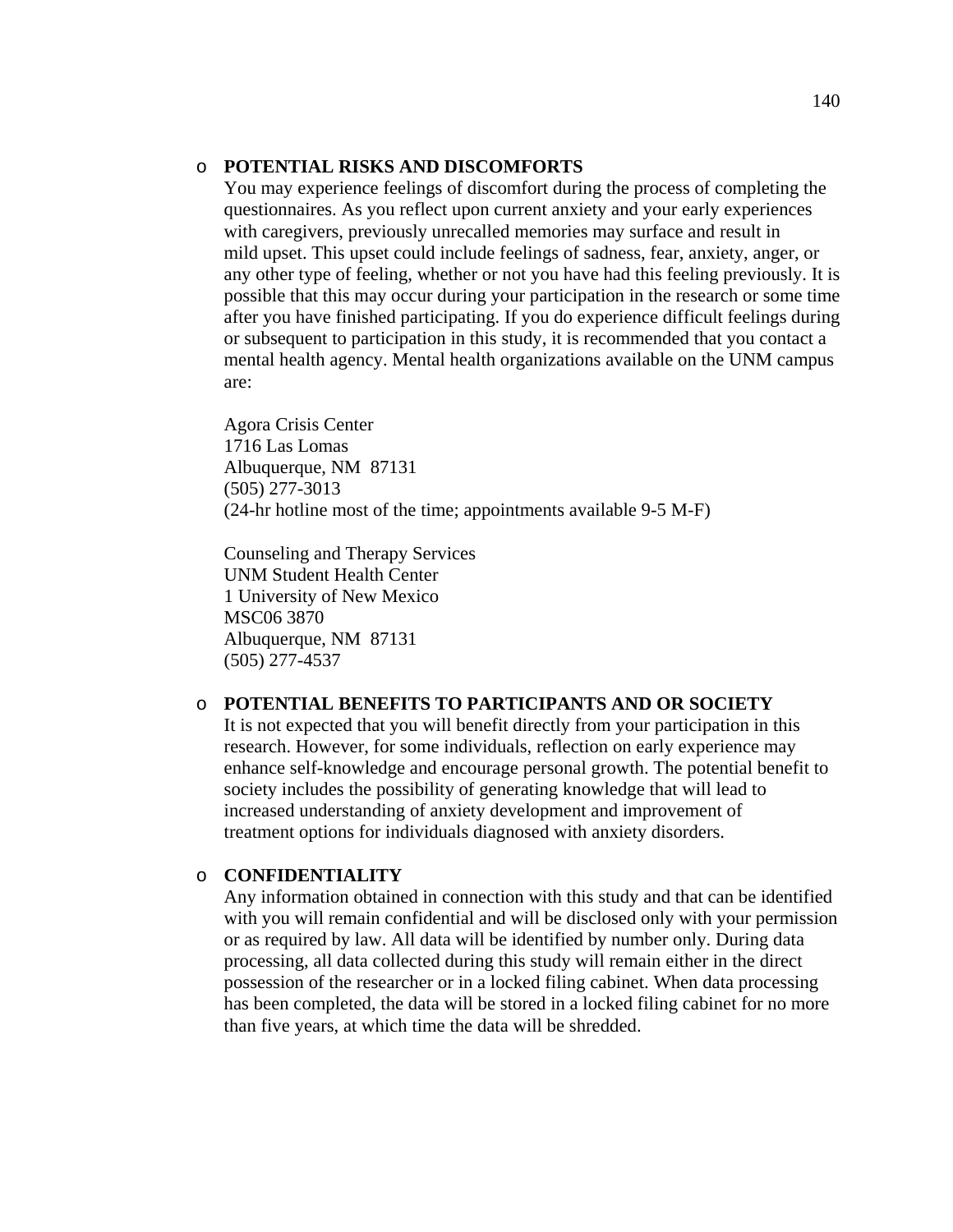## o **PARTICIPATION AND WITHDRAWAL**

 You can choose whether to participate in this study or not. If you volunteer to participate, you may withdraw at any time without penalty or loss of benefits to which you might otherwise be entitled (other than forfeiting the two credits). In order to receive the two credit incentive, you must complete all questionnaires. However, you may refuse to answer any questions you do not want to answer and still remain in the study.

o **IDENTIFICATION OF INVESTIGATORS AND REVIEW BOARD**  If you have any questions or concerns about the research, please feel free to contact:

 Ellen Armbruster, M.A. 1 Ladera Place Santa Fe, NM 87508 (505) 466-1991

 David Olguin, Ph.D. MSC05 3040 1 University of New Mexico Albuquerque, NM 87131 (505) 277-4535

 David Witherington, Ph.D. 1 University of New Mexico MSC03 2220 Albuquerque, NM 87131 (505) 277-4805

If you have other concerns or complaints, contact:

 Institutional Review Board at the University of New Mexico 1717 Roma NE, Room 205 Albuquerque, NM 87131 (505) 277-2257 (866) 844-9018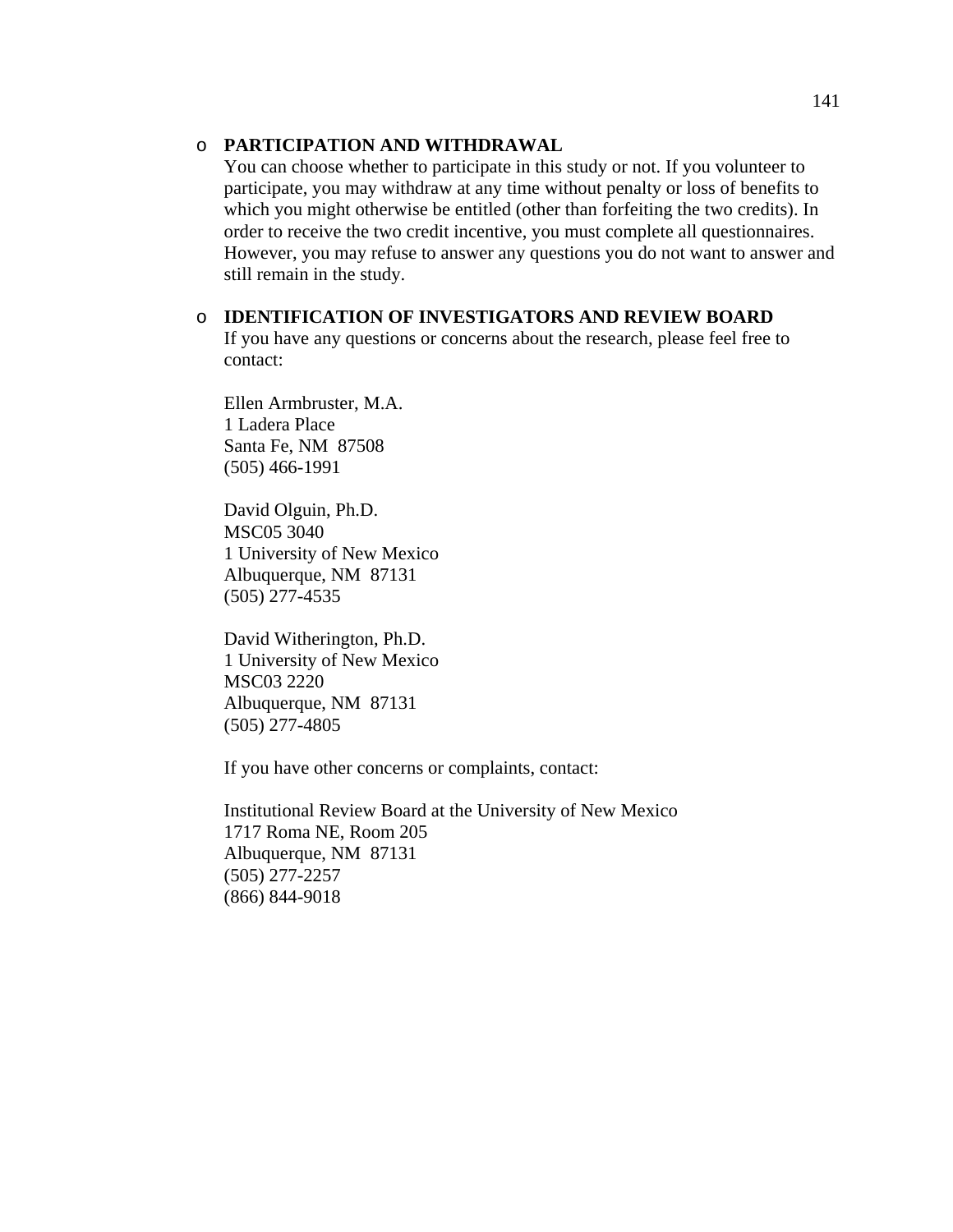# o **SIGNATURE OF RESEARCH PARTICIPANT**

 I understand the procedures described above. My questions have been answered to my satisfaction, and I agree to participate in this study. I have been provided a copy of this form.

 $\overline{\phantom{a}}$  ,  $\overline{\phantom{a}}$  ,  $\overline{\phantom{a}}$  ,  $\overline{\phantom{a}}$  ,  $\overline{\phantom{a}}$  ,  $\overline{\phantom{a}}$  ,  $\overline{\phantom{a}}$  ,  $\overline{\phantom{a}}$  ,  $\overline{\phantom{a}}$  ,  $\overline{\phantom{a}}$  ,  $\overline{\phantom{a}}$  ,  $\overline{\phantom{a}}$  ,  $\overline{\phantom{a}}$  ,  $\overline{\phantom{a}}$  ,  $\overline{\phantom{a}}$  ,  $\overline{\phantom{a}}$ 

 $\overline{\phantom{a}}$  , and the contribution of the contribution of the contribution of the contribution of the contribution of the contribution of the contribution of the contribution of the contribution of the contribution of the

Name of Participant (Please Print)

Signature of Participant Date

# o **SIGNATURE OF THE INVESTIGATOR**

 In my judgment, the participant is voluntarily and knowingly providing informed consent and possesses the legal capacity to give informed consent to participate in this research study.

 $\overline{\phantom{a}}$  , and the contribution of the contribution of the contribution of the contribution of the contribution of the contribution of the contribution of the contribution of the contribution of the contribution of the

 $\overline{\phantom{a}}$  , and the contribution of the contribution of the contribution of the contribution of the contribution of the contribution of the contribution of the contribution of the contribution of the contribution of the

Name of Investigator (Please Print)

Signature of Investigator Date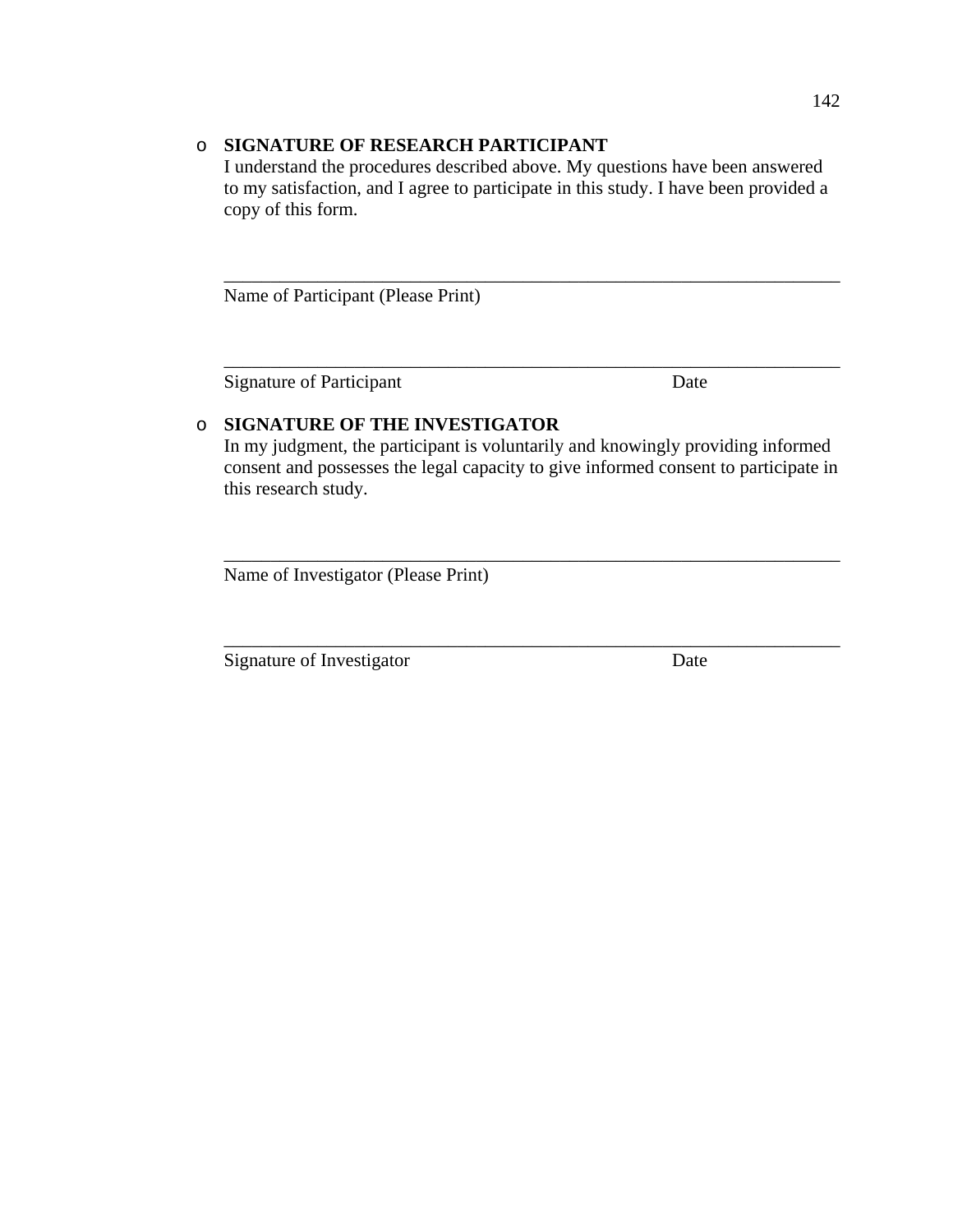#### **APPENDIX D**

# **DEMOGRAPHIC INFORMATION QUESTIONNAIRE**

Please provide the following information:

Age (write in):

Sex (write in):

Race/Ethnicity (circle one):

 African American Asian Native American Pacific Islander Caucasian Latino/Hispanic

If none of the above describes you, list race/ethnicity here:

Number of siblings who lived in childhood household, including self (write in):

Birth order (circle one):

Oldest Child  $2<sup>nd</sup>$  Child  $3<sup>rd</sup>$  Child  $4<sup>th</sup>$  Child Youngest Child Only Child

If none of the above describes you, list birth order here:

Highest level of education completed (circle one):

High School Some College Bachelor's Master's Ph.D.

GED

If none of the above describes you, list education level here:

Marital/Partner status (circle one):

 Married Live-in Relationship Divorced Single Widowed If none of the above describes you, list partner status here: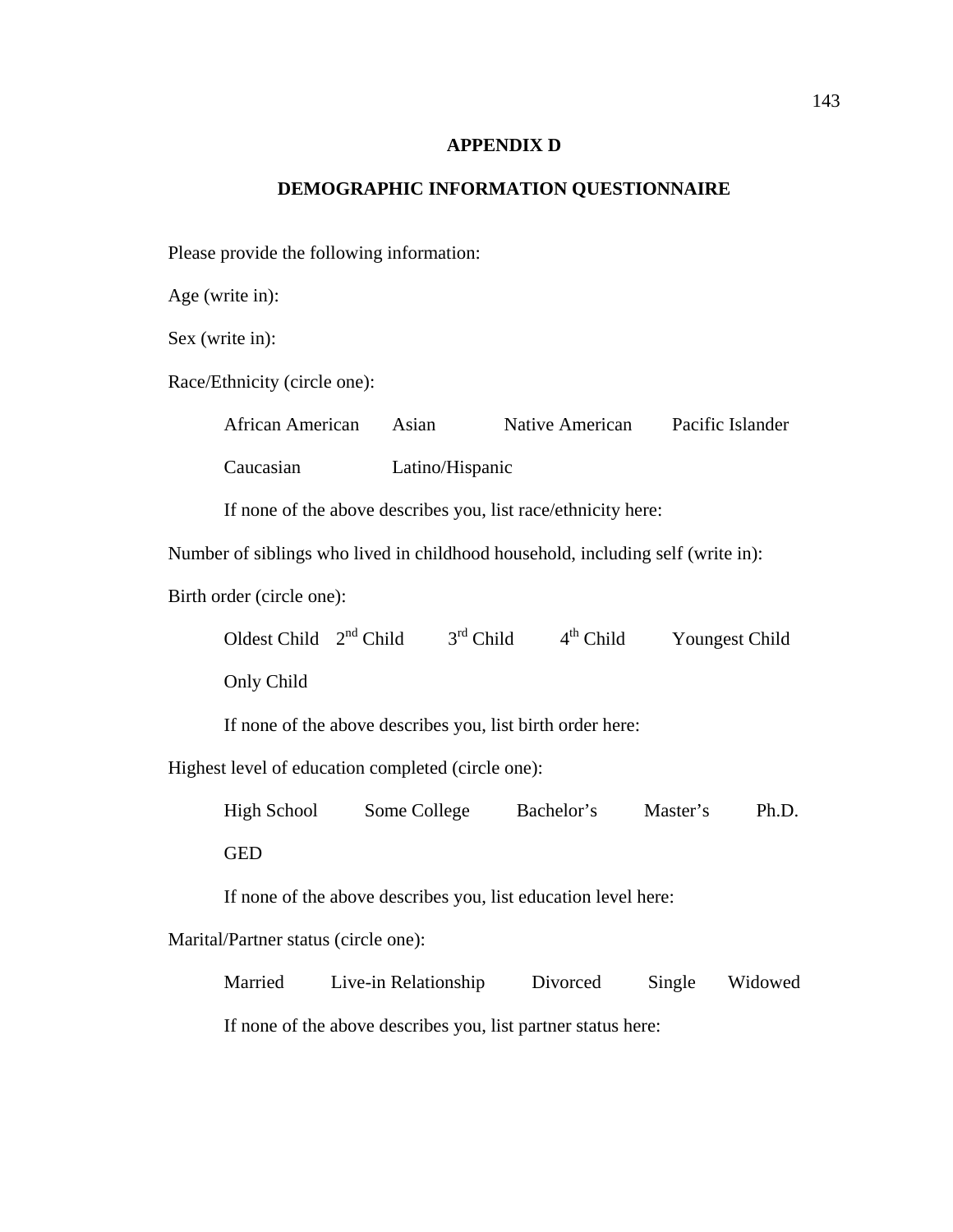#### **APPENDIX E**

# **RELATIONSHIP SCALES QUESTIONNAIRE**

Please read each of the following statements and rate the extent to which you believe each statement best describes your feelings about close relationships.

| What is the extent to which each of the<br>following statements describes your feelings<br>about close relationships? | Not at all like<br>me |              | Somewhat<br>like me |   | Very much<br>like me |
|-----------------------------------------------------------------------------------------------------------------------|-----------------------|--------------|---------------------|---|----------------------|
| 1. I find it difficult to depend on other people.                                                                     | $\theta$              | $\mathbf{1}$ | $\overline{2}$      | 3 | $\overline{4}$       |
| 2. It is very important to me to feel<br>independent.                                                                 | $\overline{0}$        | 1            | $\overline{2}$      | 3 | $\overline{4}$       |
| 3. I find it easy to get emotionally close to<br>others.                                                              | $\overline{0}$        | $\mathbf{1}$ | $\overline{2}$      | 3 | $\overline{4}$       |
| 4. I want to merge completely with another<br>person.                                                                 | $\Omega$              | $\mathbf{1}$ | $\overline{2}$      | 3 | $\overline{4}$       |
| 5. I worry that I will be hurt if I allow myself to<br>become too close to others.                                    | $\overline{0}$        | 1            | $\overline{2}$      | 3 | $\overline{4}$       |
| 6. I am comfortable without close emotional<br>relationships.                                                         | $\overline{0}$        | $\mathbf{1}$ | $\overline{2}$      | 3 | $\overline{4}$       |
| 7. I am not sure that I can always depend on<br>others to be there when I need them.                                  | $\Omega$              | $\mathbf{1}$ | $\overline{2}$      | 3 | $\overline{4}$       |
| 8. I want to be completely emotionally intimate<br>with others.                                                       | $\overline{0}$        | 1            | $\overline{2}$      | 3 | $\overline{4}$       |
| 9. I worry about being alone.                                                                                         | $\overline{0}$        | 1            | $\overline{2}$      | 3 | $\overline{4}$       |
| 10. I am comfortable depending on other<br>people.                                                                    | $\theta$              | $\mathbf{1}$ | $\overline{2}$      | 3 | $\overline{4}$       |
| 11. I often worry that romantic partners don't<br>really love me.                                                     | $\overline{0}$        | 1            | $\overline{2}$      | 3 | $\overline{4}$       |
| 12. I find it difficult to trust others completely.                                                                   | $\overline{0}$        | 1            | $\overline{2}$      | 3 | $\overline{4}$       |
| 13. I worry about others getting too close to me.                                                                     | $\Omega$              | 1            | $\overline{2}$      | 3 | $\overline{4}$       |
| 14. I want emotionally close relationships.                                                                           | $\boldsymbol{0}$      | 1            | $\overline{2}$      | 3 | $\overline{4}$       |
| 15. I am comfortable having other people<br>depend on me.                                                             | $\theta$              | $\mathbf{1}$ | $\overline{2}$      | 3 | $\overline{4}$       |
| 16. I worry that others don't value me as much<br>as I value them.                                                    | $\overline{0}$        | $\mathbf{1}$ | $\overline{2}$      | 3 | $\overline{4}$       |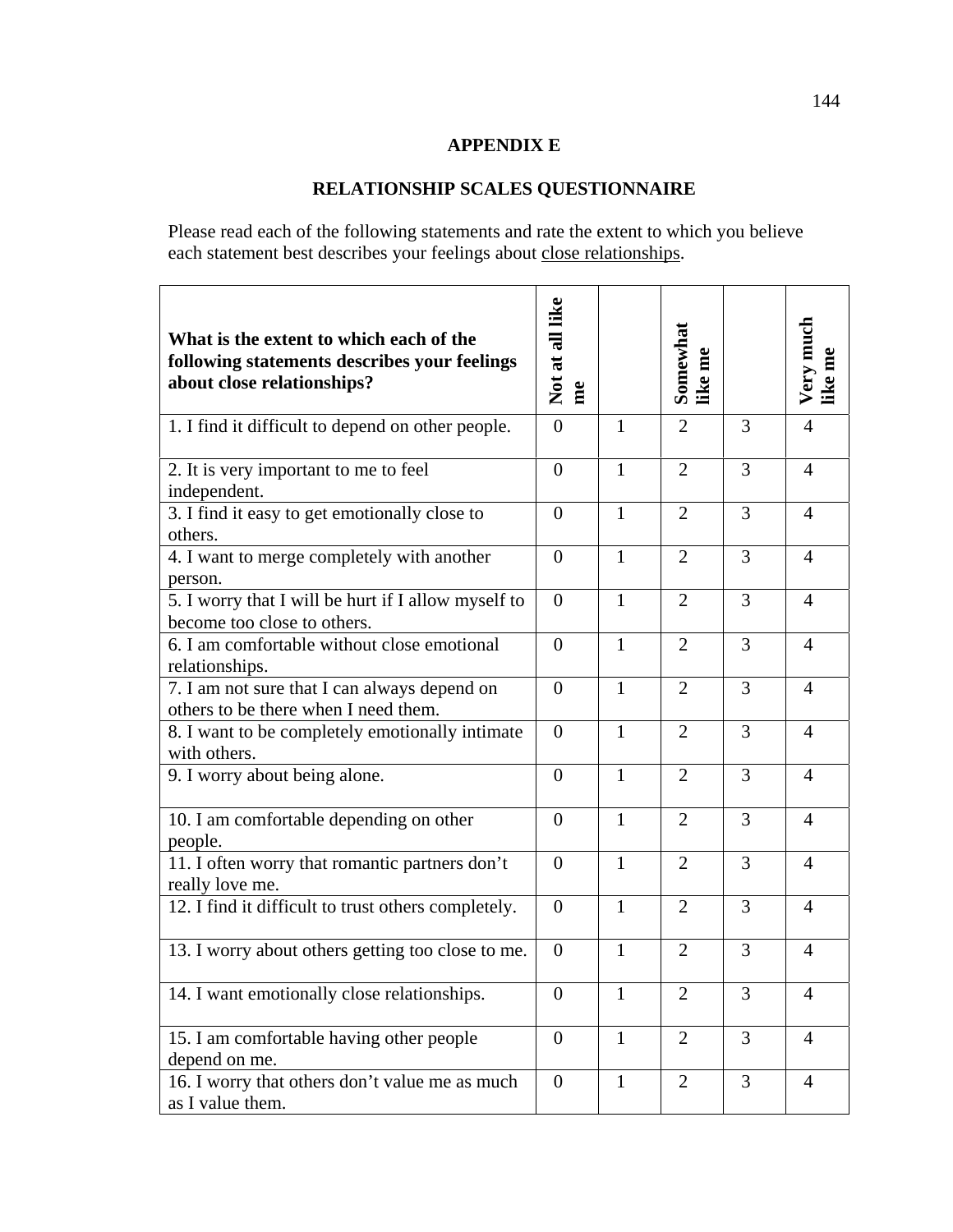| 17. People are never there when you need them.                                     | $\overline{0}$ | 1            | 2              | 3 | $\overline{4}$              |
|------------------------------------------------------------------------------------|----------------|--------------|----------------|---|-----------------------------|
| 18. My desire to merge completely sometimes<br>scares people away.                 | $\Omega$       | $\mathbf{1}$ | $\overline{2}$ | 3 | $\overline{4}$              |
| 19. It is very important to me to feel self-<br>sufficient.                        | $\theta$       | $\mathbf{1}$ | $\overline{2}$ | 3 | $\overline{4}$              |
| 20. I am nervous when anyone gets too close to<br>me.                              | $\theta$       | $\mathbf{1}$ | $\overline{2}$ | 3 | $\overline{A}$              |
| 21. I often worry that romantic partners won't<br>want to stay with me.            | $\Omega$       | 1            | $\overline{2}$ | 3 | $\overline{4}$              |
| 22. I prefer not to have other people depend on<br>me.                             | $\overline{0}$ | $\mathbf{1}$ | $\overline{2}$ | 3 | $\overline{4}$              |
| 23. I worry about being abandoned.                                                 | $\Omega$       | $\mathbf{1}$ | $\overline{2}$ | 3 | $\overline{A}$              |
| 24. I am uncomfortable being close to others.                                      | $\Omega$       | $\mathbf{1}$ | $\overline{2}$ | 3 | $\overline{4}$              |
| 25. I find that others are reluctant to get as close<br>as I would like.           | $\theta$       | 1            | $\overline{2}$ | 3 | $\overline{4}$              |
| 26. I prefer not to depend on others.                                              | $\overline{0}$ | $\mathbf{1}$ | $\overline{2}$ | 3 | $\boldsymbol{\vartriangle}$ |
| 27. I know that others will be there when I need<br>them.                          | $\Omega$       | $\mathbf{1}$ | $\overline{2}$ | 3 | $\overline{4}$              |
| 28. I worry about having others not accept me.                                     | $\theta$       | $\mathbf{1}$ | $\overline{2}$ | 3 | $\overline{4}$              |
| 29. Romantic partners often want me to be<br>closer than I feel comfortable being. | $\Omega$       | $\mathbf{1}$ | $\overline{2}$ | 3 | $\overline{4}$              |
| 30. I find it relatively easy to get close to<br>others.                           | $\Omega$       | $\mathbf{1}$ | $\overline{2}$ | 3 | $\overline{A}$              |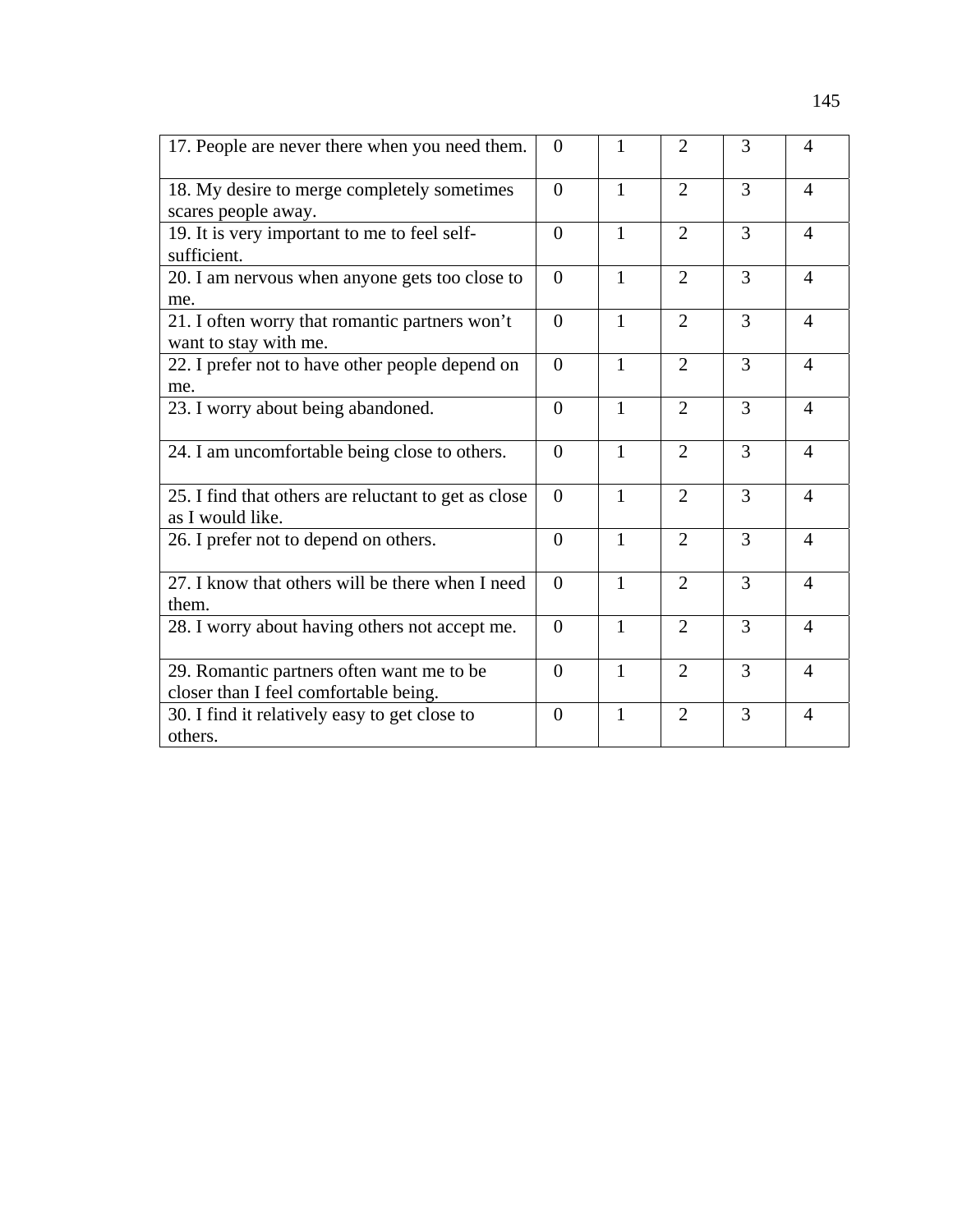#### **APPENDIX F**

## **PARENTAL BONDING INSTRUMENT**

This questionnaire lists various attitudes and behaviors of primary caregivers. As you remember your **PRIMARY CAREGIVER** in your first 16 years, please circle the number which best describes that person.

| As you remember your primary caregiver in your first<br>16 years, please read the following statements and<br>circle the number which best describes that person. |                | Moderatel<br>y unlike | Moderatel      | Very like      |
|-------------------------------------------------------------------------------------------------------------------------------------------------------------------|----------------|-----------------------|----------------|----------------|
| MY PRIMARY CAREGIVER:                                                                                                                                             | unlike<br>Very |                       | y like         |                |
| 1. Spoke to me in a warm and friendly voice.                                                                                                                      | $\overline{0}$ | 1                     | $\overline{2}$ | $\overline{3}$ |
| 2. Did not help me as much as I needed.                                                                                                                           | $\overline{0}$ | $\mathbf{1}$          | $\overline{2}$ | $\overline{3}$ |
| 3. Let me do those things I liked doing.                                                                                                                          | $\overline{0}$ | $\mathbf{1}$          | $\overline{2}$ | $\overline{3}$ |
| 4. Seemed emotionally cold to me.                                                                                                                                 | $\overline{0}$ | 1                     | $\overline{2}$ | $\overline{3}$ |
| 5. Appeared to understand my problems and worries.                                                                                                                | $\overline{0}$ | $\mathbf{1}$          | $\overline{2}$ | $\overline{3}$ |
| 6. Was affectionate to me.                                                                                                                                        | $\theta$       | $\mathbf{1}$          | $\overline{2}$ | 3              |
| 7. Liked me to make my own decisions.                                                                                                                             | $\overline{0}$ | $\mathbf{1}$          | $\overline{2}$ | $\overline{3}$ |
| 8. Did not want me to grow up.                                                                                                                                    | $\theta$       | $\mathbf{1}$          | $\overline{2}$ | $\overline{3}$ |
| 9. Tried to control everything I did.                                                                                                                             | $\overline{0}$ | $\mathbf{1}$          | $\overline{2}$ | $\overline{3}$ |
| 10. Invaded my privacy.                                                                                                                                           | $\overline{0}$ | $\mathbf{1}$          | $\overline{2}$ | $\overline{3}$ |
| 11. Enjoyed talking things over with me.                                                                                                                          | $\overline{0}$ | $\mathbf{1}$          | $\overline{2}$ | $\overline{3}$ |
| 12. Frequently smiled at me.                                                                                                                                      | $\overline{0}$ | $\mathbf{1}$          | $\overline{2}$ | $\overline{3}$ |
| 13. Tended to baby me.                                                                                                                                            | $\overline{0}$ | $\mathbf{1}$          | $\overline{2}$ | 3              |
| 14. Did not seem to understand what I needed or wanted.                                                                                                           | $\overline{0}$ | $\mathbf{1}$          | $\overline{2}$ | $\overline{3}$ |
| 15. Let me decide things for myself.                                                                                                                              | $\overline{0}$ | $\mathbf{1}$          | $\overline{2}$ | $\overline{3}$ |
| 16. Made me feel I wasn't wanted.                                                                                                                                 | $\overline{0}$ | $\mathbf{1}$          | $\overline{2}$ | 3              |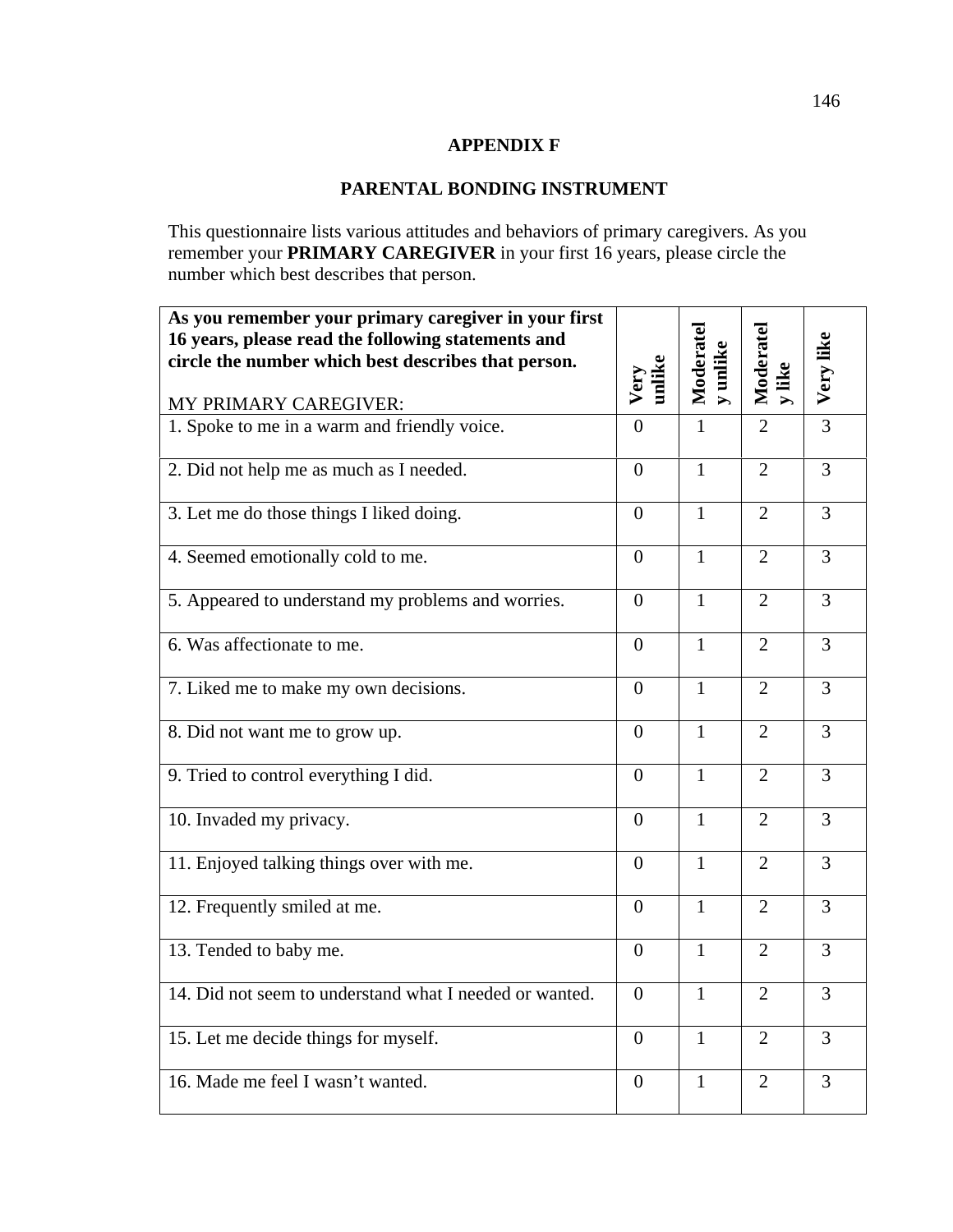| 17. Could make me feel better when I was upset.                        | $\Omega$ |   | $\mathcal{D}_{\mathcal{L}}$ | 3             |
|------------------------------------------------------------------------|----------|---|-----------------------------|---------------|
| 18. Did not talk with me very much.                                    | $\Omega$ |   | $\mathcal{D}_{\mathcal{L}}$ | 3             |
| 19. Tried to make me feel dependent on him or her.                     | $\Omega$ |   | 2                           | 3             |
| 20. Felt I could not look after myself unless he or she was<br>around. | $\Omega$ |   | $\mathcal{D}_{\mathcal{A}}$ | $\mathcal{R}$ |
| 21. Gave me as much freedom as I wanted.                               | $\Omega$ |   | $\overline{2}$              | 3             |
| 22. Let me go out as often as I wanted.                                | $\Omega$ | 1 | $\overline{2}$              | $\mathcal{R}$ |
| 23. Was overprotective of me.                                          | $\Omega$ | 1 | $\mathcal{D}_{\mathcal{A}}$ | $\mathcal{R}$ |
| 24. Did not praise me.                                                 | $\Omega$ |   | $\mathcal{D}_{\mathcal{L}}$ | 3             |
| 25. Let me dress in any way I pleased.                                 | $\Omega$ |   | $\mathcal{D}_{\mathcal{L}}$ | 3             |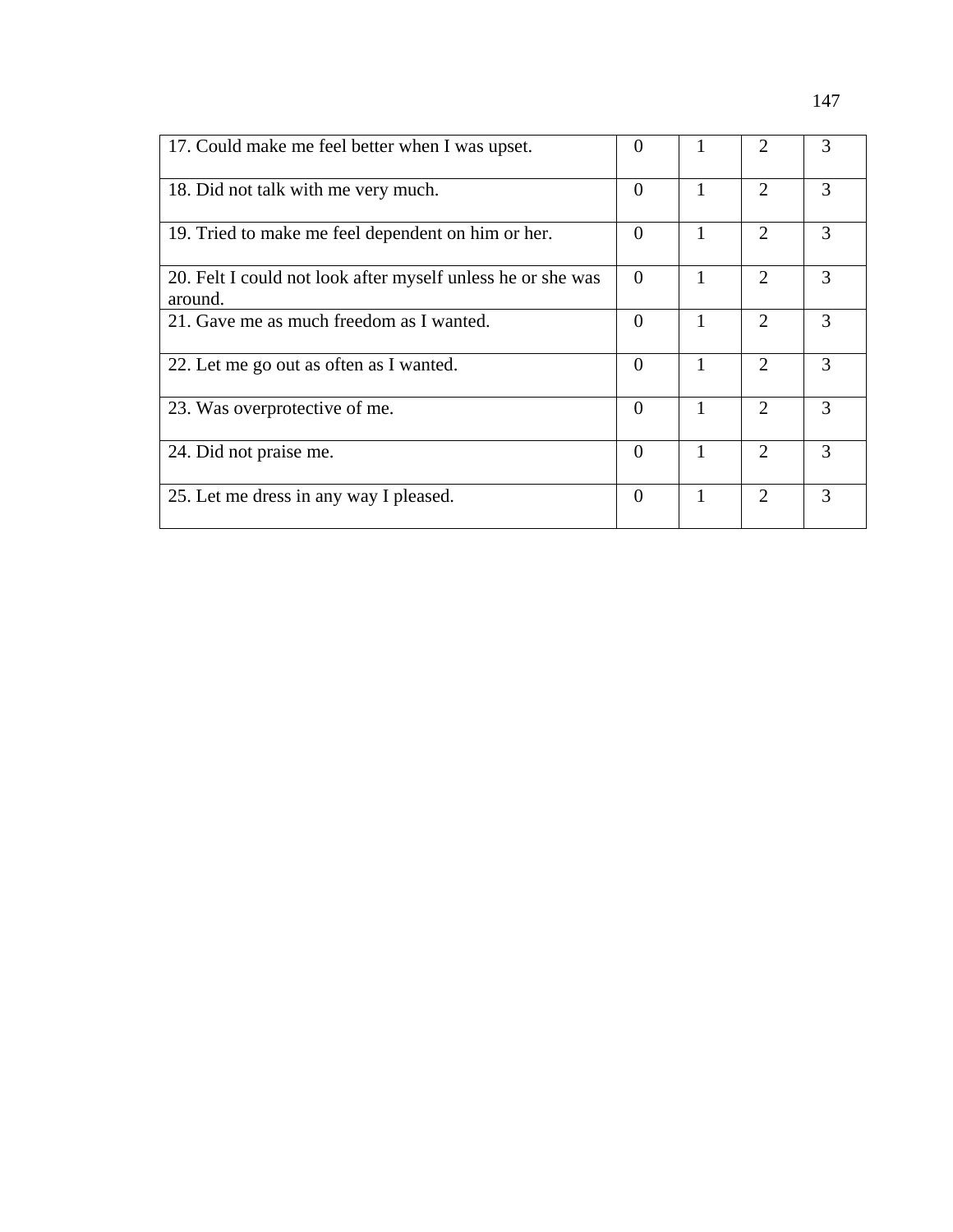#### **APPENDIX G**

# **OBSESSIVE COMPULSIVE INVENTORY-REVISED**

The following statements refer to experiences that many people have in their everyday lives. Circle the number that best describes **HOW MUCH** that experience has **DISTRESSED** or **BOTHERED** you during the **PAST MONTH**.

| How much has each of the following experiences distressed<br>or bothered you during the past month?          | Not at all       | A little       | Moderately     | A lot          | Extremely      |
|--------------------------------------------------------------------------------------------------------------|------------------|----------------|----------------|----------------|----------------|
| 1. I have saved up so many things that they get in the way.                                                  | $\overline{0}$   | $\mathbf{1}$   | $\overline{2}$ | $\overline{3}$ | $\overline{4}$ |
| 2. I check things more often than necessary.                                                                 | $\overline{0}$   | $\mathbf{1}$   | $\overline{2}$ | $\overline{3}$ | $\overline{4}$ |
| 3. I get upset if objects are not arranged properly.                                                         | $\overline{0}$   | $\mathbf{1}$   | 2              | 3              | $\overline{4}$ |
| 4. I feel compelled to count while I am doing things.                                                        | $\Omega$         | $\mathbf{1}$   | $\overline{2}$ | $\overline{3}$ | $\overline{4}$ |
| 5. I find it difficult to touch an object when I know it has been<br>touched by strangers or certain people. | $\Omega$         | 1              | $\overline{2}$ | 3              | $\overline{4}$ |
| 6. I find it difficult to control my own thoughts.                                                           | $\Omega$         | $\mathbf{1}$   | $\overline{2}$ | $\overline{3}$ | 4              |
| 7. I collect things I don't need.                                                                            | $\overline{0}$   | $\mathbf{1}$   | $\overline{2}$ | $\overline{3}$ | $\overline{4}$ |
| 8. I repeatedly check doors, windows, drawers, etc.                                                          | $\boldsymbol{0}$ | $\mathbf{1}$   | $\overline{2}$ | 3              | $\overline{4}$ |
| 9. I get upset if others change the way I have arranged things.                                              | $\Omega$         | $\mathbf{1}$   | $\overline{2}$ | $\overline{3}$ | 4              |
| 10. I feel I have to repeat certain numbers.                                                                 | $\boldsymbol{0}$ | 1              | $\overline{2}$ | 3              | 4              |
| 11. I sometimes have to wash or clean myself simply because I<br>feel contaminated.                          | $\Omega$         | $\mathbf{1}$   | $\overline{2}$ | $\overline{3}$ | $\overline{4}$ |
| 12. I am upset by unpleasant thoughts that come into my mind<br>against my will.                             | $\Omega$         | $\mathbf{1}$   | $\overline{2}$ | $\overline{3}$ | $\overline{4}$ |
| 13. I avoid throwing things away because I am afraid I might<br>need them later.                             | $\overline{0}$   | 1              | $\overline{2}$ | 3              | 4              |
| 14. I repeatedly check gas and water taps and light switches<br>after turning them off.                      | $\overline{0}$   | $\overline{1}$ | $\overline{2}$ | $\overline{3}$ | $\overline{4}$ |
| 15. I need things to be arranged in a particular order.                                                      | $\Omega$         | 1              | $\overline{2}$ | $\overline{3}$ | 4              |
| 16. I feel there are good and bad numbers.                                                                   | $\Omega$         | $\mathbf{1}$   | $\overline{2}$ | $\overline{3}$ | 4              |
| 17. I wash my hands more often and longer than necessary.                                                    | $\boldsymbol{0}$ | $\mathbf{1}$   | $\overline{2}$ | 3              | $\overline{4}$ |
| 18. I frequently get nasty thoughts and have difficulty in<br>getting rid of them.                           | $\Omega$         | $\mathbf{1}$   | $\overline{2}$ | $\overline{3}$ | 4              |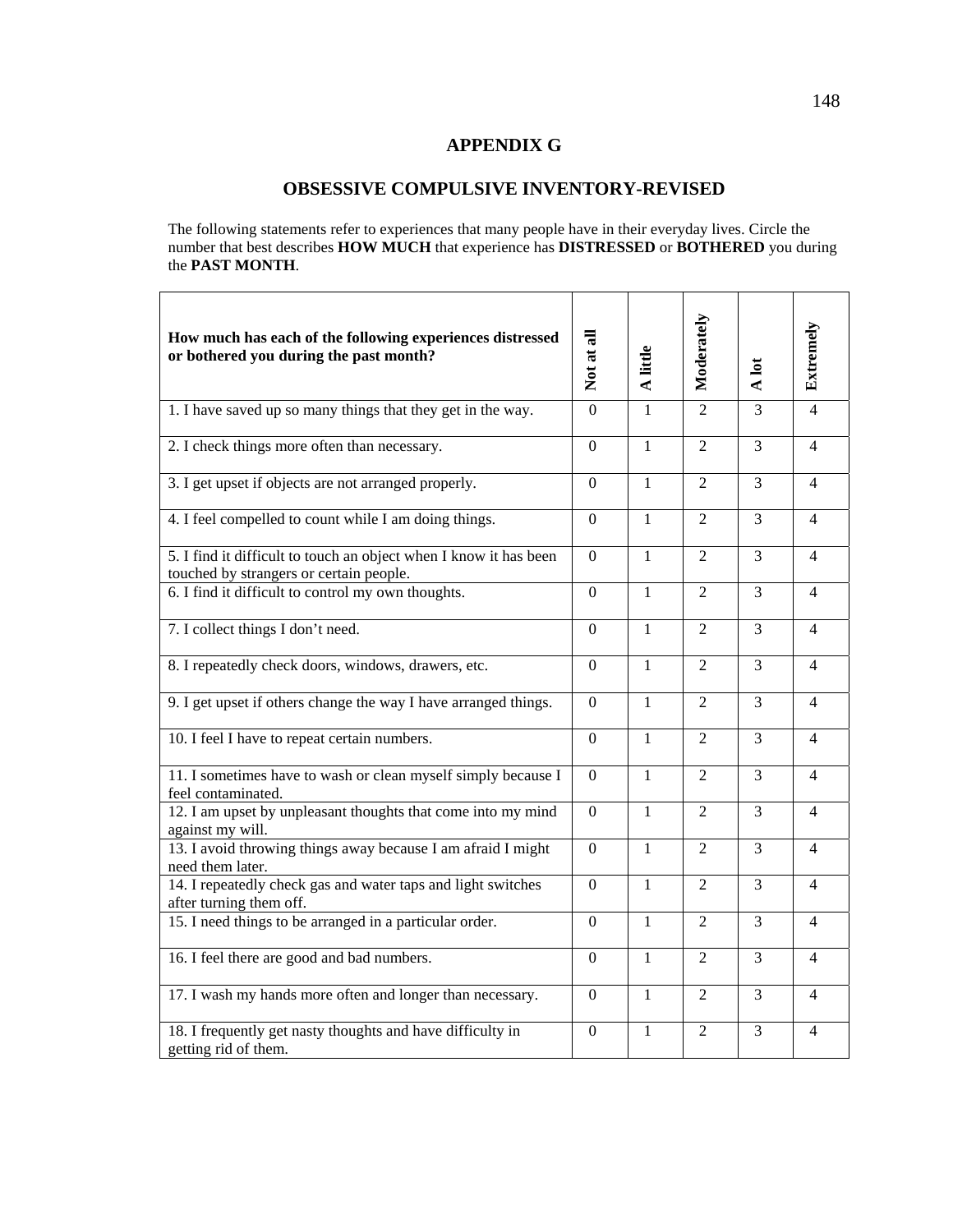# **APPENDIX H**

#### **PANIC DISORDER SEVERITY SCALE-SELF REPORT**

Several of the following questions refer to panic attacks and limited symptom attacks. For this questionnaire, a panic attack is defined as a sudden rush of fear or discomfort accompanied by at least 4 of the symptoms listed below. In order to qualify as a sudden rush, the symptoms must peak within 10 minutes. Episodes like panic attacks but having fewer than 4 of the listed symptoms are called limited symptom attacks. Here are the symptoms to count:

- o Rapid or pounding heartbeat
- o Sweating
- o Trembling or shaking
- o Breathlessness
- o Feeling of choking
- o Chest pain or discomfort
- o Nausea
- o Dizziness or faintness
- o Feelings of unreality
- o Numbness or tingling
- o Chills or hot flashes
- o Fear of losing control or going crazy
- o Fear of dying

For each of the following questions, please circle the number of the answer that best describes your experience during the past week.

1. How many panic and limited symptom attacks did you have during the past week?

- 0 No panic or limited symptom episodes.
- 1 Mild: no full panic attacks and no more than 1 limited symptom attack per day.
- 2 Moderate: 1 or 2 full panic attacks and or multiple limited symptom attacks per day.
- 3 Severe: more than 2 full attacks but not more than 1 per day on average.
- 4 Extreme: full panic attacks occurred more than once a day, more days than not.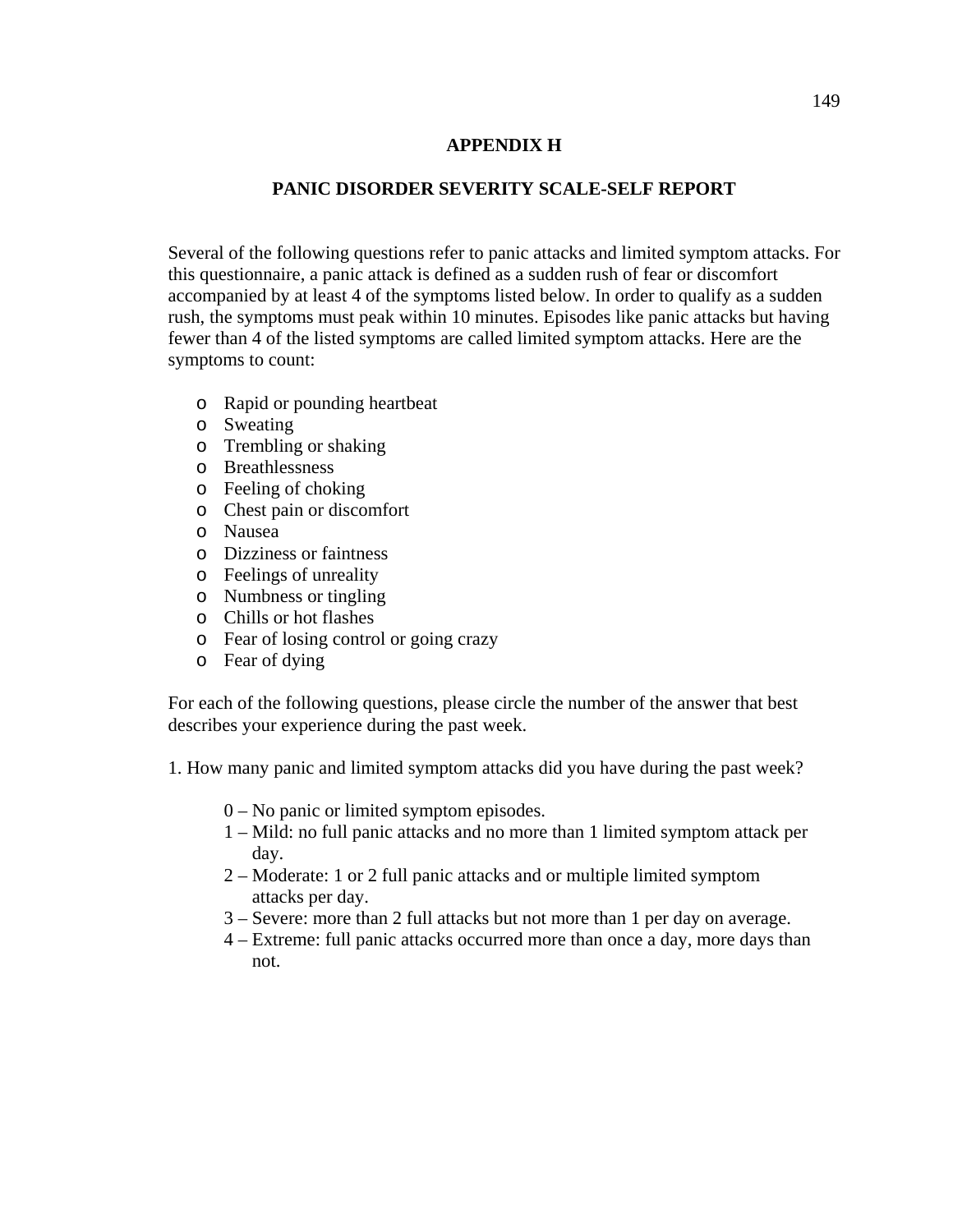2. If you had any panic attacks during the past week, how distressing (uncomfortable, frightening) were they while they were happening? (If you had more than one, give an average rating. If you didn't have any panic attacks but did have limited symptom attacks, answer for the limited symptom attacks.)

- 0 Not at all distressing, or no panic or limited symptom attacks during the past week.
- 1 Mildly distressing (not too intense).
- 2 Moderately distressing (intense, but still manageable).
- 3 Severely distressing (very intense).
- 4 Extremely distressing (extreme distress during all attacks).

3. During the past week, how much have you worried or felt anxious about when your next panic attack would occur, or about fears related to the attacks (for example, that they could mean you have physical or mental health problems or could cause you social embarrassment)?

- $0$  Not at all.
- 1 Occasionally or only mildly.
- 2 Frequently or moderately.
- 3 Very often or to a very disturbing degree.
- 4 Nearly constantly and to a disabling extent.

4. During the past week, were there any places or situations (e.g., public transportation, movie theaters, crowds, bridges, tunnels, shopping malls, being alone) you avoided, or felt afraid of (uncomfortable in, wanted to avoid or leave), because of fear of having a panic attack? Are there any other situations that you would have avoided or been afraid of if they had come up during the week, for the same reason? If yes to either question, please rate your level of fear and avoidance this past week.

- 0 None: no fear or avoidance.
- 1 Mild: occasional fear and or avoidance, but I could usually confront or endure the situation. There was little or no modification of my lifestyle due to this.
- 2 Moderate: noticeable fear and or avoidance, but still manageable. I avoided some situations but I could confront them with a companion. There was some modification of my lifestyle because of this, but my overall functioning was not impaired.
- 3 Severe: extensive avoidance. Substantial modification of my life style was required to accommodate the avoidance, making it difficult to manage usual activities.
- 4 Extreme: pervasive disabling fear and or avoidance. Extensive modification in my lifestyle was required, such that important tasks were not performed.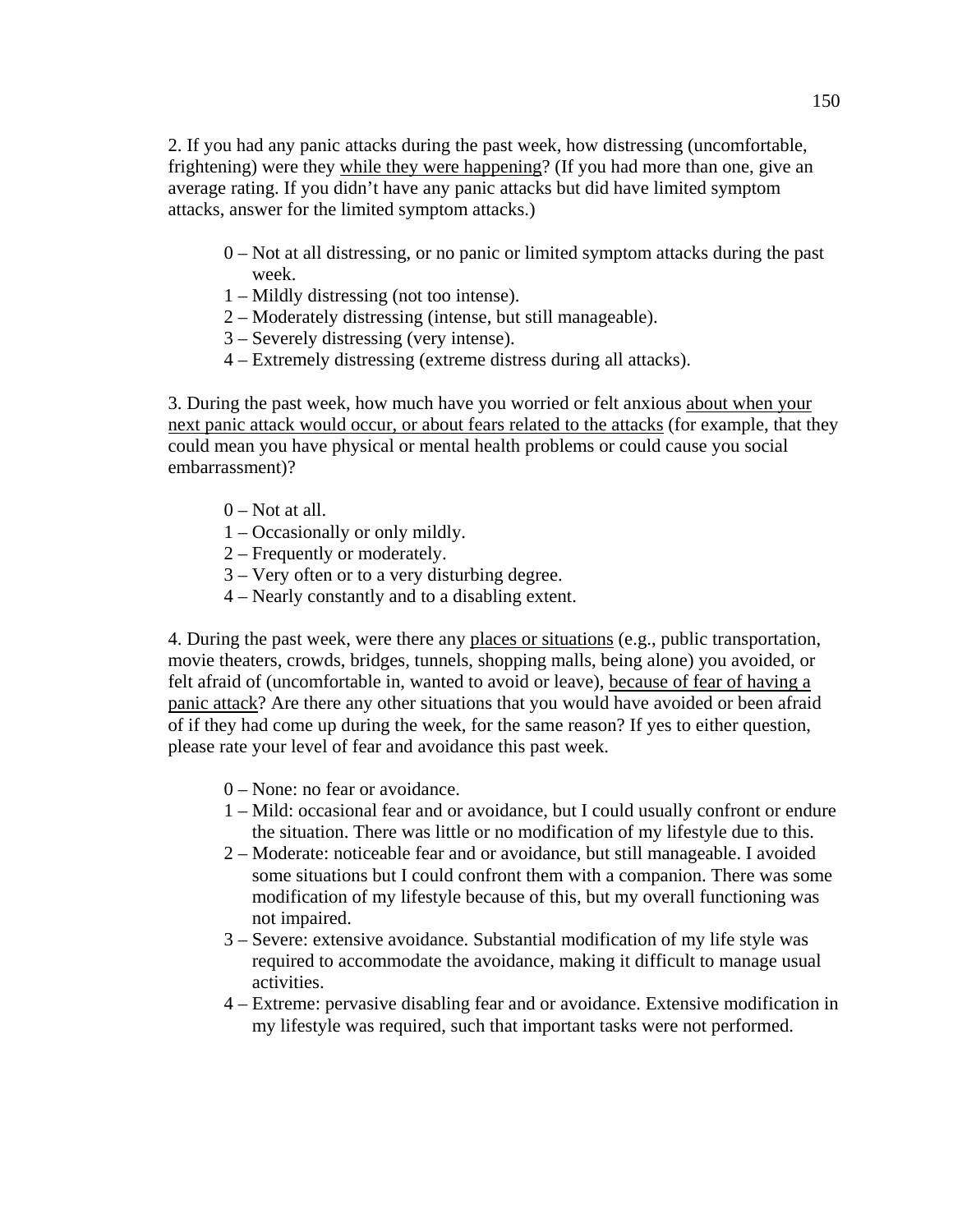5. During the past week, were there any activities (e.g., physical exertion, sexual relations, taking a hot shower or bath, drinking coffee, watching an exciting or scary movie) that you avoided, or felt afraid of (uncomfortable doing, wanted to avoid or stop), because they caused physical sensations like those you feel during panic attacks or that you were afraid might trigger a panic attack? Are there any other activities that you would have avoided or been afraid of if they had come up during the week, for that reason? If yes to either question, please rate your level of fear and avoidance of those activities this past week.

- 0 No fear or avoidance of situations or activities because of distressing physical sensations.
- 1 Mild: occasional fear and or avoidance, but usually I could confront or endure with little distress activities that cause physical sensations. There was little modification of my lifestyle due to this.
- 2 Moderate: noticeable avoidance, but still manageable. There was definite, but limited, modification of my lifestyle, such that my overall functioning was not impaired.
- 3 Severe: extensive avoidance. There was substantial modification of my lifestyle or interference in my functioning.
- 4 Extreme: pervasive and disabling avoidance. There was extensive modification in my lifestyle due to this, such that important tasks or activities were not performed.

6. During the past week, how much did the above symptoms altogether (panic and limited symptom attacks, worry about attacks, and fear of situations and activities because of attacks), interfere with your ability to work or carry out your responsibilities at home? (If your work or home responsibilities were less than usual this past week, answer how you think you would have done if the responsibilities had been usual.)

- 0 No interference with work or home responsibilities.
- 1 Slight interference with work or home responsibilities, but I could do nearly everything I could if I didn't have these problems.
- 2 Significant interference with work or home responsibilities, but I still could manage to do the things I needed to do.
- 3 Substantial impairment in work or home responsibilities, but I still could manage to do the things I needed to do.
- 4 Extreme, incapacitating impairment, such that I was essentially unable to manage any work or home responsibilities.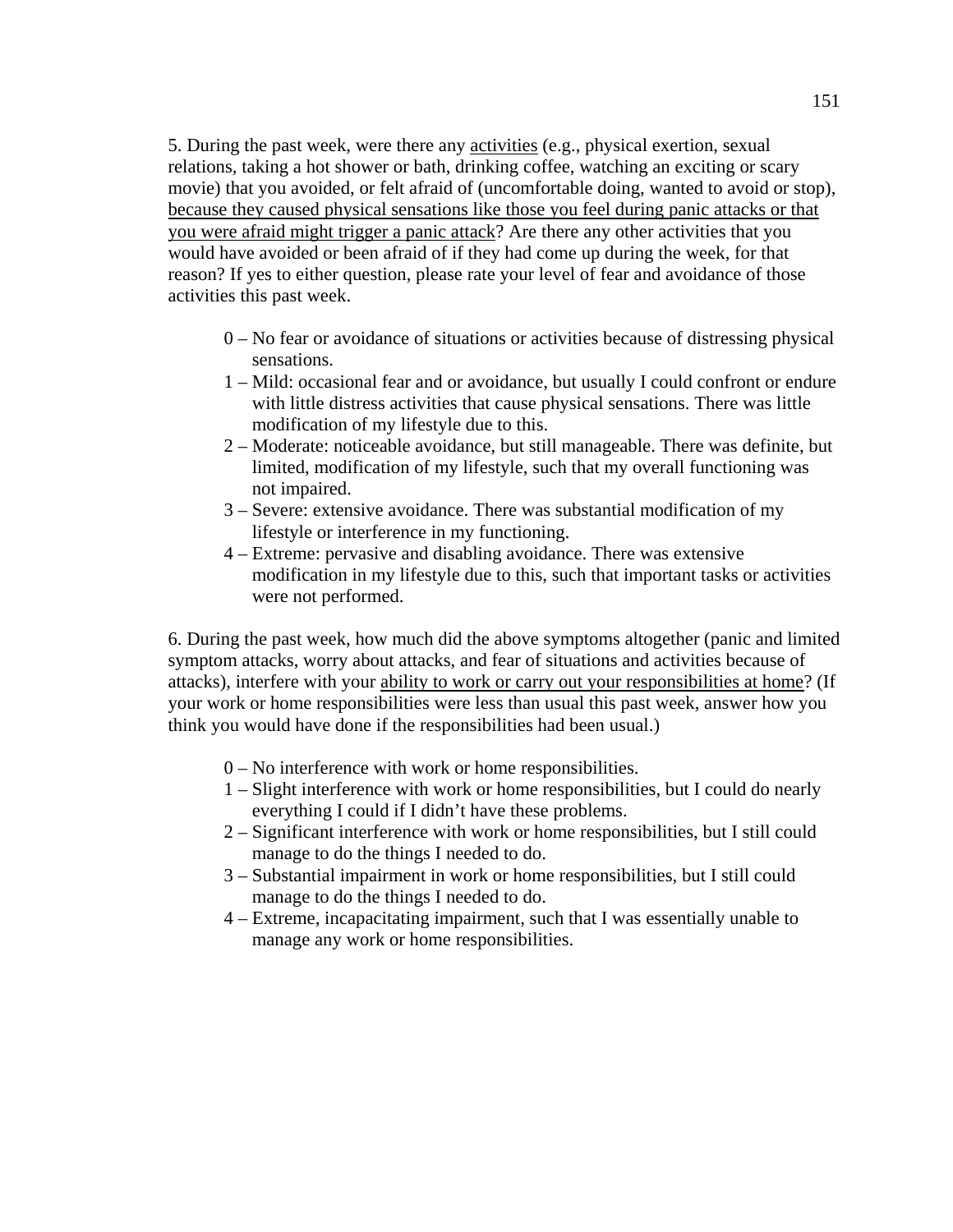7. During the past week, how much did panic and limited symptom attacks, worry about attacks, and fear of situations and activities because of attacks, interfere with your social life? (If you didn't have many opportunities to socialize this past week, answer how you think you would have done if you did have opportunities.)

- 0 No interference.
- 1 Slight interference with social activities, but I could do nearly everything I could if I didn't have these problems.
- 2 Significant interference with social activities, but I could manage to do most things if I made the effort.
- 3 Substantial impairment in social activities; there are many social things I couldn't do because of these problems.
- 4 Extreme, incapacitating impairment, such that there was hardly anything social I could do.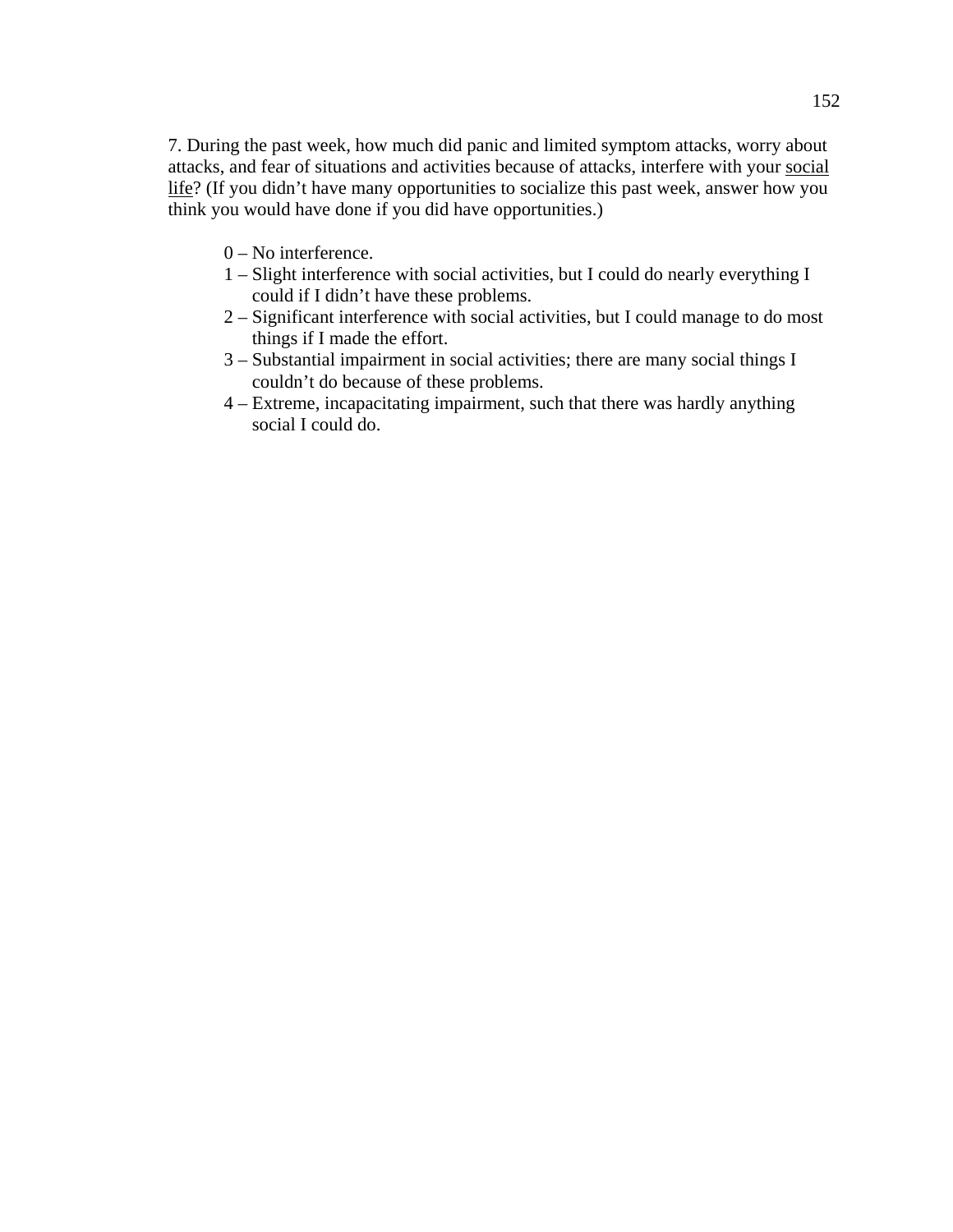# **APPENDIX I**

# **PENN STATE WORRY QUESTIONNAIRE**

Please circle the number that best describes how typical or characteristic each item is of you.

| How typical or characteristic of you is each of<br>the following items?                      | Not at all<br>typical |              | Somewhat<br>typical |                | Very typical   |
|----------------------------------------------------------------------------------------------|-----------------------|--------------|---------------------|----------------|----------------|
| 1. If I don't have enough time to do everything I<br>don't worry about it.                   | $\overline{0}$        | $\mathbf{1}$ | $\overline{2}$      | 3              | $\overline{4}$ |
| 2. My worries overwhelm me.                                                                  | $\overline{0}$        | $\mathbf{1}$ | $\overline{2}$      | 3              | $\overline{4}$ |
| 3. I don't tend to worry about things.                                                       | $\overline{0}$        | $\mathbf{1}$ | $\overline{2}$      | 3              | $\overline{4}$ |
| 4. Many situations make me worry.                                                            | $\overline{0}$        | $\mathbf{1}$ | $\overline{2}$      | 3              | $\overline{4}$ |
| 5. I know I shouldn't worry about things, but I<br>just can't help it.                       | $\theta$              | $\mathbf{1}$ | $\overline{2}$      | 3              | $\overline{4}$ |
| 6. When I am under pressure I worry a lot.                                                   | $\overline{0}$        | $\mathbf{1}$ | $\overline{2}$      | 3              | $\overline{4}$ |
| 7. I am always worrying about something.                                                     | $\overline{0}$        | $\mathbf{1}$ | $\overline{2}$      | 3              | $\overline{4}$ |
| 8. I find it easy to dismiss worrisome thoughts.                                             | $\theta$              | $\mathbf{1}$ | $\overline{2}$      | 3              | $\overline{4}$ |
| 9. As soon as I finish one task, I start to worry<br>about everything else I have to do.     | $\theta$              | $\mathbf{1}$ | $\overline{2}$      | 3              | $\overline{4}$ |
| 10. I never worry about anything.                                                            | $\overline{0}$        | $\mathbf{1}$ | $\overline{2}$      | $\overline{3}$ | $\overline{4}$ |
| 11. When there is nothing more I can do about a<br>concern, I don't worry about it any more. | $\theta$              | $\mathbf{1}$ | $\overline{2}$      | 3              | $\overline{4}$ |
| 12. I've been a worrier all my life.                                                         | $\theta$              | $\mathbf{1}$ | $\overline{2}$      | 3              | $\overline{4}$ |
| 13. I notice that I have been worrying about<br>things.                                      | $\overline{0}$        | $\mathbf{1}$ | $\overline{2}$      | 3              | $\overline{4}$ |
| 14. Once I start worrying, I can't stop.                                                     | $\boldsymbol{0}$      | $\mathbf{1}$ | $\overline{2}$      | 3              | $\overline{4}$ |
| 15. I worry all the time.                                                                    | $\boldsymbol{0}$      | $\mathbf{1}$ | $\overline{2}$      | $\overline{3}$ | $\overline{4}$ |
| 16. I worry about projects until they are all done.                                          | $\overline{0}$        | $\mathbf{1}$ | $\overline{2}$      | $\overline{3}$ | $\overline{4}$ |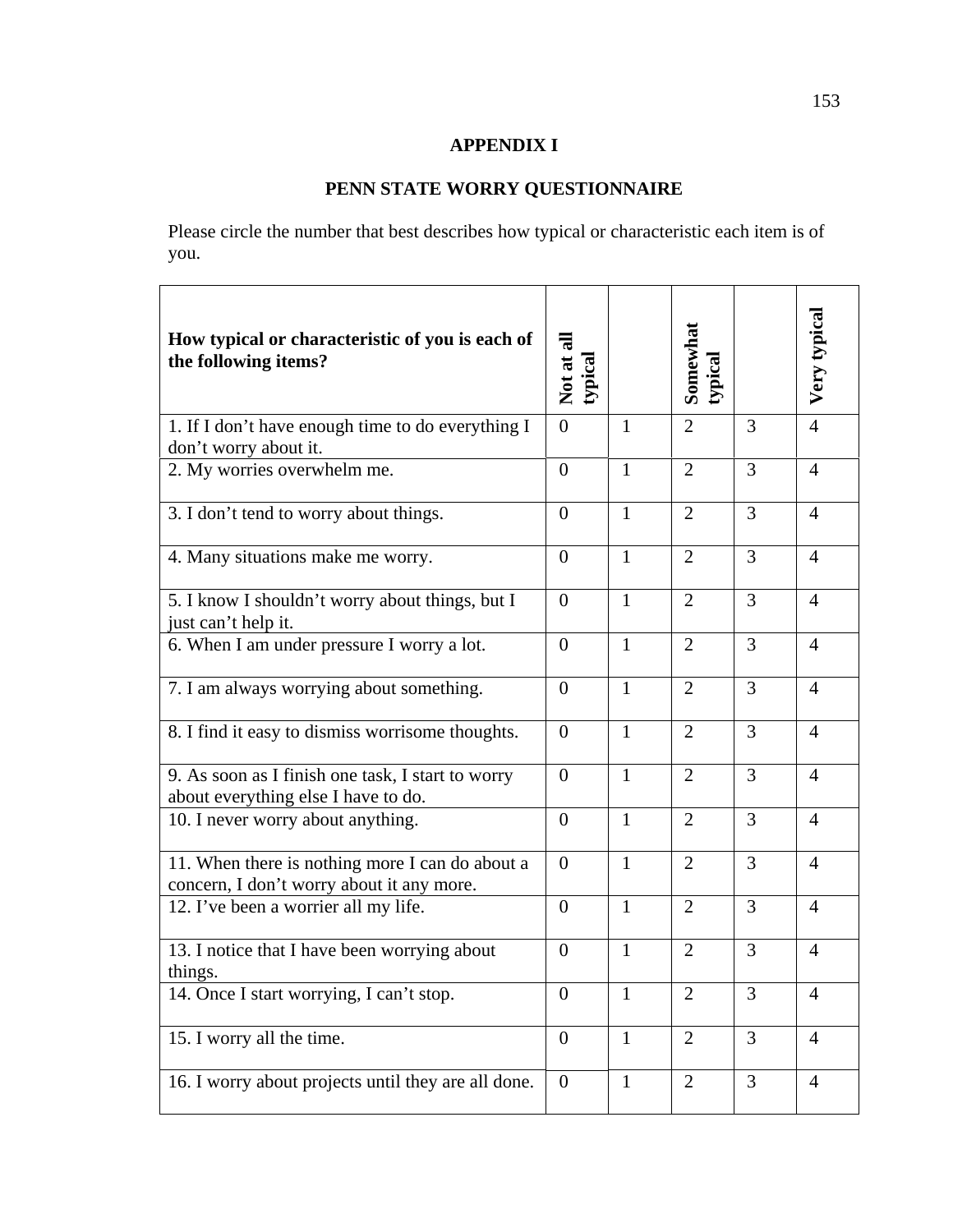#### **APPENDIX J**

# **PTSD CHECKLIST-CIVILIAN VERSION**

Below is a list of problems and complaints that people sometimes have in response to stressful life experiences. Please read each one carefully, and mark the box that indicates how much you have been bothered by that problem **in the past month**.

 $\Gamma$ 

| How much has each of the following problems bothered<br>you in the past month?                                                                              | Not at all       | A little bit | Moderately     | Quite a bit    | Extremely      |
|-------------------------------------------------------------------------------------------------------------------------------------------------------------|------------------|--------------|----------------|----------------|----------------|
| 1. Repeated, disturbing memories, thoughts, or images of a<br>stressful experience from the past?                                                           | $\overline{0}$   | $\mathbf{1}$ | $\overline{2}$ | $\overline{3}$ | $\overline{4}$ |
| 2. Repeated, disturbing dreams of a stressful experience from<br>the past?                                                                                  | $\boldsymbol{0}$ | $\mathbf{1}$ | $\overline{2}$ | 3              | $\overline{4}$ |
| 3. Suddenly acting or feeling as if a stressful experience were<br>happening again (as if you were reliving it)?                                            | $\overline{0}$   | $\mathbf{1}$ | $\overline{2}$ | $\overline{3}$ | $\overline{4}$ |
| 4. Feeling very upset when something reminded you of a<br>stressful experience from the past?                                                               | $\overline{0}$   | $\mathbf{1}$ | $\overline{2}$ | 3              | $\overline{4}$ |
| 5. Having physical reactions (e.g., heart pounding, trouble<br>breathing, sweating) when something reminded you of a<br>stressful experience from the past? | $\overline{0}$   | $\mathbf{1}$ | $\overline{2}$ | $\overline{3}$ | $\overline{4}$ |
| 6. Avoiding thinking about or talking about a stressful<br>experience from the past or avoiding having feelings related to<br>it?                           | $\overline{0}$   | $\mathbf{1}$ | $\overline{2}$ | 3              | $\overline{4}$ |
| 7. Avoiding activities or situations because they reminded you<br>of a stressful experience from the past?                                                  | $\overline{0}$   | $\mathbf{1}$ | $\overline{2}$ | $\overline{3}$ | $\overline{4}$ |
| 8. Trouble remembering important parts of a stressful<br>experience from the past?                                                                          | $\mathbf{0}$     | $\mathbf{1}$ | $\overline{2}$ | 3              | $\overline{4}$ |
| 9. Loss of interest in activities that you used to enjoy?                                                                                                   | $\theta$         | $\mathbf{1}$ | $\overline{2}$ | $\overline{3}$ | $\overline{4}$ |
| 10. Feeling distant or cut off from other people?                                                                                                           | $\theta$         | 1            | $\overline{2}$ | 3              | $\overline{4}$ |
| 11. Feeling emotionally numb or being unable to have loving<br>feelings for those close to you?                                                             | $\overline{0}$   | $\mathbf{1}$ | $\overline{2}$ | $\overline{3}$ | $\overline{4}$ |
| 12. Feeling as if your future will somehow be cut short?                                                                                                    | $\overline{0}$   | $\mathbf{1}$ | $\overline{2}$ | 3              | $\overline{4}$ |
| 13. Trouble falling or staying asleep?                                                                                                                      | $\mathbf{0}$     | $\mathbf{1}$ | $\overline{2}$ | $\overline{3}$ | $\overline{4}$ |
| 14. Feeling irritable or having angry outbursts?                                                                                                            | $\overline{0}$   | $\mathbf{1}$ | $\overline{2}$ | 3              | $\overline{4}$ |
| 15. Having difficulty concentrating?                                                                                                                        | $\overline{0}$   | $\mathbf{1}$ | $\overline{2}$ | $\overline{3}$ | $\overline{4}$ |
| 16. Being "super-alert" or watchful or on guard?                                                                                                            | $\overline{0}$   | $\mathbf{1}$ | $\overline{2}$ | $\overline{3}$ | $\overline{4}$ |
| 17. Feeling jumpy or easily startled?                                                                                                                       | $\overline{0}$   | $\mathbf{1}$ | $\overline{2}$ | 3              | $\overline{4}$ |